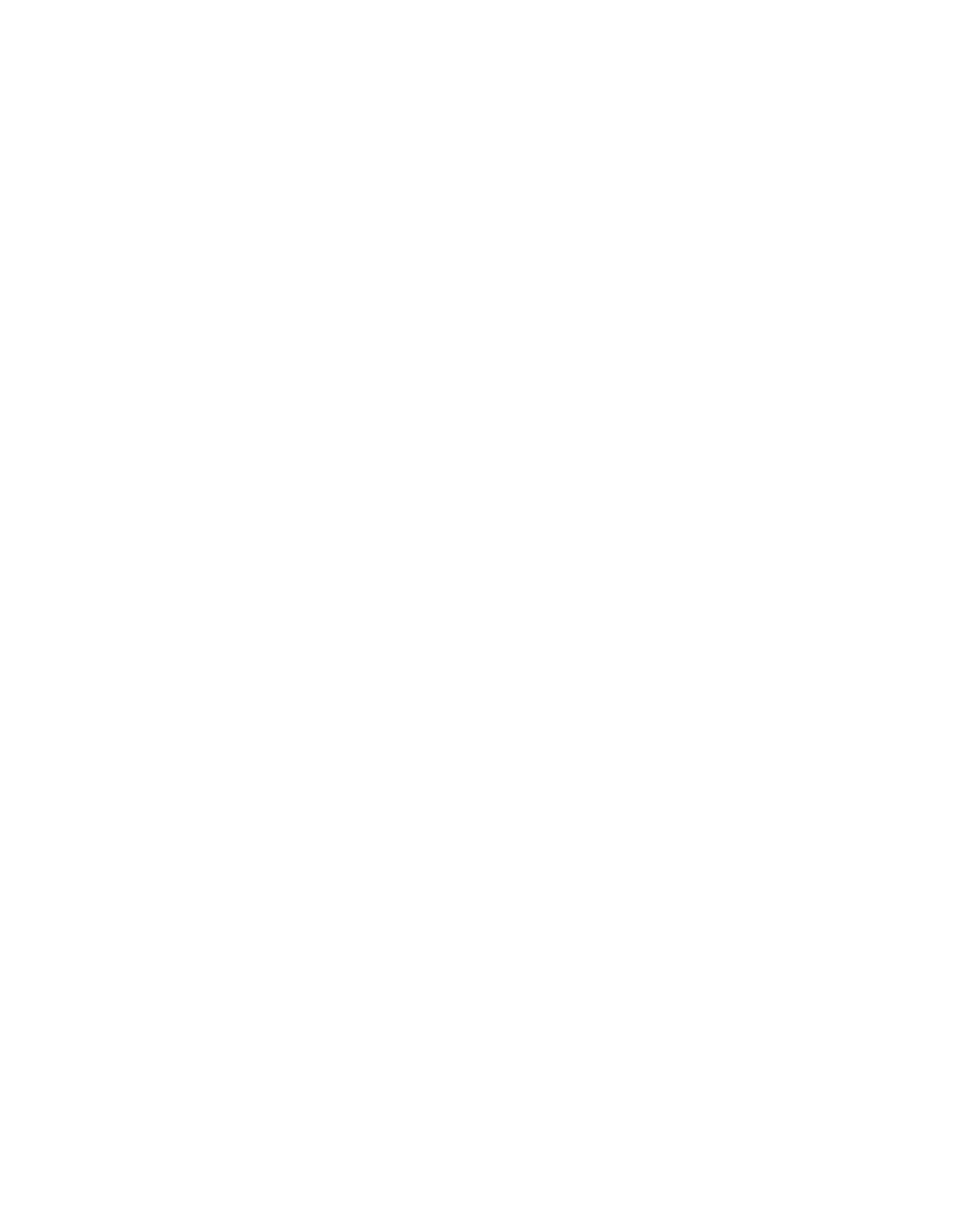# **CALIFORNIA AIR QUALITY LEGISLATION 2008 ANNUAL SUMMARY**

Prepared by: California Air Resources Board Office of Legislative Affairs 1001 "I" Street Sacramento, California 95814 (916) 322-2896

October 2008

If you have a disability-related accommodation need, please go to http://www.arb.ca.gov/html/ada/ada.htm for assistance or contact the ARB's ADA Coordinator at (916) 323-4916.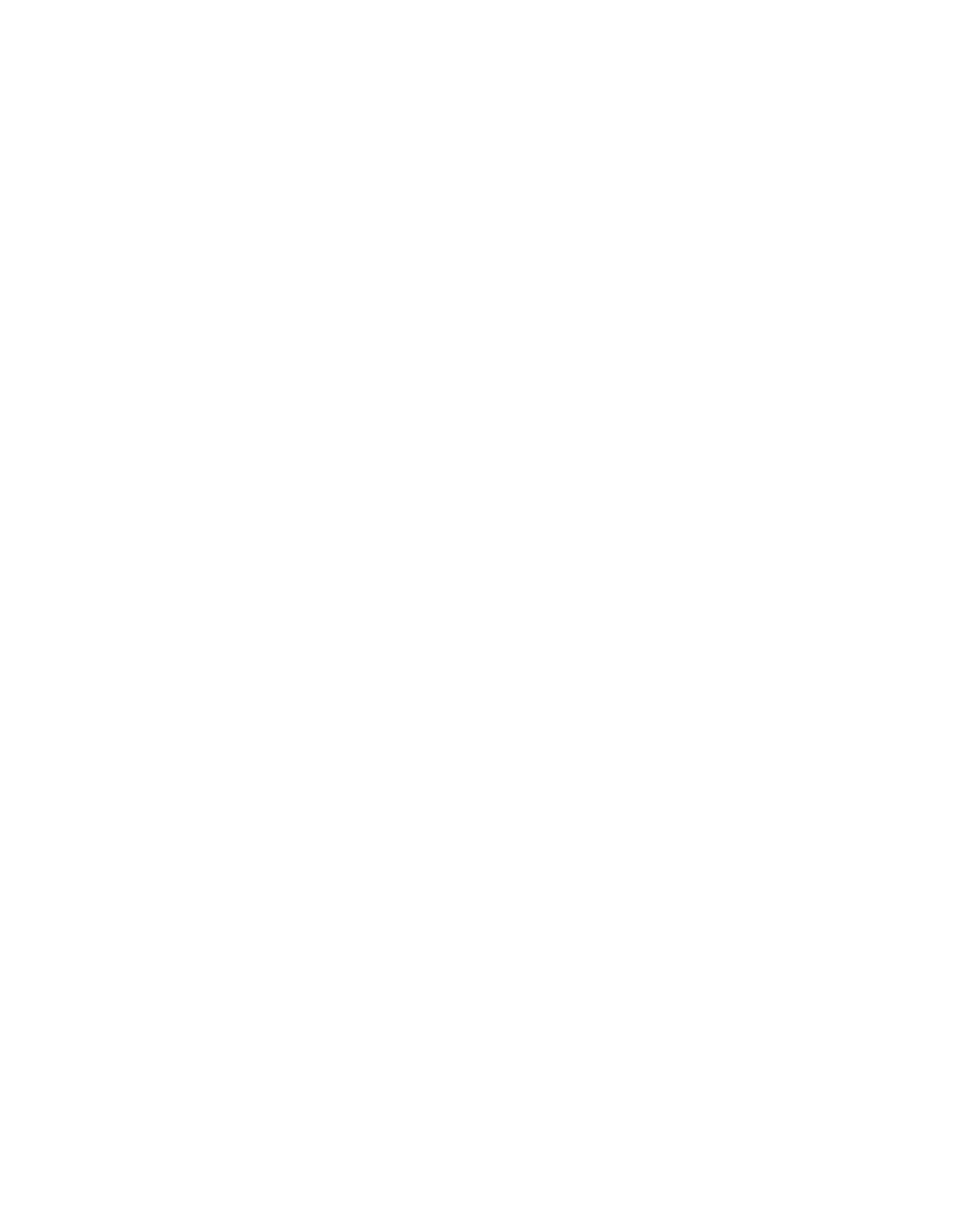## Table of Contents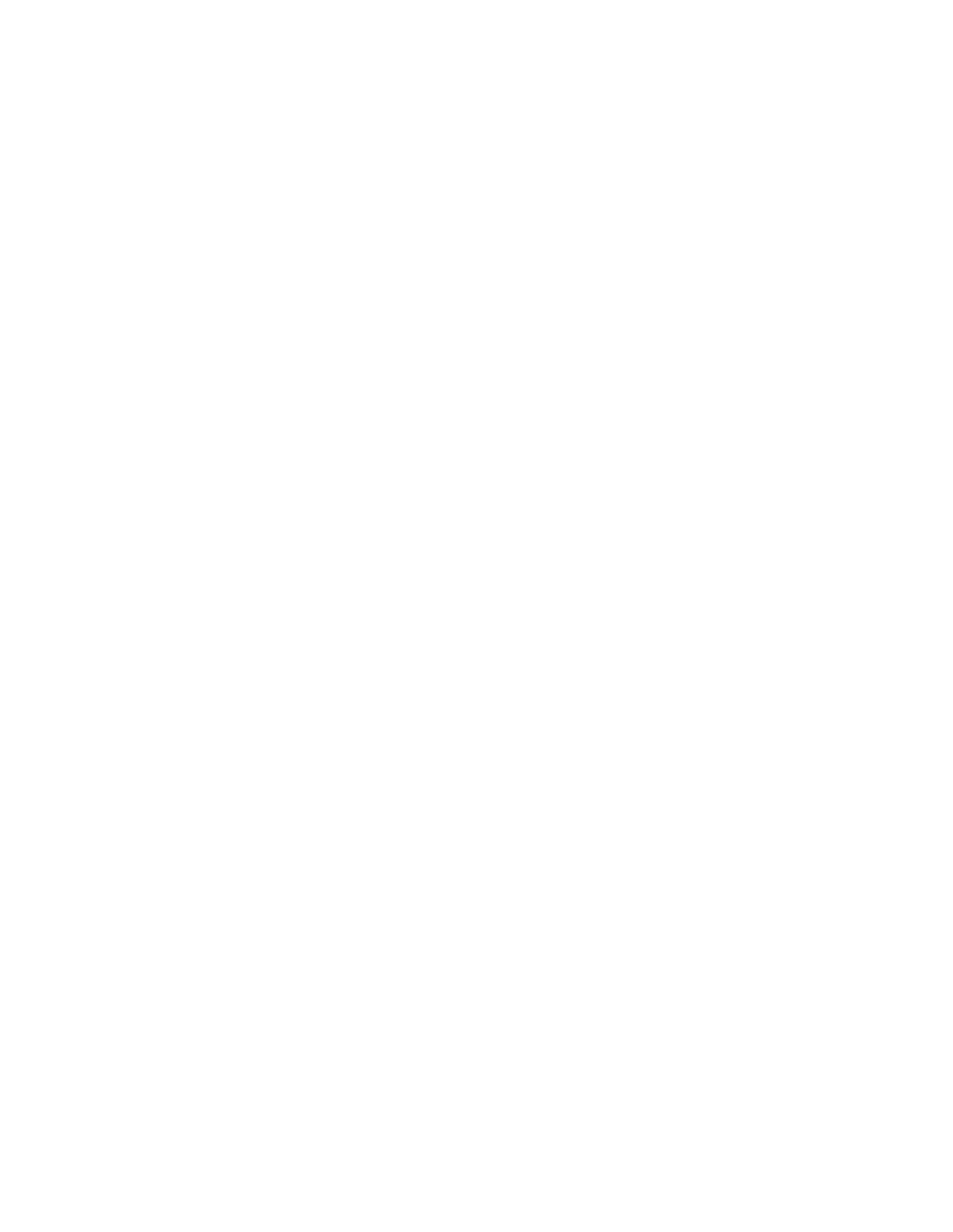# **INTRODUCTION**

The Air Resources Board (ARB) is a department of the California Environmental Protection Agency (Cal/EPA). ARB, in partnership with local air districts, oversees all air pollution control efforts to attain and maintain health-based air quality standards in California.

ARB's Office of Legislative Affairs serves as the principal resource on climate change and air quality-related issues for Cal/EPA and the Governor's Office. The Office of Legislative Affairs provides technical expertise and policy advice regarding pending legislation that affects the Board's programs. The Office of Legislative Affairs also serves as a resource to the Legislature and its legislative staff.

This year, the Legislature introduced more than 2,000 bills. Our legislative staff monitored about 300 bills addressing a wide array of air quality issues ranging from historic land use changes to green chemistry and including themes which continue from the past few years—greenhouse gases, energy, goods movement, smog check and more. Of the bills we tracked, 80 passed the Legislature. Of these, 60 bills were signed into law (i.e., "Chaptered") and 20 bills were vetoed.

In addition to activity related to specific bills, the Office of Legislative Affairs monitored ten special hearings, also on a broad range of topics. Both legislative standing committees and special committees met throughout the year to discuss implementation of the California Global Warming Solutions Act of 2006 (AB 32, Núñez, Chapter 488, Statutes of 2006) energy and a variety of air quality-related health concerns. A list of hearings is provided on page 123.

This summary contains brief descriptions of the legislation tracked by the Office of Legislative Affairs during the second year of the 2007-2008 Legislative Session as well as additional action on the bills considered in the first year of the 2007-2008 Legislative Session. Bills are displayed by author, subject, and in numerical order. Year-end status is noted as Chaptered, Vetoed, Dead, or N/A (which refers to bills that originally related to air quality but were subsequently amended to remove the air-related provisions).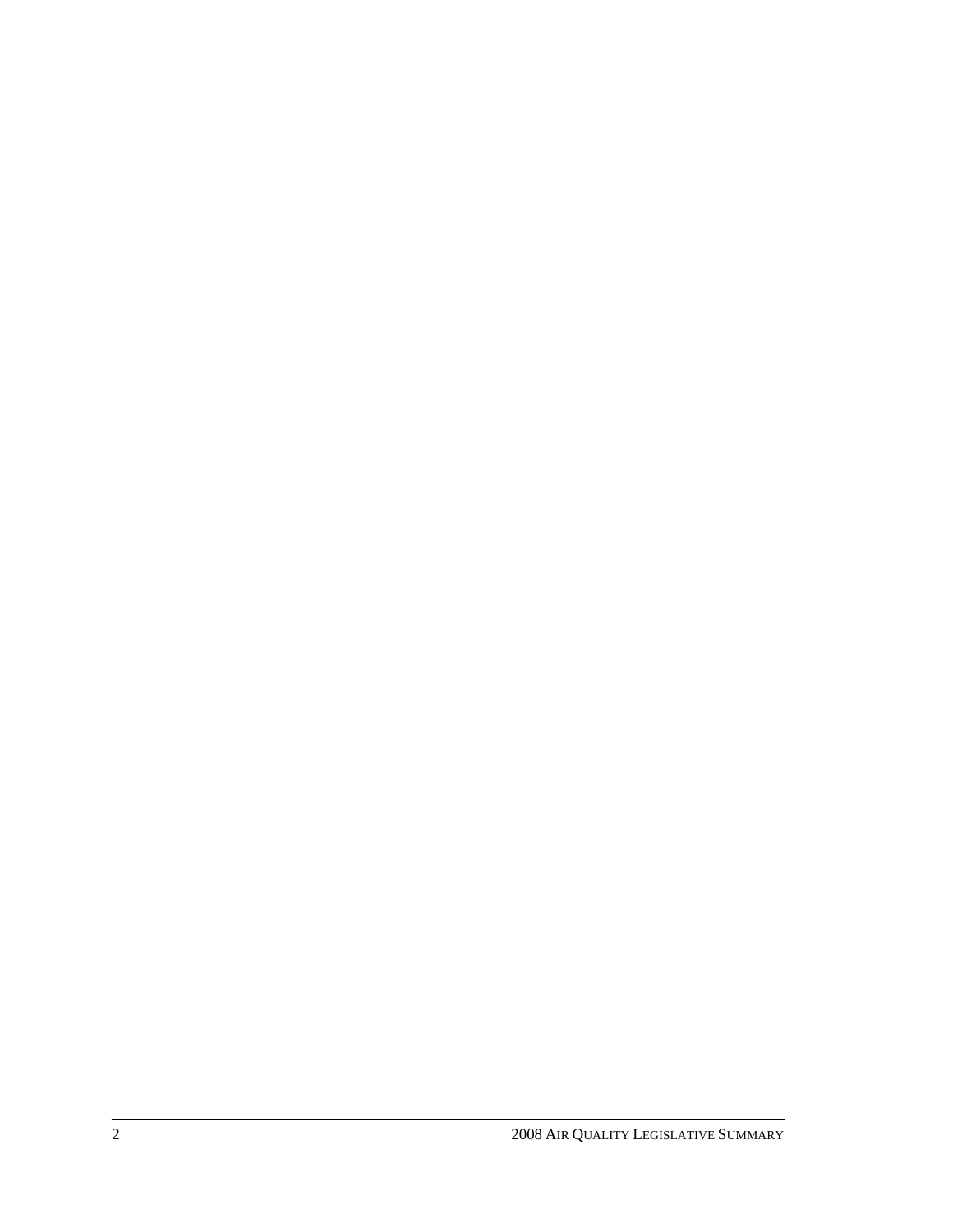# **ACRONYMS**

| AB           | <b>Assembly Bill</b>                                |
|--------------|-----------------------------------------------------|
| ABX2         | Assembly Bill from the Second Extraordinary Session |
| <b>ACB</b>   | <b>Assembly Committee on Budget</b>                 |
| <b>ACT</b>   | <b>Assembly Committee on Transportation</b>         |
| <b>AJR</b>   | <b>Assembly Joint Resolution</b>                    |
| <b>ARB</b>   | <b>Air Resources Board</b>                          |
| <b>B20</b>   | Biodiesel with 20 percent nonpetroleum fuel content |
| <b>BOE</b>   | <b>Board of Equalization</b>                        |
| <b>BAR</b>   | <b>Bureau of Automotive Repair</b>                  |
| <b>BSC</b>   | <b>Building Standards Commission</b>                |
| BT&H         | Business, Transportation and Housing Agency         |
| Cal/EPA      | California Environmental Protection Agency          |
| <b>CDFA</b>  | California Department of Food and Agriculture       |
| <b>CEC</b>   | California Energy Commission                        |
| <b>CEQA</b>  | California Environmental Quality Act                |
| <b>CIWMB</b> | California Integrated Waste Management Board        |
| <b>CNG</b>   | <b>Compressed Natural Gas</b>                       |
| <b>CPUC</b>  | California Public Utilities Commission              |
| <b>CTC</b>   | <b>California Transportation Commission</b>         |
| <b>DFG</b>   | Department of Fish & Game                           |
| <b>DGS</b>   | Department of General Services                      |
| <b>DHCD</b>  | Department of Housing and Community Development     |
| <b>DMV</b>   | Department of Motor Vehicles                        |
| <b>DOF</b>   | Department of Finance                               |
| <b>DOT</b>   | Department of Transportation (CalTrans)             |
| <b>DPR</b>   | Department of Parks and Recreation                  |
| <b>DTSC</b>  | Department of Toxic Substance Control               |
| <b>DWR</b>   | Department of Water Resources                       |
| <b>EIR</b>   | <b>Environmental Impact Report</b>                  |
| <b>ERC</b>   | <b>Emission Reduction Credit</b>                    |
| <b>EVR</b>   | <b>Enhanced Vapor Recovery</b>                      |
| <b>GHG</b>   | <b>Greenhouse Gas</b>                               |
| <b>HOV</b>   | <b>High Occupancy Vehicle</b>                       |
| HR           | <b>House Resolution</b>                             |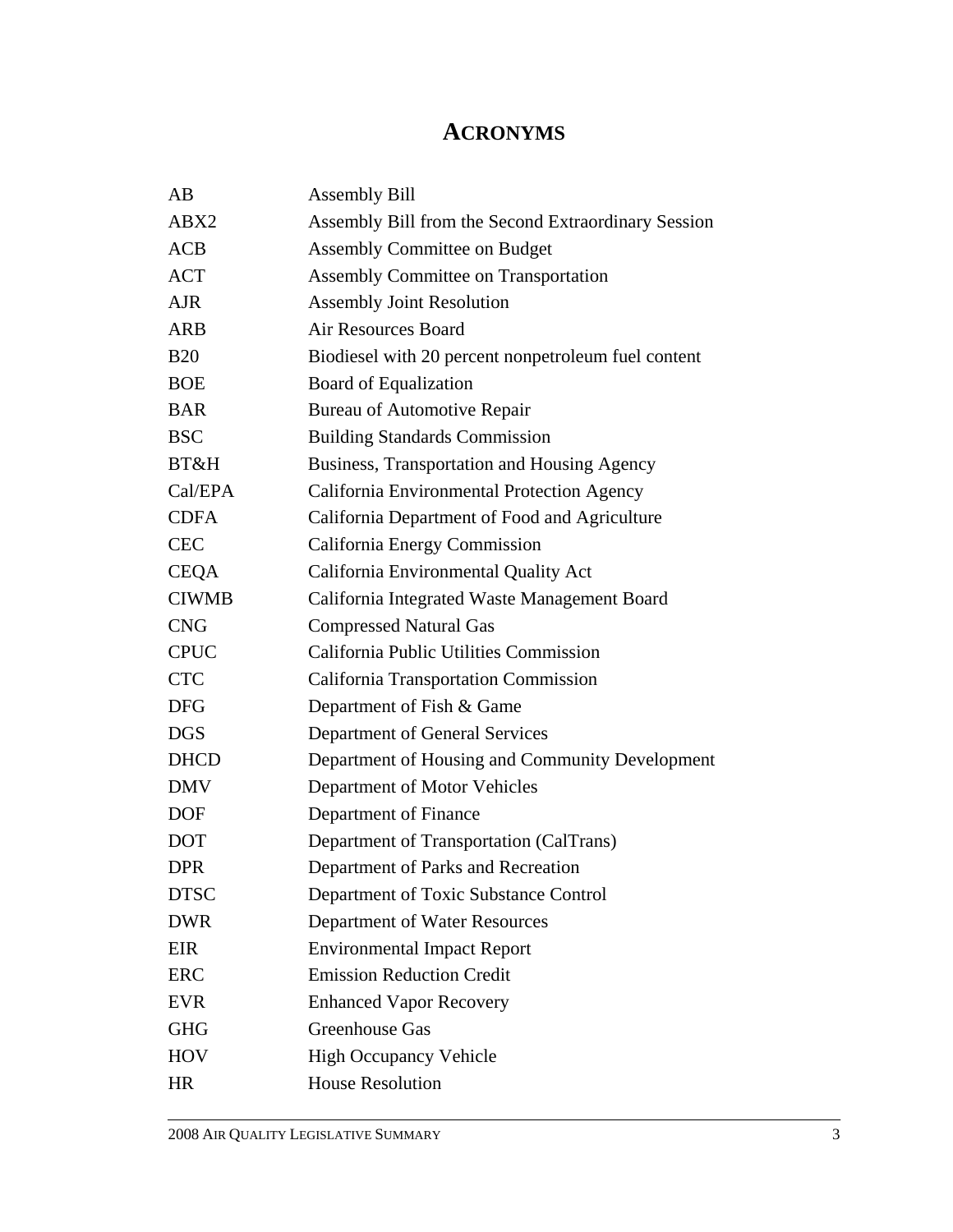| <b>IOU</b>        | <b>Investor-Owned Utility</b>                                |
|-------------------|--------------------------------------------------------------|
| <b>LADWP</b>      | Los Angeles Department of Water and Power                    |
| <b>LACMTA</b>     | Los Angeles County Metropolitan Transportation Authority     |
| <b>LEV</b>        | <b>Low Emission Vehicle</b>                                  |
| N/A               | Bills that were amended and no longer relate to air quality. |
| <b>OAL</b>        | Office of Administrative Law                                 |
| <b>OPR</b>        | Governor's Office of Planning and Research                   |
| <b>PBDE</b>       | Polybrominated Diphenyl Ethers                               |
| PM2.5             | Particulate Matter (2.5 microns)                             |
| <b>RPS</b>        | Renewable Portfolio Standard                                 |
| <b>SB</b>         | <b>Senate Bill</b>                                           |
| SBX2              | Senate Bill from the Second Extraordinary Session            |
| SBX3              | Senate Bill from the Third Extraordinary Session             |
| <b>SCB&amp;FR</b> | Senate Committee on Budget & Fiscal Review                   |
| <b>SCAQMD</b>     | <b>South Coast Air Quality Management District</b>           |
| <b>SJR</b>        | <b>Senate Joint Resolution</b>                               |
| <b>SJUD</b>       | <b>Senate Judiciary Committee</b>                            |
| <b>SJV</b>        | San Joaquin Valley                                           |
| <b>SJVUAPCD</b>   | San Joaquin Valley Unified Air Pollution Control District    |
| <b>SWRCB</b>      | <b>State Water Resources Control Board</b>                   |
| <b>UC</b>         | University of California                                     |
| U.S. EPA          | United States Environmental Protection Agency                |
| <b>UST</b>        | <b>Underground Storage Tank</b>                              |
| <b>VMT</b>        | <b>Vehicle Miles Traveled</b>                                |
| ZEV               | <b>Zero Emission Vehicle</b>                                 |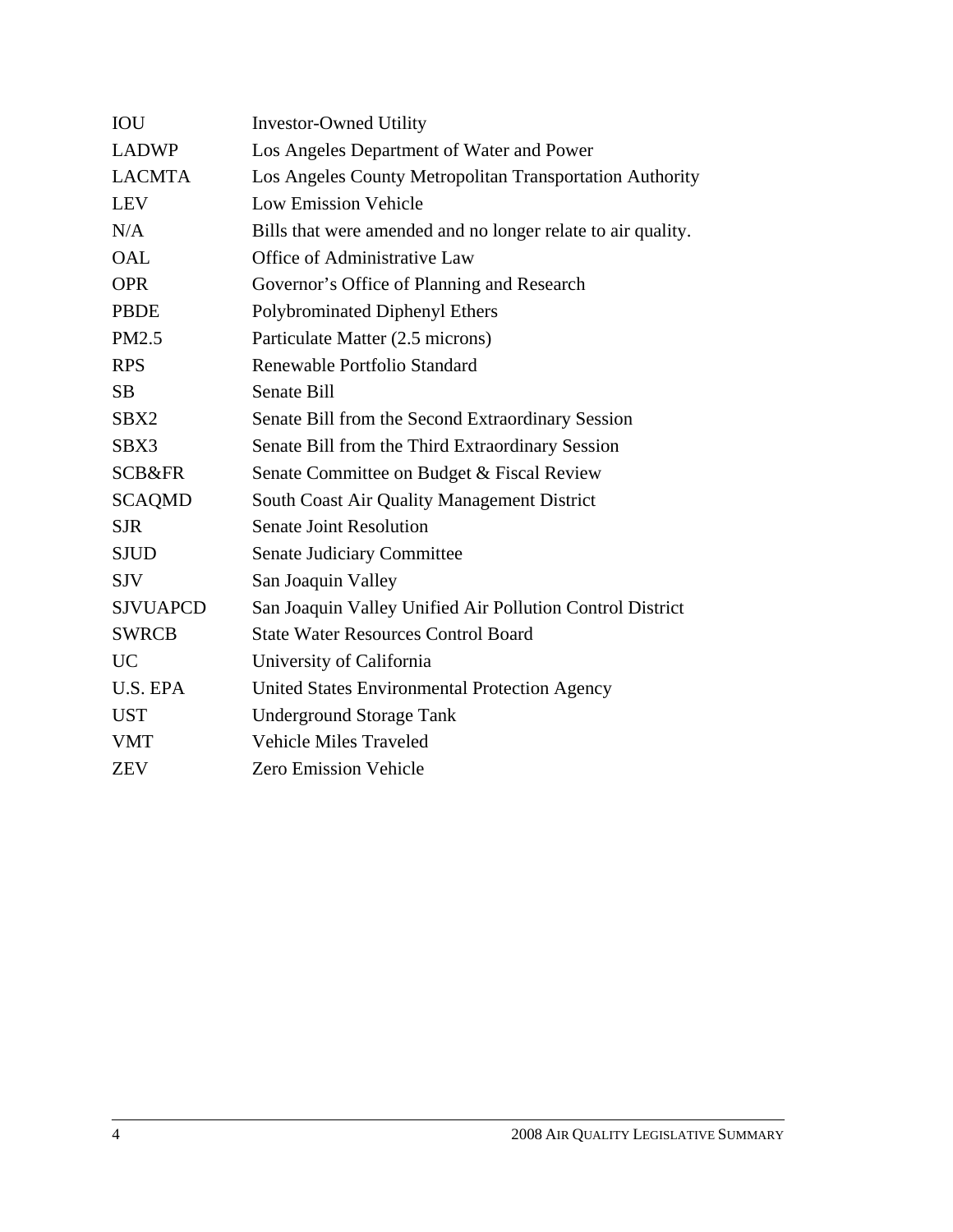# **BILLS BY SUBJECT**

(Bills may appear under multiple subject headings, as appropriate)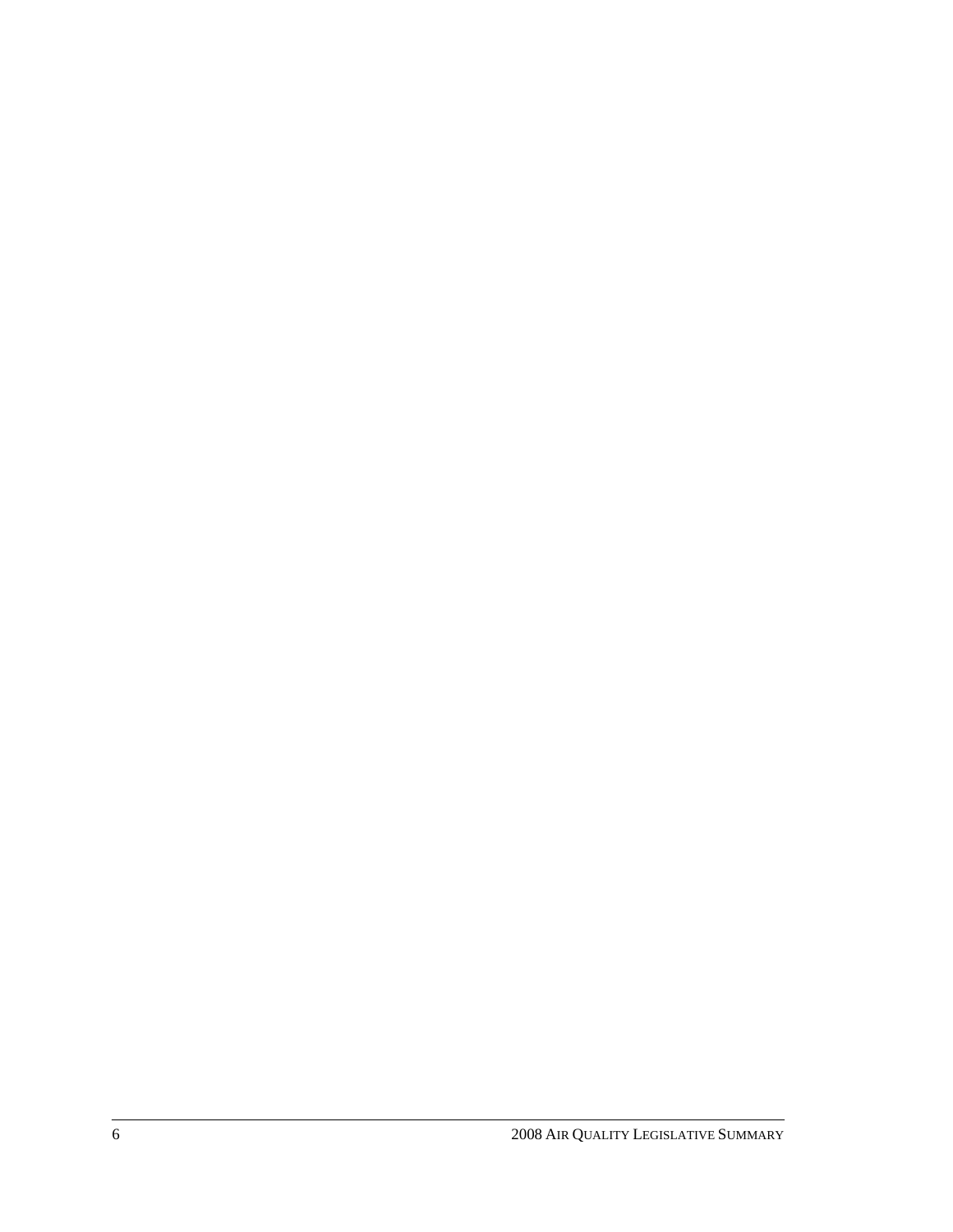#### **ADMINISTRATION**

| Tran            |                                                   | Dead                         |
|-----------------|---------------------------------------------------|------------------------------|
| Krekorian       | <b>Claims for State Reimbursement</b>             | Dead                         |
| Huff            | <b>Zero-Based Budgeting</b>                       | Dead                         |
| Anderson        | <b>State Government Organization</b>              | Dead                         |
| <b>Villines</b> | <b>State Agencies: Administrative Regulations</b> | Dead                         |
| Strickland      | <b>Suspended Salaries for State Boards</b>        | Dead                         |
| Eng             | <b>Annual Reporting of Public Contracts</b>       | Dead                         |
| Núñez           | <b>ARB Research Screening Committee</b>           | Chapter 691                  |
| Dutton          | <b>OAL Review of ARB Regulations</b>              | Dead                         |
| <b>SJUD</b>     | Maintenance of the Codes                          | Chapter 179                  |
|                 |                                                   | <b>Board Member Salaries</b> |

#### **AGRICULTURAL OPERATIONS AND AGRICULTURAL WASTE**

| AB 680  | Wolk      | Tax Credits on Rice Straw                     | Dead |
|---------|-----------|-----------------------------------------------|------|
| AB 1352 | Berryhill | Animal Rendering Fuel Study                   | Dead |
| AB 1604 | Caballero | Soil Fumigant Alternatives                    | N/A  |
| SB 517  | Maldonado | Funding for Promoting Agricultural Production | Dead |
| SB 849  | Margett   | Prescribed Burning of Brush-Covered Lands     | Dead |

#### **AIR DISTRICTS**

| AB 934  | Duvall          | Mobile Source Authority                                | Dead        |
|---------|-----------------|--------------------------------------------------------|-------------|
| AB 1138 | <b>Brownley</b> | <b>Air Districts Boundary Disputes</b>                 | Dead        |
| AB 1455 | Arambula        | California Air Quality Zones                           | Dead        |
| SB 857  | Correa          | <b>Taxation Credits for Reduction of Air Pollution</b> | Dead        |
| SB 1662 | Cox             | Interbasin ERC Trading                                 | Chapter 725 |

#### **Bay Area**

| AB 444 | Hancock  | <b>Congestion Management Fees</b> | Dead        |
|--------|----------|-----------------------------------|-------------|
| SB 348 | Simitian | Vehicle Fees: San Mateo County    | Chapter 377 |

#### **San Diego**

| SB 1486 | Ducheny | <b>High Occupancy Toll Lanes</b> | Chapter 720 |
|---------|---------|----------------------------------|-------------|
|---------|---------|----------------------------------|-------------|

#### **SJV**

| AB 27   | Parra         | <b>SJV</b> Partnership                   | Dead        |
|---------|---------------|------------------------------------------|-------------|
| AB 2342 | Parra         | <b>SJV</b> Partnership                   | Dead        |
| AB 2522 | Arambula      | SJV: Pollution Reduction Fees            | Chapter 677 |
| SB 240  | <b>Florez</b> | <b>SJV: Pollution Reduction Fees</b>     | Dead        |
| SB 1548 | <b>Florez</b> | <b>SJVUAPCD City Selection Committee</b> | Chapter 622 |

### **South Coast**

| AB 391        | Lieu         | <b>SCAQMD</b> Governing Board                          | Dead                         |
|---------------|--------------|--------------------------------------------------------|------------------------------|
| AB 630        | Price        | <b>SCAQMD Rules/Waiver Requests</b>                    | Dead                         |
| AB 700        | Lieu         | <b>Santa Monica Airport Emissions</b>                  | Dead                         |
| AB 2321       | <b>Feuer</b> | Transportation Funding: Los Angeles County Chapter 302 |                              |
| <b>AJR 40</b> | De León      | <b>SCAQMD PM2.5 Emergency</b>                          | <b>Resolution Chapter 90</b> |

2008 AIR QUALITY LEGISLATIVE SUMMARY 7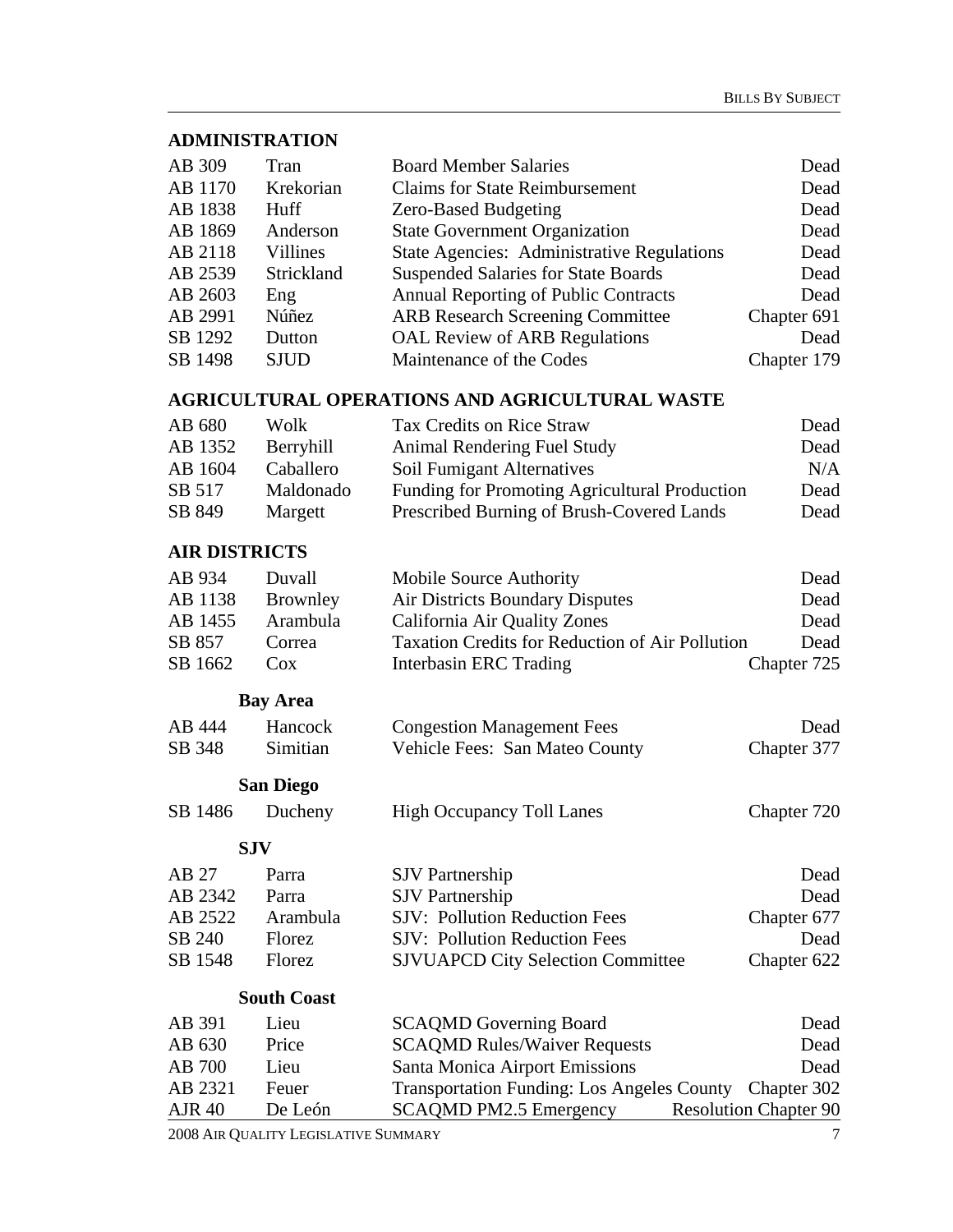| SB 1646               | Padilla                   | Vehicle Fees: SCAQMD                              | Chapter 724 |
|-----------------------|---------------------------|---------------------------------------------------|-------------|
| <b>BUDGET/FUNDING</b> |                           |                                                   |             |
| AB 88                 | <b>ACB</b>                | Supplemental Budget Bill                          | Chapter 269 |
| AB 519                | <b>ACB</b>                | <b>Education Budget Trailer</b>                   | Chapter 757 |
| AB 1338               | <b>ACB</b>                | <b>Resources/Environmental Protection Trailer</b> | Chapter 760 |
| AB 1389               | <b>ACB</b>                | General Government Budget Trailer                 | Chapter 751 |
| AB 1770               | Laird                     | Budget Act of 2008                                | Dead        |
| AB 1781               | Laird                     | Budget Act of 2008                                | Chapter 268 |
| AB 2645               | Núñez                     | Alternative Fuels and Vehicle Technologies        | Dead        |
| ABX33                 | <b>ACB</b>                | <b>General Fund Reductions</b>                    | Chapter 1   |
| SB 517                | Maldonado                 | Funding for Promoting Agricultural Production     | Dead        |
| SB 1067               | Ducheny                   | Budget Act of 2008                                | Dead        |
| SB 1161               | Lowenthal                 | <b>UST Cleanup Funds</b>                          | Chapter 616 |
| SBX31                 | <b>SCB&amp;FR</b>         | <b>General Fund Reductions</b>                    | Chapter 7   |
|                       | <b>Climate Change</b>     |                                                   |             |
| AB 811                | Levine                    | Local Govt. Financing for Renewables              | Chapter 159 |
| AB 981                | Leno                      | <b>Treasure Island Transportation Management</b>  | Chapter 317 |
| AB 1451               | Leno                      | <b>Solar Panel Property Tax Exemption</b>         | Chapter 538 |
| AB 1651               | Arambula                  | Tax Credits for Low GHG Emission Equipment        | Dead        |
| AB 2009               | Hernandez                 | <b>Public Transit CNG Fuel Tax Exemption</b>      | Chapter 221 |
| AB 2488               | Houston                   | Low-Emitting GHG Equipment Tax Deductions         | Dead        |
| SB 732                | Steinberg                 | The Strategic Growth Council                      | Chapter 729 |
| SB 794                | Maldonado                 | Green Building Tax Credit                         | Dead        |
| SB 1754               | Kehoe                     | <b>CPUC Power Purchase Agreements</b>             | Chapter 543 |
|                       | <b>Proposition 1B</b>     |                                                   |             |
| AB 575                | Arambula                  | Prop. 1B Goods Movement Funding                   | Dead        |
| AB 901                | Núñez                     | Prop. 1B Infrastructure Funding                   | Dead        |
| AB 995                | Nava                      | Prop. 1B Goods Movement Funding                   | N/A         |
| AB 1338               | <b>ACB</b>                | Resources/Environmental Protection Trailer        | Chapter 760 |
| AB 1351               | Levine                    | Prop. 1B State-Local Partnerships                 | Dead        |
| AB 1491               | Benoit                    | Prop. 1B Small Contractors Training               | N/A         |
| AB 3064               | <b>ACT</b>                | Prop. 1B Expenditures                             | Dead        |
| SB <sub>9</sub>       | Lowenthal                 | Prop. 1B Goods Movement Funding                   | Dead        |
| SB 19                 | Lowenthal                 | Prop. 1B Goods Movement Funding                   | Dead        |
| SB 262                | Runner                    | Prop. 1B Goods Movement Funding                   | Dead        |
| SB 745                | Oropeza                   | Prop. 1B Security Improvements                    | Dead        |
| SB 872                | Ackerman                  | Prop. 1B Local Transportation Projects            | Dead        |
|                       | <b>CARL MOYER PROGRAM</b> |                                                   |             |
| $AR 1119$ Fuller      |                           | Carl Mover Program Funding Criteria               | Dead        |

| AB 1119 | Fuller        | Carl Moyer Program Funding Criteria       | Dead |
|---------|---------------|-------------------------------------------|------|
| AB 2865 | De León       | Carl Moyer Program Multidistrict Funding  | Dead |
| SB 895  | <b>Florez</b> | Carl Moyer Program Multidistrict Projects | Dead |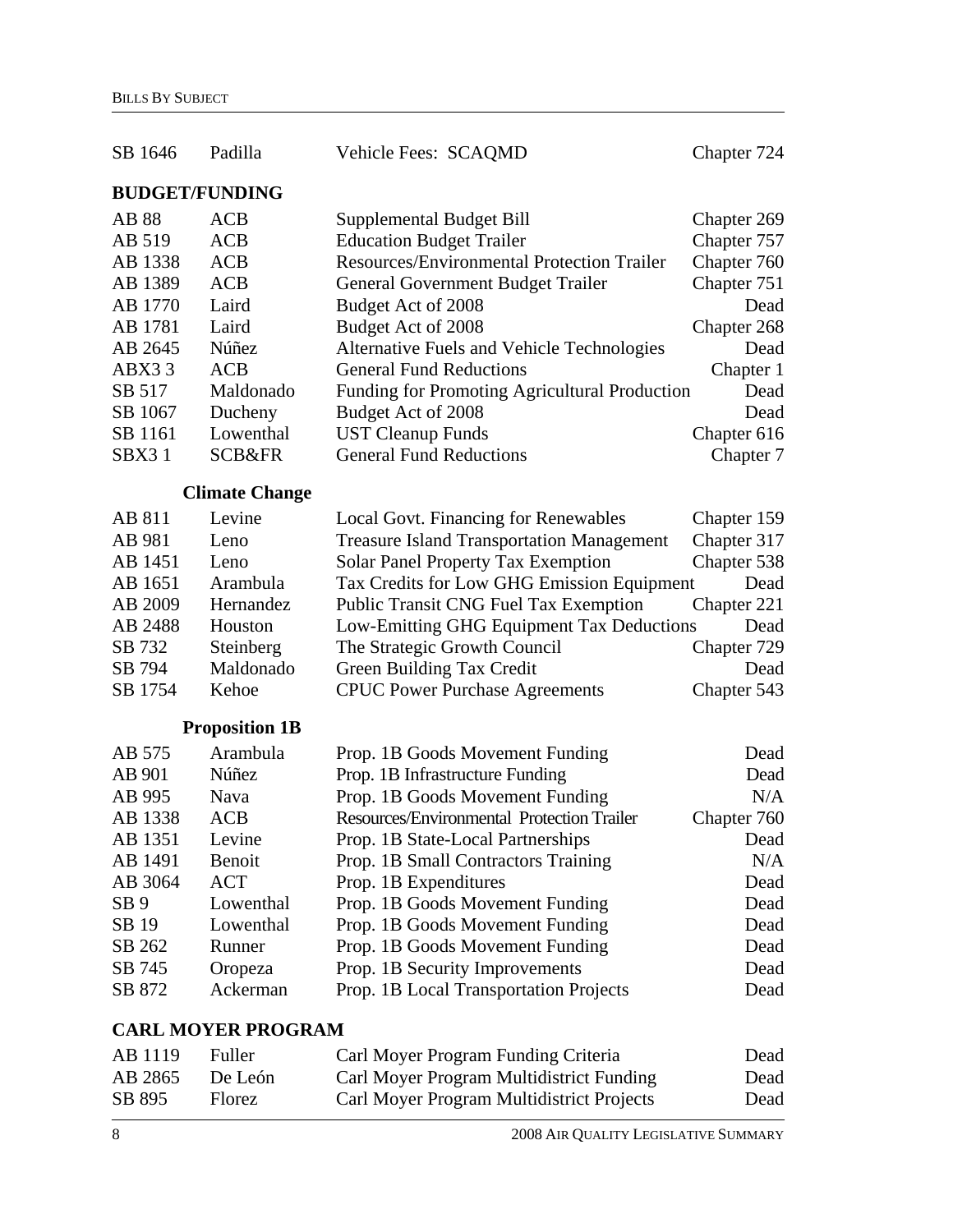## **CENTRAL VALLEY**

| AB 2522 | – Arambula    | SJV: Pollution Reduction Fees | Chapter 677 |
|---------|---------------|-------------------------------|-------------|
| SB 240  | <b>Florez</b> | SJV: Pollution Reduction Fees | Dead        |

#### **CLEAN TECHNOLOGY**

| AB 1527 | Arambula  | California Cleantech Advantage Act         | Dead        |
|---------|-----------|--------------------------------------------|-------------|
| AB 1620 | Arambula  | California Clean Technology Services Unit  | Dead        |
| AB 2622 | Hayashi   | <b>Clean Technology Training</b>           | Vetoed      |
| AB 2855 | Hancock   | Green Tech/Goods Movement Education        | Chapter 685 |
| SB 1484 | Alquist   | Clean Energy Technology Tax Credits        | Dead        |
| SB 1672 | Steinberg | <b>Bonds for Clean Technology Training</b> | Dead        |

### **CLIMATE CHANGE**

| AB6     | Houston          | <b>Market-Based Compliance Mechanisms</b>       | N/A         |
|---------|------------------|-------------------------------------------------|-------------|
| AB 242  | <b>Blakeslee</b> | <b>Voluntary GHG ERCs</b>                       | N/A         |
| AB 564  | <b>Brownley</b>  | <b>Carbon Neutral Building Standards</b>        | N/A         |
| AB 657  | <b>Jeffries</b>  | <b>GHG Spot Bill</b>                            | Dead        |
| AB 719  | DeVore           | Repeal of Nuclear Power Plant Ban               | Dead        |
| AB 1776 | DeVore           | Repeal of Nuclear Power Plant Ban               | Dead        |
| AB 2538 | Ruskin           | <b>Carbon Label for Consumer Products</b>       | Dead        |
| AB 2558 | Feuer            | Climate Change: Mitigation Fees                 | Dead        |
| AB 2632 | Fuller           | <b>GHG Spot Bill</b>                            | Dead        |
| AB 2640 | Huffman          | Landfill Fees: Composting Programs              | Dead        |
| AB 2785 | Ruskin           | <b>Wildlife Corridors</b>                       | Chapter 333 |
| AB 2790 | <b>Blakeslee</b> | <b>Biofuels: Climate Change Certification</b>   | Dead        |
| AB 2869 | De León          | <b>Community Empowerment Advisory Committee</b> | Dead        |
| AB 2915 | Núñez            | <b>Climate Change Governing Council</b>         | Dead        |
| AB 3018 | Núñez            | Green Collar Jobs Council                       | Chapter 312 |
| SB 247  | Ashburn          | <b>GHG Spot Bill</b>                            | Dead        |
| SB 1020 | Padilla          | <b>Solid Waste Diversion Rate</b>               | Dead        |
| SB 1550 | Florez           | Corporate Disclosures on Climate Change         | Dead        |

## **Carbon Sequestration**

| AB 114 | <b>Blakeslee</b> | Carbon Dioxide Capture and Containment | Dead |
|--------|------------------|----------------------------------------|------|
| AB 705 | Huffman          | Geologic Carbon Sequestration          | N/A  |

#### **Energy Conservation & Renewables**

| AB 94   | Levine    | <b>Increased RPS Goal</b>                     | N/A         |
|---------|-----------|-----------------------------------------------|-------------|
| AB 722  | Levine    | <b>Light Bulb Efficiency Requirements</b>     | Dead        |
| AB 746  | Krekorian | <b>Expedited Renewable Power Plant Siting</b> | N/A         |
| AB 811  | Levine    | Local Govt. Financing for Renewables          | Chapter 159 |
| AB 940  | Krekorian | <b>Solar Energy Facility Siting</b>           | Dead        |
| AB 1064 | Lieber    | <b>Distributed Generation Incentives</b>      | Dead        |
| AB 1234 | Wolk      | Floor Furnace Replacement Program             | Dead        |
| AB 1428 | Galgiani  | <b>Customer-Generator Pilot Program</b>       | Dead        |
|         |           |                                               |             |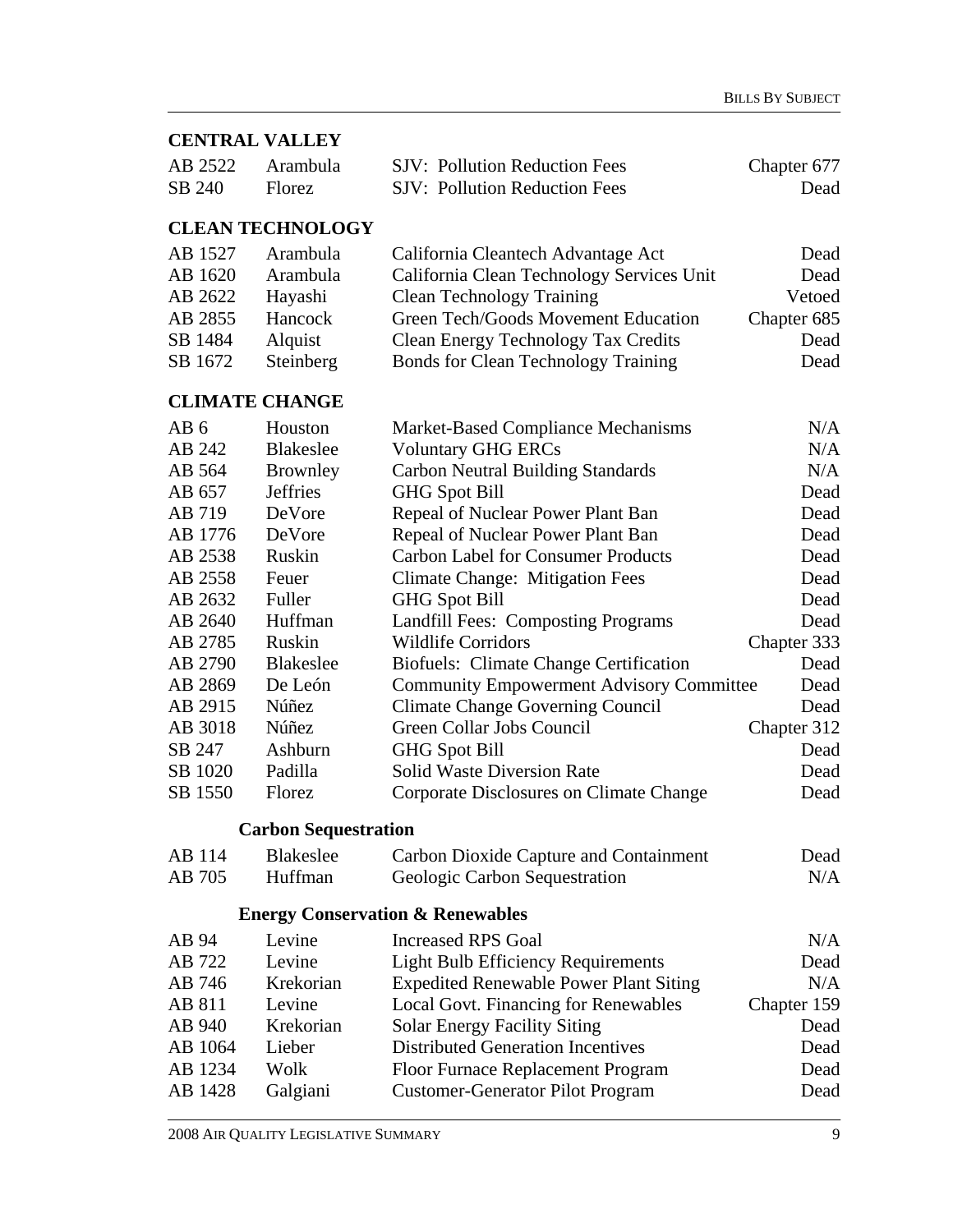| AB 1451            | Leno                                   | <b>Solar Panel Property Tax Exemption</b>                                | Chapter 538                                 |
|--------------------|----------------------------------------|--------------------------------------------------------------------------|---------------------------------------------|
| AB 1510            | Plescia                                | Renewable Subdivision Exemption                                          | Chapter 658                                 |
| AB 1709            | Hancock                                | Mello-Roos Financing for Renewables                                      | Vetoed                                      |
| AB 1807            | Fuentes                                | Renewable Electricity Feed-In Tariffs                                    | Dead                                        |
| AB 1920            | Huffman                                | Renewable Net Metering Surplus Purchases                                 | Dead                                        |
| AB 2003            | Saldaña                                | Climate Protection & Energy Efficiency Bond                              | Dead                                        |
| AB 2180            | Lieu                                   | Homeowners Assn. Solar Panel Approvals                                   | Chapter 539                                 |
| AB 2269            | <b>Fuentes</b>                         | <b>LADWP Solar Initiative Exemption</b>                                  | Vetoed                                      |
| AB 2309            | DeSaulnier                             | <b>Energy Audits</b>                                                     | Vetoed                                      |
| AB 2678            | Núñez                                  | <b>Energy Audits</b>                                                     | Dead                                        |
| AB 2791            | <b>Blakeslee</b>                       | Waste Heat & Carbon Emissions Reduction Act                              | Chapter 253                                 |
| AB 2864            | De León                                | <b>School Facility Renewable Power</b>                                   | Dead                                        |
| SB 411             | Simitian                               | <b>Renewable Energy Purchases</b>                                        | Dead                                        |
| SB 463             | Negrete McLeod                         | Biogas Customer-Generator Pilot Program                                  | Dead                                        |
| SB 469             | Runner                                 | <b>Self-Generation Facilities Report</b>                                 | Dead                                        |
| SB 1012            | Kehoe                                  | <b>Electricity Self-Generation Incentive Program</b>                     | Dead                                        |
| SB 1324            | <b>Battin</b>                          | <b>RPS</b> Program                                                       | Dead                                        |
| SB 1438            | Padilla                                | <b>Smart Grid System Upgrades</b>                                        | Dead                                        |
| SB 1485            | Kehoe                                  | Solar Initiative                                                         | Dead                                        |
| SB 1759            | Perata                                 | <b>Renewable Electricity Generation</b>                                  | Dead                                        |
| <b>SJR 27</b>      | Kehoe                                  | <b>Renewable Energy Tax Credits</b>                                      | <b>Resolution Chapter 118</b>               |
|                    |                                        |                                                                          |                                             |
|                    | <b>Flood Planning &amp; Mitigation</b> |                                                                          |                                             |
| SBX <sub>2</sub> 1 | Perata                                 | Water Supply, Quality, & Flood Control                                   | Chapter 1                                   |
| SBX <sub>2</sub> 2 | Perata                                 | Safe Drinking Water Act of 2008                                          | Dead                                        |
|                    | Forestry                               |                                                                          |                                             |
| AB 1303            |                                        | Urban Greening Grant Program                                             |                                             |
|                    |                                        |                                                                          | Dead                                        |
|                    | Smyth<br>De La Torre                   |                                                                          |                                             |
| AB 2045            |                                        | <b>Urban Forestry Program</b>                                            | Chapter 438                                 |
| AB 3001<br>SB 466  | Hancock                                | California Voluntary Offset Carbon Commission<br><b>Forest Resources</b> | Dead<br>Dead                                |
| SB 572             | Steinberg<br>Cogdill                   |                                                                          | Dead                                        |
|                    |                                        | Forest and Wildfire Management                                           |                                             |
|                    | <b>Fuels and Vehicles</b>              |                                                                          |                                             |
| AB 255             | De León                                | Clean Air and Energy Independence Fund                                   | Dead                                        |
| AB 747             | Levine                                 | Low Carbon Fuel Standard                                                 | Dead                                        |
| AB 1077            | Lieber                                 | Plug-In Hybrid Electric Vehicles                                         | Dead                                        |
| AB 1532            | Parra                                  | Low Carbon Fuel Standard                                                 | Dead                                        |
| AB 2009            | Hernandez                              | Public Transit CNG Fuel Tax Exemption                                    | Chapter 221                                 |
| AB 2388            | Feuer                                  | Vehicles: $CO2$ Weight Fees                                              | Dead                                        |
| AB 2638            | Coto                                   | GHG: Vehicle Fees                                                        | Dead                                        |
| AB 2800            | Huffman                                | Pay-As-You-Drive Insurance                                               | Dead                                        |
| AB 3034<br>AJR 53  | Galgiani<br>Huffman                    | High-Speed Rail<br>California Clean Car Authority                        | Chapter 267<br><b>Resolution Chapter 92</b> |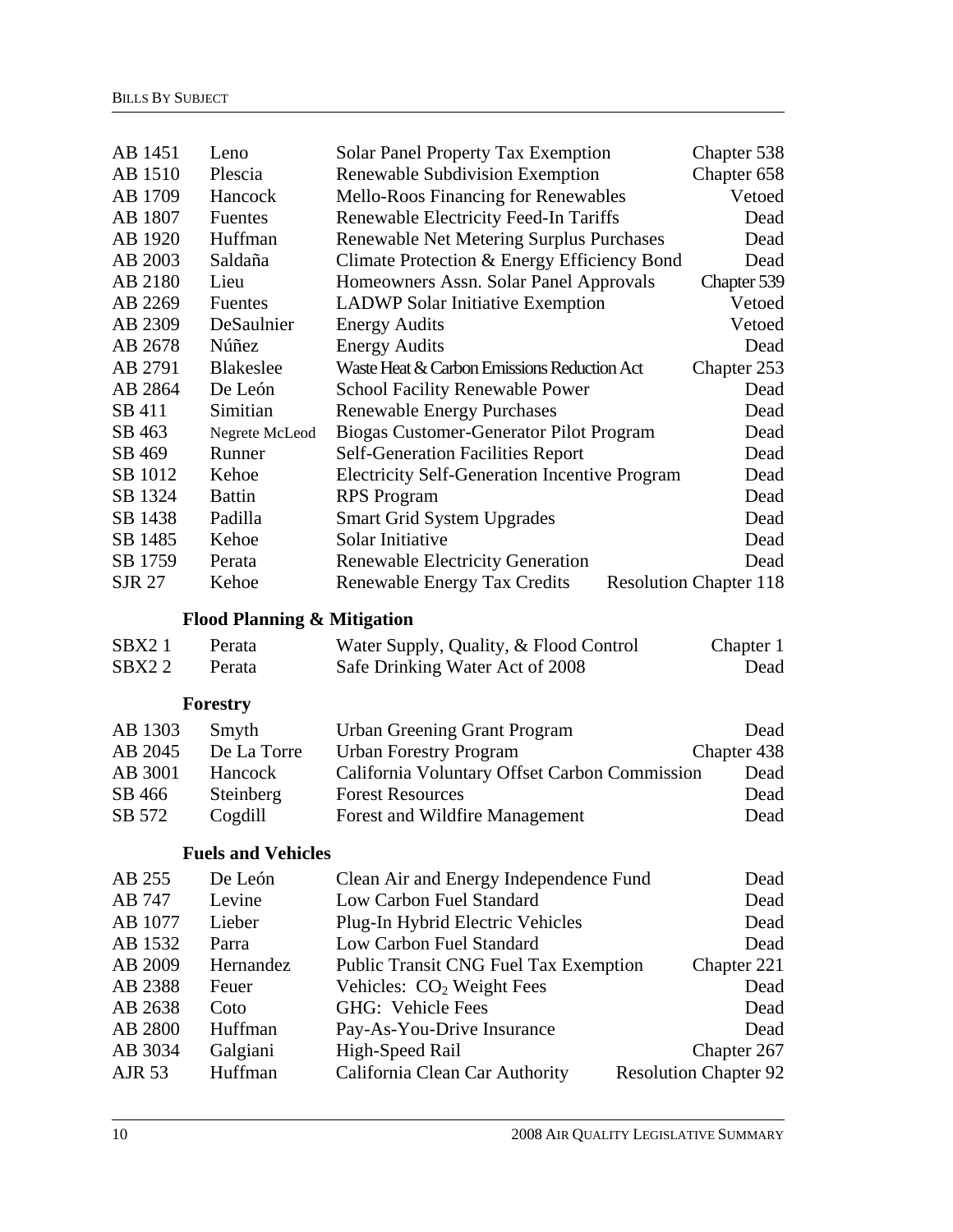# **Land Use Planning**

| AB 704  | Eng                                     | <b>Resident Advisory Commission</b>                 | N/A         |
|---------|-----------------------------------------|-----------------------------------------------------|-------------|
| AB 842  | Jones                                   | <b>Traffic Reduction Plan Funding</b>               | Vetoed      |
| AB 981  | Leno                                    | <b>Treasure Island Transportation Management</b>    | Chapter 317 |
| AB 1066 | Laird                                   | Sea Level Rise                                      | Dead        |
| AB 1303 | Smyth                                   | <b>Urban Greening Grant Program</b>                 | Dead        |
| AB 1358 | Leno                                    | Complete Streets Act of 2008                        | Chapter 657 |
| AB 2045 | De La Torre                             | <b>Urban Forestry Program</b>                       | Chapter 438 |
| AB 2093 | Jones                                   | <b>GHG Impacts for General Planning</b>             | Dead        |
| AB 2182 | Caballero                               | <b>Urban and Community Center Revitalization</b>    | N/A         |
| AB 2596 | Jones                                   | <b>GHGs from Cities and Counties</b>                | Dead        |
| AB 2870 | DeSaulnier                              | California Blueprint Implementation Council         | Dead        |
| AB 3005 | Jones                                   | <b>Traffic Impact Fees</b>                          | Chapter 692 |
| SB 46   | Perata                                  | <b>Infill Capital Outlay Grants</b>                 | Dead        |
| SB 303  | Ducheny                                 | Land Use Planning                                   | Dead        |
| SB 375  | Steinberg                               | Comprehensive Regional Growth Planning              | Chapter 728 |
| SB 732  | Steinberg                               | The Strategic Growth Council                        | Chapter 729 |
| SB 1422 | Ridley-Thomas                           | High-Occupancy Toll Lanes                           | Chapter 547 |
| SB 1557 | Wiggins                                 | <b>State Planning Priorities</b>                    | Vetoed      |
| SB 1645 | Wiggins                                 | <b>Energy Aware Planning Guide Update</b>           | Vetoed      |
|         | <b>Offsets</b>                          |                                                     |             |
| AB 1851 | Nava                                    | <b>GHG Credits and Offsets</b>                      | Dead        |
| SB 1374 | <b>Battin</b>                           | <b>HOV Lanes: GHG Offsets</b>                       | Dead        |
| SB 1724 | Maldonado                               | Carbon Credits for Agriculture                      | Dead        |
| SB 1762 | Perata                                  | California Climate Change Institute                 | Vetoed      |
|         | <b>Research</b>                         |                                                     |             |
| AB 1225 | DeSaulnier                              | <b>Climate Change: Ocean Protection</b>             | Chapter 656 |
| AB 2267 | Fuentes                                 | <b>Incentive Funds to California-Based Entities</b> | Chapter 537 |
| AB 2432 | Laird                                   | <b>Climate Change Research</b>                      | Dead        |
| AB 2991 | Núñez                                   | <b>ARB Research Screening Committee</b>             | Chapter 691 |
| SB 1760 | Perata                                  | <b>Climate Research Coordination</b>                | Vetoed      |
| SB 1762 | Perata                                  | California Climate Change Institute                 | Vetoed      |
|         | <b>Tax Credits and Other Incentives</b> |                                                     |             |
|         |                                         |                                                     |             |
| AB 786  | Lieu                                    | <b>Financial Institutions GHG Emission Credits</b>  | Dead        |
| AB 1285 | Parra                                   | <b>GHG Reduction Research Tax Credit</b>            | Dead        |
| AB 1506 | Arambula                                | <b>BT&amp;H</b> Business Incentives Report          | Dead        |
| AB 1561 | Arambula                                | Climate Change: Tax Incentives                      | N/A         |
| AB 1651 | Arambula                                | Tax Credits for Low GHG Emission Equipment          | Dead        |
| AB 2009 | Hernandez                               | <b>Public Transit CNG Fuel Tax Exemption</b>        | Chapter 221 |
| AB 2267 | Fuentes                                 | Incentive Funds to California-Based Entities        | Chapter 537 |
| AB 2488 | Houston                                 | Low-Emitting GHG Equipment Tax Deductions           | Dead        |
| SB 794  | Maldonado                               | Green Building Tax Credit                           | Dead        |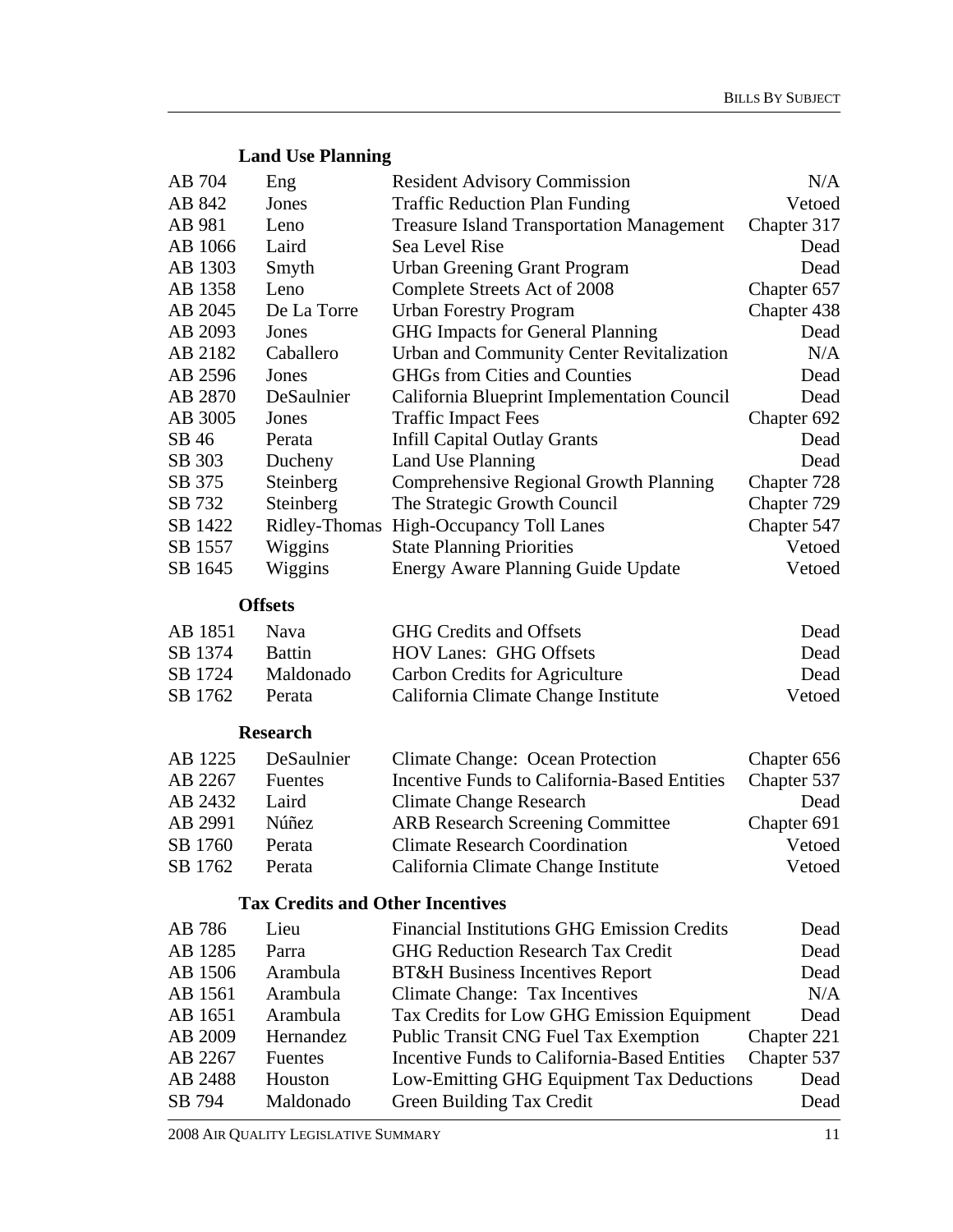| SB 1754            | Kehoe                           | <b>CPUC Power Purchase Agreements</b>        | Chapter 543 |
|--------------------|---------------------------------|----------------------------------------------|-------------|
|                    | <b>Urban Greening</b>           |                                              |             |
| AB 822             | Levine                          | <b>Urban Greening Projects</b>               | N/A         |
| AB 832             | <b>Bass</b>                     | <b>Urban Greening Project Prioritization</b> | N/A         |
| AB 1303            | Smyth                           | <b>Urban Greening Grant Program</b>          | Dead        |
| AB 1602            | Núñez                           | Sustainable Communities and Urban Greening   | Dead        |
| AB 2045            | De La Torre                     | <b>Urban Forestry Program</b>                | Chapter 438 |
|                    | <b>Water Planning &amp; Use</b> |                                              |             |
| AB 224             | Wolk                            | <b>Water Supply Planning</b>                 | Dead        |
| AB 2175            | Laird                           | <b>Water Conservation and Planning</b>       | Dead        |
| AB 2270            | Laird                           | <b>Water Recycling</b>                       | Vetoed      |
| AB 2501            | Wolk                            | Climate Change: Water Planning               | N/A         |
| AB 2970            | Eng                             | <b>Water Resources: Delivery Capability</b>  | Vetoed      |
| ABX21              | Laird                           | <b>Water Supply Bond</b>                     | Dead        |
| ABX <sub>2</sub> 2 | Laird                           | <b>Water Supply Reliability</b>              | Dead        |
| ABX <sub>2</sub> 3 | Laird                           | Water Delta Sustainability                   | Dead        |
| SB 27              | Simitian                        | Sacramento-San Joaquin River Delta           | Chapter 608 |
| SB 1052            | Perata                          | Water Supply Sustainability Bond Act of 2008 | Dead        |
| SB 1761            | Perata                          | <b>Water Resources Planning</b>              | Dead        |
| SBX <sub>2</sub> 1 | Perata                          | Water Supply, Quality, & Flood Control       | Chapter 1   |
| SBX <sub>2</sub> 2 | Perata                          | Safe Drinking Water Act of 2008              | Dead        |

## **COMPLIANCE (See ENFORCEMENT/PENALTIES)**

#### **EMISSION REDUCTION INCENTIVES**

## **Air Quality Improvement Program**

| AB 109  | <b>Núñez</b>          | Clean Vehicles: Incentive Programs                | Chapter 313 |
|---------|-----------------------|---------------------------------------------------|-------------|
| AB 1338 | <b>ACB</b>            | <b>Resources/Environmental Protection Trailer</b> | Chapter 760 |
| AB 2645 | Núñez                 | Alternative Fuels and Vehicle Technologies        | Dead        |
| AB 2868 | De León               | Air Quality Workforce Training Funding            | Dead        |
|         | <b>Carl Moyer</b>     |                                                   |             |
| AB 1119 | <b>Fuller</b>         | Carl Moyer Program Funding Criteria               | Dead        |
| AB 2865 | De León               | Carl Moyer Program Multidistrict Funding          | Dead        |
| SB 895  | Florez                | Carl Moyer Program Multidistrict Projects         | Dead        |
|         | <b>Proposition 1B</b> |                                                   |             |
| AB 575  | Arambula              | Prop. 1B Goods Movement Funding                   | Dead        |
| AB 901  | Núñez                 | Prop. 1B Infrastructure Funding                   | Dead        |
| AB 995  | <b>Nava</b>           | Prop. 1B Goods Movement Funding                   | N/A         |
| AB 1338 | <b>ACB</b>            | <b>Resources/Environmental Protection Trailer</b> | Chapter 760 |
| SB 974  | Lowenthal             | <b>Goods Movement Bonds/Container Fees</b>        | Vetoed      |
|         |                       |                                                   |             |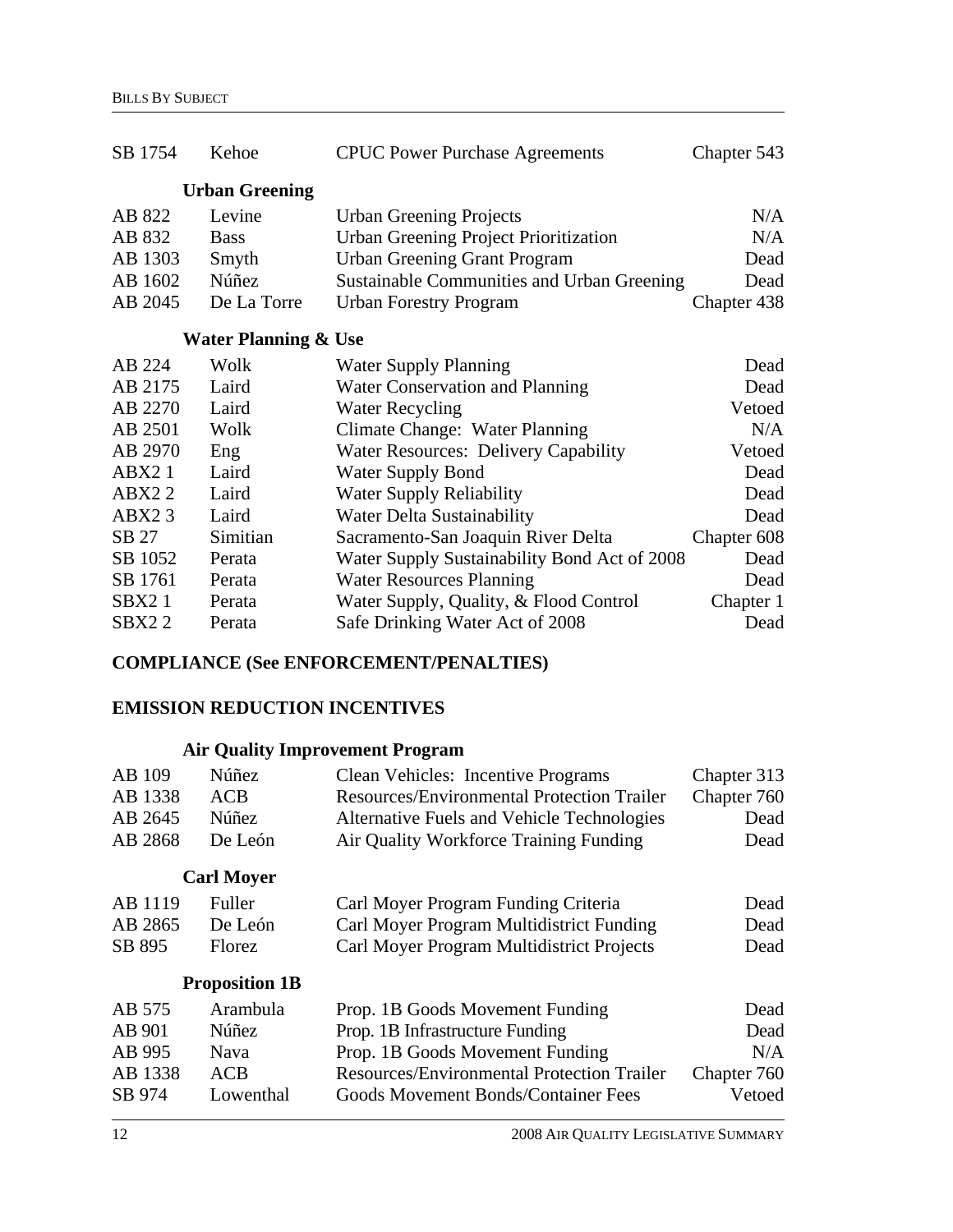## **Other**

| AB 493                    | Ruskin             | Motor Vehicle GHG Feebate                  | Dead        |
|---------------------------|--------------------|--------------------------------------------|-------------|
| AB 1390                   | Huffman            | Solid Waste Vehicle Air Emission Reduction | Dead        |
| AB 2522                   | Arambula           | <b>SJV: Pollution Reduction Fees</b>       | Chapter 677 |
| AB 2866                   | De León            | Solid Waste: Disposal Surcharge            | N/A         |
| AB 3012                   | De León            | Clean Air Bond Spot Bill                   | Dead        |
| SB 1161                   | Lowenthal          | <b>UST Cleanup Funds</b>                   | Chapter 616 |
| SB 1484                   | Alquist            | Clean Energy Technology Tax Credits        | Dead        |
| SB 1754                   | Kehoe              | <b>CPUC Power Purchase Agreements</b>      | Chapter 543 |
| <b>ENERGY</b>             |                    |                                            |             |
| AB 719                    | DeVore             | Repeal of Nuclear Power Plant Ban          | Dead        |
| AB 879                    | Davis              | <b>State Agency Back-Up Generators</b>     | Dead        |
| $\triangle$ <b>D</b> 1400 | I <sub>avina</sub> | $\overline{\text{CDI}}$ IC Omnibue Rill    | Dood        |

| AB 1400 | Levine        | <b>CPUC Omnibus Bill</b>             | Dead        |
|---------|---------------|--------------------------------------|-------------|
| AB 1489 | Levine        | <b>CPUC Omnibus Bill</b>             | Dead        |
| AB 1776 | <b>DeVore</b> | Repeal of Nuclear Power Plant Ban    | Dead        |
| AB 2216 | Gaines        | <b>Hospital Backup Generators</b>    | Chapter 232 |
| SB 871  | Kehoe         | Thermal Power and Repower Permitting | Dead        |
| SB 1438 | Padilla       | <b>Smart Grid System Upgrades</b>    | Dead        |

# **Distributed Generation**

| AB 578  | <b>Blakeslee</b> | Distributed Energy Generation Study                  | Chapter 627 |
|---------|------------------|------------------------------------------------------|-------------|
| AB 1064 | Lieber           | <b>Distributed Generation Incentives</b>             | Dead        |
| AB 1428 | Galgiani         | <b>Customer-Generator Pilot Program</b>              | Dead        |
| AB 2267 | Fuentes          | <b>Incentive Funds to California-Based Entities</b>  | Chapter 537 |
| AB 2791 | Blakeslee        | Waste Heat & Carbon Emissions Reduction Act          | Chapter 253 |
| SB 463  | Negrete McLeod   | Biogas Customer-Generator Pilot Program              | Dead        |
| SB 469  | Runner           | <b>Self-Generation Facilities Report</b>             | Dead        |
| SB 1012 | Kehoe            | <b>Electricity Self-Generation Incentive Program</b> | Dead        |

# **Energy Efficiency**

| AB 722  | Levine     | <b>Light Bulb Efficiency Requirements</b>             | Dead   |
|---------|------------|-------------------------------------------------------|--------|
| AB 792  | Garcia     | Greening Affordable Housing                           | Dead   |
| AB 1065 | Lieber     | <b>Energy Efficiency Standards for Buildings</b>      | Dead   |
| AB 1234 | Wolk       | Floor Furnace Replacement Program                     | Dead   |
| AB 1327 | Ma         | <b>Energy Conservation Assistance Repayment</b>       | N/A    |
| AB 2003 | Saldaña    | Climate Protection & Energy Efficiency Bond           | Dead   |
| AB 2030 | Lieu       | <b>Zero Net Energy for Nonresidential Buildings</b>   | Dead   |
| AB 2112 | Saldaña    | <b>Zero Net Energy for Residential Buildings</b>      | Dead   |
| AB 2309 | DeSaulnier | <b>Energy Audits</b>                                  | Vetoed |
| AB 2479 | Hancock    | <b>Energy Efficiency Requirements for Contractors</b> | N/A    |
| AB 2678 | Núñez      | <b>Energy Audits</b>                                  | Dead   |
| AB 2916 | Núñez      | <b>State Building Energy Efficiency Measures</b>      | Dead   |
| AB 2939 | Hancock    | <b>Local Green Building Standards</b>                 | Vetoed |
|         |            |                                                       |        |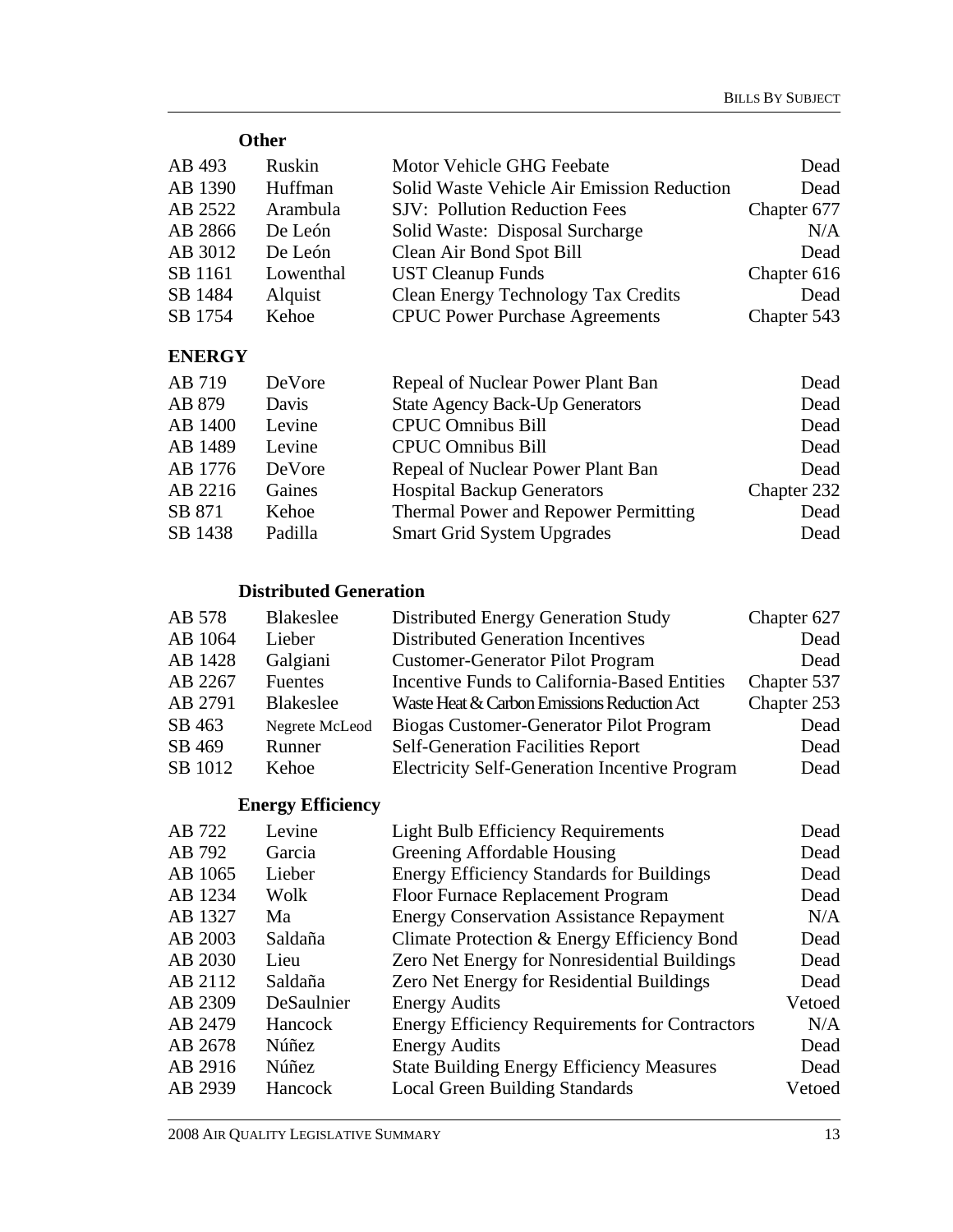| SB 1473       | Calderon                     | <b>Building Standards</b>                       | Chapter 719                   |
|---------------|------------------------------|-------------------------------------------------|-------------------------------|
| SB 1670       | Kehoe                        | <b>Energy Efficiency in State Buildings</b>     | Dead                          |
|               | <b>Renewable Energy</b>      |                                                 |                               |
| AB 94         | Levine                       | <b>Increased RPS Goal</b>                       | N/A                           |
| AB 746        | Krekorian                    | <b>Expedited Renewable Power Plant Siting</b>   | N/A                           |
| AB 769        | Aghazarian                   | Renewable Fuel Sales and Use Taxes              | Dead                          |
| AB 811        | Levine                       | Local Govt. Financing for Renewables            | Chapter 159                   |
| AB 940        | Krekorian                    | <b>Solar Energy Facility Siting</b>             | Dead                          |
| AB 1352       | Berryhill                    | <b>Animal Rendering Study</b>                   | Dead                          |
| AB 1428       | Galgiani                     | <b>Customer-Generator Pilot Program</b>         | Dead                          |
| AB 1451       | Leno                         | <b>Solar Panel Property Tax Exemption</b>       | Chapter 538                   |
| AB 1510       | Plescia                      | Renewable Subdivision Exemption                 | Chapter 658                   |
| AB 1709       | Hancock                      | Mello-Roos Financing for Renewables             | Vetoed                        |
| AB 1807       | Fuentes                      | Renewable Electricity Feed-In Tariffs           | Dead                          |
| AB 1920       | Huffman                      | <b>Renewable Net Metering Surplus Purchases</b> | Dead                          |
| AB 2180       | Lieu                         | Homeowners Assn. Solar Panel Approvals          | Chapter 539                   |
| AB 2269       | <b>Fuentes</b>               | <b>LADWP</b> Solar Initiative Exemption         | Vetoed                        |
| AB 2864       | De León                      | <b>School Facility Renewable Power</b>          | Dead                          |
| SB 411        | Simitian                     | <b>Renewable Energy Purchases</b>               | Dead                          |
| SB 463        | Negrete McLeod               | Biogas Customer-Generator Pilot Program         | Dead                          |
| SB 1324       | <b>Battin</b>                | <b>RPS</b> Program                              | Dead                          |
| SB 1485       | Kehoe                        | Solar Initiative                                | Dead                          |
| SB 1759       | Perata                       | <b>Renewable Electricity Generation</b>         | Dead                          |
| <b>SJR 27</b> | Kehoe                        | Renewable Energy Tax Credits                    | <b>Resolution Chapter 118</b> |
|               | <b>ENFORCEMENT/PENALTIES</b> |                                                 |                               |
| AB 2679       | Ruskin                       | Solid Waste Notification to Local Boards        |                               |
| AB 2922       | DeSaulnier                   | <b>Air Pollution Penalties</b>                  | Chapter 500<br>Chapter 687    |
| AB 2962       | Furutani                     | <b>Vehicle-Related Air Pollution Penalties</b>  | Dead                          |
| SB 155        | Cox                          |                                                 | Chapter 702                   |
|               |                              | <b>EVR</b> Compliance Extension                 |                               |
|               | <b>FOREST MANAGEMENT</b>     |                                                 |                               |
| SB 849        | Margett                      | Prescribed Burning of Brush-Covered Lands       | Dead                          |
| <b>FUELS</b>  |                              |                                                 |                               |
| AB 1552       | Feuer                        | <b>Petroleum Production Reporting</b>           | Dead                          |
| AB 1610       | Núñez                        | Refinery Recordkeeping and Inspection           | Dead                          |
| SB 1161       | Lowenthal                    | <b>UST Cleanup Funds</b>                        | Chapter 616                   |
|               |                              |                                                 |                               |
|               | <b>Alternate Fuels</b>       |                                                 |                               |
| AB 99         | Feuer                        | <b>Clean Alternative Fuel Vehicles</b>          | Dead                          |
| AB 153        | <b>Blakeslee</b>             | <b>UC Energy Biosciences Institute</b>          | Dead                          |

AB 631 Horton Ethanol Fueling Stations Dead AB 1352 Berryhill Animal Rendering Fuel Study Dead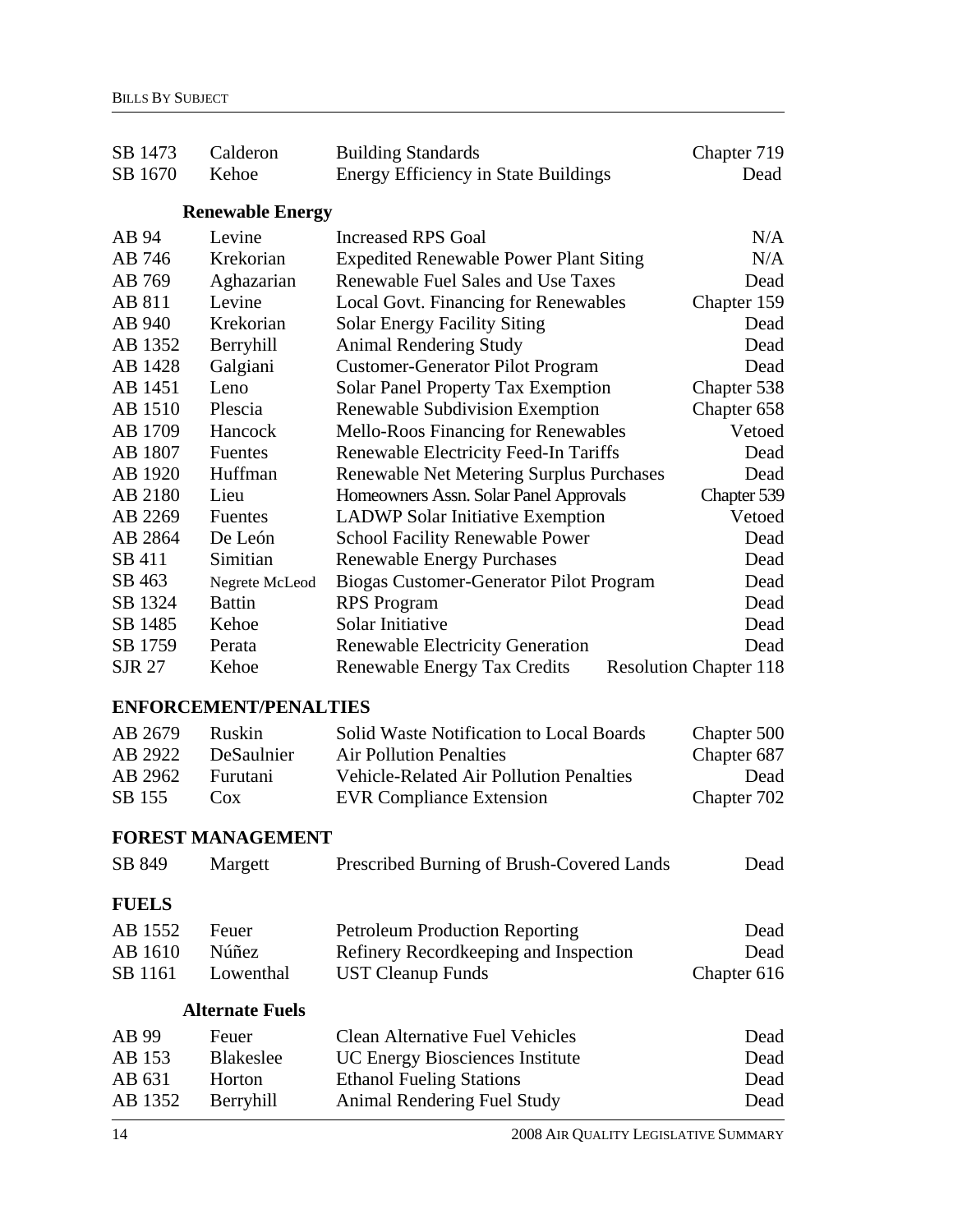| AB 2179         | Furutani                        | <b>Biodiesel: State Fleet Mandate</b>       | Vetoed      |
|-----------------|---------------------------------|---------------------------------------------|-------------|
| AB 2625         | Strickland                      | <b>Renewable Diesel: Definitions</b>        | Dead        |
| AB 2866         | De León                         | Solid Waste: Disposal Surcharge             | N/A         |
| SB 71           | Florez                          | <b>Biodiesel Fuel Public Fleets</b>         | Dead        |
| SB 72           | Florez                          | <b>School Bus Fuels</b>                     | Dead        |
| SB 75           | Florez                          | <b>Biodiesel Fuels</b>                      | Dead        |
| SB 140          | Kehoe                           | <b>Renewable Diesel Fuel Blends</b>         | N/A         |
| SB 412          | Simitian                        | Liquefied Natural Gas Needs Assessment      | Dead        |
| SB 494          | Kehoe                           | Clean Alternative Fuel Vehicle Mandate      | Dead        |
| SB 1574         | Florez                          | Biodiesel: Underground Storage              | Vetoed      |
| SB 1737         | Kehoe                           | <b>Alternative Fuels: State Reports</b>     | N/A         |
|                 |                                 |                                             |             |
|                 | <b>Fuels Taxation</b>           |                                             |             |
| AB 769          | Aghazarian                      | Renewable Fuel Sales and Use Taxes          | Dead        |
| AB 846          | <b>Blakeslee</b>                | <b>Clean Marine Fuels Tax Incentive Act</b> | Dead        |
| AB 1190         | Horton                          | <b>Tiered Motor Fuel Taxes</b>              | Dead        |
| AB 2744         | Huffman                         | <b>Fuel Fees: Transportation Projects</b>   | Dead        |
| SB 73           | Florez                          | Income and Corporation Taxes                | Dead        |
| SB 74           | Florez                          | Sales and Use Tax Exemptions                | Dead        |
| SB 1484         | Alquist                         | Clean Energy Technology Tax Credits         | Dead        |
|                 |                                 |                                             |             |
|                 | <b>Low Carbon Fuel Standard</b> |                                             |             |
| AB 747          | Levine                          | Low Carbon Fuel Standard                    | Dead        |
| AB 1532         | Low Carbon Fuel Standard        |                                             | Dead        |
| SB 1240         | Kehoe                           | Low Carbon Fuel Standard                    | N/A         |
|                 | <b>GOODS MOVEMENT</b>           |                                             |             |
| AB 999          | Hancock                         | Green Tech/Goods Movement Training          | Dead        |
| AB 1107         | Arambula                        | <b>Small Business Goods Movement Needs</b>  | Vetoed      |
| AB 2855         | Hancock                         | Green Tech/Goods Movement Education         | Chapter 685 |
| AB 3034         | Galgiani                        | High-Speed Rail                             | Chapter 267 |
| SB 307          | Dutton                          | <b>Goods Movement Action Plan</b>           | Dead        |
| SB 532          | Oropeza                         | Air Quality Impacts of Shipping Oil         | Dead        |
|                 |                                 |                                             |             |
|                 | <b>Funding</b>                  |                                             |             |
| AB 412          | Smyth                           | <b>Transportation Project Deadlines</b>     | Dead        |
| AB 575          | Arambula                        | Prop. 1B Goods Movement Funding             | Dead        |
| AB 660          | Galgiani                        | Railroad-Highway Grade Separations          | Chapter 315 |
| AB 901          | Núñez                           | Prop. 1B Infrastructure Funding             | Dead        |
| AB 995          | Nava                            | Prop. 1B Goods Movement Funding             | N/A         |
| AB 1338         | <b>ACB</b>                      | Resources/Environmental Protection Trailer  | Chapter 760 |
| AB 3064         | <b>ACT</b>                      | Prop. 1B Expenditures                       | Dead        |
| SB <sub>9</sub> | Lowenthal                       | Prop. 1B Goods Movement Funding             | Dead        |
| SB 19           | Lowenthal                       | Prop. 1B Goods Movement Funding             | Dead        |
| SB 262          | Runner.                         | Prop. 1B Goods Movement Funding             | Dead        |
| SB 974          | Lowenthal                       | Goods Movement Bonds/Container Fees         | Vetoed      |

2008 AIR QUALITY LEGISLATIVE SUMMARY 15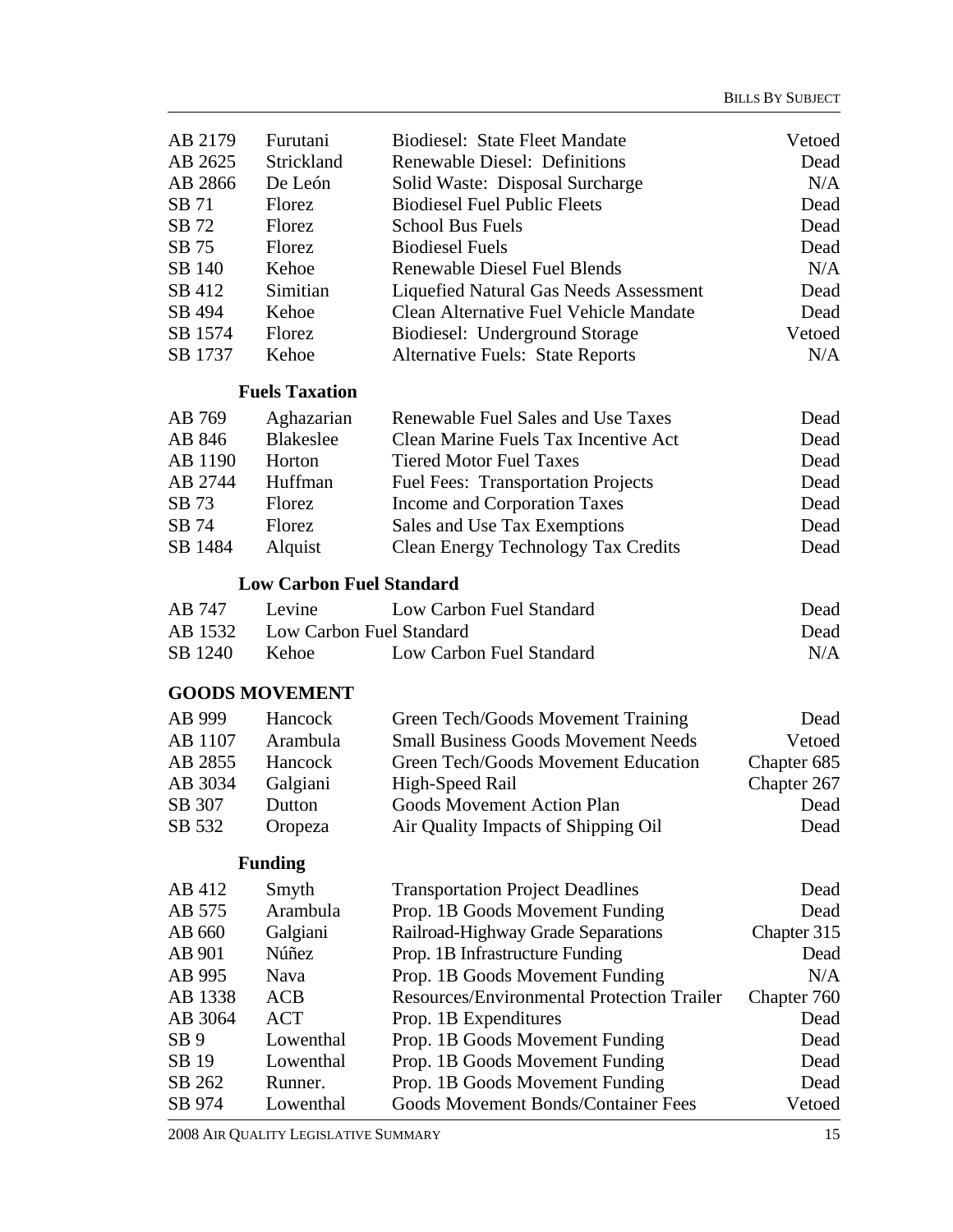**Ports** 

| AB 568  | Karnette     | <b>Port Community Advisory Committee</b> | Dead |
|---------|--------------|------------------------------------------|------|
| AB 1000 | <b>Smyth</b> | <b>Vessels: Operation and Equipment</b>  | Dead |
|         |              |                                          |      |

## **GREEN BUILDINGS**

| SB 794 | Maldonado | Green Building Tax Credit | Dead |
|--------|-----------|---------------------------|------|
|--------|-----------|---------------------------|------|

#### **GREENHOUSE GASES (See CLIMATE CHANGE and/or ENERGY)**

#### **HEAVY-DUTY DIESEL (See MOTOR VEHICLES and/or CARL MOYER PROGRAM)**

#### **INDOOR AIR**

| Wolk              | Floor Furnace Replacement Program            | Dead   |
|-------------------|----------------------------------------------|--------|
| <b>DeSaulnier</b> | Indoor Air Pollution and Crankcase Emissions | Dead   |
| Lowenthal         | Carbon Monoxide Alarms                       | Vetoed |
| Padilla           | Prohibition of Smoking in Rental Housing     | Dead   |
|                   |                                              |        |

#### **LAND USE**

| AB 704  | Eng           | <b>Resident Advisory Commission</b>              | N/A         |
|---------|---------------|--------------------------------------------------|-------------|
| AB 842  | Jones         | <b>Traffic Reduction Plan Funding</b>            | Vetoed      |
| AB 899  | Parra         | <b>Public-Private Transportation Facilities</b>  | Dead        |
| AB 981  | Leno          | <b>Treasure Island Transportation Management</b> | Chapter 317 |
| AB 1066 | Laird         | Sea Level Rise                                   | Dead        |
| AB 1358 | Leno          | Complete Streets Act of 2008                     | Chapter 657 |
| AB 2093 | Jones         | <b>GHG</b> Impacts for General Planning          | Dead        |
| AB 2182 | Caballero     | <b>Urban and Community Center Revitalization</b> | N/A         |
| AB 2720 | Levine        | <b>Technical Changes to CEQA</b>                 | Chapter 148 |
| AB 2870 | DeSaulnier    | California Blueprint Implementation Council      | Dead        |
| AB 2963 | Gaines        | Neighborhood Electric Vehicles                   | Chapter 199 |
| AB 3005 | Jones         | <b>Traffic Impact Fees</b>                       | Chapter 692 |
| AB 3021 | Nava          | <b>Transportation Financing Authority</b>        | Vetoed      |
| SB 46   | Perata        | <b>Infill Capital Outlay Grants</b>              | Dead        |
| SB 55   | Florez        | Sewage Sludge Standards and Study                | Dead        |
| SB 286  | Lowenthal     | <b>Transportation Enhancement Funds</b>          | N/A         |
| SB 303  | Ducheny       | Land Use Planning                                | Dead        |
| SB 375  | Steinberg     | Comprehensive Regional Growth Planning           | Chapter 728 |
| SB 732  | Steinberg     | The Strategic Growth Council                     | Chapter 729 |
| SB 1210 | Dutton        | <b>Short Form EIRs</b>                           | Dead        |
| SB 1422 | Ridley-Thomas | High-Occupancy Toll Lanes                        | Chapter 547 |
| SB 1557 | Wiggins       | <b>State Planning Priorities</b>                 | Vetoed      |
| SB 1645 | Wiggins       | Energy Aware Planning Guide Update               | Vetoed      |

#### **LOCOMOTIVES (See GOODS MOVEMENT)**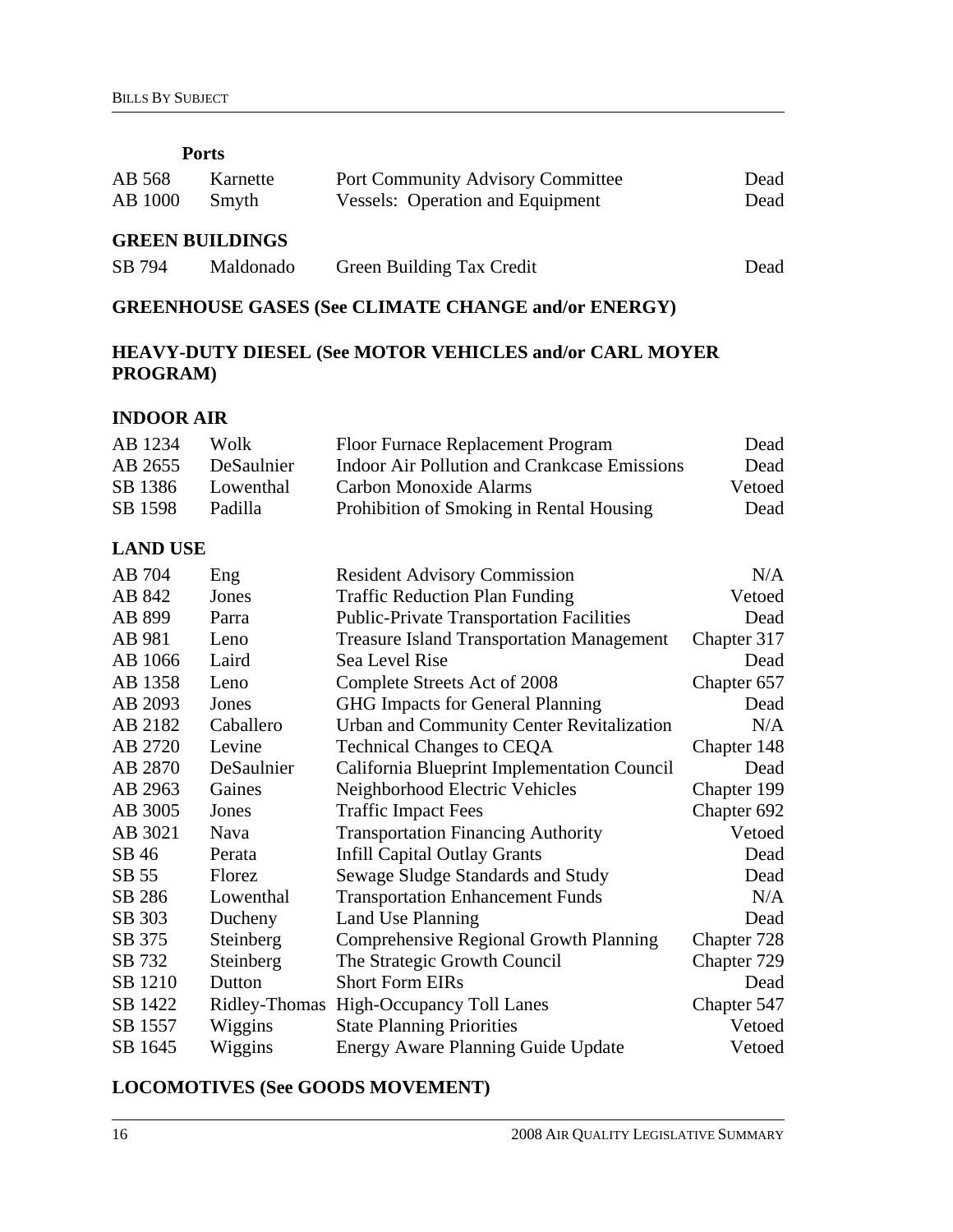#### **LOW EMISSION VEHICLES (See MOTOR VEHICLES)**

#### **MARINE VESSELS**

#### **MOTOR VEHICLES**

| AB 99         | Feuer                     | <b>Clean Alternative Fuel Vehicles</b>        | Dead                         |
|---------------|---------------------------|-----------------------------------------------|------------------------------|
| SB 876        | Calderon                  | Heavy-Duty Motor Vehicle Retrofitting         | Dead                         |
|               | <b>Climate Change</b>     |                                               |                              |
| AB 255        | De León                   | Clean Air and Energy Independence Fund        | Dead                         |
| AB 493        | Ruskin                    | Motor Vehicle GHG Feebate                     | Dead                         |
| AB 2388       | Feuer                     | Vehicles: CO <sub>2</sub> Weight Fees         | Dead                         |
| AB 2800       | Huffman                   | Pay-As-You-Drive Insurance                    | Dead                         |
| <b>AJR 53</b> | Huffman                   | California Clean Car Authority                | <b>Resolution Chapter 92</b> |
|               | <b>LEV</b> and <b>ZEV</b> |                                               |                              |
| AB 109        | Núñez                     | Clean Vehicles: Incentive Programs            | Chapter 313                  |
| AB 307        | Hayashi                   | <b>Fuel-Cell Tax Exemptions</b>               | Dead                         |
| AB 505        | Plescia                   | Hybrid Vehicle Tax Credit                     | Dead                         |
| AB 1077       | Lieber                    | Plug-In Hybrid Electric Vehicles              | Dead                         |
| AB 1209       | Karnette                  | <b>HOV Lane Access: Clean Air Stickers</b>    | Chapter 429                  |
| AB 1440       | Wolk                      | <b>Grants for Hybrid Trucks</b>               | Dead                         |
| AB 2272       | Fuentes                   | Electric Motorcycles: Definition and Use      | Chapter 672                  |
| AB 2963       | Gaines                    | Neighborhood Electric Vehicles                | Chapter 199                  |
| HR 22         | Ruskin                    | <b>Hybrid Vehicle Awareness Month</b>         | Adopted                      |
| SB 140        | Kehoe                     | <b>Renewable Diesel Fuel Blends</b>           | N/A                          |
| SB 308        | Margett                   | <b>Hybrid Vehicle Tax Deduction</b>           | Dead                         |
| SB 494        | Kehoe                     | <b>Clean Alternative Fuel Vehicle Mandate</b> | Dead                         |
| SB 810        | Corbett                   | Green Vehicle Manufacturer Tax Credits        | Dead                         |
| SB 960        | Alquist                   | <b>ZEV</b> and Plug-In Hybrid Mandate         | Dead                         |
| SB 1174       | Lowenthal                 | Traffic Safety: Quiet Car Study               | Vetoed                       |
| SB 1195       | <b>Battin</b>             | <b>LEV Spot Bill</b>                          | Dead                         |
| SB 1374       | <b>Battin</b>             | <b>HOV Lanes: GHG Offsets</b>                 | Dead                         |
| SB 1506       | Alquist                   | <b>ZEVs</b>                                   | Dead                         |
| SB 1720       | Lowenthal                 | <b>HOV Lane Access: Clean Air Stickers</b>    | Chapter 417                  |
|               | <b>Registration Fees</b>  |                                               |                              |
| AB 444        | Hancock                   | <b>Congestion Management Fees</b>             | Dead                         |
| AB 2388       | Feuer                     | Vehicles: CO <sub>2</sub> Weight Fees         | Dead                         |
| AB 2522       | Arambula                  | <b>SJV: Pollution Reduction Fees</b>          | Chapter 677                  |
| AB 2638       | Coto                      | GHG: Vehicle Fees                             | Dead                         |
| SB 348        | Simitian                  | Vehicle Fees: San Mateo County                | Chapter 377                  |
| SB 1646       | Padilla                   | Vehicle Fees: SCAQMD                          | Chapter 724                  |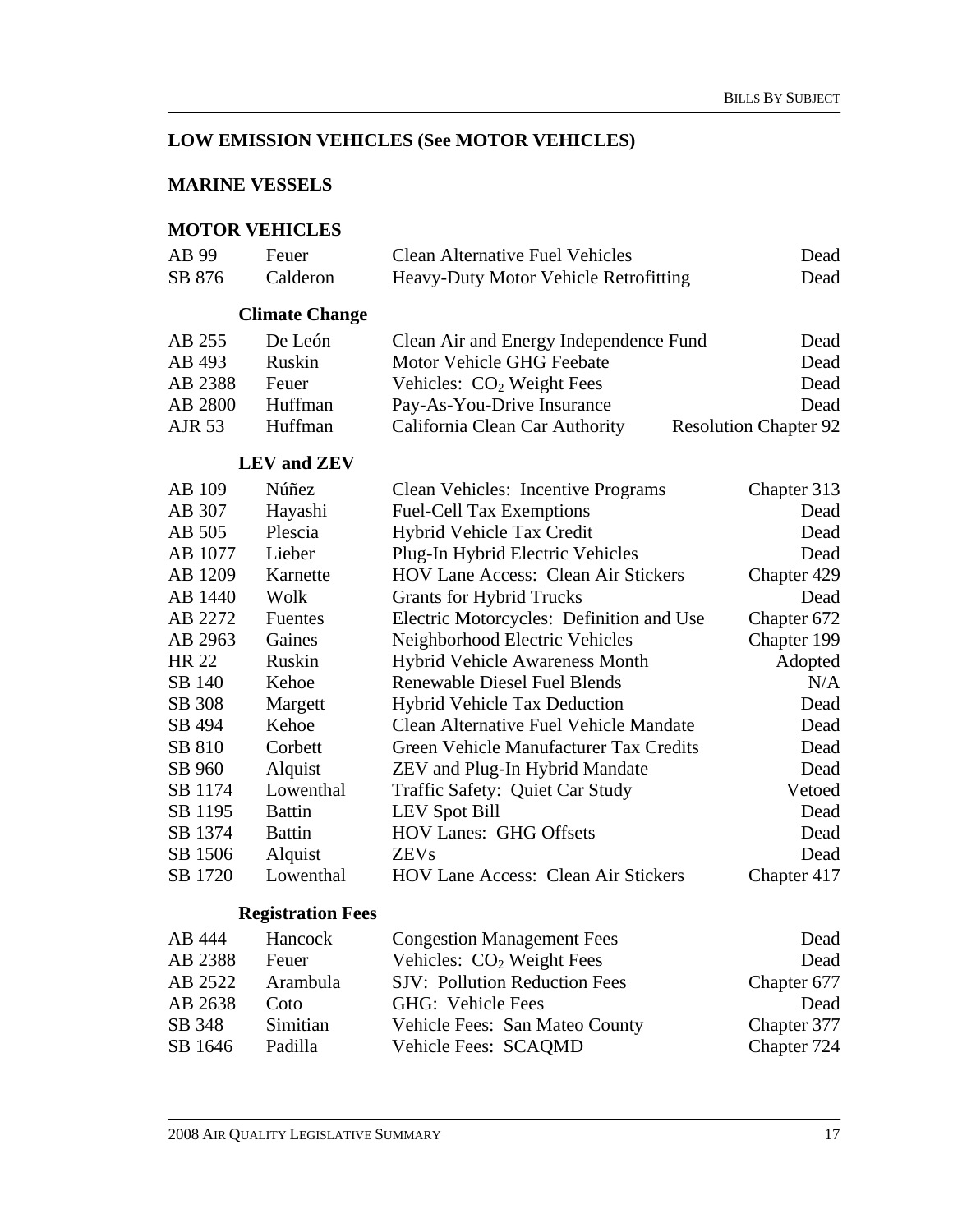|                   | <b>School Buses</b>                 |                                                     |             |
|-------------------|-------------------------------------|-----------------------------------------------------|-------------|
| AB 2655           | DeSaulnier                          | <b>Indoor Air Pollution and Crankcase Emissions</b> | Dead        |
| SB 72             | Florez                              | <b>School Bus Fuels</b>                             | Dead        |
|                   | <b>Smog Check</b>                   |                                                     |             |
| AB 218            | Saldaña                             | <b>Smog Check Certificate</b>                       | N/A         |
| AB 616            | Jones                               | Annual Smog Check for Older Vehicles                | Dead        |
| AB 619            | Emmerson                            | <b>Vehicle Registration Amnesty Program</b>         | Chapter 420 |
| AB 2063           | Parra                               | Biennial Smog Inspections in Rural Areas            | Dead        |
| AB 2241           | Saldaña                             | Late Vehicle Registrations                          | Chapter 451 |
| AB 3053           | Jones                               | Annual Smog Check for Older Vehicles                | Dead        |
| SB 1549           | Florez                              | <b>Classic Cars and Smog Check</b>                  | N/A         |
| SB 1573           | Florez                              | Vehicle Emission Standards for Smog Check           | Vetoed      |
|                   | <b>State Fleet</b>                  |                                                     |             |
| AB 2179           | Furutani                            | <b>Biodiesel: State Fleet Mandate</b>               | Vetoed      |
| AB 2403           | Smyth                               | <b>Vehicles: Best Value Procurement</b>             | Chapter 495 |
| AB 2560           | Lieu                                | State Fleet: Procurement Criteria                   | Vetoed      |
|                   | <b>Vehicle Retirement Programs</b>  |                                                     |             |
| AB 2316           | Ruskin                              | Vehicle Retirement Program Study                    | Dead        |
|                   |                                     | PENALTIES (See ENFORCEMENT/PENALTIES)               |             |
| AB 1552           | Feuer                               | <b>Petroleum Production Reporting</b>               | Dead        |
| AB 1610           | Núñez                               | Refinery Recordkeeping and Inspection               | Dead        |
|                   |                                     |                                                     |             |
|                   | <b>PORTS (See GOODS MOVEMENT)</b>   |                                                     |             |
|                   | <b>REPORTS (See ADMINISTRATION)</b> |                                                     |             |
|                   |                                     |                                                     |             |
| <b>SALTON SEA</b> |                                     |                                                     |             |
| SB 187            | Ducheny                             | <b>Salton Sea Restoration Fund</b>                  | Chapter 374 |
| SB 1256           | Ducheny                             | <b>Salton Sea Restoration Council</b>               | Dead        |
| <b>SCHOOLS</b>    |                                     |                                                     |             |
| AB 999            | Hancock                             | Green Tech/Goods Movement Training                  | Dead        |
| $\Delta$ R 2720   | $I$ evine                           | Technical Changes to CEOA                           | Chapter 148 |

| 111777  | Tiancoch      | $O$ <sub>1</sub> CC <sub>11</sub> $O$ <sub>2</sub> C <sub>21</sub> T <sub>1</sub> C <sub>21</sub> C <sub>21</sub> C <sub>21</sub> C <sub>21</sub> C <sub>21</sub> C <sub>21</sub> C <sub>21</sub> C <sub>21</sub> C <sub>21</sub> C <sub>21</sub> C <sub>21</sub> C <sub>21</sub> C <sub>21</sub> C <sub>21</sub> C <sub>21</sub> C <sub>21</sub> C <sub>21</sub> C <sub>21</sub> C <sub>21</sub> C <sub>21</sub> C <sub>21</sub> C <sub>21</sub> C <sub>21</sub> C <sub>21</sub> C <sub>21</sub> C <sub>21</sub> C <sub>21</sub> C <sub>21</sub> C <sub>21</sub> C <sub>21</sub> C <sub>21</sub> C <sub>2</sub> | Dua -       |
|---------|---------------|------------------------------------------------------------------------------------------------------------------------------------------------------------------------------------------------------------------------------------------------------------------------------------------------------------------------------------------------------------------------------------------------------------------------------------------------------------------------------------------------------------------------------------------------------------------------------------------------------------------|-------------|
| AB 2720 | Levine        | <b>Technical Changes to CEQA</b>                                                                                                                                                                                                                                                                                                                                                                                                                                                                                                                                                                                 | Chapter 148 |
| AB 2855 | Hancock       | Green Tech/Goods Movement Education                                                                                                                                                                                                                                                                                                                                                                                                                                                                                                                                                                              | Chapter 685 |
| AB 2864 | De León       | <b>School Facility Renewable Power</b>                                                                                                                                                                                                                                                                                                                                                                                                                                                                                                                                                                           | Dead        |
| SB 72   | <b>Florez</b> | <b>School Bus Fuels</b>                                                                                                                                                                                                                                                                                                                                                                                                                                                                                                                                                                                          | Dead        |
| SB 951  | Wyland        | <b>Acquisition of School Sites</b>                                                                                                                                                                                                                                                                                                                                                                                                                                                                                                                                                                               | Dead        |
| SB 1507 | Oropeza       | <b>Highway Construction Near Schools</b>                                                                                                                                                                                                                                                                                                                                                                                                                                                                                                                                                                         | Dead        |
| SB 1672 | Steinberg     | <b>Bonds for Clean Technology Training</b>                                                                                                                                                                                                                                                                                                                                                                                                                                                                                                                                                                       | Dead        |
|         |               |                                                                                                                                                                                                                                                                                                                                                                                                                                                                                                                                                                                                                  |             |

# **SCHOOL BUSES (See MOTOR VEHICLES)**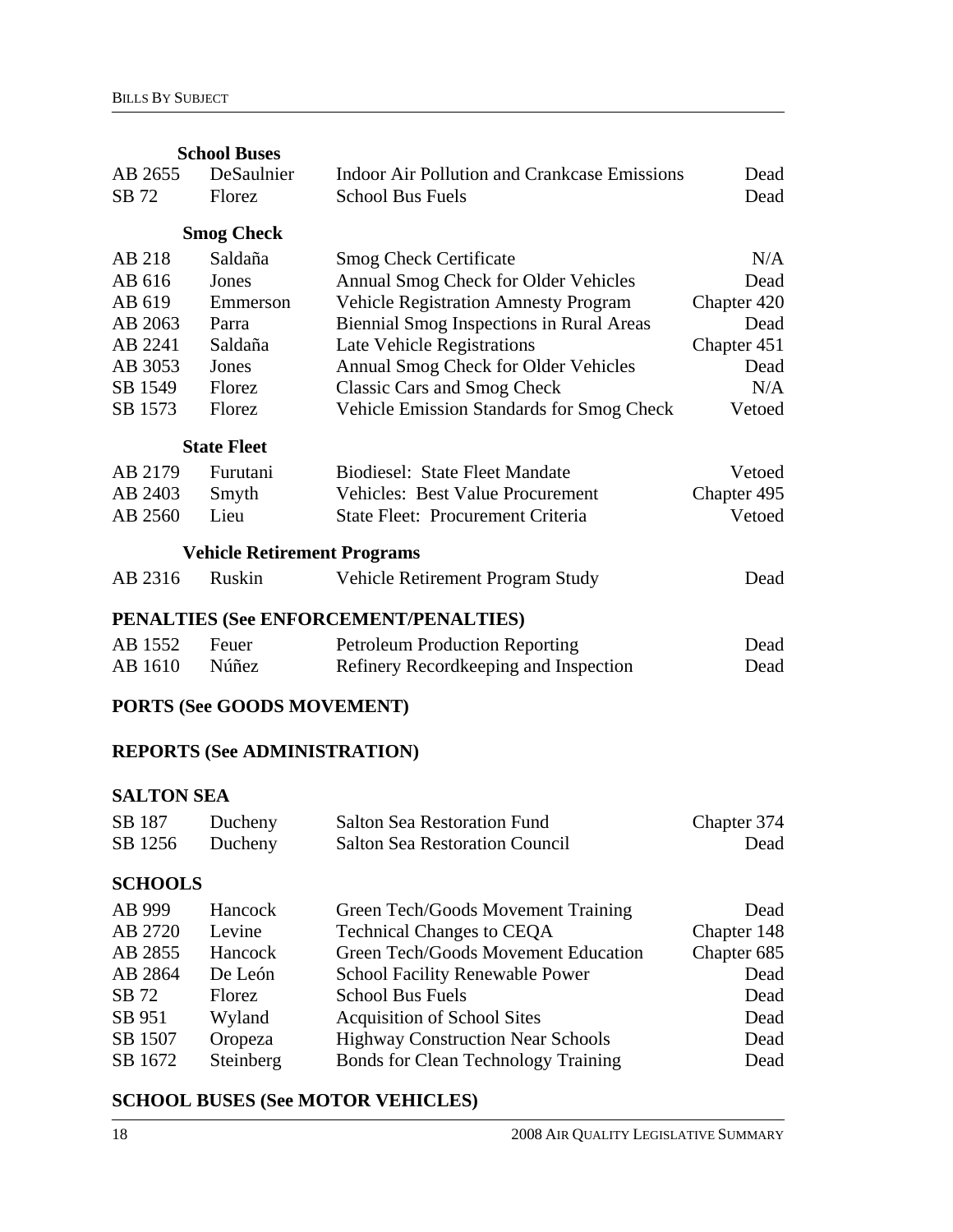| <b>TOXICS</b>        |                                    |                                                   |             |
|----------------------|------------------------------------|---------------------------------------------------|-------------|
| AB 513               | Lieber                             | <b>PBDE Ban on Electronics</b>                    | Dead        |
| AB 706               | Leno                               | <b>Toxic Effects of Fire Retardants</b>           | Dead        |
| AB 712               | De León                            | Solid Waste and Recycling Program                 | Dead        |
| AB 2536              | Núñez                              | <b>Chrome Plater Emission Control Financing</b>   | Dead        |
| SB 24                | Torlakson                          | <b>Tobacco Product Environmental Smoke Fee</b>    | Dead        |
| SB 509               | Simitian                           | <b>Composite Wood/Consumer Products</b>           | Chapter 560 |
| SB 531               | Oropeza                            | <b>Toxic Air Pollutants Spot Bill</b>             | Dead        |
| SB 587               | Runner                             | <b>Adhesive Equipment Permit Exemptions</b>       | Dead        |
| SB 842               | Scott                              | <b>Gasification Technology Emission Standards</b> | Dead        |
| SB 1507              | Oropeza                            | <b>Highway Construction Near Schools</b>          | Dead        |
| SB 1753              | Torlakson                          | Formaldehyde Ban in Portable Classrooms           | Dead        |
|                      | <b>Diesel Emissions</b>            |                                                   |             |
| AB 2546              | De La Torre                        | Railyard Mobile Source Emission Reduction         | Dead        |
|                      | <b>Environmental Tobacco Smoke</b> |                                                   |             |
| SB 1598              | Padilla                            | Prohibition of Smoking in Rental Housing          | Dead        |
|                      | <b>Green Chemistry</b>             |                                                   |             |
| AB 558               | Feuer                              | <b>Test Methods for Environmental Chemicals</b>   | Dead        |
| AB 1879              | Feuer                              | <b>Green Chemistry Framework</b>                  | Chapter 559 |
| SB 578               | Simitian                           | <b>High Production Volume Chemicals</b>           | N/A         |
| SB 973               | Simitian                           | <b>Chemicals of Concern</b>                       | N/A         |
| <b>MISCELLANEOUS</b> |                                    |                                                   |             |
| AB 401               | Benoit                             | <b>Transportation Infrastructure Emergencies</b>  | Dead        |
| AB 1207              | Smyth                              | <b>Biosolids</b>                                  | Dead        |
| AB 1472              | Leno                               | California Healthy Places Act of 2008             | Dead        |
| AB 1968              | <b>Jeffries</b>                    | <b>Transportation Infrastructure Emergencies</b>  | Dead        |
| AB 2431              | Garcia                             | <b>State Implementation Plan Spot Bill</b>        | Dead        |
| AB 2851              | Adams                              | New Source Review Spot Bill                       | Dead        |
| SB 1223              | Runner                             | <b>Air Pollution Spot Bill</b>                    | Dead        |
| SB 1418              | Oropeza                            | <b>Smoking Ban at State Parks and Beaches</b>     | Dead        |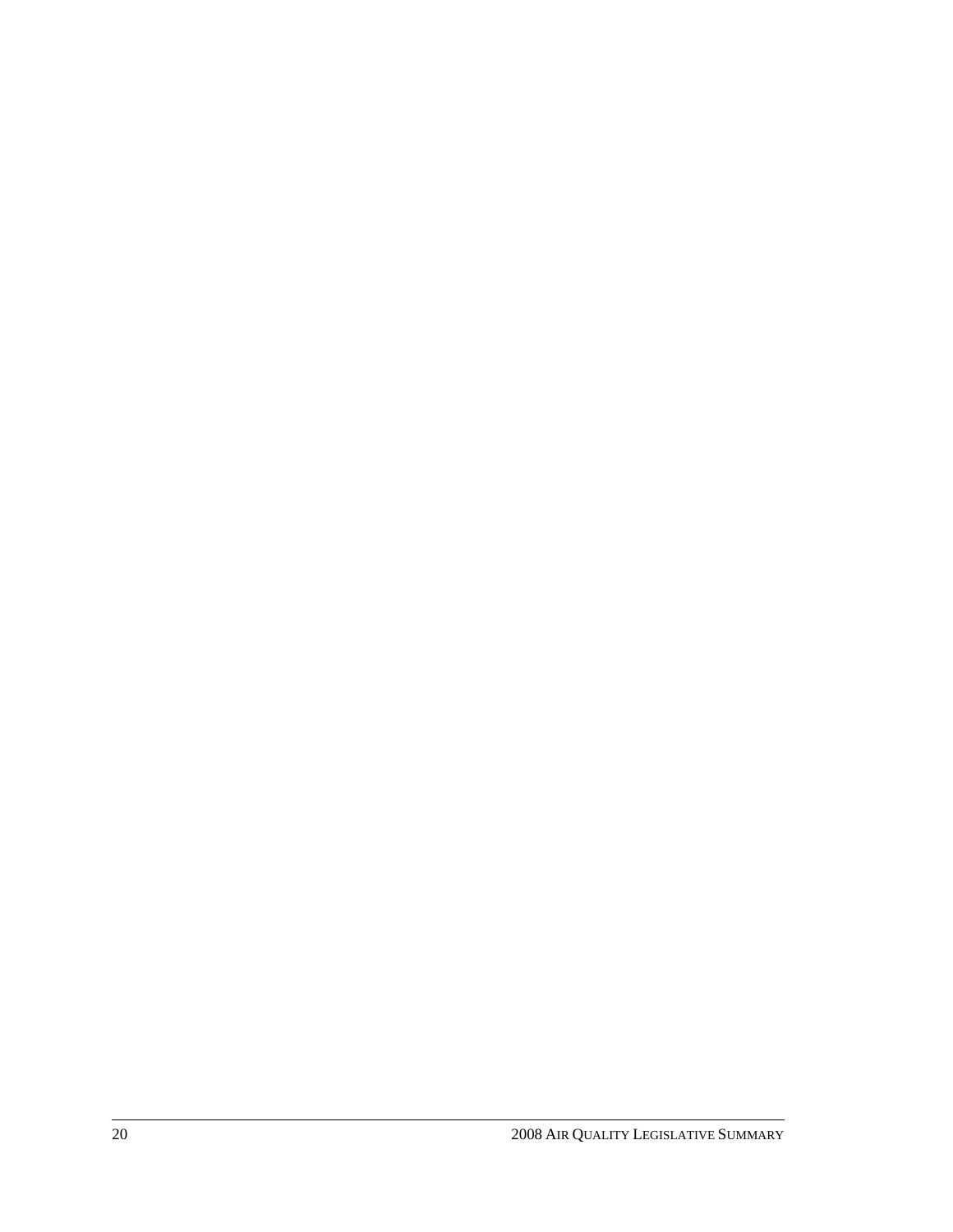# **BILLS BY AUTHOR**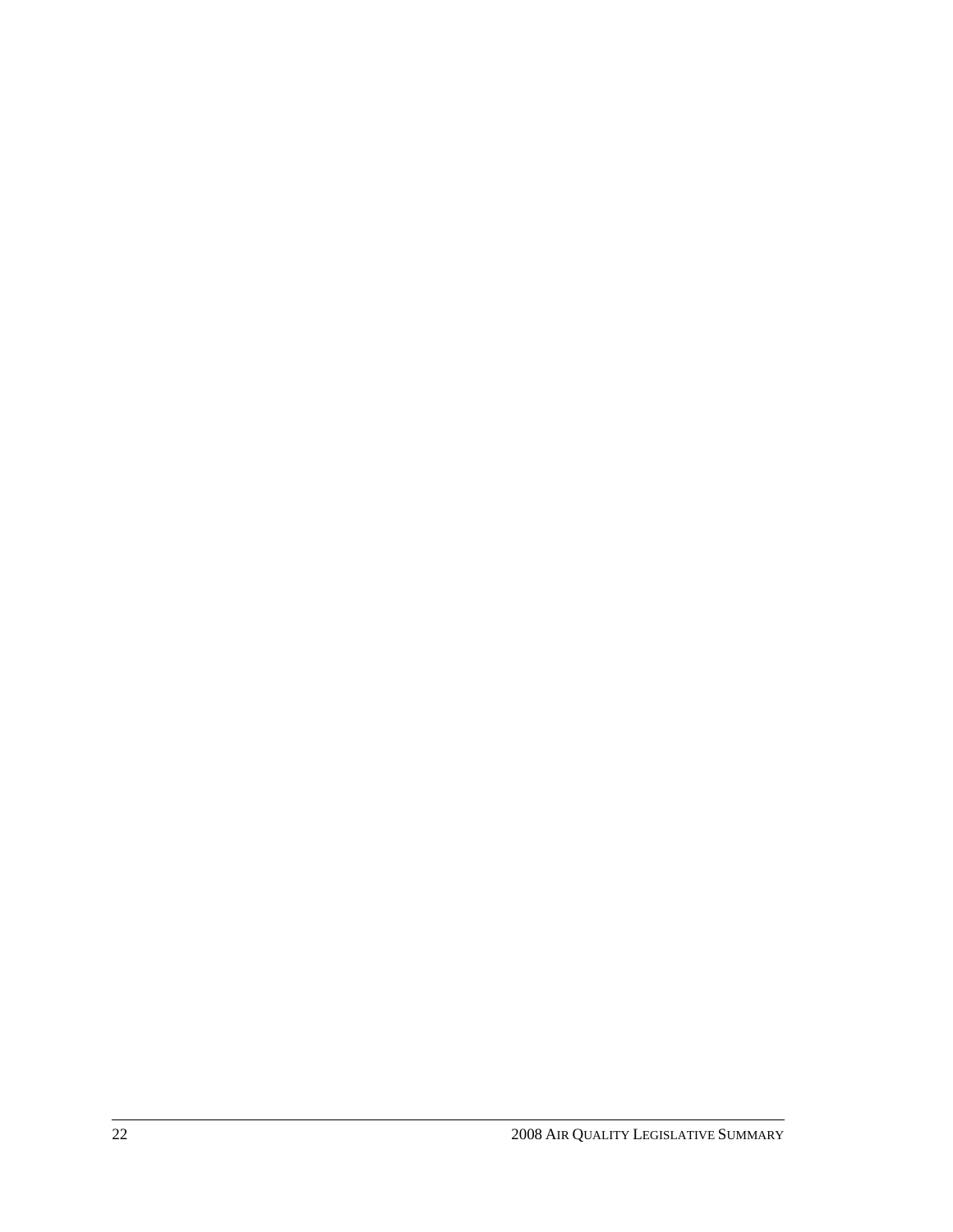# **ASSEMBLY**

| <b>ADAMS</b>                                                                                   |                                                                                                                                                                                                                                                                                                                                                                               |                                                                   |
|------------------------------------------------------------------------------------------------|-------------------------------------------------------------------------------------------------------------------------------------------------------------------------------------------------------------------------------------------------------------------------------------------------------------------------------------------------------------------------------|-------------------------------------------------------------------|
| AB 2851                                                                                        | New Source Review Spot Bill                                                                                                                                                                                                                                                                                                                                                   | Dead                                                              |
| <b>AGHAZARIAN</b>                                                                              |                                                                                                                                                                                                                                                                                                                                                                               |                                                                   |
| AB 769                                                                                         | Renewable Fuel Sales and Use Taxes                                                                                                                                                                                                                                                                                                                                            | Dead                                                              |
| <b>ANDERSON</b>                                                                                |                                                                                                                                                                                                                                                                                                                                                                               |                                                                   |
| AB 1869                                                                                        | <b>State Government Organization</b>                                                                                                                                                                                                                                                                                                                                          | Dead                                                              |
| <b>ARAMBULA</b>                                                                                |                                                                                                                                                                                                                                                                                                                                                                               |                                                                   |
| AB 575<br>AB 1107<br>AB 1455<br>AB 1506<br>AB 1527<br>AB 1561<br>AB 1620<br>AB 1651<br>AB 2522 | Prop. 1B Goods Movement Funding<br><b>Small Business Goods Movement Needs</b><br>California Air Quality Zones<br><b>BT&amp;H Business Incentives Report</b><br>California Cleantech Advantage Act<br><b>Climate Change: Tax Incentives</b><br>California Clean Technology Services Unit<br>Tax Credits for Low GHG Emission Equipment<br><b>SJV: Pollution Reduction Fees</b> | Dead<br>Vetoed<br>Dead<br>Dead<br>Dead<br>N/A<br>Dead<br>Dead     |
|                                                                                                |                                                                                                                                                                                                                                                                                                                                                                               | Chapter 677                                                       |
| <b>BASS</b><br>AB 832                                                                          | <b>Urban Greening Project Prioritization</b>                                                                                                                                                                                                                                                                                                                                  | N/A                                                               |
| <b>BENOIT</b>                                                                                  |                                                                                                                                                                                                                                                                                                                                                                               |                                                                   |
| AB 401<br>AB 1491                                                                              | <b>Transportation Infrastructure Emergencies</b><br>Prop. 1B Small Contractors Training                                                                                                                                                                                                                                                                                       | Dead<br>N/A                                                       |
| <b>BERRYHILL</b>                                                                               |                                                                                                                                                                                                                                                                                                                                                                               |                                                                   |
| AB 1352                                                                                        | <b>Animal Rendering Study</b>                                                                                                                                                                                                                                                                                                                                                 | Dead                                                              |
| <b>BLAKESLEE</b>                                                                               |                                                                                                                                                                                                                                                                                                                                                                               |                                                                   |
| AB 114<br>AB 153<br>AB 242<br>AB 578<br>AB 846<br>AB 2790<br>AB 2791                           | Carbon Dioxide Capture and Containment<br><b>UC Energy Biosciences Institute</b><br><b>Voluntary GHG ERCs</b><br><b>Distributed Energy Generation Study</b><br>Clean Marine Fuels Tax Incentive Act<br><b>Biofuels: Climate Change Certification</b><br>Waste Heat & Carbon Emissions Reduction Act                                                                           | Dead<br>Dead<br>N/A<br>Chapter 627<br>Dead<br>Dead<br>Chapter 253 |
| <b>BROWNLEY</b>                                                                                |                                                                                                                                                                                                                                                                                                                                                                               |                                                                   |
| AB 564                                                                                         | <b>Carbon Neutral Building Standards</b>                                                                                                                                                                                                                                                                                                                                      | N/A                                                               |
| AB 1138                                                                                        | <b>Air Districts Boundary Disputes</b>                                                                                                                                                                                                                                                                                                                                        | Dead                                                              |
|                                                                                                | 2008 AIR QUALITY LEGISLATIVE SUMMARY                                                                                                                                                                                                                                                                                                                                          | 23                                                                |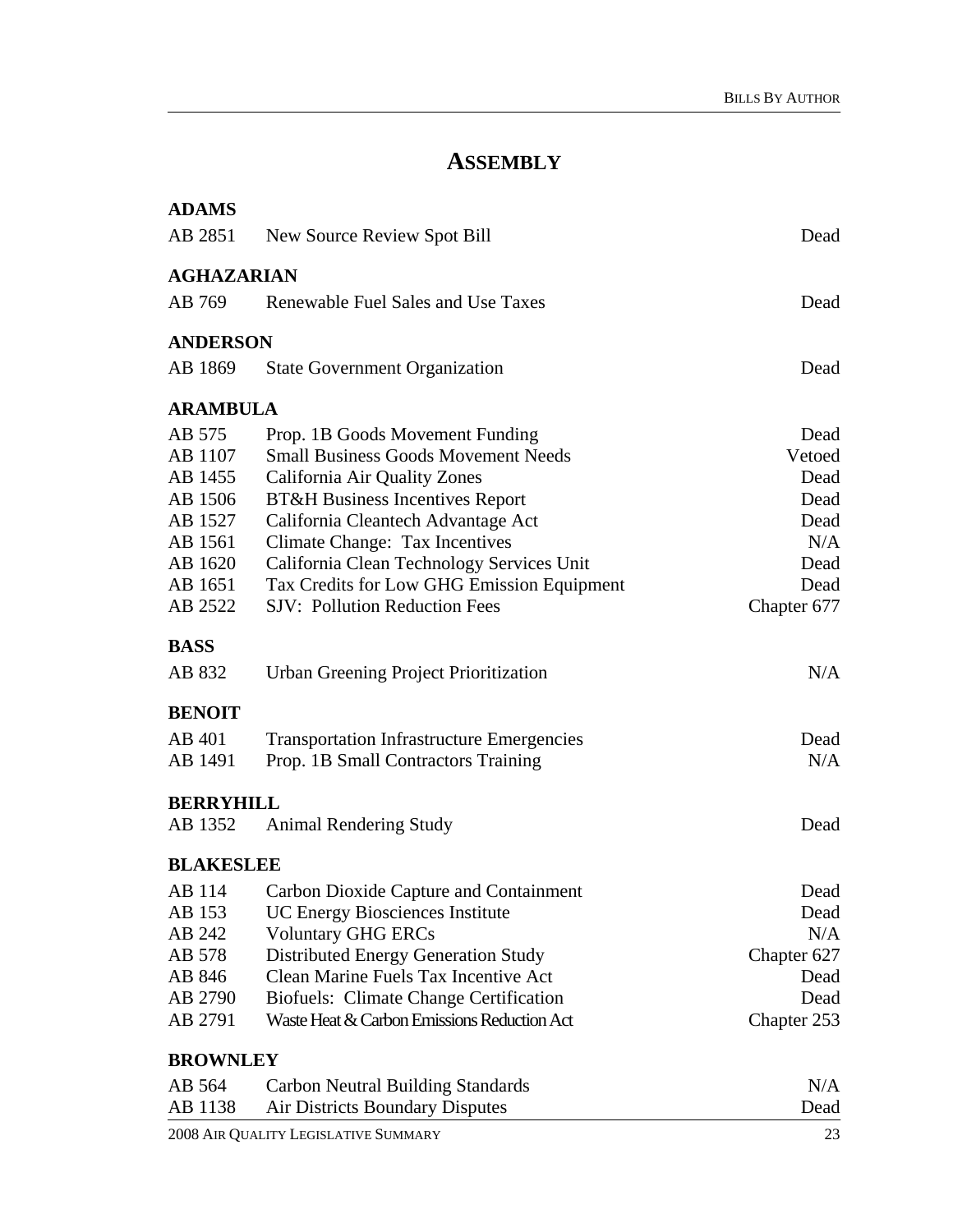## **CABALLERO**

| AB 1604<br>AB 2182 | Soil Fumigant Alternatives<br><b>Urban and Community Center Revitalization</b> | N/A<br>N/A                   |
|--------------------|--------------------------------------------------------------------------------|------------------------------|
| <b>COTO</b>        |                                                                                |                              |
| AB 2638            | GHG: Vehicle Fees                                                              | Dead                         |
| <b>DAVIS</b>       |                                                                                |                              |
| AB 879             | <b>State Agency Back-Up Generators</b>                                         | Dead                         |
| <b>DE LA TORRE</b> |                                                                                |                              |
| AB 2045            | <b>Urban Forestry Program</b>                                                  | Chapter 438                  |
| AB 2546            | Railyard Mobile Source Emission Reduction                                      | Dead                         |
| DE LEÓN            |                                                                                |                              |
| AB 255             | Clean Air and Energy Independence Fund                                         | Dead                         |
| AB 712             | Solid Waste and Recycling Program                                              | Dead                         |
| AB 2864            | <b>School Facility Renewable Power</b>                                         | Dead                         |
| AB 2865            | Carl Moyer Program Multidistrict Funding                                       | Dead                         |
| AB 2866            | Solid Waste: Disposal Surcharge                                                | N/A                          |
| AB 2868            | Air Quality Workforce Training Funding                                         | Dead                         |
| AB 2869            | <b>Community Empowerment Advisory Committee</b>                                | Dead                         |
| AB 3012            | Clean Air Bond Spot Bill                                                       | Dead                         |
| <b>AJR 40</b>      | <b>SCAQMD PM2.5 Emergency</b>                                                  | <b>Resolution Chapter 90</b> |
| <b>DESAULNIER</b>  |                                                                                |                              |
| AB 1225            | <b>Climate Change: Ocean Protection</b>                                        | Chapter 656                  |
| AB 2309            | <b>Energy Audits</b>                                                           | Vetoed                       |
| AB 2655            | Indoor Air Pollution and Crankcase Emissions                                   | Dead                         |
| AB 2870            | California Blueprint Implementation Council                                    | Dead                         |
| AB 2922            | <b>Air Pollution Penalties</b>                                                 | Chapter 687                  |
| <b>DEVORE</b>      |                                                                                |                              |
| AB 719             | Repeal of Nuclear Power Plant Ban                                              | Dead                         |
| AB 1776            | Repeal of Nuclear Power Plant Ban                                              | Dead                         |
| <b>DUVALL</b>      |                                                                                |                              |
| AB 934             | Mobile Source Authority                                                        | Dead                         |
| <b>EMMERSON</b>    |                                                                                |                              |
| AB 619             | <b>Vehicle Registration Amnesty Program</b>                                    | Chapter 420                  |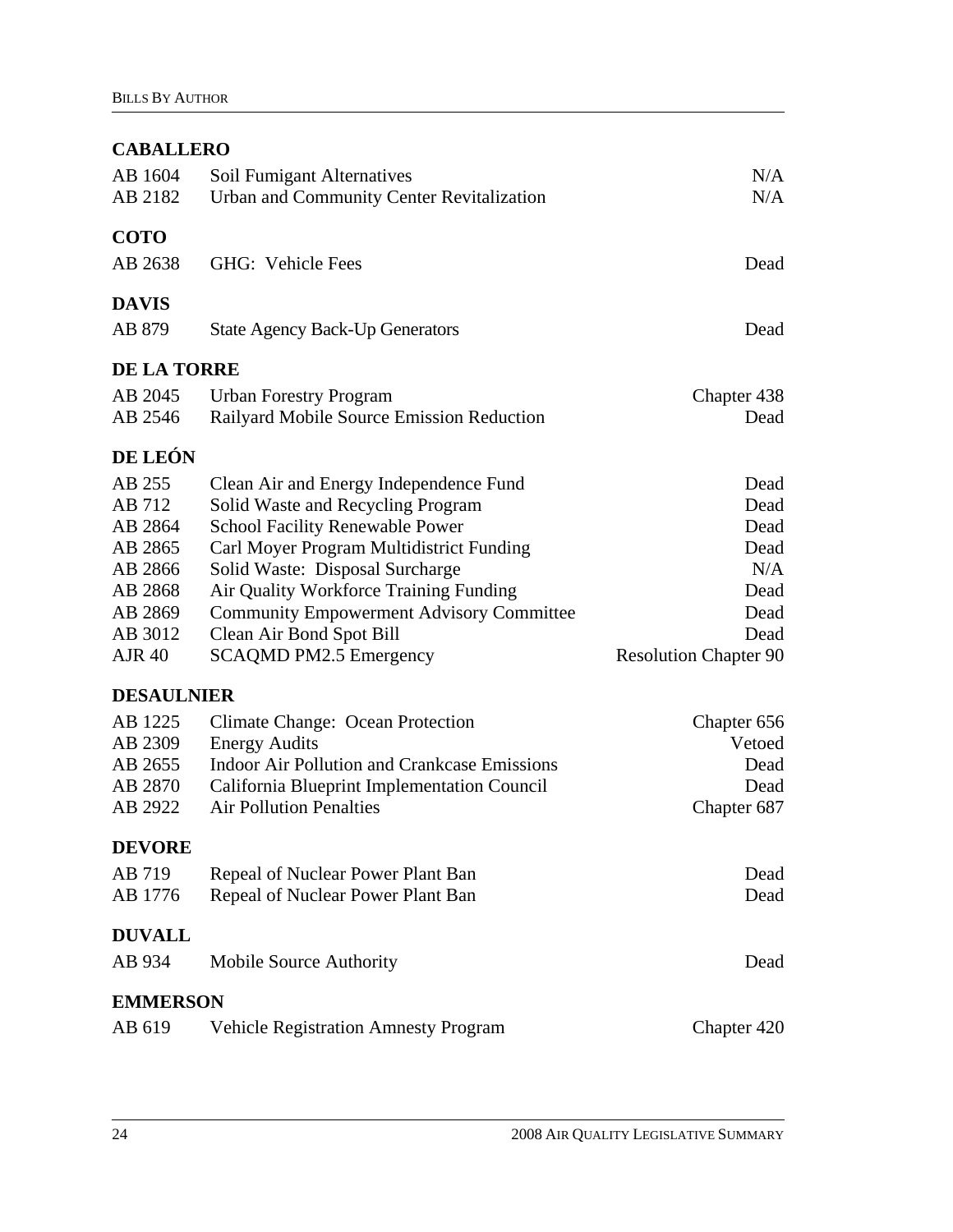| ., |
|----|
|----|

| AB 704            | <b>Resident Advisory Commission</b>                        | N/A                 |
|-------------------|------------------------------------------------------------|---------------------|
| AB 2603           | <b>Annual Reporting of Public Contracts</b>                | Dead                |
| AB 2970           | <b>Water Resources: Delivery Capability</b>                | Vetoed              |
| <b>FEUER</b>      |                                                            |                     |
| AB 99             | <b>Clean Alternative Fuel Vehicles</b>                     | Dead                |
| AB 558            | <b>Test Methods for Environmental Chemicals</b>            | Dead                |
| AB 1552           | <b>Petroleum Production Reporting</b>                      | Dead                |
| AB 1879           | <b>Green Chemistry Framework</b>                           | Chapter 559         |
| AB 2321           | <b>Transportation Funding: Los Angeles County</b>          | Chapter 302         |
| AB 2388           | Vehicles: CO <sub>2</sub> Weight Fees                      | Dead                |
| AB 2558           | Climate Change: Mitigation Fees                            | Dead                |
| <b>FUENTES</b>    |                                                            |                     |
| AB 1807           | Renewable Electricity Feed-In Tariffs                      | Dead                |
| AB 2267           | <b>Incentive Funds to California-Based Entities</b>        | Chapter 537         |
| AB 2269           | <b>LADWP Solar Initiative Exemption</b>                    | Vetoed              |
| AB 2272           | Electric Motorcycles: Definition and Use                   | Chapter 672         |
| <b>FULLER</b>     |                                                            |                     |
| AB 1119           | Carl Moyer Program Funding Criteria                        | Dead                |
| AB 2632           | <b>GHG Spot Bill</b>                                       | Dead                |
| <b>FURUTANI</b>   |                                                            |                     |
| AB 2179           | <b>Biodiesel: State Fleet Mandate</b>                      | Vetoed              |
| AB 2962           | <b>Vehicle-Related Air Pollution Penalties</b>             | Dead                |
| <b>GAINES</b>     |                                                            |                     |
| AB 2216           | <b>Hospital Backup Generators</b>                          | Chapter 232         |
| AB 2963           | Neighborhood Electric Vehicles                             | Chapter 199         |
|                   |                                                            |                     |
| <b>GALGIANI</b>   |                                                            |                     |
| AB 660<br>AB 1428 | Railroad-Highway Grade Separations                         | Chapter 315<br>Dead |
| AB 3034           | <b>Customer-Generator Pilot Program</b><br>High-Speed Rail | Chapter 267         |
|                   |                                                            |                     |
| <b>GARCIA</b>     |                                                            |                     |
| AB 792            | Greening Affordable Housing                                | Dead                |
| AB 2431           | <b>State Implementation Plan Spot Bill</b>                 | Dead                |
| <b>HANCOCK</b>    |                                                            |                     |
| AB 444            | <b>Congestion Management Fees</b>                          | Dead                |
| AB 999            | Green Tech/Goods Movement Training                         | Dead                |
|                   | 2008 AIR QUALITY LEGISLATIVE SUMMARY                       | 25                  |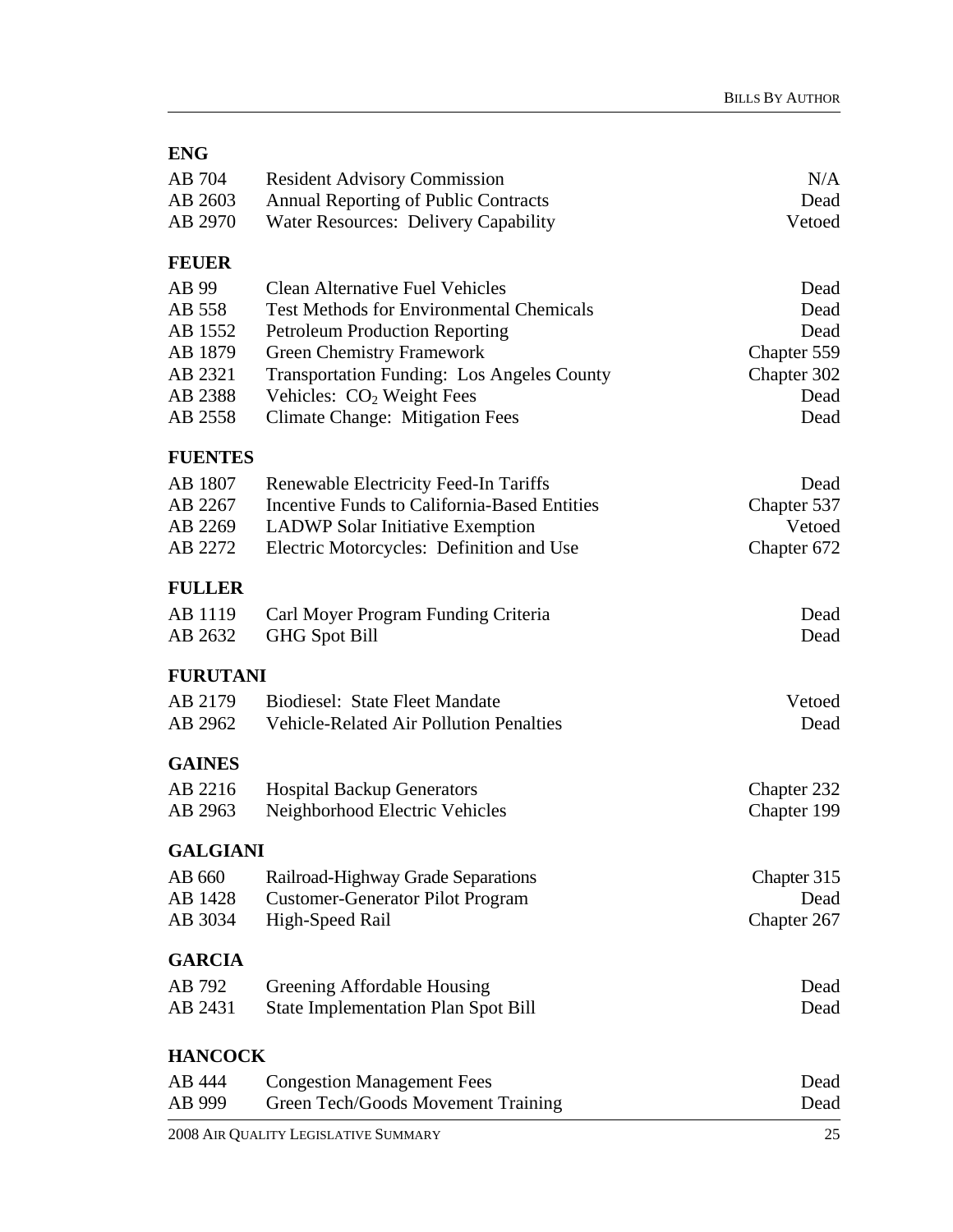| AB 1709<br>AB 2479<br>AB 2855<br>AB 2939<br>AB 3001                     | Mello-Roos Financing for Renewables<br><b>Energy Efficiency Requirements for Contractors</b><br>Green Tech/Goods Movement Education<br><b>Local Green Building Standards</b><br>California Voluntary Carbon Offset Commission                                              | Vetoed<br>Vetoed<br>Chapter 685<br>Vetoed<br>Dead                           |
|-------------------------------------------------------------------------|----------------------------------------------------------------------------------------------------------------------------------------------------------------------------------------------------------------------------------------------------------------------------|-----------------------------------------------------------------------------|
| <b>HAYASHI</b>                                                          |                                                                                                                                                                                                                                                                            |                                                                             |
| AB 307<br>AB 2622                                                       | <b>Fuel-Cell Tax Exemptions</b><br><b>Clean Technology Training</b>                                                                                                                                                                                                        | Dead<br>Vetoed                                                              |
| <b>HERNANDEZ</b>                                                        |                                                                                                                                                                                                                                                                            |                                                                             |
| AB 2009                                                                 | <b>Public Transit CNG Fuel Tax Exemption</b>                                                                                                                                                                                                                               | Chapter 221                                                                 |
| <b>HORTON</b>                                                           |                                                                                                                                                                                                                                                                            |                                                                             |
| AB 631<br>AB 1190                                                       | <b>Ethanol Fueling Stations</b><br><b>Tiered Motor Fuel Taxes</b>                                                                                                                                                                                                          | Dead<br>Dead                                                                |
| <b>HOUSTON</b>                                                          |                                                                                                                                                                                                                                                                            |                                                                             |
| AB <sub>6</sub><br>AB 2488                                              | Market-Based Compliance Mechanisms<br>Low-Emitting GHG Equipment Tax Deductions                                                                                                                                                                                            | N/A<br>Dead                                                                 |
| <b>HUFF</b>                                                             |                                                                                                                                                                                                                                                                            |                                                                             |
| AB 1838                                                                 | <b>Zero-Based Budgeting</b>                                                                                                                                                                                                                                                | Dead                                                                        |
| <b>HUFFMAN</b>                                                          |                                                                                                                                                                                                                                                                            |                                                                             |
| AB 705<br>AB 1390<br>AB 1920<br>AB 2640<br>AB 2744<br>AB 2800<br>AJR 53 | Geologic Carbon Sequestration<br>Solid Waste Vehicle Air Emission Reduction<br>Renewable Net Metering Surplus Purchases<br><b>Landfill Fees: Composting Programs</b><br>Fuel Fees: Transportation Projects<br>Pay-As-You-Drive Insurance<br>California Clean Car Authority | N/A<br>Dead<br>Dead<br>Dead<br>Dead<br>Dead<br><b>Resolution Chapter 92</b> |
| <b>JEFFRIES</b>                                                         |                                                                                                                                                                                                                                                                            |                                                                             |
| AB 657<br>AB 1968                                                       | <b>GHG Spot Bill</b><br><b>Transportation Infrastructure Emergencies</b>                                                                                                                                                                                                   | Dead<br>Dead                                                                |
| <b>JONES</b>                                                            |                                                                                                                                                                                                                                                                            |                                                                             |
| AB 616<br>AB 842<br>AB 2093<br>AB 2596<br>AB 3005<br>AB 3053            | Annual Smog Check for Older Vehicles<br><b>Traffic Reduction Plan Funding</b><br><b>GHG</b> Impacts for General Planning<br><b>GHGs from Cities and Counties</b><br><b>Traffic Impact Fees</b><br>Annual Smog Check for Older Vehicles                                     | Dead<br>Vetoed<br>Dead<br>Dead<br>Chapter 692<br>Dead                       |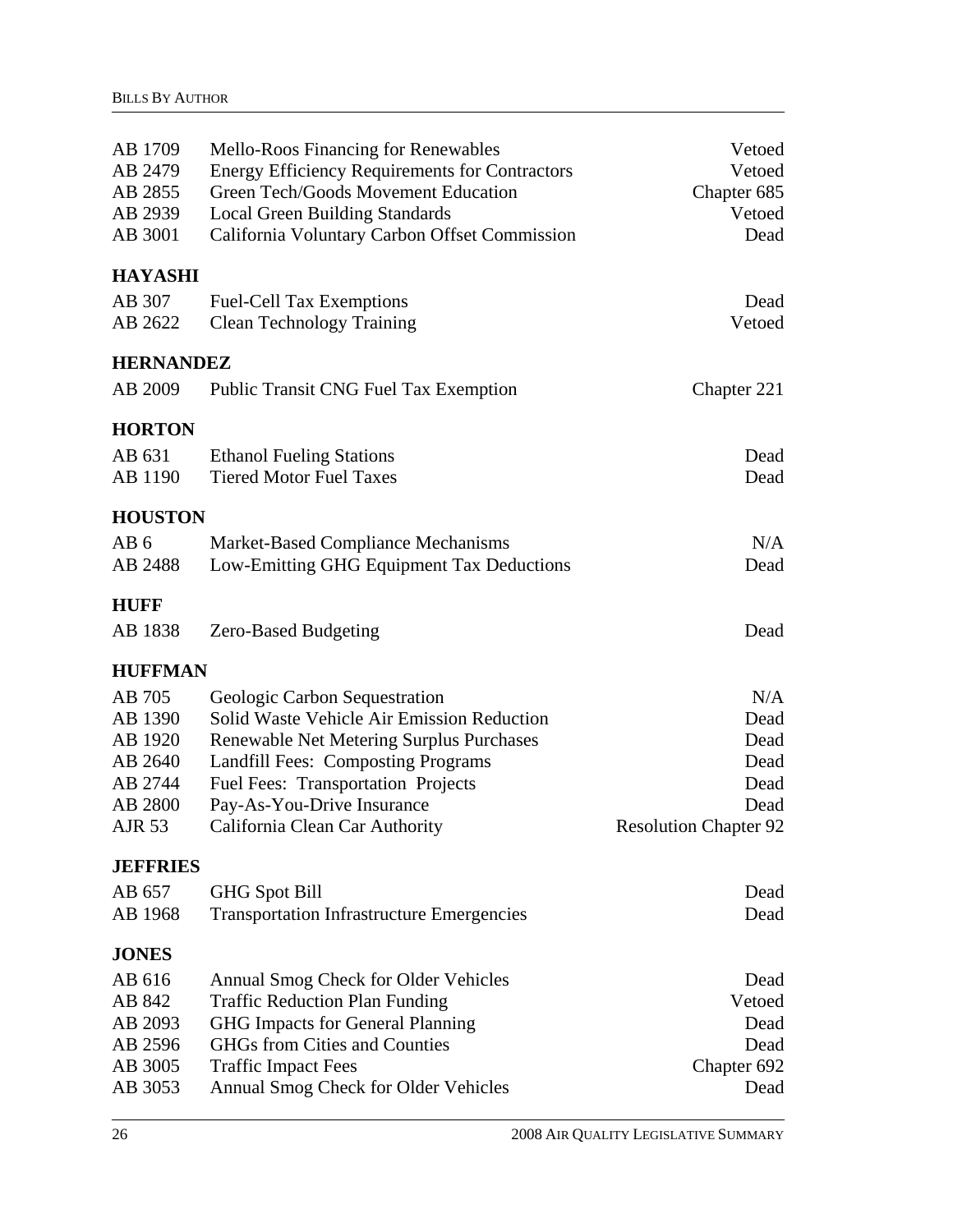| <b>KARNETTE</b>    |                                                                                        |                     |
|--------------------|----------------------------------------------------------------------------------------|---------------------|
| AB 568<br>AB 1209  | <b>Port Community Advisory Committee</b><br><b>HOV Lane Access: Clean Air Stickers</b> | Dead<br>Chapter 429 |
| <b>KREKORIAN</b>   |                                                                                        |                     |
| AB 746             | <b>Expedited Renewable Power Plant Siting</b>                                          | N/A                 |
| AB 940             | <b>Solar Energy Facility Siting</b>                                                    | Dead                |
| AB 1170            | <b>Claims for State Reimbursement</b>                                                  | Dead                |
| <b>LAIRD</b>       |                                                                                        |                     |
| AB 1066            | Sea Level Rise                                                                         | Dead                |
| AB 1770            | Budget Act of 2008                                                                     | Dead                |
| AB 1781            | Budget Act of 2008                                                                     | Chapter 268         |
| AB 2175            | Water Conservation and Planning                                                        | Dead                |
| AB 2270            | <b>Water Recycling</b>                                                                 | Vetoed              |
| AB 2432            | <b>Climate Change Research</b>                                                         | Dead                |
| ABX21              | <b>Water Supply Bond</b>                                                               | Dead                |
| ABX <sub>22</sub>  | Water Supply Reliability                                                               | Dead                |
| ABX <sub>2</sub> 3 | Water Delta Sustainability                                                             | Dead                |
| <b>LENO</b>        |                                                                                        |                     |
| AB 706             | <b>Toxic Effects of Fire Retardants</b>                                                | Dead                |
| AB 981             | <b>Treasure Island Transportation Management</b>                                       | Chapter 317         |
| AB 1358            | Complete Streets Act of 2008                                                           | Chapter 657         |
| AB 1451            | <b>Solar Panel Property Tax Exemption</b>                                              | Chapter 538         |
| AB 1472            | California Healthy Places Act of 2008                                                  | Dead                |
| <b>LEVINE</b>      |                                                                                        |                     |
| AB 94              | <b>Increased RPS Goal</b>                                                              | N/A                 |
| AB 722             | <b>Light Bulb Efficiency Requirements</b>                                              | Dead                |
| AB 747             | Low Carbon Fuel Standard                                                               | Dead                |
| AB 811             | <b>Local Govt. Financing for Renewables</b>                                            | Chapter 159         |
| AB 822             | <b>Urban Greening Projects</b>                                                         | N/A                 |
| AB 1351            | Prop. 1B State-Local Partnerships                                                      | Dead                |
| AB 1400            | <b>CPUC Omnibus Bill</b>                                                               | Dead                |
| AB 1489            | <b>CPUC Omnibus Bill</b>                                                               | Dead                |
| AB 2720            | <b>Technical Changes to CEQA</b>                                                       | Chapter 148         |
| <b>LIEBER</b>      |                                                                                        |                     |
| AB 513             | <b>PBDE Ban on Electronics</b>                                                         | Dead                |
| AB 1064            | <b>Distributed Generation Incentives</b>                                               | Dead                |
| AB 1065            | <b>Energy Efficiency Standards for Buildings</b>                                       | Dead                |
| AB 1077            | Plug-In Hybrid Electric Vehicles                                                       | Dead                |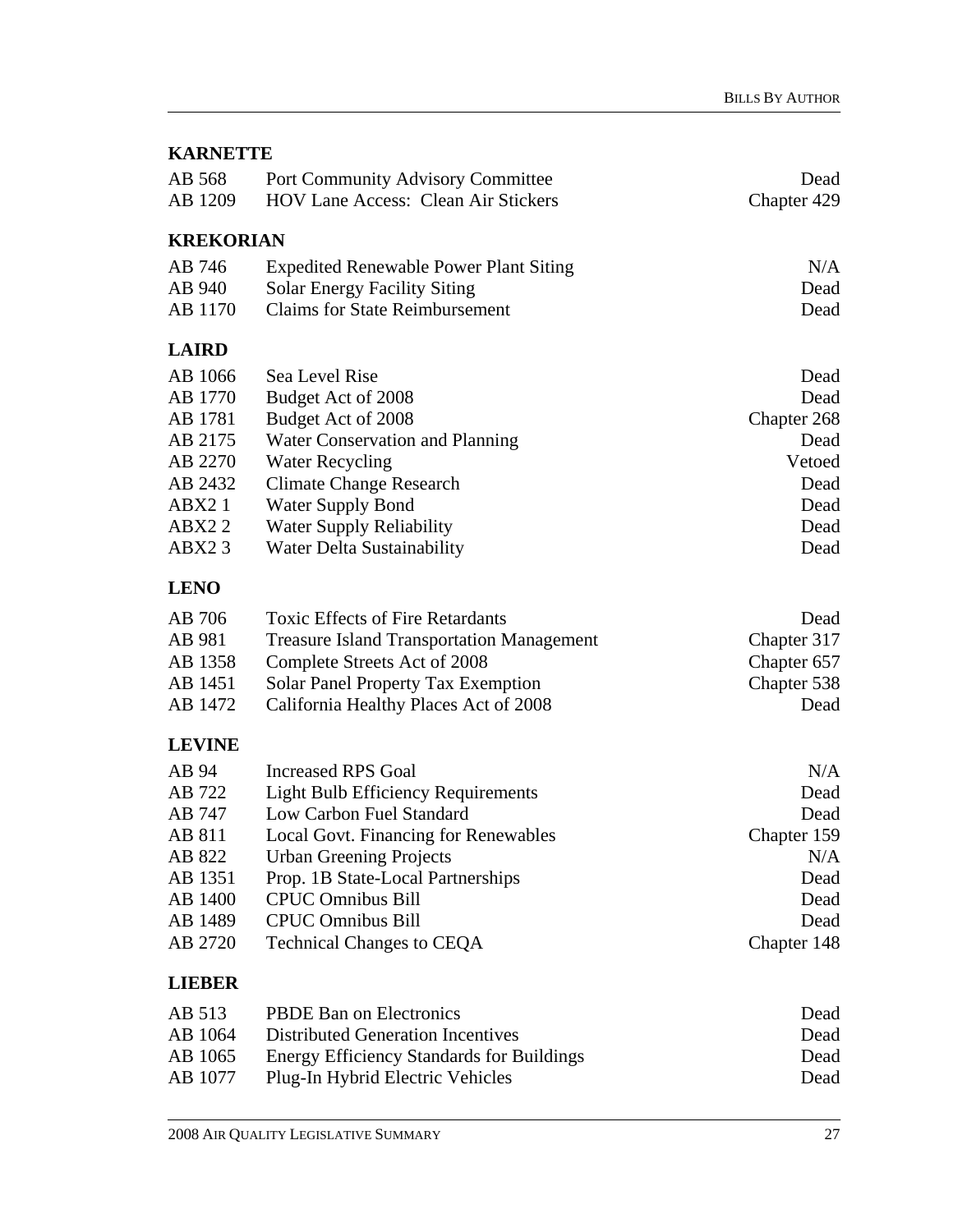## **LIEU**

| AB 391         | <b>SCAQMD Governing Board</b>                      | Dead        |
|----------------|----------------------------------------------------|-------------|
| AB 700         | <b>Santa Monica Airport Emissions</b>              | Dead        |
| AB 786         | <b>Financial Institutions GHG Emission Credits</b> | Dead        |
| AB 2030        | Zero Net Energy for Nonresidential Buildings       | Dead        |
| AB 2180        | Homeowners Assn. Solar Panel Approvals             | Chapter 539 |
| AB 2560        | State Fleet: Procurement Criteria                  | Vetoed      |
| <b>MA</b>      |                                                    |             |
| AB 1327        | <b>Energy Conservation Assistance Repayment</b>    | N/A         |
| <b>NAVA</b>    |                                                    |             |
| AB 995         | Prop. 1B Goods Movement Funding                    | N/A         |
| AB 1851        | <b>GHG Credits and Offsets</b>                     | Dead        |
| AB 3021        | <b>Transportation Financing Authority</b>          | Vetoed      |
| NÚÑEZ          |                                                    |             |
| AB 109         | Clean Vehicles: Incentive Programs                 | Chapter 313 |
| AB 901         | Prop. 1B Infrastructure Funding                    | Dead        |
| AB 1602        | <b>Sustainable Communities and Urban Greening</b>  | Dead        |
| AB 1610        | Refinery Recordkeeping and Inspection              | Dead        |
| AB 2536        | <b>Chrome Plater Emission Control Financing</b>    | Dead        |
| AB 2645        | Alternative Fuels and Vehicle Technologies         | Dead        |
| AB 2678        | <b>Energy Audits</b>                               | Dead        |
| AB 2915        | <b>Climate Change Governing Council</b>            | Dead        |
| AB 2916        | <b>State Building Energy Efficiency Measures</b>   | Dead        |
| AB 2991        | <b>ARB Research Screening Committee</b>            | Chapter 691 |
| AB 3018        | Green Collar Jobs Council                          | Chapter 312 |
| <b>PARRA</b>   |                                                    |             |
| AB 27          | <b>SJV Partnership Dead</b>                        |             |
| AB 899         | <b>Public-Private Transportation Facilities</b>    | Dead        |
| AB 1285        | <b>GHG Reduction Research Tax Credit</b>           | Dead        |
| AB 1532        | Low Carbon Fuel Standard                           | Dead        |
| AB 2063        | <b>Biennial Smog Inspections in Rural Areas</b>    | Dead        |
| AB 2342        | <b>SJV</b> Partnership                             | Dead        |
| <b>PLESCIA</b> |                                                    |             |
| AB 505         | Hybrid Vehicle Tax Credit                          | Dead        |
| AB 1510        | Renewable Subdivision Exemption                    | Chapter 658 |
| <b>PRICE</b>   |                                                    |             |
| AB 630         | <b>SCAQMD Rules/Waiver Requests</b>                | Dead        |
|                |                                                    |             |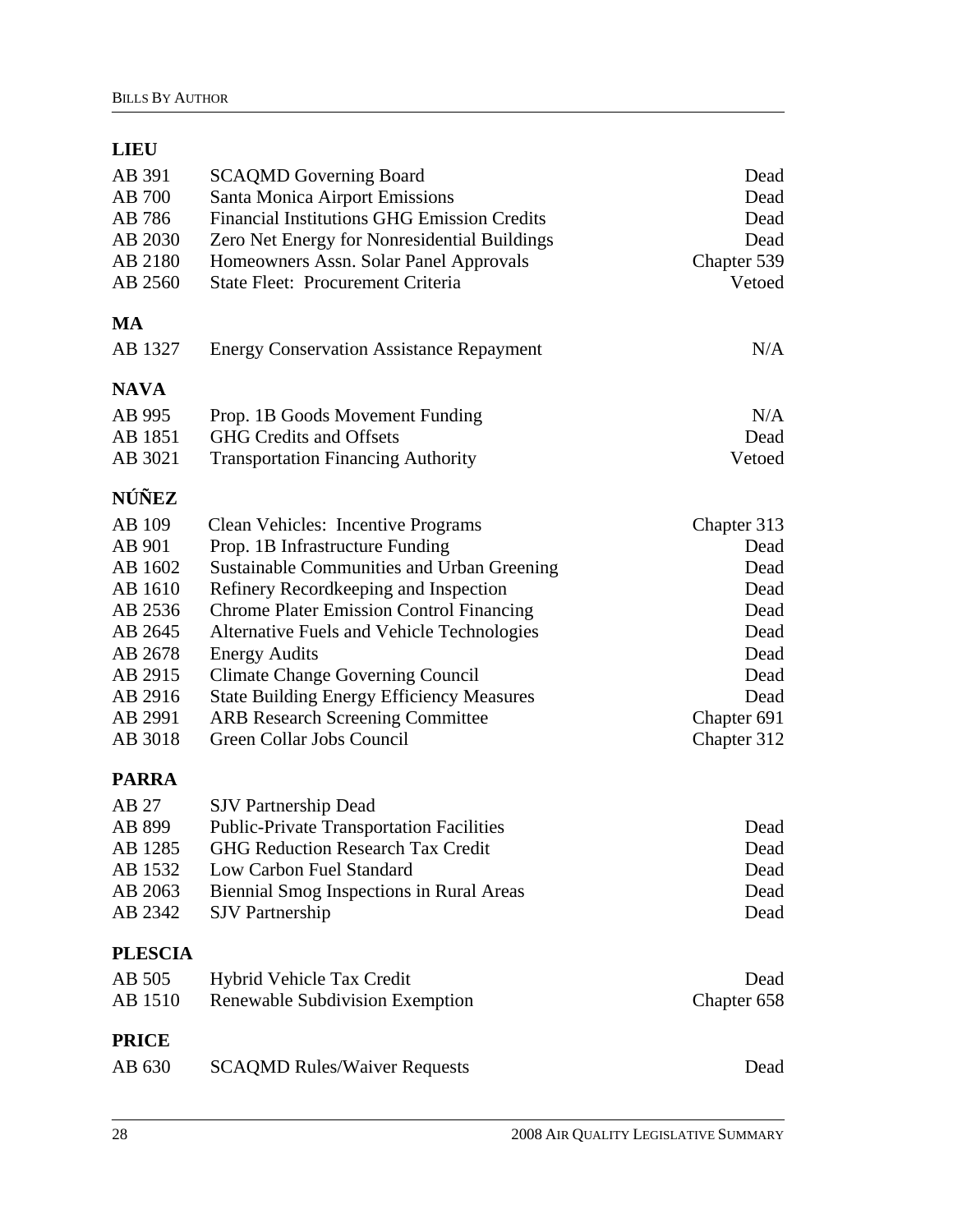## **RUSKIN**

| AB 493<br>AB 2316<br>AB 2538<br>AB 2679<br>AB 2785<br><b>HR 22</b> | Motor Vehicle GHG Feebate<br>Vehicle Retirement Program Study<br><b>Carbon Label for Consumer Products</b><br>Solid Waste Notification to Local Boards<br><b>Wildlife Corridors</b><br><b>Hybrid Vehicle Awareness Month</b> | Dead<br>Dead<br>Dead<br>Chapter 500<br>Chapter 333<br>Adopted |
|--------------------------------------------------------------------|------------------------------------------------------------------------------------------------------------------------------------------------------------------------------------------------------------------------------|---------------------------------------------------------------|
| <b>SALDAÑA</b>                                                     |                                                                                                                                                                                                                              |                                                               |
| AB 218                                                             | <b>Smog Check Certificate</b>                                                                                                                                                                                                | N/A                                                           |
| AB 2003                                                            | Climate Protection & Energy Efficiency Bond                                                                                                                                                                                  | Dead                                                          |
| AB 2112                                                            | Zero Net Energy for Residential Buildings                                                                                                                                                                                    | Dead                                                          |
| AB 2241                                                            | Late Vehicle Registrations                                                                                                                                                                                                   | Chapter 451                                                   |
| <b>SMYTH</b>                                                       |                                                                                                                                                                                                                              |                                                               |
| AB 412                                                             | <b>Transportation Project Deadlines</b>                                                                                                                                                                                      | Dead                                                          |
| AB 1000                                                            | <b>Vessels: Operation and Equipment</b>                                                                                                                                                                                      | Dead                                                          |
| AB 1207                                                            | <b>Biosolids</b>                                                                                                                                                                                                             | Dead                                                          |
| AB 1303                                                            | <b>Urban Greening Grant Program</b>                                                                                                                                                                                          | Dead                                                          |
| AB 2403                                                            | <b>Vehicles: Best Value Procurement</b>                                                                                                                                                                                      | Chapter 495                                                   |
| <b>STRICKLAND</b>                                                  |                                                                                                                                                                                                                              |                                                               |
| AB 2539                                                            | <b>Suspended Salaries for State Boards</b>                                                                                                                                                                                   | Dead                                                          |
| AB 2625                                                            | <b>Renewable Diesel: Definitions</b>                                                                                                                                                                                         | Dead                                                          |
| <b>TRAN</b>                                                        |                                                                                                                                                                                                                              |                                                               |
| AB 309                                                             | <b>Board Member Salaries</b>                                                                                                                                                                                                 | Dead                                                          |
| AB 2240                                                            | Biodiesel: Tax Exemption                                                                                                                                                                                                     | Dead                                                          |
| <b>VILLINES</b>                                                    |                                                                                                                                                                                                                              |                                                               |
| AB 2118                                                            | <b>State Agencies: Administrative Regulations</b>                                                                                                                                                                            | Dead                                                          |
| <b>WOLK</b>                                                        |                                                                                                                                                                                                                              |                                                               |
| AB 224                                                             | <b>Water Supply Planning</b>                                                                                                                                                                                                 | Dead                                                          |
| AB 680                                                             | Tax Credits on Rice Straw                                                                                                                                                                                                    | Dead                                                          |
| AB 1234                                                            | Floor Furnace Replacement Program                                                                                                                                                                                            | Dead                                                          |
| AB 1440                                                            | <b>Grants for Hybrid Trucks</b>                                                                                                                                                                                              | Dead                                                          |
| AB 2501                                                            | Climate Change: Water Planning                                                                                                                                                                                               | N/A                                                           |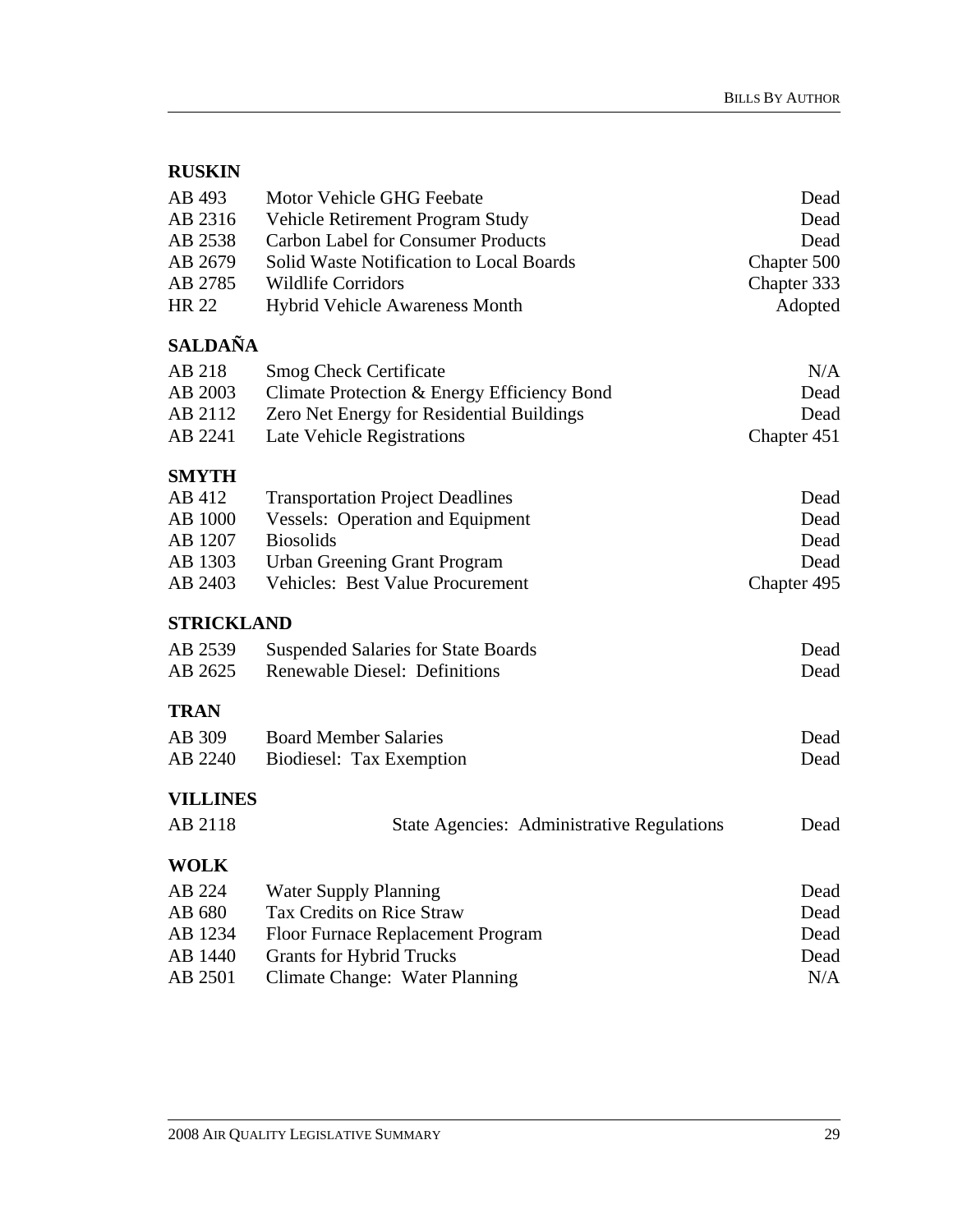# **ASSEMBLY COMMITTEES**

## **ASSEMBLY COMMITTEE on BUDGET**

| AB 88   | Supplemental Budget Bill                          | Chapter 269 |
|---------|---------------------------------------------------|-------------|
| AB 519  | <b>Education Budget Trailer</b>                   | Chapter 757 |
| AB 1338 | <b>Resources/Environmental Protection Trailer</b> | Chapter 760 |
| AB 1389 | <b>General Government Budget Trailer</b>          | Chapter 751 |
| ABX33   | <b>General Fund Reductions</b>                    | Chapter 1   |
|         |                                                   |             |

## **ASSEMBLY COMMITTEE on TRANSPORTATION**

|  | AB 3064 Prop. 1B Expenditures | Dead |
|--|-------------------------------|------|
|--|-------------------------------|------|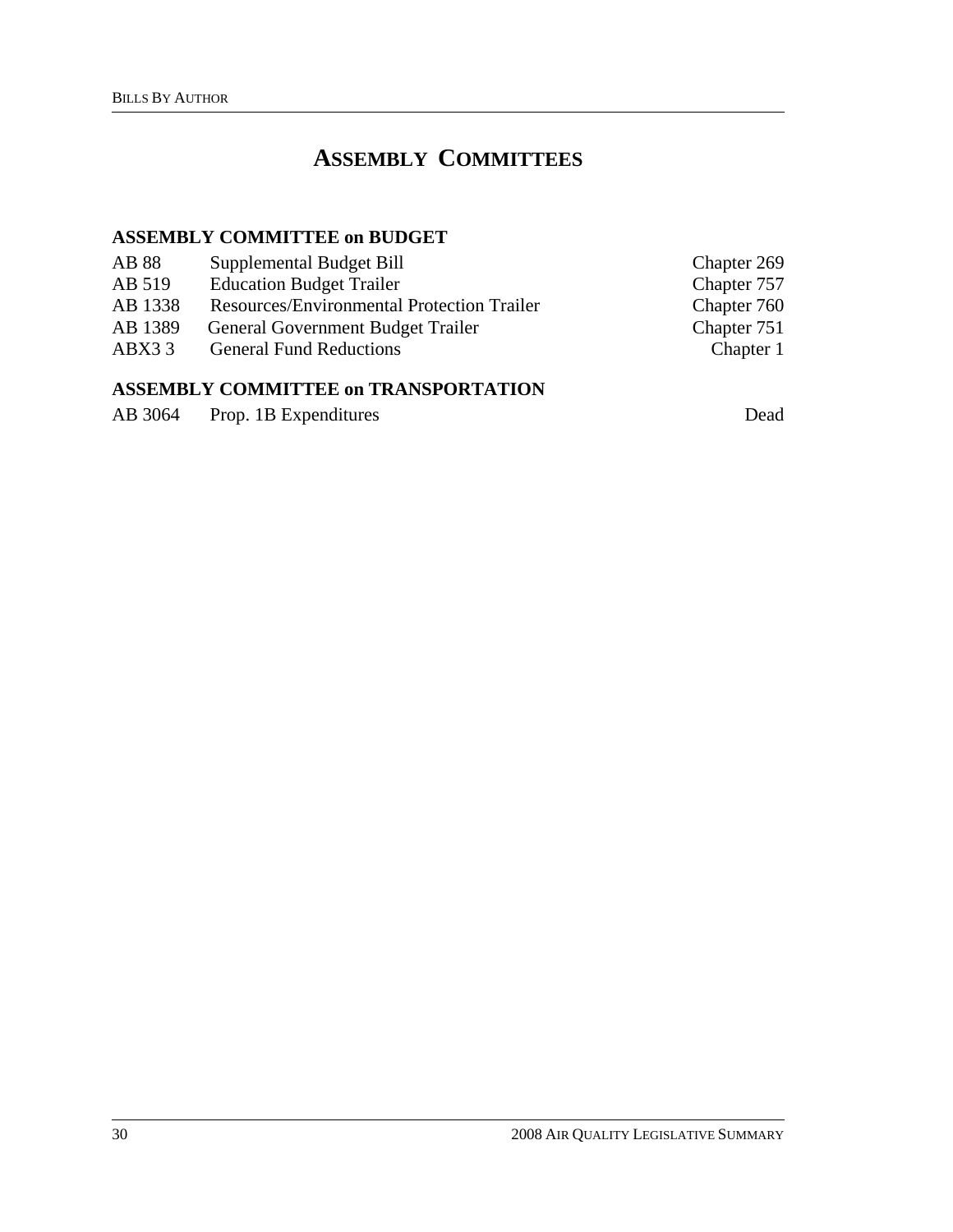# **SENATE**

| <b>ACKERMAN</b> |                                                        |             |  |  |
|-----------------|--------------------------------------------------------|-------------|--|--|
| SB 872          | Prop. 1B Local Transportation Projects                 |             |  |  |
| <b>ALQUIST</b>  |                                                        |             |  |  |
| SB 960          | <b>ZEV</b> and Plug-In Hybrid Mandate                  | Dead        |  |  |
| SB 1484         | <b>Clean Energy Technology Tax Credits</b>             | Dead        |  |  |
| SB 1506         | <b>ZEVs</b>                                            | Dead        |  |  |
| <b>ASHBURN</b>  |                                                        |             |  |  |
| SB 247          | <b>GHG Spot Bill</b>                                   | Dead        |  |  |
| <b>BATTIN</b>   |                                                        |             |  |  |
| SB 1195         | LEV Spot Bill Dead                                     |             |  |  |
| SB 1324         | <b>RPS</b> Program                                     | Dead        |  |  |
| SB 1374         | <b>HOV Lanes: GHG Offsets</b>                          | Dead        |  |  |
| <b>CALDERON</b> |                                                        |             |  |  |
| SB 876          | Heavy-Duty Motor Vehicle Retrofitting                  | Dead        |  |  |
| SB 1473         | <b>Building Standards</b>                              | Chapter 719 |  |  |
| <b>COGDILL</b>  |                                                        |             |  |  |
| SB 572          | Forest and Wildire Management                          | Dead        |  |  |
| <b>CORBETT</b>  |                                                        |             |  |  |
| SB 810          | Green Vehicle Manufacturer Tax Credits                 | Dead        |  |  |
| <b>CORREA</b>   |                                                        |             |  |  |
| SB 857          | <b>Taxation Credits for Reduction of Air Pollution</b> | Dead        |  |  |
| <b>COX</b>      |                                                        |             |  |  |
| SB 155          | <b>EVR Compliance Extension</b>                        | Chapter 702 |  |  |
| SB 1662         | <b>Interbasin ERC Trading</b>                          | Chapter 725 |  |  |
|                 |                                                        |             |  |  |
| <b>DUCHENY</b>  |                                                        |             |  |  |
| SB 187          | <b>Salton Sea Restoration Fund</b>                     | Chapter 374 |  |  |
| SB 303          | Land Use Planning                                      | Dead        |  |  |
| SB 1067         | Budget Act of 2008                                     | Dead        |  |  |
| SB 1256         | <b>Salton Sea Restoration Council</b>                  | Dead        |  |  |
| SB 1486         | <b>High Occupancy Toll Lanes</b>                       | Chapter 720 |  |  |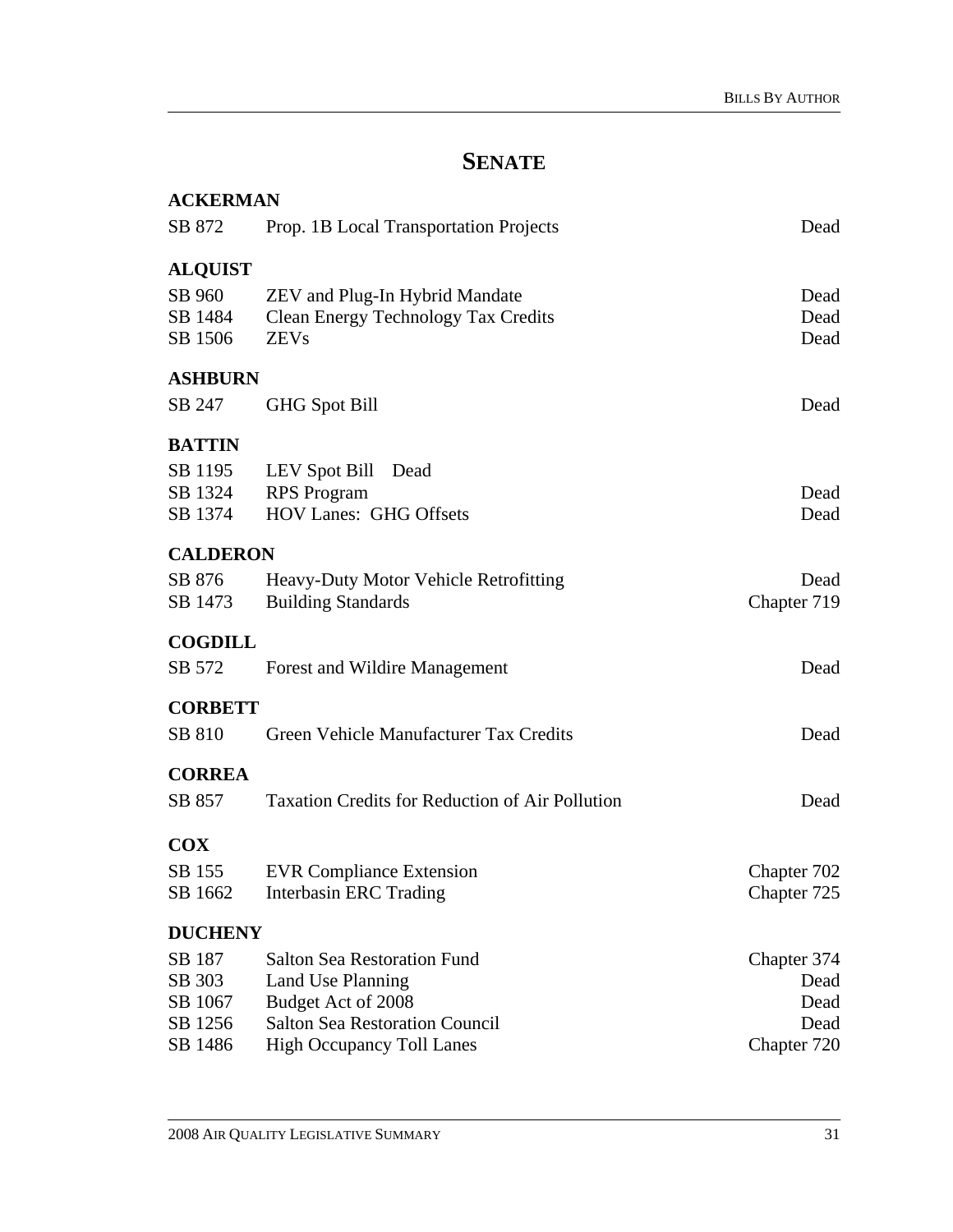# **DUTTON**

| SB 307           | Goods Movement Action Plan                           | Dead                          |  |
|------------------|------------------------------------------------------|-------------------------------|--|
| SB 1292          | <b>OAL Review of ARB Regulations</b>                 | Dead                          |  |
| SB 1210          | <b>Short Form EIRs</b>                               |                               |  |
| <b>FLOREZ</b>    |                                                      |                               |  |
| SB 55            | Sewage Sludge Standards and Study                    | Dead                          |  |
| SB 71            | <b>Biodiesel Fuel Public Fleets</b>                  | Dead                          |  |
| SB 72            | <b>School Bus Fuels</b>                              | Dead                          |  |
| SB 73            | Income and Corporation Taxes                         | Dead                          |  |
| SB 74            | Sales and Use Tax Exemptions                         | Dead                          |  |
| SB 75            | <b>Biodiesel Fuels</b>                               | Dead                          |  |
| SB 240           | <b>SJV: Pollution Reduction Fees</b>                 | Dead                          |  |
| SB 895           | Carl Moyer Program Multidistrict Projects            | Dead                          |  |
| SB 1548          | <b>SJVUAPCD City Selection Committee</b>             | Chapter 622                   |  |
| SB 1549          | <b>Classic Cars and Smog Check</b>                   | N/A                           |  |
| SB 1550          | Corporate Disclosures on Climate Change              | Dead                          |  |
| SB 1573          | Vehicle Emission Standards for Smog Check            | Vetoed                        |  |
| SB 1574          | Biodiesel: Underground Storage                       | Vetoed                        |  |
| <b>KEHOE</b>     |                                                      |                               |  |
| SB 140           | <b>Renewable Diesel Fuel Blends</b>                  | N/A                           |  |
| SB 494           | Clean Alternative Fuel Vehicle Mandate               | Dead                          |  |
| SB 871           | <b>Thermal Power and Repower Permitting</b>          | Dead                          |  |
| SB 1012          | <b>Electricity Self-Generation Incentive Program</b> | Dead                          |  |
| SB 1240          | Low Carbon Fuel Standard                             | N/A                           |  |
| SB 1485          | Solar Initiative                                     | Dead                          |  |
| SB 1670          | <b>Energy Efficiency in State Buildings</b>          | Dead                          |  |
| SB 1754          | <b>CPUC Power Purchase Agreements</b>                | Chapter 543                   |  |
| SB 1737          | <b>Alternative Fuels: State Reports</b>              | N/A                           |  |
| <b>SJR 27</b>    | Renewable Energy Tax Credits                         | <b>Resolution Chapter 118</b> |  |
| <b>LOWENTHAL</b> |                                                      |                               |  |
| SB <sub>9</sub>  | Prop. 1B Goods Movement Funding                      | Dead                          |  |
| SB 19            | Prop. 1B Goods Movement Funding                      | Dead                          |  |
| SB 286           | <b>Transportation Enhancement Funds</b>              | N/A                           |  |
| SB 974           | <b>Goods Movement Bonds/Container Fees</b>           | Vetoed                        |  |
| SB 1174          | Traffic Safety: Quiet Car Study                      | Vetoed                        |  |
| SB 1386          | <b>Carbon Monoxide Alarms</b>                        | Vetoed                        |  |
| SB 1161          | <b>UST Cleanup Funds</b>                             | Chapter 616                   |  |
| SB 1720          | <b>HOV Lane Access: Clean Air Stickers</b>           | Chapter 417                   |  |
| <b>MALDONADO</b> |                                                      |                               |  |
| SB 517           | Funding for Promoting Agricultural Production        | Dead                          |  |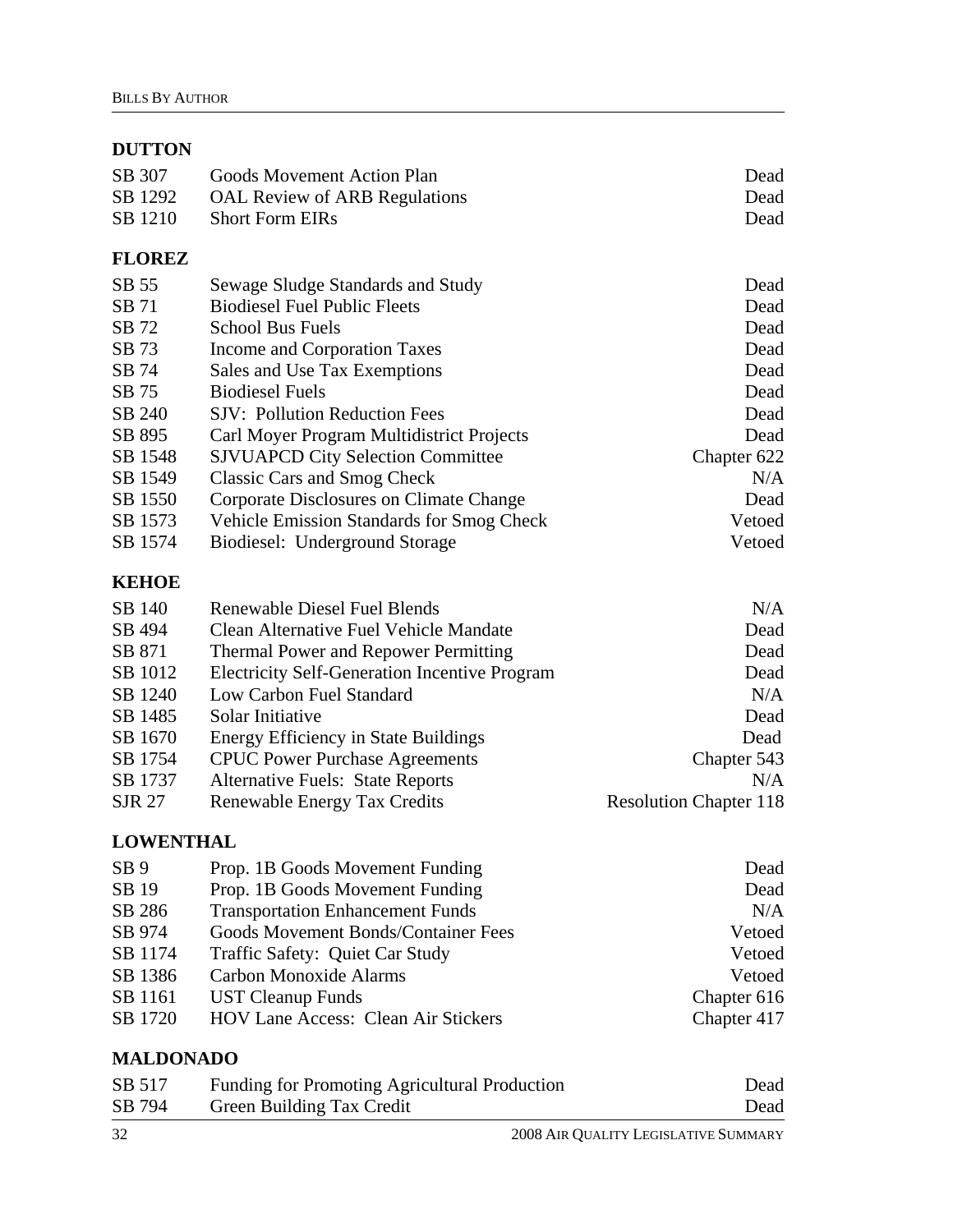| SB 1724               | Carbon Credits for Agriculture                                                   | Dead         |  |  |
|-----------------------|----------------------------------------------------------------------------------|--------------|--|--|
| <b>MARGETT</b>        |                                                                                  |              |  |  |
| SB 308<br>SB 849      | <b>Hybrid Vehicle Tax Deduction</b><br>Prescribed Burning of Brush-Covered Lands | Dead<br>Dead |  |  |
| <b>NEGRETE MCLEOD</b> |                                                                                  |              |  |  |
| SB 463                | Biogas Customer-Generator Pilot Program                                          | Dead         |  |  |
|                       |                                                                                  |              |  |  |
| <b>OROPEZA</b>        |                                                                                  |              |  |  |
| SB 531                | Toxic Air Pollutants Spot Bill                                                   | Dead         |  |  |
| SB 532                | Air Quality Impacts of Shipping Oil<br>Dead                                      |              |  |  |
| SB 745                | Prop. 1B Security Improvements                                                   | Dead         |  |  |
| SB 1418               | <b>Smoking Bans at State Parks and Beaches</b>                                   | Dead         |  |  |
| SB 1507               | <b>Highway Construction Near Schools</b>                                         | Dead         |  |  |
| <b>PADILLA</b>        |                                                                                  |              |  |  |
| SB 1020               | <b>Solid Waste Diversion Rate</b>                                                | Dead         |  |  |
| SB 1438               | <b>Smart Grid System Upgrades</b>                                                | Dead         |  |  |
| SB 1598               | Prohibition of Smoking in Rental Housing                                         | Dead         |  |  |
| SB 1646               | Vehicle Fees: SCAQMD                                                             | Chapter 724  |  |  |
| <b>PERATA</b>         |                                                                                  |              |  |  |
| SB 46                 | <b>Infill Capital Outlay Grants</b>                                              | Dead         |  |  |
| SB 1052               | Water Supply Sustainability Bond Act of 2008<br>Dead                             |              |  |  |
| SB 1759               | <b>Renewable Electricity Generation</b>                                          | Dead         |  |  |
| SB 1760               | <b>Climate Research Coordination</b>                                             | Vetoed       |  |  |
| SB 1761               | <b>Water Resources Planning</b>                                                  | Dead         |  |  |
| SB 1762               | California Climate Change Institute                                              | Vetoed       |  |  |
| <b>SBX21</b>          | Water Supply, Quality, & Flood Control                                           | Chapter 1    |  |  |
| SBX22                 | Safe Drinking Water Act of 2008                                                  | Dead         |  |  |
| <b>RIDLEY-THOMAS</b>  |                                                                                  |              |  |  |
| SB 1422               | High-Occupancy Toll Lanes                                                        | Chapter 547  |  |  |
| <b>RUNNER</b>         |                                                                                  |              |  |  |
| SB 262                | Prop. 1B Goods Movement Funding                                                  | Dead         |  |  |
| SB 469                | <b>Self-Generation Facilities Report</b>                                         | Dead         |  |  |
| SB 587                | <b>Adhesive Equipment Permit Exemptions</b>                                      | Dead         |  |  |
| SB 1223               | Air Pollution Spot Bill                                                          | Dead         |  |  |
| <b>SCOTT</b>          |                                                                                  |              |  |  |
| SB 842                | <b>Gasification Technology Emission Standards</b>                                | Dead         |  |  |
|                       |                                                                                  |              |  |  |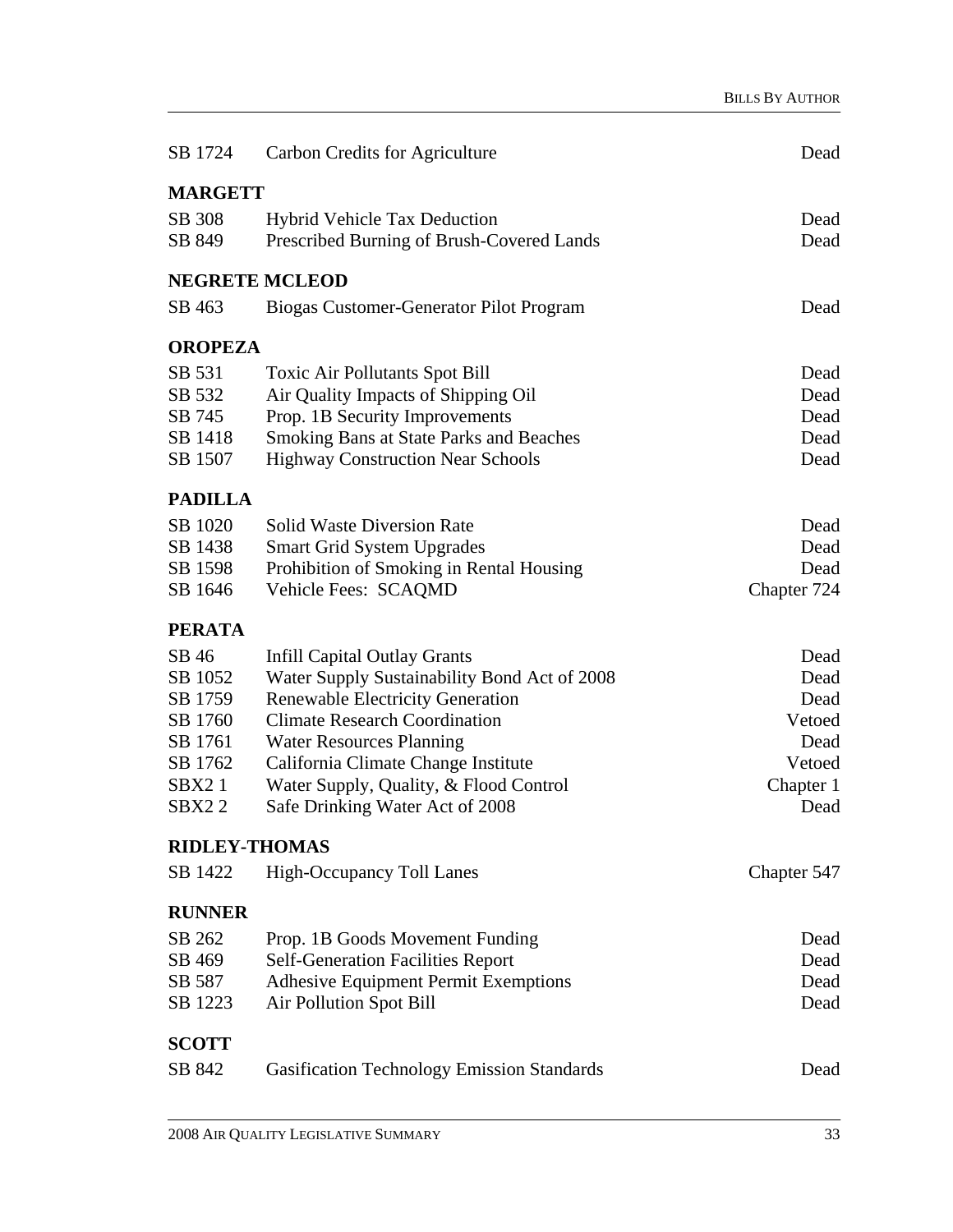#### **SIMITIAN**

| SB 27            | Sacramento-San Joaquin River Delta<br>Chapter 608     |             |  |  |
|------------------|-------------------------------------------------------|-------------|--|--|
| SB 348           | Chapter 377<br>Vehicle Fees: San Mateo County         |             |  |  |
| SB 411           | <b>Renewable Energy Purchases</b>                     |             |  |  |
| SB 412           | <b>Liquefied Natural Gas Needs Assessment</b>         | Dead        |  |  |
| SB 509           | <b>Composite Wood/Consumer Products</b>               | Chapter 560 |  |  |
| SB 578           | <b>High Production Volume Chemicals</b>               | Dead        |  |  |
| SB 973           | <b>Chemicals of Concern</b>                           | N/A         |  |  |
| <b>STEINBERG</b> |                                                       |             |  |  |
| SB 375           | Comprehensive Regional Growth Planning                | Chapter 728 |  |  |
| SB 466           | <b>Forest Resources</b>                               | Dead        |  |  |
| SB 732           | The Strategic Growth Council                          | Chapter 729 |  |  |
| SB 1672          | Bonds for Clean Technology Training                   | Dead        |  |  |
| <b>TORLAKSON</b> |                                                       |             |  |  |
| SB 24            | <b>Tobacco Product Environmental Smoke Fee</b>        | Dead        |  |  |
| SB 1753          | Formaldehyde Ban in Portable Classrooms               | Dead        |  |  |
| <b>WIGGINS</b>   |                                                       |             |  |  |
| SB 1557          | <b>State Planning Priorities</b>                      | Vetoed      |  |  |
| SB 1645          | <b>Energy Aware Planning Guide Update</b>             | Vetoed      |  |  |
| <b>WYLAND</b>    |                                                       |             |  |  |
| SB 951           | <b>Acquisition of School Sites</b>                    | Dead        |  |  |
|                  | <b>SENATE COMMITTEES</b>                              |             |  |  |
|                  | <b>SENATE COMMITTEE on BUDGET &amp; FISCAL REVIEW</b> |             |  |  |
| SBX31            | Chapter 7                                             |             |  |  |
|                  | <b>General Fund Reductions</b>                        |             |  |  |
|                  | <b>SENATE JUDICIARY COMMITTEE</b>                     |             |  |  |

SB 1498 Maintenance of the Codes Chapter 179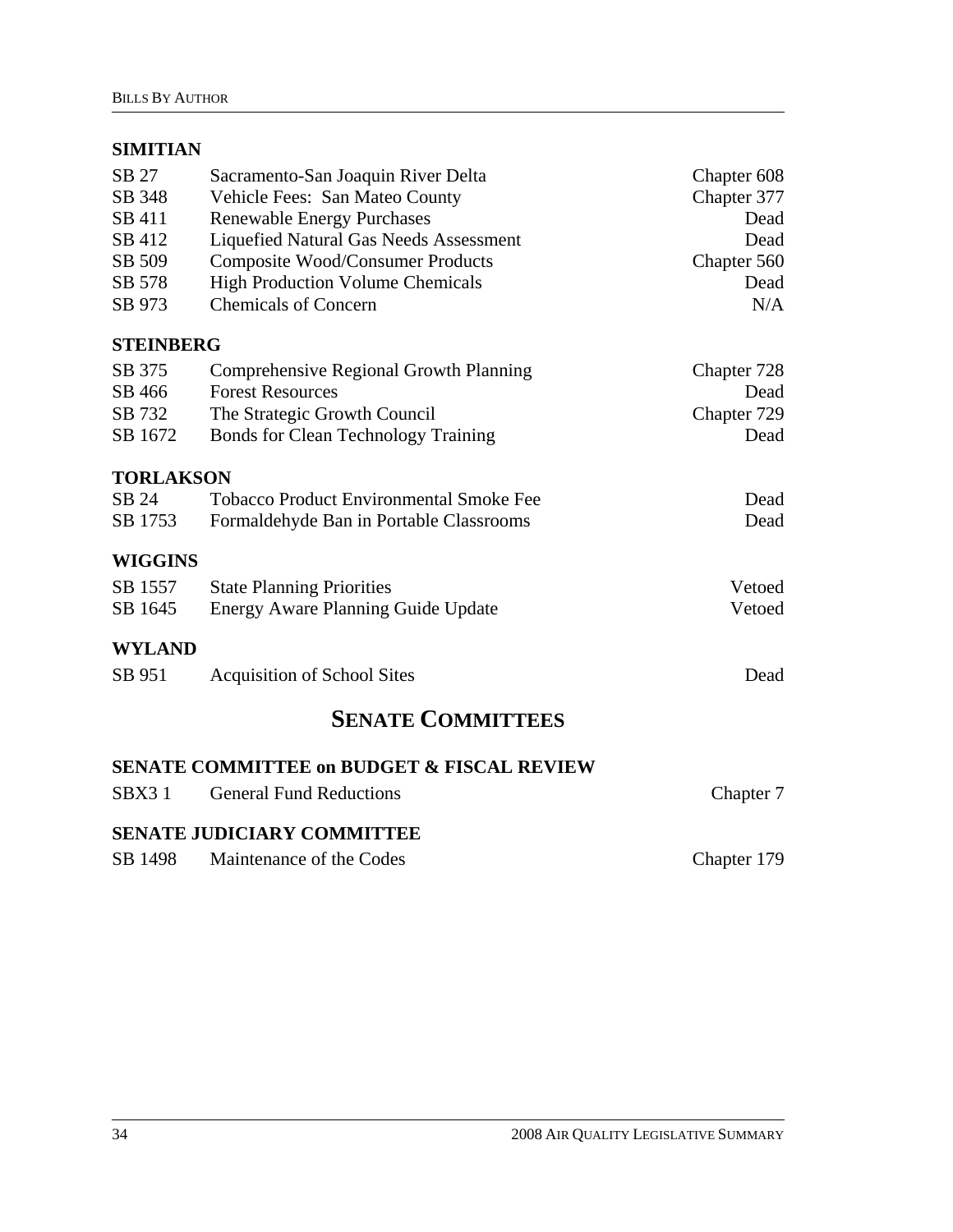# **ASSEMBLY BILLS**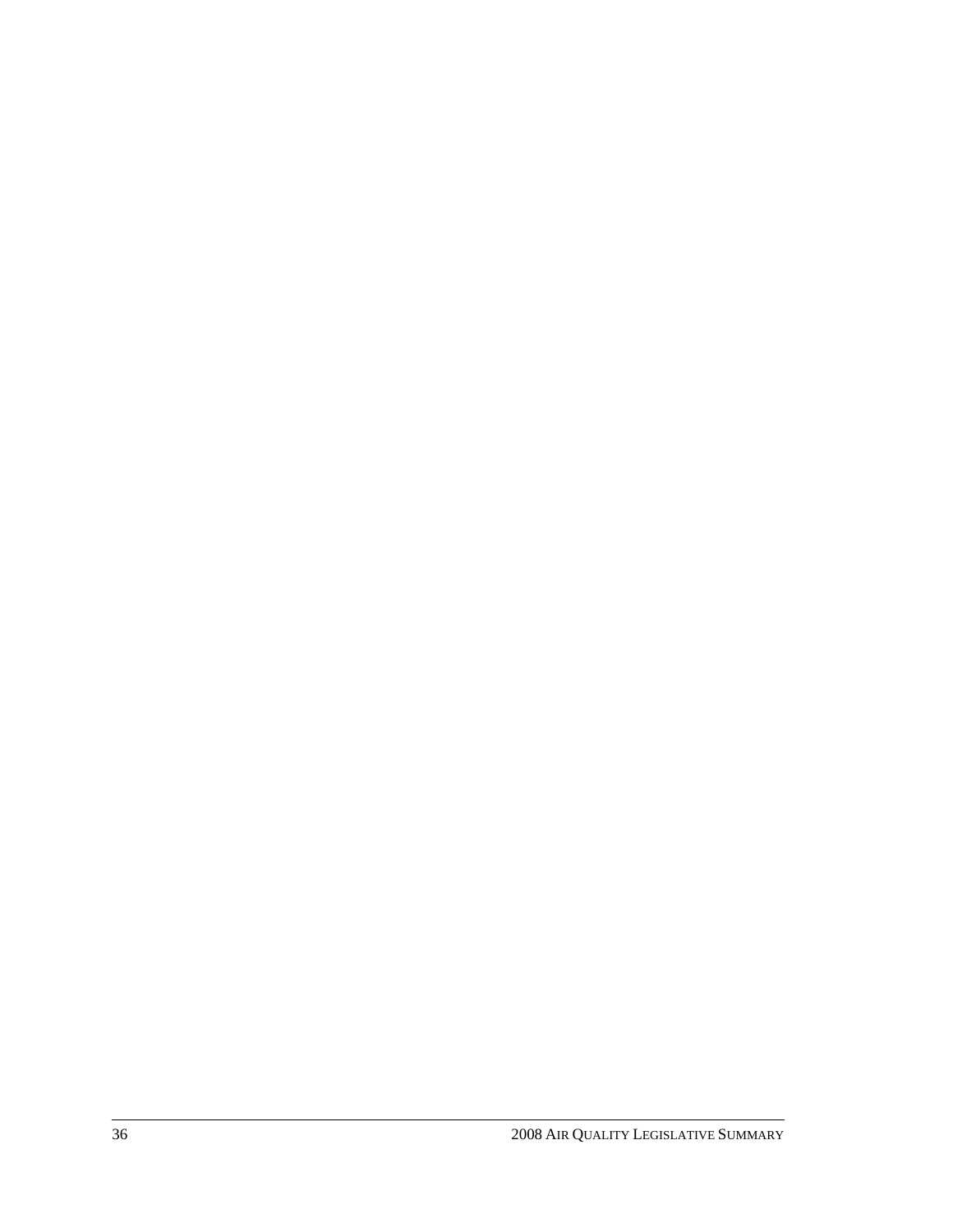**AB 6 Houston Market-Based Compliance Mechanisms N/A**  Originally required ARB to include market-based compliance mechanisms in regulations adopted pursuant to the California Global Warming Solutions Act of 2006. This bill was subsequently amended to adjust the tax depreciation schedule for qualified renewable energy projects.

**AB 27 Parra SJV Partnership Dead**  Codifies the provisions of Executive Orders S-05-05 and S-22-06 which established the California Partnership for SJV composed of the heads of specified state agencies and departments, local government members, and private sector members to coordinate and improve existing local, state, and federal efforts to increase the living standards and the overall economic performance of the valley.

#### **AB 88 ACB Supplemental Budget Bill Chapter 269**  Companion to AB 1781 (Laird), the Assembly-side budget bill that makes appropriations for the support of state government for the 2008-09 Fiscal Year.

# **AB 94 Levine Increased RPS Goal N/A**

Originally required all retail sellers of electricity to procure at least 33 percent of their electricity from renewable resources by 2020. The bill was subsequently amended and no longer relates to air quality.

**AB 99 Feuer Clean Alternative Fuel Vehicles Dead** 

Requires ARB to adopt regulations to ensure that 50 percent of new passenger and lightduty trucks sold in California (beginning in 2012) are clean alternative fuel vehicles and that all such vehicles sold in 2020 are clean alternative fuel vehicles.

**AB 109 Núñez Clean Vehicles: Incentive Programs Chapter 313**  Provides cleanup language for the California Alternative and Renewable Fuel, Vehicle Technology, Clean Air and Carbon Reduction Act (AB 118, Núñez , Chapter 750, Statutes of 2007). This bill requires ARB to submit a biennial report to the Legislature beginning January 1, 2011, that evaluates implementation of the Air Quality Improvement Program.

#### **AB 114 Blakeslee Carbon Dioxide Capture and Containment Dead**

Requires CEC to report to the Legislature by November 1, 2009, with recommendations regarding carbon containment, scrubbing, and capture technologies for power plants and other industrial processes.

### **AB 153 Blakeslee UC Energy Biosciences Institute Dead**

Calls for the establishment of an Energy Biosciences Institute within the UC system and states the Legislature's intent to appropriate \$40 million in the 2007-2008 state budget to develop the institute.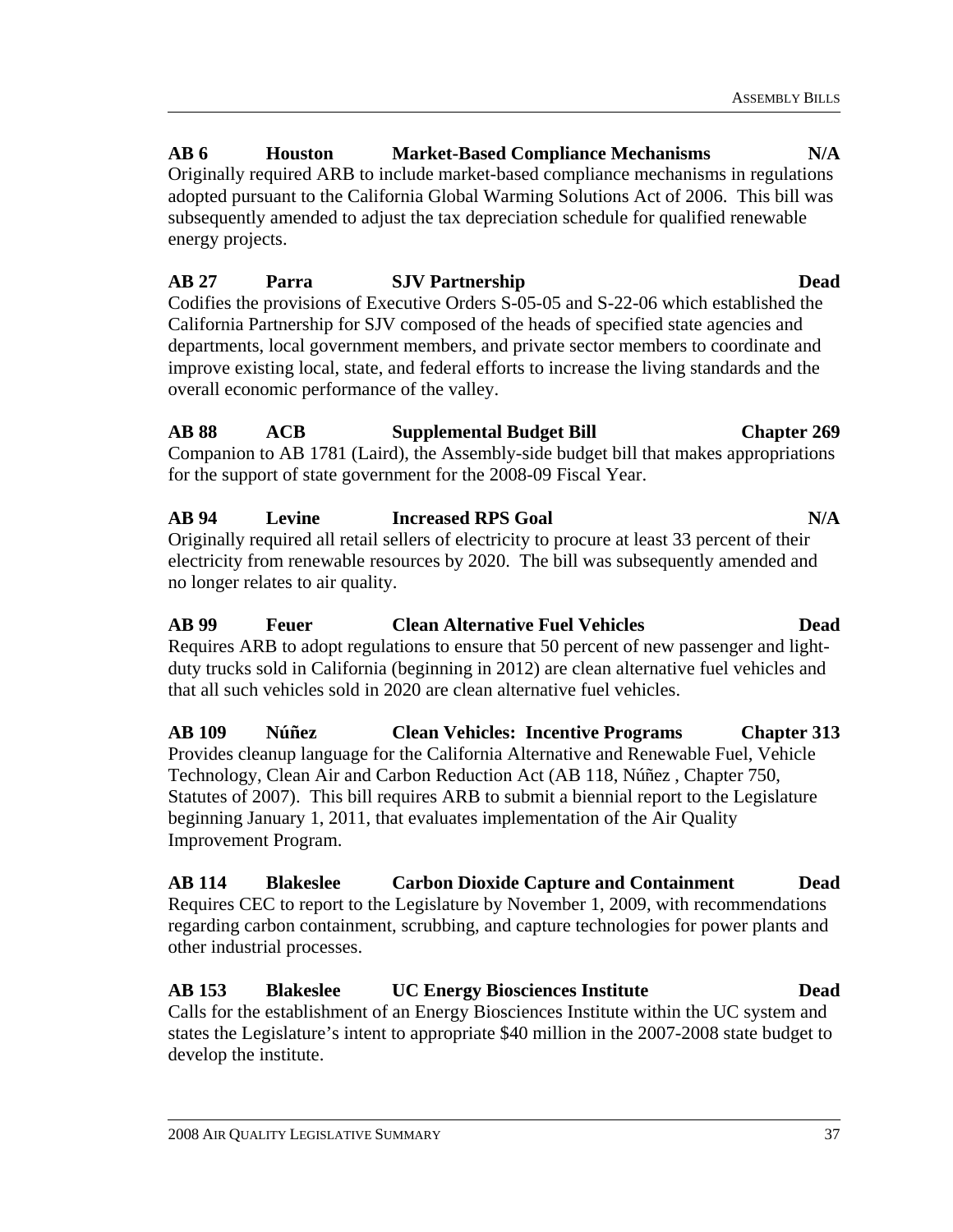#### **AB 218 Saldaña Smog Check Certificate N/A**

Originally altered the criteria for imposing late fees for vehicle registration renewals related to missing smog check certificates. The bill was subsequently amended and no longer relates to air quality.

#### **AB 224 Wolk Water Supply Planning Dead**

Requires DWR to analyze the potential effects of climate change in all reports or plans, including the California Water Plan and the State Plan of Flood Control. The bill requires integrated regional water management planning grants to also address climate change. Finally, the bill requires DWR in cooperation with ARB, CEC, and CPUC to complete a study under specified scenarios on or before January 1, 2009, that quantifies energy savings and GHG emission reductions from water recycling and water conservation.

#### **AB 242 Blakeslee Voluntary GHG ERCs N/A**

Originally stated legislative intent to encourage voluntary actions to achieve near-term GHG reductions. The bill was subsequently amended and no longer relates to air quality.

#### **AB 255 De León Clean Air and Energy Independence Fund Dead**  Increases the Smog Abatement Fee by \$4 to fund market-based incentives for purchasers of clean, efficient alternative fuel vehicles, market-based and production incentives for suppliers of clean alternative fuels, and grants for research and development of clean and zero emission fuels and vehicle technology.

### **AB 307 Hayashi Fuel-Cell Tax Exemptions Dead**

Exempts fuel-cell vehicles and systems from sales and use taxes.

#### **AB 309 Tran Board Member Salaries Dead**

Replaces annual salaries for members of ten state governing boards, including ARB, with a per diem salary of \$100 for each day a member works during Fiscal Years 2007/08 through 2009/10.

#### **AB 391 Lieu SCAQMD Governing Board Dead**

Adds a new city representative to the governing board of SCAQMD, effectively securing a permanent slot for the City of Los Angeles while designating another slot to a representative from one of the other cities in the western portion of Los Angeles County, increasing the total membership of the board from 12 to 13 members. Also see SB 886 (Negrete McLeod).

#### **AB 401 Benoit Transportation Infrastructure Emergencies Dead**

Authorizes the Governor to declare a transportation infrastructure emergency for the purpose of relieving traffic congestion on any specific highway or segment of a highway for which DOT has determined that the average daily vehicle hours of delay, excluding weekends, exceeds 3,000 hours. Allows the Governor to direct DOT to create and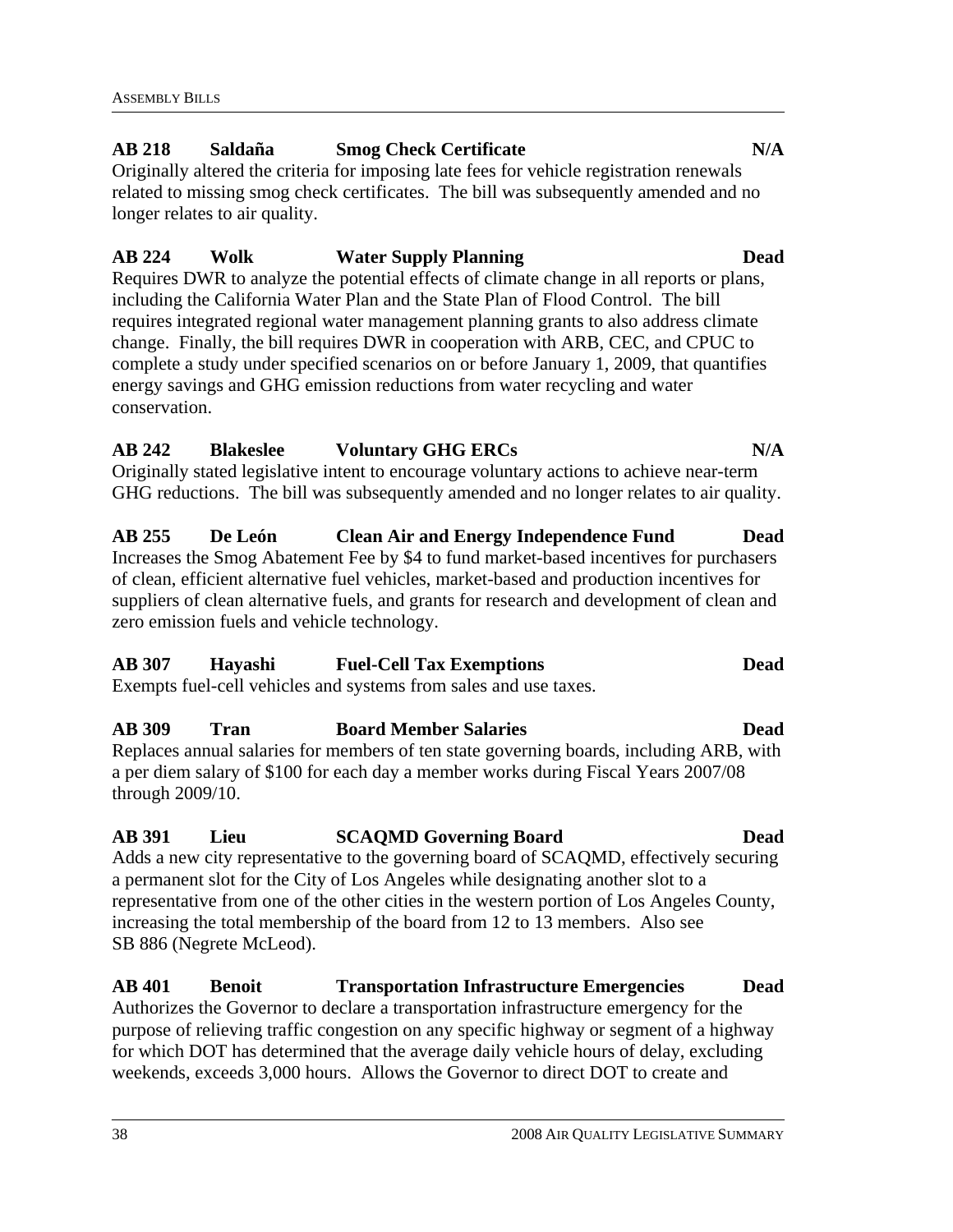implement an expedited process and establish deadlines for the construction of new highways or additional lanes on existing highways. Also see AB 1968 (Jefferies).

#### **AB 412 Smyth Transportation Project Deadlines Dead**

Requires agencies expending Proposition 1B bond funds to establish guidelines that specify deadlines for commencing transportation construction projects or for implementation of programs authorized under the proposition.

# **AB 444 Hancock Congestion Management Fees Dead**

Authorizes congestion management agencies in five East Bay Area counties to seek voter approval to impose an annual fee of up to \$10 on motor vehicles registered in their counties that would be used to fund transportation-related projects and programs.

# **AB 493 Ruskin Motor Vehicle GHG Feebate Dead**

Requires ARB, by July 1, 2009, to develop a clean vehicle "feebate" incentive program that provides for a discount or surcharge on every new motor vehicle sold in California based on the vehicle's GHG emissions.

# **AB 505 Plescia Hybrid Vehicle Tax Credit Dead**

Authorizes a \$500 tax credit, beginning January 1, 2007, for the purchase of a qualified hybrid vehicle.

# **AB 513 Lieber PBDE Ban on Electronics Dead**

Prohibits more than one-tenth of one percent of decaBDE to be used in manufacturing electronic products on and after January 1, 2011, and prohibits more than one tenth of one percent of either octaBDE or pentaBDE to be manufactured, processed, or distributed in commerce.

# **AB 519 ACB Education Budget Trailer Chapter 757**

A 2008-09 budget trailer bill that, among other provisions, appropriates \$12.5 million from the Public Interest Research, Development, and Demonstration Fund to expand the number of high school Partnership Academies. New partnership academies funded with this appropriation would focus on clean technology, renewable energy, pollution reduction, and other "green" environmental technology job training skills.

**AB 558 Feuer Test Methods for Environmental Chemicals Dead**  Authorizes various boards, departments, and offices of Cal/EPA to test, monitor, and analyze chemical substances in air, water, soils, and biota to assess their environmental and public health impacts.

# **AB 564 Brownley Carbon Neutral Building Standards N/A**  Originally stated the Legislature's intent to enact legislation that requires CEC to adopt

carbon neutral building standards. The bill was subsequently amended and no longer relates to air quality.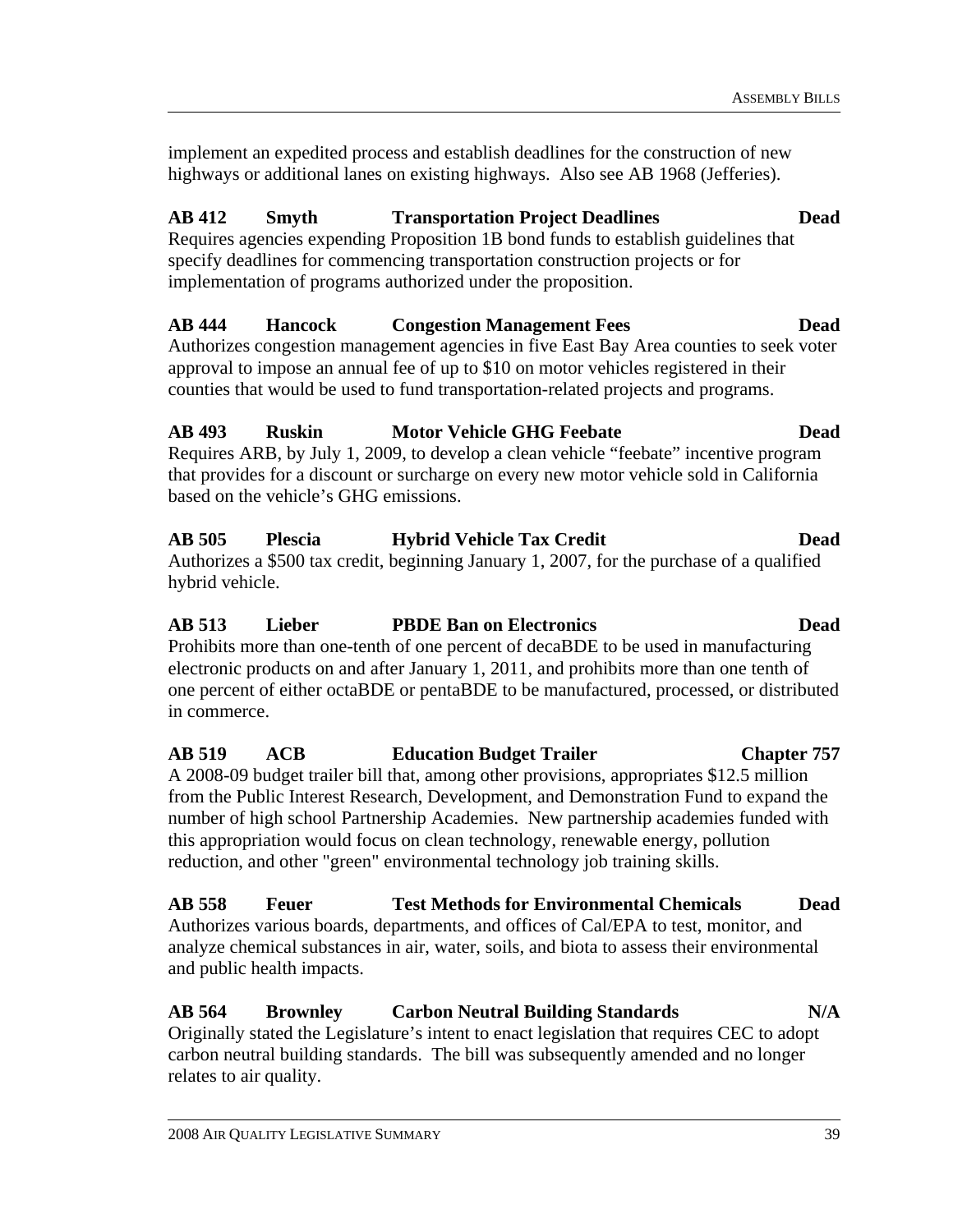**AB 568 Karnette Port Community Advisory Committee Dead**  Requires the governing authorities for the ports of the City of Long Beach, the City of Los Angeles, the City of Oakland, the San Diego Unified Port District, and the City and the County of San Francisco to consider establishing a port community advisory committee.

**AB 575 Arambula Prop. 1B Goods Movement Funding Dead** Requires ARB to develop guidelines for the allocation of \$1 billion of Proposition 1B funds for goods movement air emission reductions. Also see SB 88 (Chapter 181, Statutes of 2007).

**AB 578 Blakeslee Distributed Energy Generation Study Chapter 627**  Requires CPUC to submit a report to the Legislature by January 1, 2010, on the impacts of distributed energy generation on the state's distribution and transmission grid.

**AB 616 Jones Annual Smog Check for Older Vehicles Dead**  Requires motor vehicles 15 years and older to undergo an annual smog check inspection, beginning July 1, 2008. BAR must develop a vehicle emissions profile to determine vehicles that are most likely to pass an annual inspection and further exempt them from the annual program.

**AB 619 Emmerson Vehicle Registration Amnesty Program Chapter 420**  Establishes a vehicle registration amnesty program for vehicle owners that fraudulently represented their vehicles to be genuine classic cars in order to evade related taxes or fees associated with the vehicle's value and to avoid emission control requirements.

#### **AB 630 Price SCAQMD Rules/Waiver Requests Dead**  Requires ARB, if SCAQMD proposes an emission standard for mobile sources that require a waiver or authorization under the federal Clean Air Act, to expeditiously adopt the

standard and submit it to U.S. EPA for a waiver or authorization. This bill sunsets on January 1, 2015.

# **AB 631 Horton Ethanol Fueling Stations Dead**

Requires ARB to adopt regulations mandating that all new fueling stations constructed on or after January 1, 2010, be able to dispense E85 fuel.

### **AB 657 Jeffries GHG Spot Bill Dead**

Makes technical, nonsubstantive changes related to ARB's process for reducing GHG emissions.

### **AB 660 Galgiani Railroad-Highway Grade Separations Chapter 315**

Revises project definitions used for California's railroad-highway at-grade separation construction program. Sets railroad funding contribution amounts for projects using state monies and restores the ability of local agencies to construct a project prior to funding from the program's statewide priority list.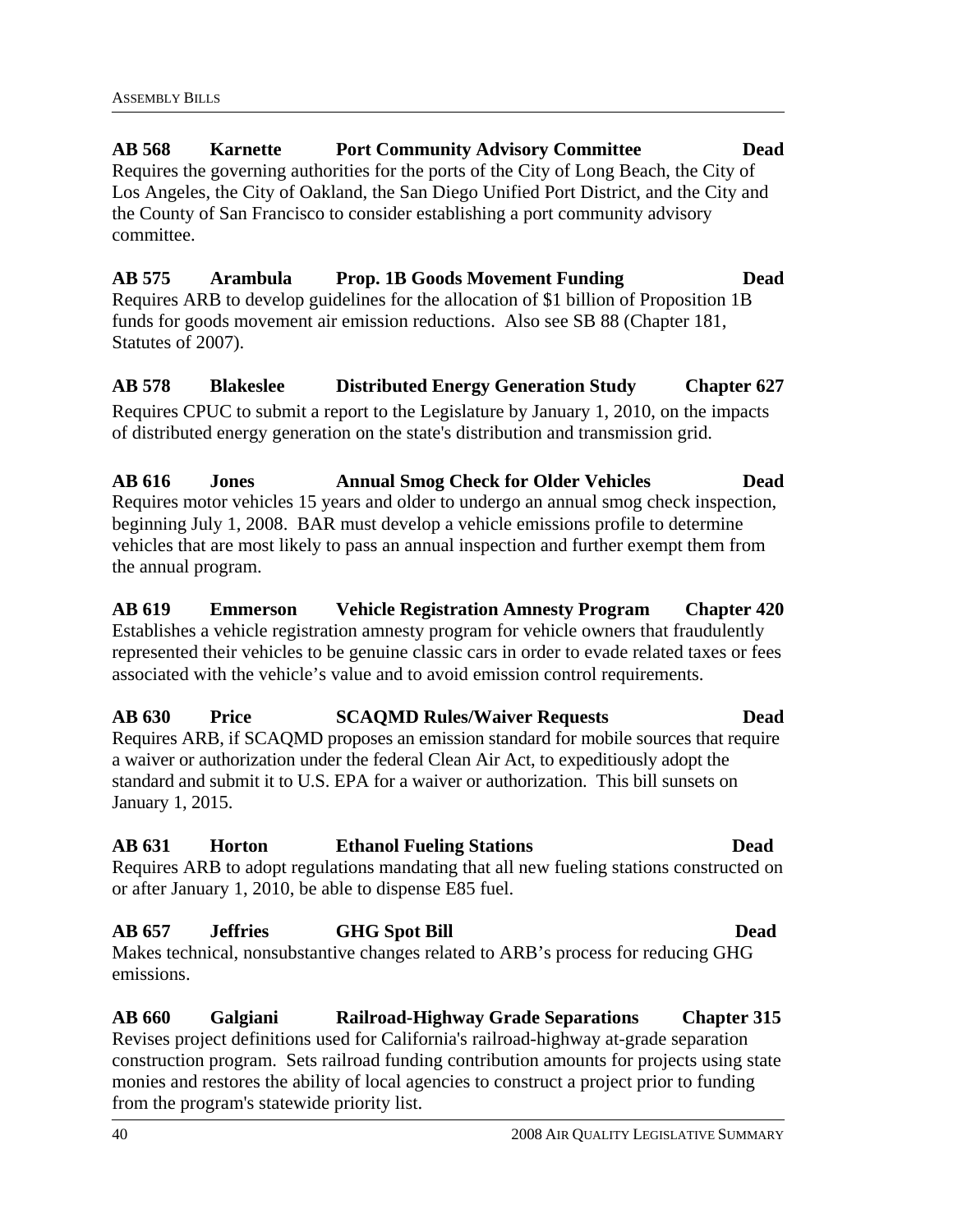#### **AB 680 Wolk Tax Credits on Rice Straw Dead**

Extends the sunset date for the current rice straw tax credit from December 1, 2008, to December 1, 2013, and raises the limit on aggregate credits from \$400,000 to \$1 million per year.

#### **AB 700 Lieu Santa Monica Airport Emissions Dead**

Requires the city of Santa Monica to establish a technical advisory committee to evaluate all available studies and data regarding the Santa Monica Airport and, on or before January 1, 2009, prepare and submit a report to the Federal Aviation Administration and the Legislature with recommendations for mitigating the effects of air traffic on the airport.

# **AB 704 Eng Resident Advisory Commission N/A**

Originally enacted the Resident Advisory Commission on the Environment Act which would have authorized the legislative body of each city and/or county to establish such a commission. The bill would also have required local agencies to consider the commission's recommendations when updating the conservation element of a general plan. The bill was subsequently amended and no longer relates to air quality.

### **AB 705 Huffman Geologic Carbon Sequestration N/A**

Originally required the Division of Oil, Gas and Geothermal Resources, in consultation with Cal/EPA and the Geological Survey, to develop and adopt, by January 1, 2011, standards and regulations governing geologic carbon sequestration. The bill was subsequently amended and no longer relates to air quality.

#### **AB 706 Leno Toxic Effects of Fire Retardants Dead**

Bans the use, beginning January 1, 2010, of brominated fire retardants and chlorinated fire retardants in all furniture seating, mattresses, box springs, mattress sets, futons, other bedding products, and reupholstered furniture to which filling materials are added. This bill would authorize DTSC to adopt regulations that restrict exposure to these chemicals.

### **AB 712 De León Solid Waste and Recycling Program Dead**

Increases the existing "tipping" fee paid at landfills by \$0.50 per ton and directs ARB to disburse the funds to pay for the waste industry's compliance costs of ARB's rule to clean up off-road diesel equipment. The bill also directs a portion of the revenue stream to CIWMB to promote the diversion of organic waste from landfills. This bill sunsets in 2015.

#### **AB 719 DeVore Repeal of Nuclear Power Plant Ban Dead**  Allows construction of nuclear power plant facilities.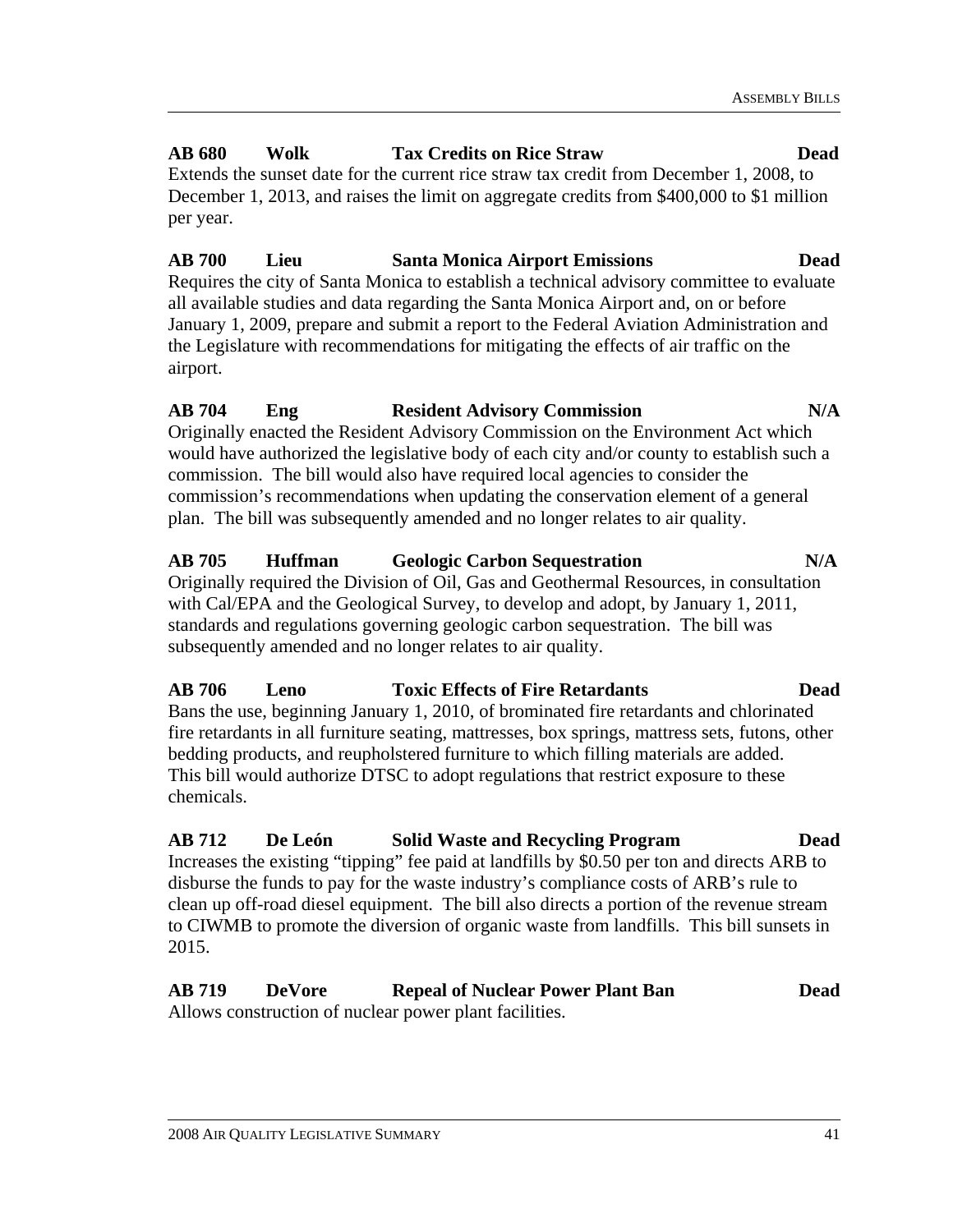## **AB 722 Levine Light Bulb Efficiency Requirements Dead**  Requires all general service light bulbs to meet prescribed efficiency standards by

specified dates. This bill is similar to AB 1109 (Huffman, Chapter 534, Statutes of 2007).

## **AB 746 Krekorian Expedited Renewable Power Plant Siting N/A**

Originally reinstated an expedited CEC siting process that was successfully employed during the energy crisis of 2000-2001 for power plants primarily fueled with renewable energy. The bill would have reduced the CEC's siting review period from an average of one year to a mandated six months. The provisions would have sunset on January 1, 2012. The bill was subsequently amended and no longer relates to air quality.

# **AB 747 Levine Low Carbon Fuel Standard Dead**

Codifies the Governor's Executive Order S-01-07 that requires ARB to adopt a low carbon fuel standard to reduce the carbon intensity of transportation fuels by 10 percent by 2020.

#### **AB 769 Aghazarian Renewable Fuel Sales and Use Taxes Dead**  Exempts from state fuel and use taxes any fuel consumed in transporting biomass for energy production purposes.

**AB 786 Lieu Financial Institutions GHG Emission Credits Dead**  Allows ARB to apportion GHG emission reduction credits to a commercial bank or investment company that provides specialized financing or other incentives to entities that reduce GHG emissions.

#### **AB 792 Garcia Greening Affordable Housing Dead**  Establishes the Environmentally Sustainable Affordable Housing Program in DHCD that is to include the Green Building, Energy Efficiency and Building Design Program for the purpose of reducing GHG emissions.

**AB 811 Levine Local Govt. Financing for Renewables Chapter 159**  Authorizes all cities and counties in California to designate areas within which city officials and willing property owners may enter into contractual assessments to finance the installation of distributed generation renewable energy sources and energy efficiency improvements.

# **AB 822 Levine Urban Greening Projects N/A**

Originally required the Department of Forestry and Fire Protection with the California Urban Forests Council to develop and implement a grant program to fund urban greening projects. Funding for these grants would have come from \$90 million reserved for urban greening in Proposition 84 passed by the voters in November of 2006. The bill was subsequently amended and no longer relates to air quality.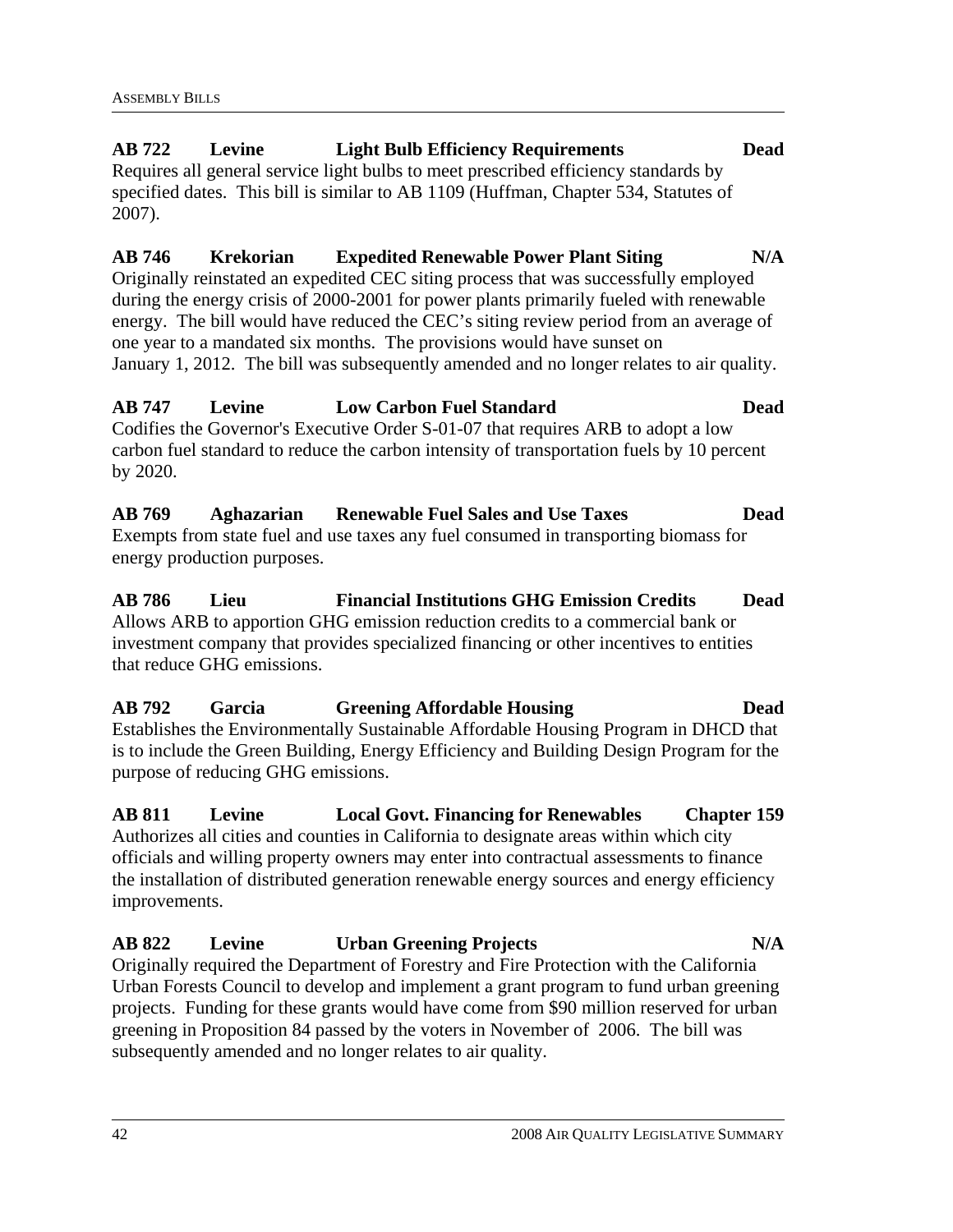## **AB 832 Bass Urban Greening Project Prioritization N/A**

Originally specified and prioritized eligible projects that may apply for grants from \$90 million allocated for urban greening projects under Proposition 84. The bill was subsequently amended and no longer relates to air quality.

#### **AB 842 Jones Traffic Reduction Plan Funding Vetoed**

Requires DHCD, when ranking applications for funding under the Infill Incentive Grant Program and the Transit Oriented Development Implementation Program, to award preference or priority to projects located in areas where the local or regional entity has adopted a general plan, transportation plan, or a regional blueprint that will reduce the growth of VMT by at least 10 percent and the project is consistent with that planning document.

#### **AB 846 Blakeslee Clean Marine Fuels Tax Incentive Act Dead**  Exempts ships from California's sales and use tax for the sale or use of low-sulfur fuel used in auxiliary and main engines when the fuel is consumed before the ship reaches its first out-of-state destination or 500 miles beyond California's territorial waters.

#### **AB 879 Davis State Agency Back-Up Generators Dead**  States legislative intent to authorize state agencies to extend the use of emergency power generators when electrical blackouts are imminent.

#### **AB 899 Parra Public-Private Transportation Facilities Dead**  Authorizes DOT and regional transportation agencies to enter into comprehensive lease agreements with public and private entities for development of transportation projects paid for by tolls and user fees.

#### **AB 901 Núñez Prop. 1B Infrastructure Funding Dead**  Originally established procedures for CTC to allocate up to \$3.6 billion of Proposition 1B bond proceeds for various mass transportation projects. This bill was subsequently amended to authorize LACMTA to conduct a value-pricing and transit development demonstration program involving high-occupancy toll lanes.

# **AB 934 Duvall Mobile Source Authority Dead**  Reasserts the division of authority and responsibility of ARB and local air pollution

control districts.

# **AB 940 Krekorian Solar Energy Facility Siting Dead**

Requires OPR, by July 1, 2008, to make recommendations for streamlining the siting of solar energy facilities and related transmission facilities.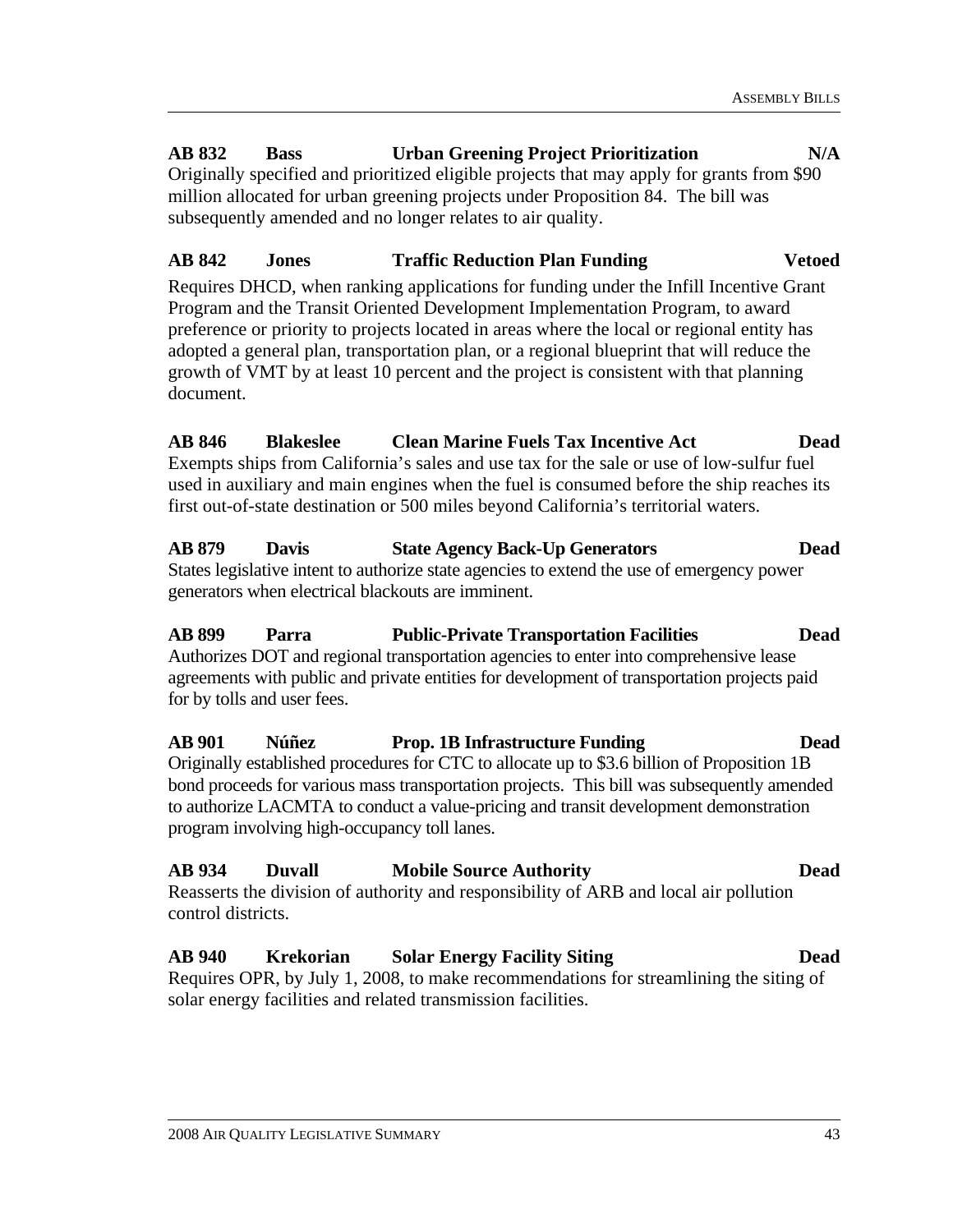**AB 981 Leno Treasure Island Transportation Management Chapter 317**  Creates the Treasure Island Transportation Management Act and authorizes the San Francisco Board of Supervisors to impose a congestion pricing fee on motor vehicles exiting and entering Treasure Island from the San Francisco-Oakland Bay Bridge. Revenues from the fee would help fund a transportation management program for Treasure Island in San Francisco Bay.

**AB 995 Nava Prop. 1B Goods Movement Funding N/A**  Originally established criteria for funding Proposition 1B goods movement infrastructure and air quality emission reduction projects. The bill was subsequently amended and no longer relates to air quality. Also see SB 88 (Chapter 181, Statutes of 2007).

**AB 999 Hancock Green Tech/Goods Movement Training Dead**  Establishes, within the structure of the existing high school-level California Partnership Academies, 14 academies devoted to training young people in emerging environmental technologies related to design and construction or goods movement.

#### **AB 1000 Smyth Vessels: Operation and Equipment Dead**  Allows a county, city, port authority, district, or state agency to establish an ordinance, law, regulation, or rule for vessels if it is related to immediate threats to public safety.

# **AB 1064 Lieber Distributed Generation Incentives Dead**  Removes statutory provisions that limit Self-Generation Incentive Program funding to fuel cell and wind generation projects and instead allows CPUC to determine the appropriate technologies for funding to help the state achieve its 2020 GHG emissions

#### **AB 1065 Lieber Energy Efficiency Standards for Building Dead**  Requires CEC to develop standards that reduce the consumption of energy from offsite sources in new homes and new nonresidential buildings by 20 percent no later than 2015. This bill also requires CEC to aim for zero net energy residential buildings by 2020 and nonresidential by 2030.

**AB 1066 Laird Sea Level Rise Dead**  Requires the Ocean Protection Council, in collaboration with CEC, to gather and make available the best scientific information on sea level rise related to global climate change. This bill directs OPR to advise local planning agencies on the importance of incorporating sea level rise in general and development planning.

# **AB 1077 Lieber Plug-In Hybrid Electric Vehicles Dead**

Creates the California Plug-in Hybrid Electric Vehicle Coordinating Council, co-chaired by CEC and ARB, to identify barriers, recommend research and demonstration programs, and consider financial and regulatory incentives with regard to plug-in hybrid electric

goal.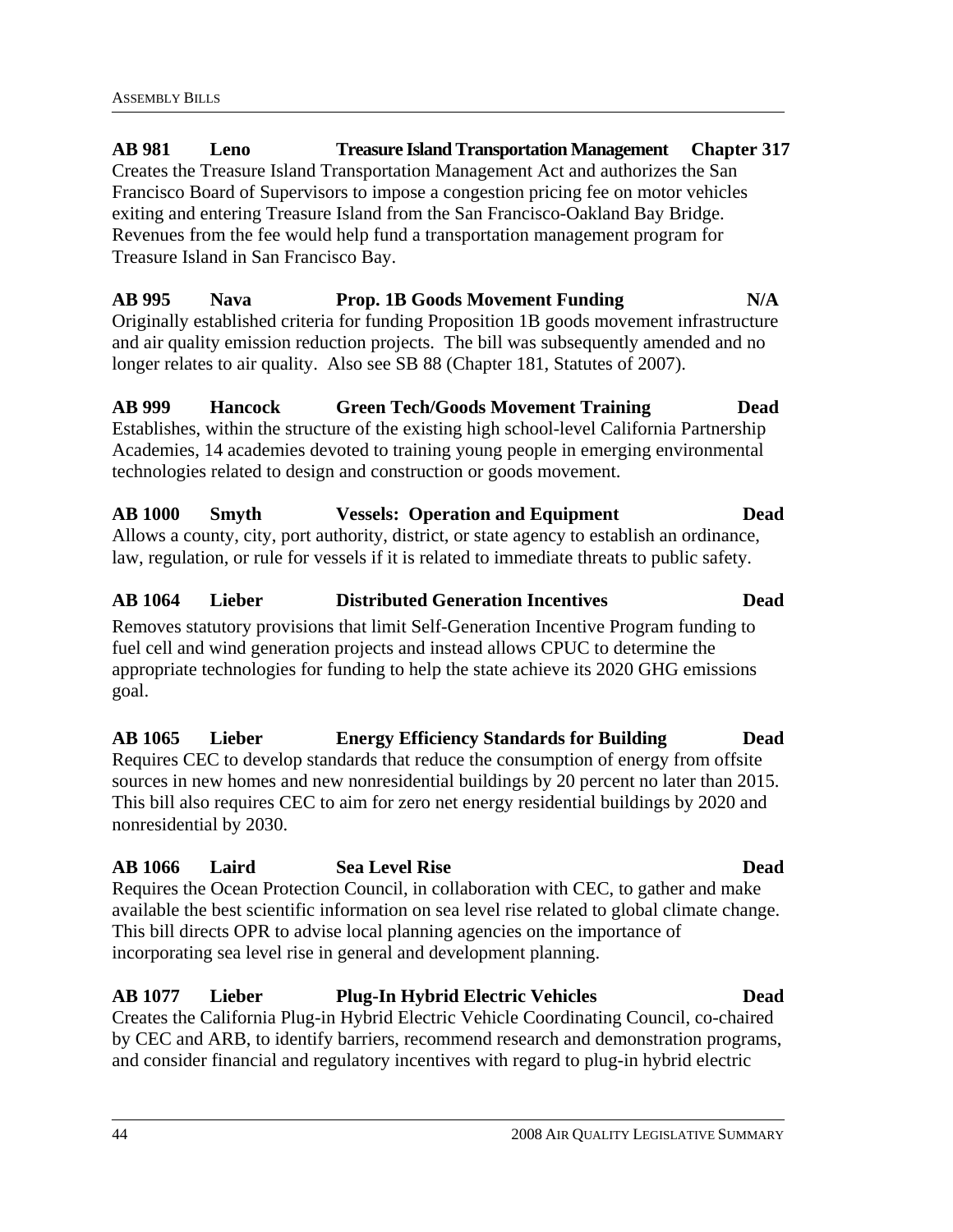vehicles. Among additional directives to other agencies, the bill requires ARB to develop certification test protocols for plug-in hybrid electric vehicles by January 1, 2009.

**AB 1107 Arambula Small Business Goods Movement Needs N/A**  Originally required BT&H, Cal/EPA, and CDFA—with the assistance of the California Small Business Board—to assess the goods movement needs of small business and microenterprise in California. This bill was subsequently amended and no longer relates to air quality.

**AB 1119 Fuller Carl Moyer Program Funding Criteria Dead**  Requires ARB to reconsider funding criteria for projects deploying diesel emission control retrofit devices under the Carl Moyer Program. The bill requires ARB to take all reasonable steps to consider the number of manufacturers capable of providing verified devices in order to assure adequate competition.

|  | <b>AB 1138 Brownley</b> | <b>Air Districts Boundary Disputes</b> | <b>Dead</b> |
|--|-------------------------|----------------------------------------|-------------|
|--|-------------------------|----------------------------------------|-------------|

Requires ARB to resolve all questions relating to boundaries of air districts.

#### **AB 1170 Krekorian Claims for State Reimbursement Dead**  Limits the timeframe by which the Commission on State Mandates and the Controller's

Office must act with respect to claims for state reimbursement filed between January 1, 2009, and January 1, 2013.

#### **AB 1190 Horton Tiered Motor Fuel Taxes Dead**

Creates a tiered tax structure to incentivize use of lower carbon fuels and vehicles that use lower carbon fuels. The bill exempts low carbon fuel from state sales and use tax and increases tax rates on high carbon fuels, as determined by ARB.

#### **AB 1207 Smyth Biosolids Dead**

Requires SWRCB to adopt, by July 1, 2009, regulations for the land application of biosolids which would include standards for the land application of biosolids according to sound principles of land use, agriculture, conservation, resource management, public health, and protection of ground water.

**AB 1209 Karnette HOV Lane Access: Clean Air Stickers Chapter 429**  Directs DMV to issue replacement HOV access decals for new hybrid electric vehicles obtained to replace a wrecked or otherwise irreparable hybrid electric vehicle that had previously been issued valid HOV access decals. Under current law, such decals are no longer available to newer hybrid electric vehicles because of a cap enacted in 2006. The bill also applies to a small number of electric and natural gas vehicles known by the federal definition of "inherently low-emission vehicles."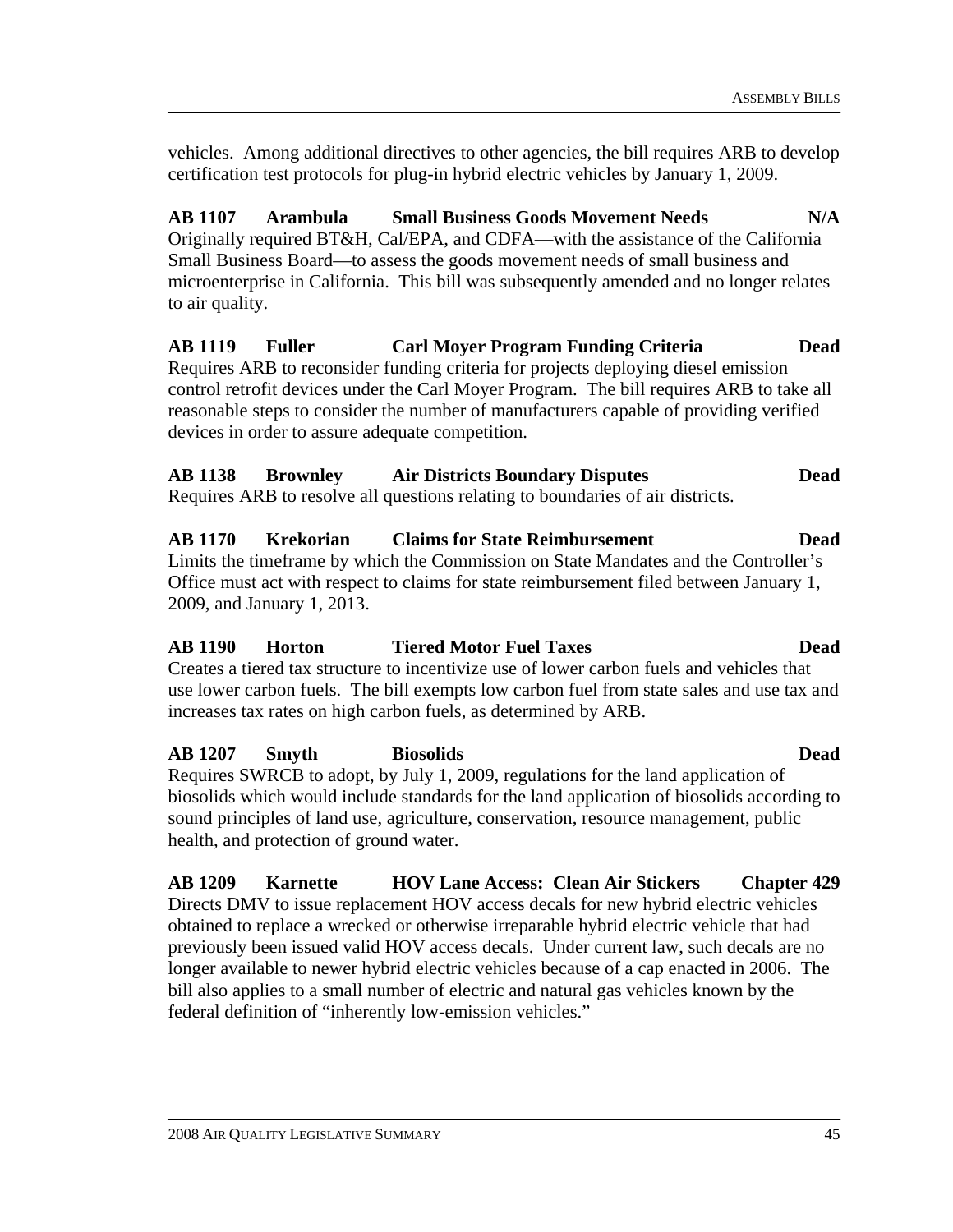**AB 1225 DeSaulnier Climate Change: Ocean Protection Chapter 656**  Originally a government fleet procurement criteria bill. The bill was subsequently amended to require the Ocean Protection Council to incorporate assessment of climate change impacts, mitigation, and adaptation into all coastal environmental studies and plans.

**AB 1234 Wolk Floor Furnace Replacement Program Dead**  Prohibits the use of residential floor furnaces beginning January 1, 2014. CPUC would be required to establish a program starting July 1, 2008, to replace floor furnaces with more efficient heating appliances for low-income families.

**AB 1285 Parra GHG Reduction Research Tax Credit Dead**  Authorizes a tax credit for funds spent on qualified research related to GHG emission reductions for tax years 2008-2013.

**AB 1303 Smyth Urban Greening Grant Program Dead**  Establishes a competitive grant program at DPR to provide financial assistance to local or regional agencies for urban greening projects using the \$90 million of bond funds authorized by Proposition 84.

**AB 1327 Ma Energy Conservation Assistance Repayment N/A**  Originally expressed legislative intent regarding a uniform statewide "green building" definition and tax/planning incentives for green building developers. The bill was subsequently amended and no longer affects air quality.

**AB 1338 ACB Resources/Environmental Protection Trailer Chapter 760**  A 2008-09 budget trailer bill that addresses budget-related issues of ARB and other state agencies. The bill expands on agency GHG reporting requirements for the statewide Agency GHG Scorecard, prohibits a CPUC-run climate research institute, permits a state agency to administer loans and loan guarantees under the Proposition 1B incentive program, authorizes funding for grants and loans under the Air Quality Improvement Program to retrofit on-road diesel trucks, and authorizes ARB to offer competitive grants rather than state contract assistance for hydrogen vehicle fuel stations.

#### **AB 1351 Levine Prop. 1B State-Local Partnerships Dead**

Establishes criteria for implementing the state Local Partnership Program for financing state highway or mass transit transportation improvement projects using Proposition 1B funds. The bill requires CTC, in conjunction with ARB and other departments, to submit an annual report to the Legislature on the use of bond funds and timeliness of project delivery milestones.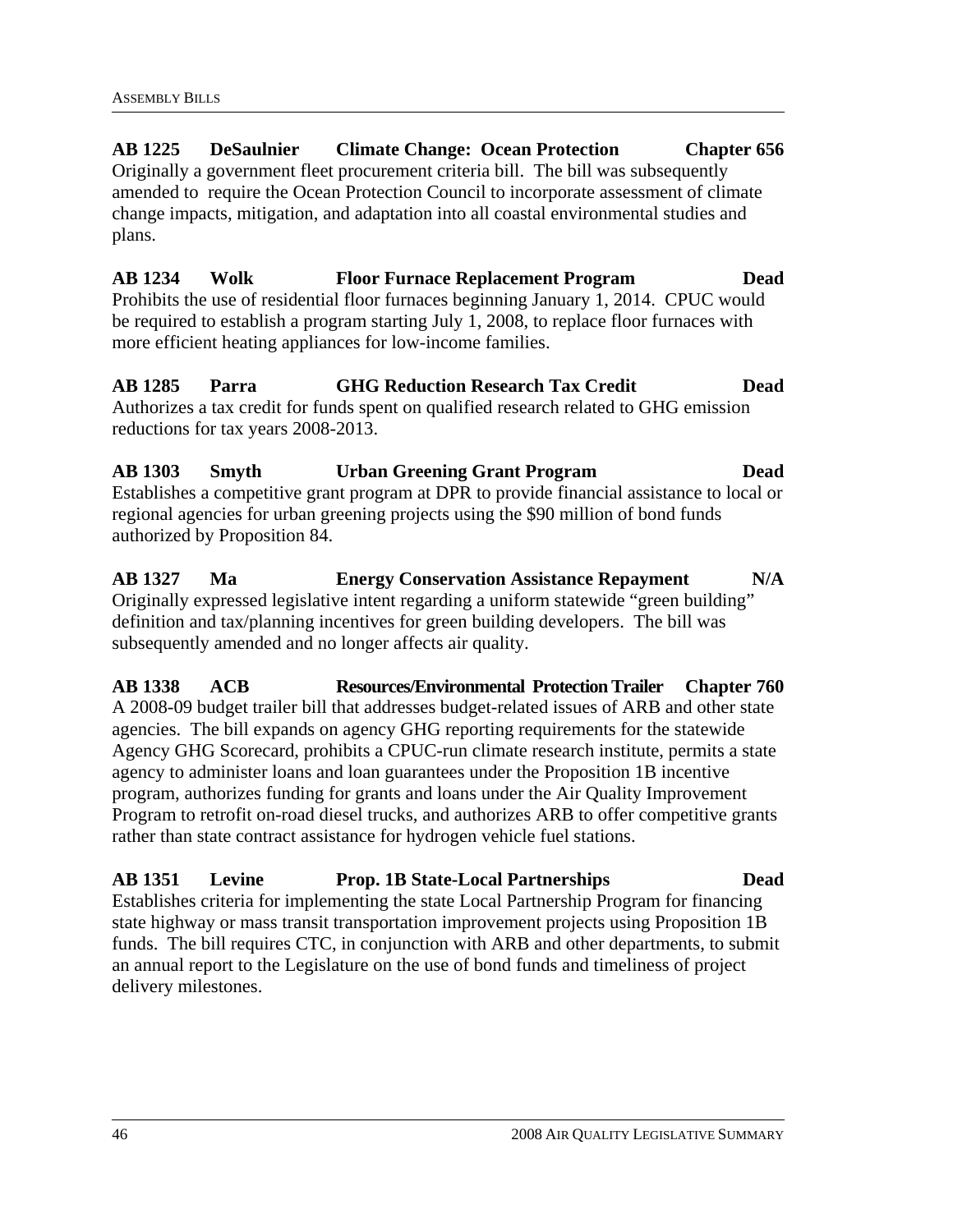# **AB 1352 Berryhill Animal Rendering Study Dead**

Requires CDFA, in consultation with Cal/PA among others, to report findings and make recommendations by January 1, 2010, on the state's animal rendering industry to recognize the key role the industry plays in increasing the availability of biofuels in the state.

#### **AB 1358 Leno Complete Streets Act of 2008 Chapter 657**  Enacts the Complete Streets Act of 2008. Beginning January 1, 2009, and no later than

January 1, 2014, this bill requires OPR to amend its General Plan Guidelines for the circulation element to specify how local officials can accommodate safe and convenient travel. This bill also requires, beginning January 1, 2011, cities and counties, upon any substantive revision, to modify their circulation elements to plan for a balanced multimodal transportation network that meets the needs of all users of streets, roads, and highways, as defined.

**AB 1389 ACB General Government Budget Trailer Chapter 751**  A 2008-09 budget trailer bill that, among other things, requires DHCD to review relevant existing green building guidelines when developing new building standards and consider proposing new standards to BSC that are cost effective and feasible. The bill requires these efforts to be summarized in an annual report to the Legislature.

#### **AB 1390 Huffman Solid Waste Vehicle Air Emission Reduction Dead**  Increases the state solid waste tipping fee from \$1.40 per ton to \$2.13 per ton beginning July 1, 2009, and directs the additional funding into a new Solid Waste Mitigation Account to fund, among other things, air emission reduction technologies for solid waste vehicles. Also see AB 2866 (De León).

# **AB 1400 Levine CPUC Omnibus Bill Dead**

Omnibus bill that augments several CPUC provisions, among them, a provision that increases RPS from 20 percent to 33 percent and moves CPUC's headquarters from San Francisco to Sacramento.

#### **AB 1428 Galgiani Customer-Generator Pilot Program Dead**

Expands the dairy digester net metering program by allowing an additional 20 megawatts of electricity to be sold to the statewide grid by customer-owned electric generation projects fueled by solid manure waste.

### **AB 1440 Wolk Grants for Hybrid Trucks Dead**

Requires ARB, until January 1, 2011, to provide grants totaling \$15 million to mediumand heavy-duty truck manufacturers to demonstrate the commercial performance of hydraulic assist and hybrid electric propulsion systems that reduce reliance on petroleumderived fuel and reduce emissions of air pollutants and GHGs.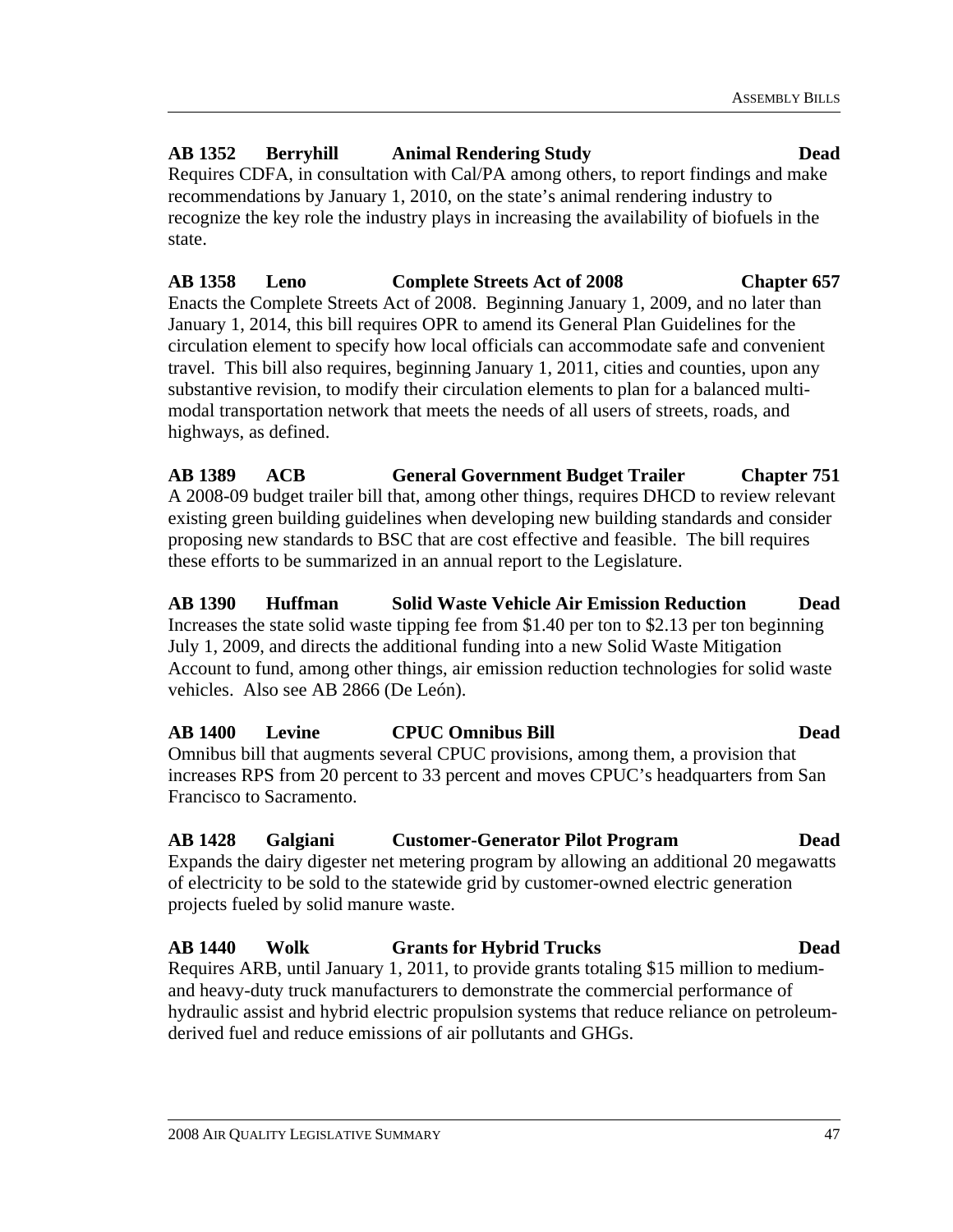**AB 1451 Leno Solar Panel Property Tax Exemption Chapter 538**  Extends the current property tax exclusion for "new construction" of active solar energy systems, due to expire in the 2008-09 Fiscal Year, to the 2015-16 Fiscal Year. This bill additionally clarifies that the exclusion applies to initial purchasers of new buildings rather than builders.

**AB 1455 Arambula California Air Quality Zones Dead**  Establishes the concept of a "California Air Quality Zone" for mobile and stationary sources of air pollution. Identifies SJV and the port areas of Los Angeles as designated zones eligible to receive incentives to reduce air pollution. This bill provides no direct funding or incentives.

# **AB 1472 Leno California Healthy Places Act of 2008 Dead**

Establishes the California Healthy Places Act of 2008 and requires specified state agencies and departments to collaboratively support childhood development, prevent injury, illness and chronic disease, ensure environmental health, and reduce health disparities.

# **AB 1489 Levine CPUC Omnibus Bill Dead**  Originally required integrated regional water management plans to include climate change in the plans as a condition of eligibility for certain bond fund grants. The bill was

subsequently amended and is now omnibus legislation that augments several CPUC provisions, among them, a provision that increases RPS from 20 percent to 33 percent and moves CPUC's headquarters from San Francisco to Sacramento.

# **AB 1491 Benoit Prop. 1B Small Contractors Training N/A**

Originally established the Small and Emerging Contractors Technical Assistance Program and authorized DOT to use Proposition 1B money to cover the cost of the training. The bill was subsequently amended and no longer relates to air quality.

#### **AB 1506 Arambula BT&H Business Incentives Report Dead**

Requires BT&H to complete a study by January 1, 2009, to determine the most effective ways for the state to provide incentives to businesses to reduce their GHG emissions.

#### **AB 1510 Plescia Renewable Subdivision Exemption Chapter 658**  Exempts certain solar and biogas projects from the requirements of the Subdivision Map Act.

#### **AB 1527 Arambula California Cleantech Advantage Act Dead**  Creates a tax credit for certain expenses related to cleantech research and a structure for the subsequent sale of such credits by a qualified taxpayer.

**AB 1532 Parra Low Carbon Fuel Standard Dead**  Requires ARB to implement a low carbon fuel standard in a manner that does not increase the state's net dependence on imported crude oil.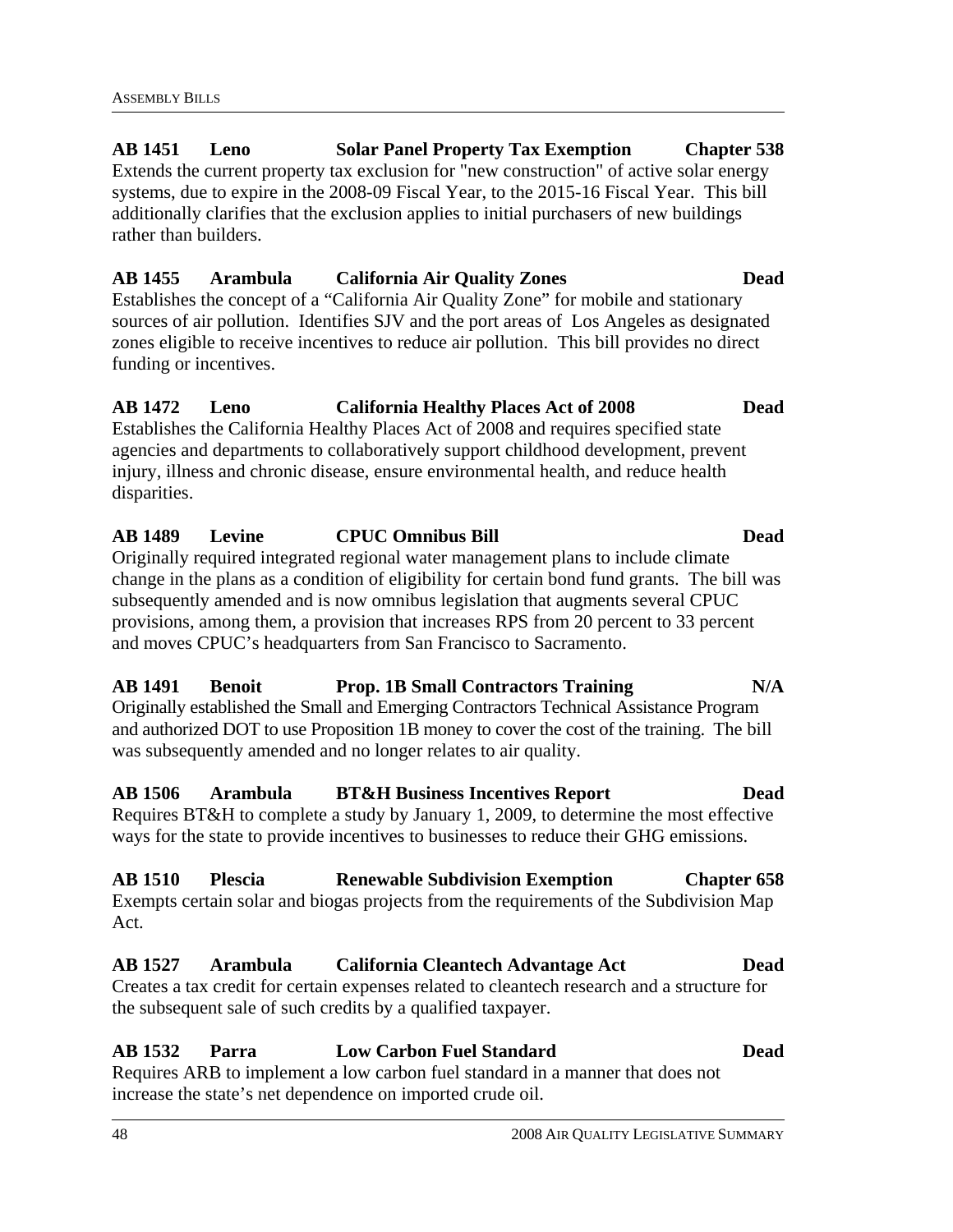#### **AB 1552 Feuer Petroleum Production Reporting Dead**  Expands reporting requirements for major petroleum refiners and terminal operators related to production and output volumes. The bill authorizes CEC to collect, analyze, and make public related information. The bill also authorizes BOE to make public certain product sales data for petroleum products.

**AB 1561 Arambula Climate Change: Tax Incentives N/A**  Originally provided tax credits for investments in capital equipment that meets GHG reductions standards established by ARB in coordination with the Western Climate Initiative. The credits would be in effect in tax years 2008 to 2012 on a declining scale from 155 percent to 3 percent of qualified costs. The bill was subsequently amended and no longer relates to air quality.

**AB 1602 Núñez Sustainable Communities and Urban Greening Dead**  Establishes the Sustainable Communities and Urban Greening Grant Program in the Resources Agency to provide grants to local agencies and nonprofits for funding urban greening projects from Proposition 84 funds.

AB 1604 Caballero Soil Fumigant Alternatives N/A Originally required DPR, by January 1, 2009, to develop and implement a fumigant alternatives program that would provide incentives for agricultural producers to adopt low volatile organic compound soil pest control methods. The bill was subsequently amended and no longer relates to air quality.

**AB 1610 Núñez Refinery Recordkeeping and Inspection Dead**  Establishes the California Petroleum Refinery Facilities Standards Board and grants the board, in conjunction with the air pollution control and air quality management districts, the authority to require reports from oil refineries regarding refinery shutdowns and to inspect refinery books and records as they relate to refinery downtime.

**AB 1620 Arambula California Clean Technology Services Unit Dead**  Establishes a California Clean Technology Services Unit within BT&H to promote the development of environmentally-friendly technologies, help businesses bring clean technology to California, and work in coordination with other state agencies to achieve the state's environmental goals and standards.

**AB 1651 Arambula Tax Credits for Low GHG Emission Equipment Dead** Allows businesses to receive tax credits for purchasing capital equipment deemed by the California Climate Action Registry or ARB to result in measurable reductions to GHG emissions.

**AB 1709 Hancock Mello-Roos Financing for Renewables Vetoed**  Allows a community facilities district to finance, through Mello-Roos taxes, energy efficiency or renewable energy projects to facilities under its jurisdiction. These facilities may be publicly or privately owned.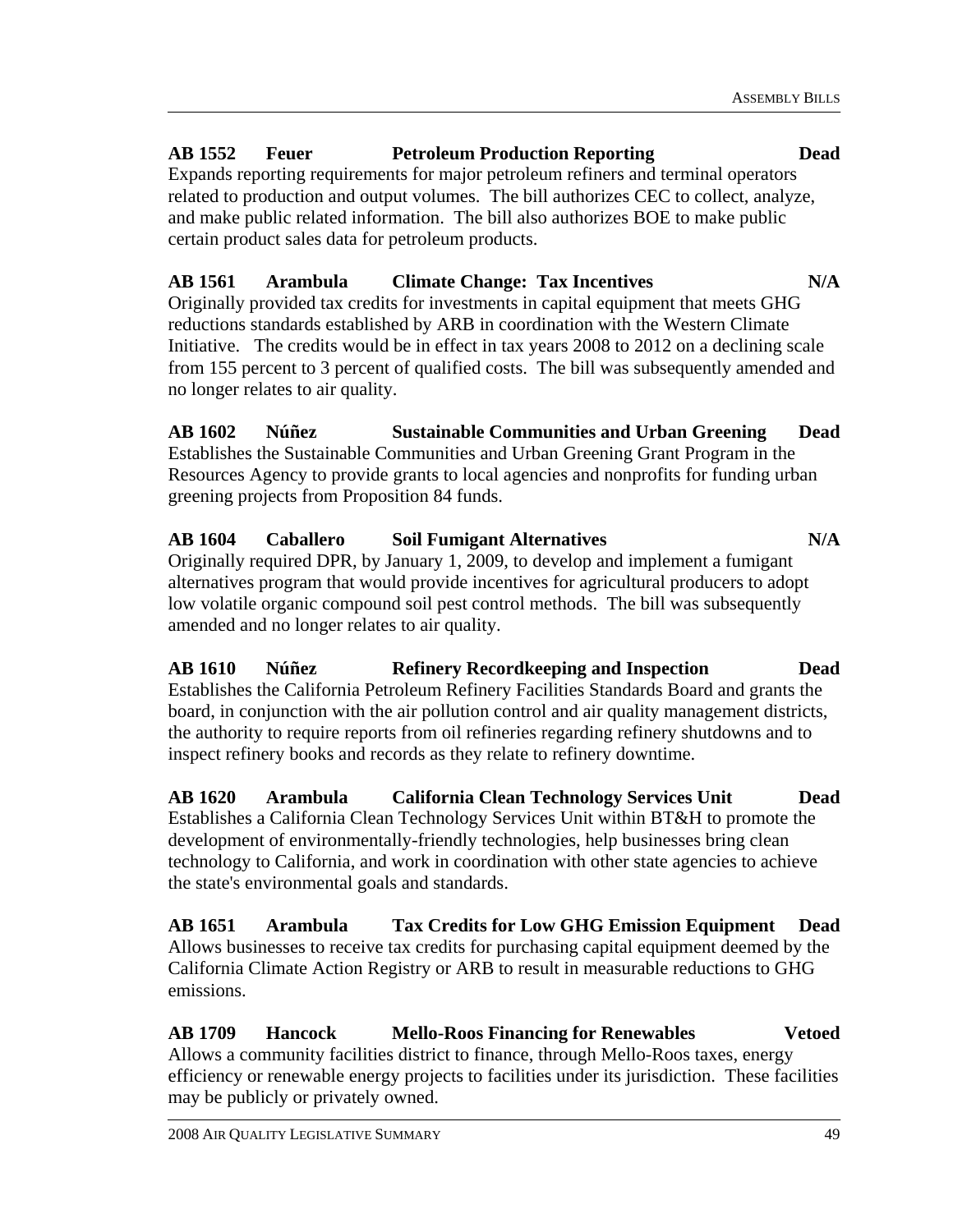### **AB 1770 Laird Budget Act of 2008 Dead**

Initial Assembly-side budget bill that makes appropriations for the support of state government for the 2008-09 Fiscal Year. See AB 1781 (Laird).

#### **AB 1776 DeVore Repeal of Nuclear Power Plant Ban Dead**

Allows construction of nuclear power plant facilities if specified conditions are met.

# **AB 1781 Laird Budget Act of 2008 Chapter 268**

Final version of the Assembly-side budget bill that makes appropriations for the support of state government for the 2008-09 Fiscal Year.

# **AB 1807 Fuentes Renewable Electricity Feed-In Tariffs Dead**

Requires CPUC to develop a renewable electricity feed-in tariff that utilities would be required to pay to their customers that generate between 1.5 megawatts and 20 megawatts of renewable power.

# **AB 1838 Huff Zero-Based Budgeting Dead**

Requires DGS to develop and implement a pilot project under which at least four state departments shall submit a zero-based budget for the 2010–11 Fiscal Year.

# **AB 1851 Nava GHG Credits and Offsets Dead**

Establishes standards for advertizing GHG credits, offsets, or emission reductions and establishes a civil penalty for violation of these standards.

#### **AB 1869 Anderson State Government Organization Dead**

Abolishes several state boards and committees (not ARB) and transfers all of their respective duties, responsibilities, obligations, liabilities, and jurisdiction to other departments and agencies*.*

### **AB 1879 Feuer Green Chemistry Framework Chapter 559**  Requires DTSC to consult with other agencies when adopting regulations that establish

a process for identifying and prioritizing chemicals of concern in consumer products and when evaluating alternatives. This bill requires DTSC to establish a process to determine how best to limit exposure to these chemicals and multimedia life cycle assessments including the analysis of air pollutants by affected agencies like ARB. This bill can only become effective if SB 509 (Simitian) is also signed into law.

### **AB 1920 Huffman Renewable Net Metering Surplus Purchases Dead**

Requires IOUs and municipal utilities to compensate customers that use net metering in association with a system that generates wind or solar power and generates excess energy over a 12-month cycle. Compensation is to be determined by CPUC.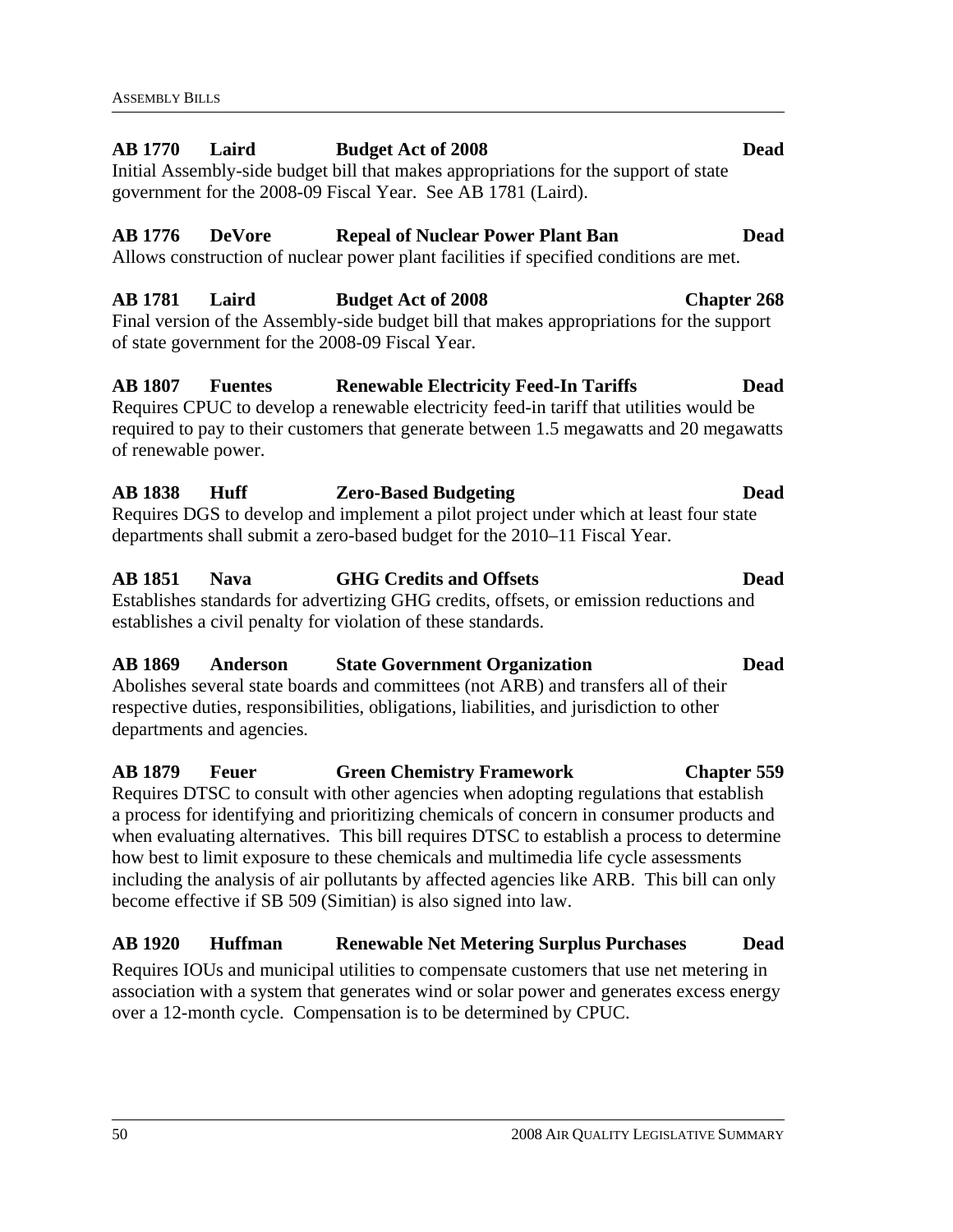**AB 1968 Jeffries Transportation Infrastructure Emergencies Dead**  Authorizes the Governor to declare a transportation infrastructure emergency for the purpose of relieving traffic congestion on any specific highway or segment of a highway for which DOT has determined that the average daily vehicle hours of delay, excluding weekends, exceeds 3,000 hours. The bill allows DOT to create and implement an expedited process for constructing new and modifying existing highways. Also see AB 401 (Benoit).

#### **AB 2003 Saldaña Climate Protection & Energy Efficiency Bond Dead**

Authorizes, subject to voter approval at the November 4, 2008, statewide election, \$2 billion worth of state general obligation bonds to fund alternative energy development projects, energy conservation and efficiency projects in low-income communities, and energy efficiency projects for facilities of the state and public schools.

#### **AB 2009 Hernandez Public Transit CNG Fuel Tax Exemption Chapter 221**

Exempts compressed natural gas used as a motor vehicle fuel by local agencies and public transit operators from the utility user tax.

**AB 2030 Lieu Zero Net Energy for Nonresidential Buildings Dead**  Requires CEC to adopt building design and construction standards and energy and water conservation standards to require new nonresidential construction starting on or after January 1, 2030, to be zero net energy buildings. This bill also defines "zero net energy building."

### **AB 2045 De La Torre Urban Forestry Program Chapter 438**

Expands the scope of the California Urban Forestry Program to include the consideration of climate change and air quality mitigation benefits of urban forests. The bill authorizes funding from this program to be used for projects that create multiple environmental benefits.

#### **AB 2063 Parra Biennial Smog Inspections in Rural Areas Dead**  Requires motor vehicles registered in rural areas of the state to undergo a smog inspection every other year instead of only when the vehicle changes ownership.

#### **AB 2093 Jones GHG Impacts for General Planning Dead**  Requires cities and counties to consider policies in their general plan that would lower the emission of GHGs caused by land use activities.

#### **AB 2112 Saldaña Zero Net Energy for Residential Buildings Dead**  Requires CEC to adopt design and construction standards for zero net energy buildings as well as energy and water conservation standards for new residential construction beginning January 1, 2020–or when CEC determines that the use of photovoltaic technology is cost-effective. This bill also defines "zero net energy building."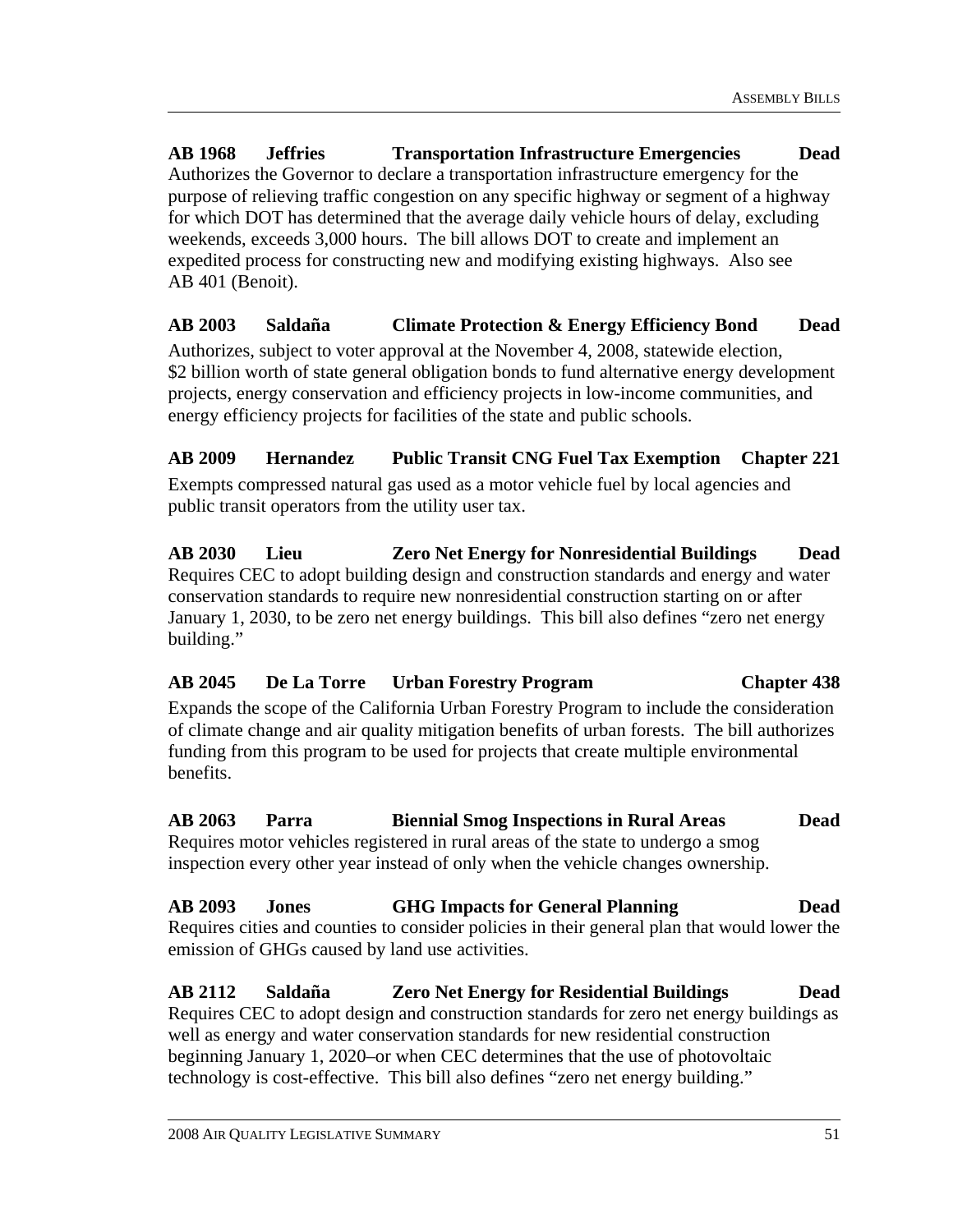**AB 2118 Villines State Agencies: Administrative Regulations Dead**  Prohibits a state agency from adopting a regulation that would require any person or entity to use a specific technology unless that technology has been operational and proven effective for more than two years. The bill also requires that no regulation can place an undue burden on California's economy.

# **AB 2175 Laird Water Conservation and Planning Dead**

Establishes new planning and reporting requirements for DWR and the California Water Commission related to water conservation. The bill requires additional analysis of conservation opportunities in the agricultural use sector and establishes a 20 percent per capita water use reduction goal for urban areas.

### **AB 2179 Furutani Biodiesel: State Fleet Mandate Vetoed**

Requires all diesel-fueled vehicles owned or leased by the state on or after January 1, 2010 to use renewable biomass-based diesel fuel, subject to conditions established by ARB. The requirement sunsets January 1, 2012, making this essentially a two-year statewide pilot program.

#### **AB 2180 Lieu Homeowners Assn. Solar Panel Approvals Chapter 539**

Requires a homeowners' association located in a common interest development to respond to a request from one of its members to install a solar energy system within 60 days.

#### **AB 2182 Caballero Urban and Community Center Revitalization N/A**

Originally established the Urban and Community Center Revitalization Program within the Department of Conservation which would allocate an unspecified portion of Proposition 84 bond proceeds for local grants for urban revitalization planning. The bill was subsequently amended and no longer relates to air quality.

# **AB 2216 Gaines Hospital Backup Generators Chapter 232**

Extends, until January 1, 2011, a requirement that health care facilities meet the most recent standards set by the Joint Commission for testing of backup diesel generators. The bill also deletes a requirement that health facility diesel backup generators be started during weeks when the generators are not being tested.

### **AB 2240 Tran Biodiesel: Tax Exemption Dead**

Provides an exemption from state fuel tax for biodiesel produced within the state using only California feedstock. The bill requires CEC to oversee and report annually on the effect of the exemption. The bill takes effect immediately as a tax levy.

### **AB 2241 Saldaña Late Vehicle Registrations Chapter 451**

Imposes a service fee of \$50 and a 60-day limit on temporary operating permits for vehicle owners that have not submitted a valid smog certificate once a vehicle's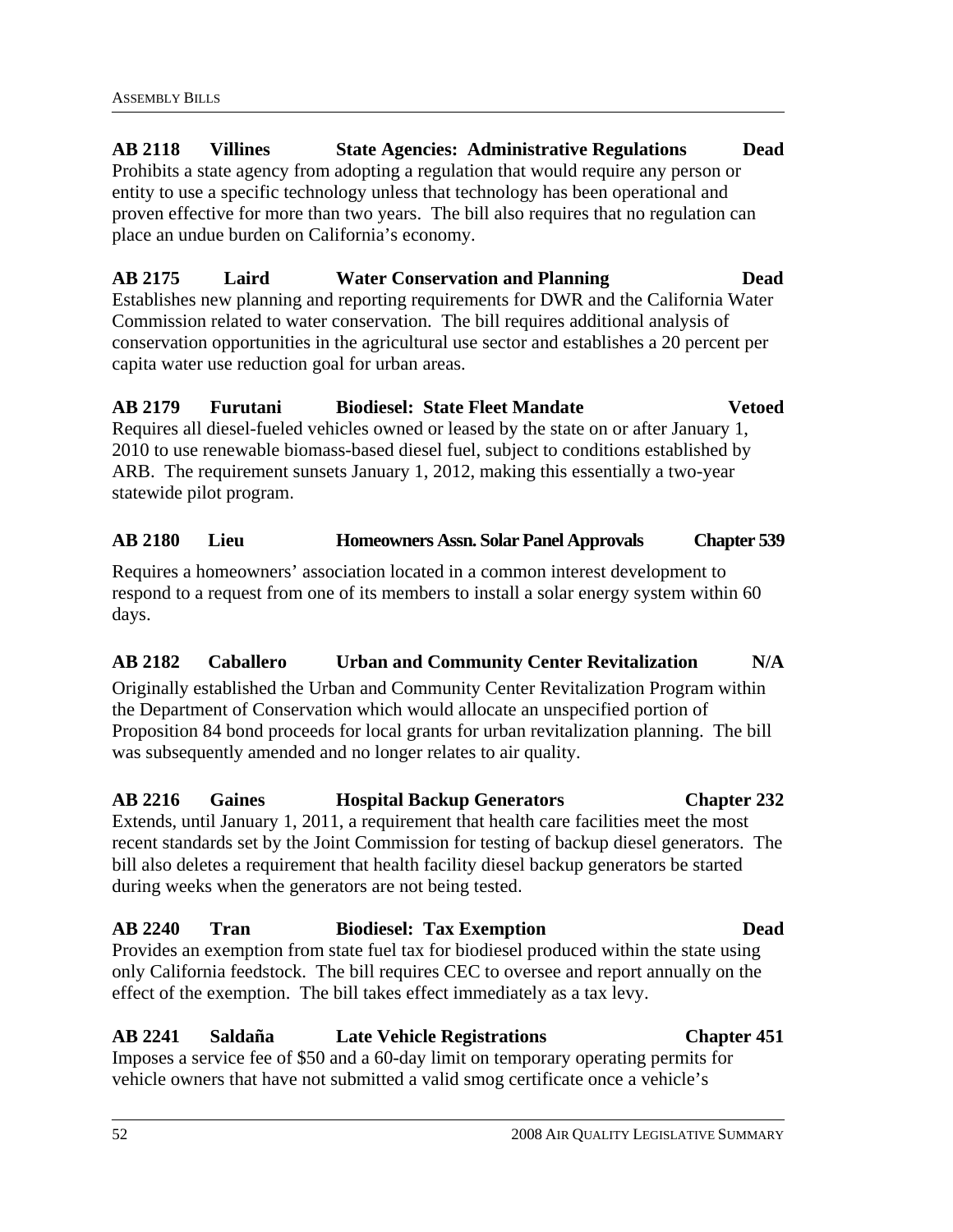registration expiration date has passed. The fee would be used for program administration and to assist with the cost of emissions-related vehicle repairs for low-income motorists.

**AB 2267 Fuentes Incentive Funds to California-Based Entities Chapter 537**  Requires CEC to give priority to California-based entities in making awards for Public Interest Energy Research projects. The bill requires CPUC to provide an additional 20 percent of incentive funds for California suppliers of distributed energy as part of the Self-Generation Incentive Program. The bill also encourages CEC, CPUC, and ARB to provide incentive funding for energy efficiency and GHG emission reduction projects.

**AB 2269 Fuentes LADWP Solar Initiative Exemption Vetoed**  Exempts LADWP from the requirements in the California Solar Initiative to directly allocate monetary incentives to customers who install solar energy systems on their own property to primarily serve LADWP's own demand instead.

#### **AB 2270 Laird Water Recycling Vetoed**

Establishes state water recycling targets and requires that they be reviewed and updated every five years. The bill adds other requirements for water quality and distribution reporting to ensure better overall management and safety of recycled water resources.

#### **AB 2272 Fuentes Electric Motorcycles: Definition and Use Chapter 672**  Deletes the separate definition of electrically-powered motorcycles and the weight limitation for motorcycles from existing law. The bill allows a driver of a fully enclosed

3-wheeled motor vehicle to use the HOV lanes, subject to certain safety requirements.

#### **AB 2309 DeSaulnier Energy Audits Vetoed**

Requires CPUC to determine whether to require electrical corporations to provide inhome owner-requested energy efficiency audits and make recommendations to the owner on cost-effective measures that would decrease the building's energy usage.

#### **AB 2316 Ruskin Vehicle Retirement Program Study Dead**  Requires the Little Hoover Commission, by January 1, 2010, to conduct a study and make recommendations to the Legislature on the consolidation, improvement, and GHG reductions from existing vehicle retirement programs.

**AB 2321 Feuer Transportation Funding: Los Angeles County Chapter 302**  Extends the existing financing authority of LACMTA to levy a sales and use tax of 0.5 percent for up to 30 years, subject to a super-majority vote of the electorate. The bill directs LACMTA to pursue a number of previously authorized projects in its Long Range Transportation Plan as high priority and removes statutory completion deadlines for those projects. Finally, the bill contains provisions allowing a public vote on the tax extension as early as November 4, 2008.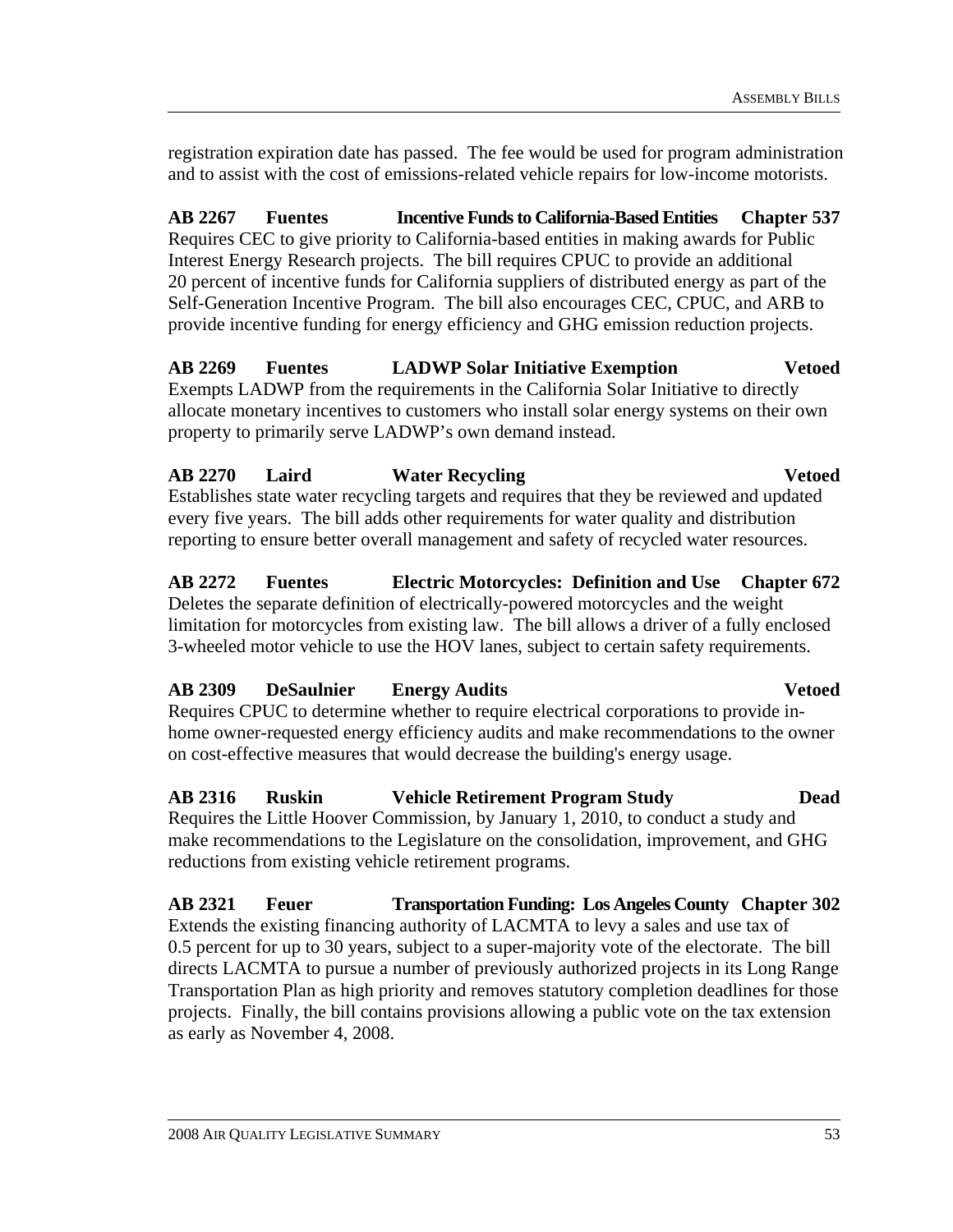#### **AB 2342 Parra SJV Partnership Dead**

Creates the California SJV Partnership to coordinate state, federal, and local efforts to increase the living standards and economic performance of SJV. Creates a 44-member board of directors which would include representatives from ARB and Cal/EPA to oversee the efforts of the partnership.

# **AB 2388 Feuer Vehicles: CO2 Weight Fees Dead**

Establishes a new, tiered vehicle fee of up to \$25 per year based on a vehicle's weight as a surrogate for its  $CO<sub>2</sub>$  emissions. The bill exempts low-income vehicle owners on public assistance.

**AB 2403 Smyth Vehicles: Best Value Procurement Chapter 495**  Authorizes Caltrans to procure heavy-duty vehicles and special equipment on a best value basis rather than low-bid on a trial basis. The authority expires after five years (2014) and is subject to an annual limitation of \$15 million.

#### **AB 2431 Garcia State Implementation Plan Spot Bill Dead**  Makes technical, nonsubstantive changes to provisions of state law regarding the State Implementation Plan.

**AB 2432 Laird Climate Change Research Dead**  Expands the list of projects eligible for funding under CEC's Public Interest Energy Research Program to include projects aimed at climate change mitigation and GHG emission reductions. The bill also requires CEC to convene an advisory group of state agency decision makers to disseminate information on climate change research and to receive advice on future research needs.

#### **AB 2479 Hancock Energy Efficiency Requirements for Contractors N/A**  Originally imposed a civil penalty on unlicensed contractors who failed to comply with specified building energy efficiency standards. The bill was subsequently amended and no longer relates to air quality.

# **AB 2488 Houston Low-Emitting GHG Equipment Tax Deductions Dead**

Allows a taxpayer to take an alternative depreciation deduction for the costs of acquiring machines or equipment that reduce GHG emissions or produce, generate, or store renewable energy from specified sources.

# **AB 2501 Wolk Climate Change: Water Planning N/A**

Originally required SWRCB and regional water quality control boards to gather peerreviewed information on climate change effects on state water resources by July 1, 2009, and publish a public report. The bill was subsequently amended and no longer relates to air quality.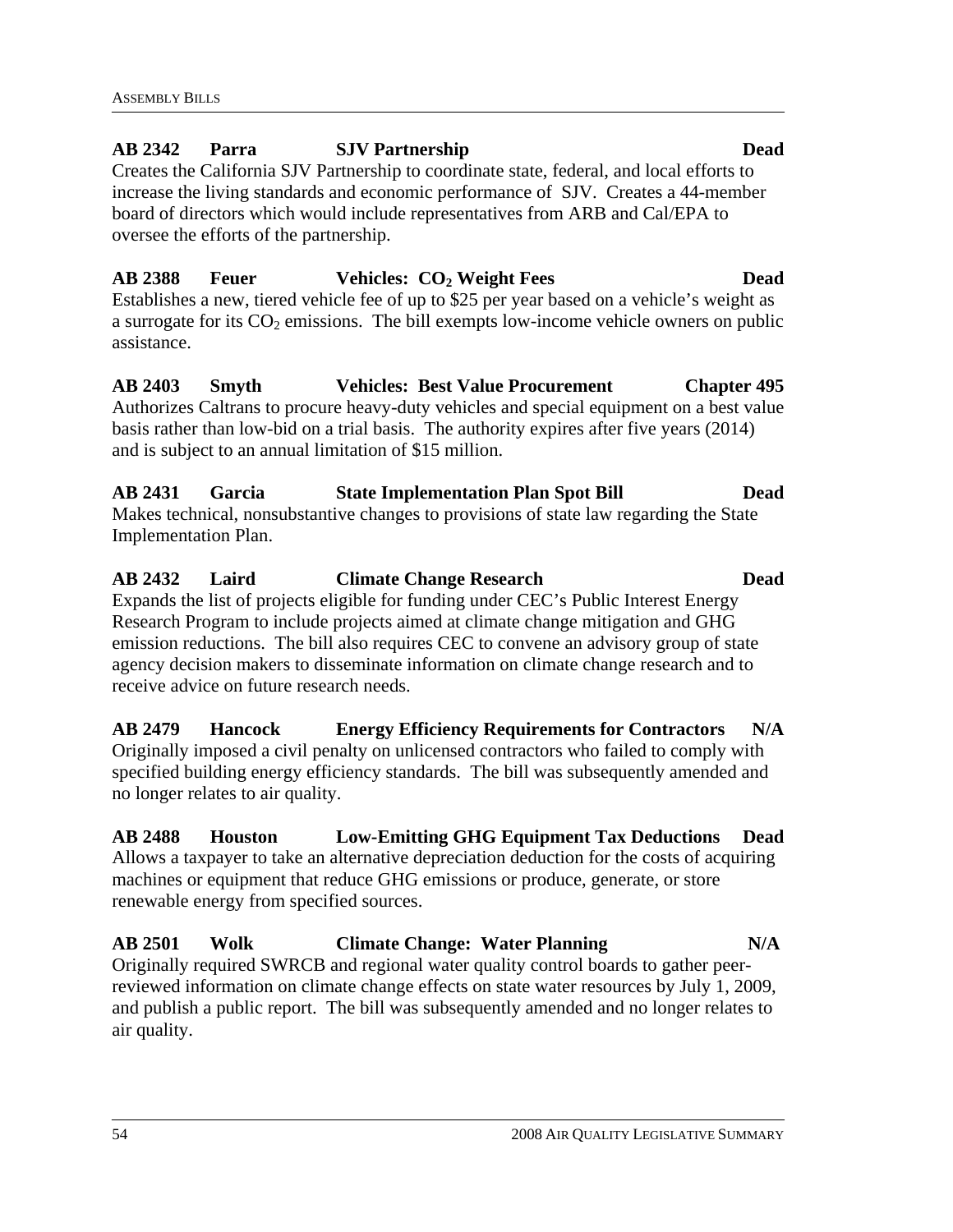#### **AB 2522 Arambula SJV: Pollution Reduction Fees Chapter 677**  Authorizes SJVUAPCD to increase the motor vehicle registration fee for air pollution control within its jurisdiction from the current maximum of \$6 per year to a maximum of \$30 per year. If the SJVUAPCD Board approves a fee increase, it will use revenues to fund incentive-based programs critical to the district's attainment plan, such as replacement incentives for older diesel trucks and off-road equipment.

**AB 2536 Núñez Chrome Plater Emission Control Financing Dead**  Authorizes BT&H to add a rebate provision—not to exceed \$10,000 per application—to the existing loan guarantee program to aid chrome plating facilities with the purchase of high performance pollution control equipment. The bill makes financial assistance available for compliance with existing regulations.

**AB 2538 Ruskin Carbon Label for Consumer Products Dead**  Requires ARB to develop and implement a carbon labeling program for consumer products.

**AB 2539 Strickland Suspended Salaries for State Boards Dead**  Prohibits a member of a state board or commission from receiving any salary if the body meets two or less times per month or if the member of such a body received a salary of \$100,000 or more per year as of 2007. Any member prohibited from receiving salary under this bill may receive a specified per diem payment.

**AB 2546 De La Torre Railyard Mobile Source Emission Reduciton Dead**  Brings mobile sources at railyards under the control of the locally administered air toxics hot spots program. The bill requires railyards to compile mobile source emission inventories and reduce emission risks as specified by local air district-approved risk reduction plans. The bill does not allow local districts to impose measures ARB determines would be preempted by federal law.

# **AB 2558 Feuer Climate Change: Mitigation Fees Dead**

Authorizes LACMTA, Bay Area Metropolitan Transportation Commission, and other urban transportation authorities to impose a climate change mitigation and adaptation fee of either three percent on the retail sale price of vehicle fuel *or* up to \$90 per registered vehicle per year (based on the GHG emissions of the vehicle) in their respective jurisdictions. The authority is subject to majority voter approval of the fee and an expenditure plan and is to appear on the ballot no later than November 6, 2012.

**AB 2560 Lieu State Fleet: Procurement Criteria Vetoed**  Requires DGS, by December 31, 2009, to establish an "enhanced efficiency factor costing methodology" that ranks the life-cycle environmental benefits of various medium-duty and heavy-duty vehicles that the department considers for procurement. This bill is similar to a requirement currently in effect for light-duty vehicles.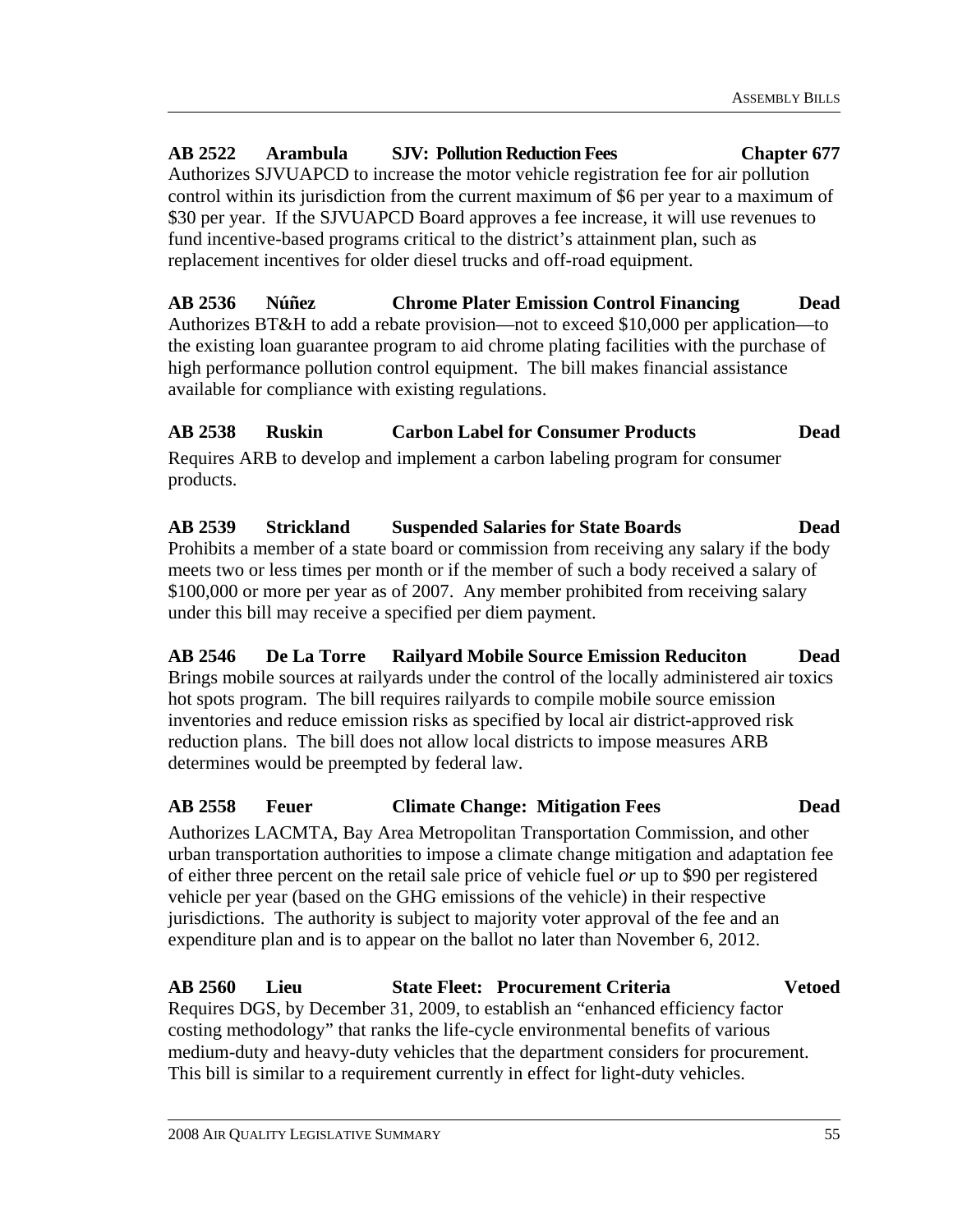#### **AB 2596 Jones GHGs from Cities and Counties Dead**  Requires ARB, by January 1, 2011, to quantify the baseline level of GHG emissions generated by land use and transportation activities in 2009 for each city and county with a population of 50,000 or more persons. The bill also requires ARB to provide cities and counties with a model to quantify their projected GHG emissions from 2011 to 2020 generated from land use and transportation activities.

#### **AB 2603 Eng Annual Reporting of Public Contracts Dead**  Requires state agencies to prepare an annual report regarding service and consulting contracts entered into by the agency and to transmit that report to DOF for submission to the Legislature with the annual budget.

#### **AB 2622 Hayashi Clean Technology Training Vetoed** Requires the Employment Training Panel—in the Labor and Workforce Development

Agency—to take into consideration new and emerging clean technologies as part of its three-year training plan. Requires the panel to develop a definition of "clean technology" as part of its plan.

## **AB 2625 Strickland Renewable Diesel: Definitions Dead**

Establishes separate and distinct definitions of biodiesel, renewable diesel, and related terms in the Business and Professions Code based on the chemical and production characteristics of the fuels**.** 

# **AB 2632 Fuller GHG Spot Bill Dead**

Makes technical changes related to ARB's process for reducing GHG emissions.

# **AB 2638 Coto GHG: Vehicle Fees Dead**

Imposes a GHG emission fee on the purchase or lease of new, low fuel economy luxury and performance vehicles. The amount of the fee and its appropriate expenditure are determined by ARB. The bill requires the fee to be levied on vehicles valued in excess of \$80,000 and collected by BOE from the vehicle retailer or leasor for deposit in a newly created California Air Quality and Environmental Health Fund.

#### **AB 2640 Huffman Landfill Fees: Composting Programs Dead**  Authorizes CIWMB to impose a new landfill tipping fee of up to \$1.40 per ton of refuse for establishing and operating a program for increasing the diversion of organic compost from the state's solid waste facilities.

**AB 2645 Núñez Alternative Fuels and Vehicle Technologies Dead**  Makes changes to the California Alternative and Renewable Fuel, Vehicle Technology, Clean Air, and Carbon Reduction Act of 2007 (AB 118, Núñez, Chapter 750, Statutes of 2007). The bill provides preference for CEC funding of alternative and renewable fuel projects, excludes renewable diesel infrastructure, fueling stations, and equipment projects from the preference, adds additional projects eligible for funding, and makes other administrative changes. Also see AB 109 (Núñez).

#### 56 2008 AIR QUALITY LEGISLATIVE SUMMARY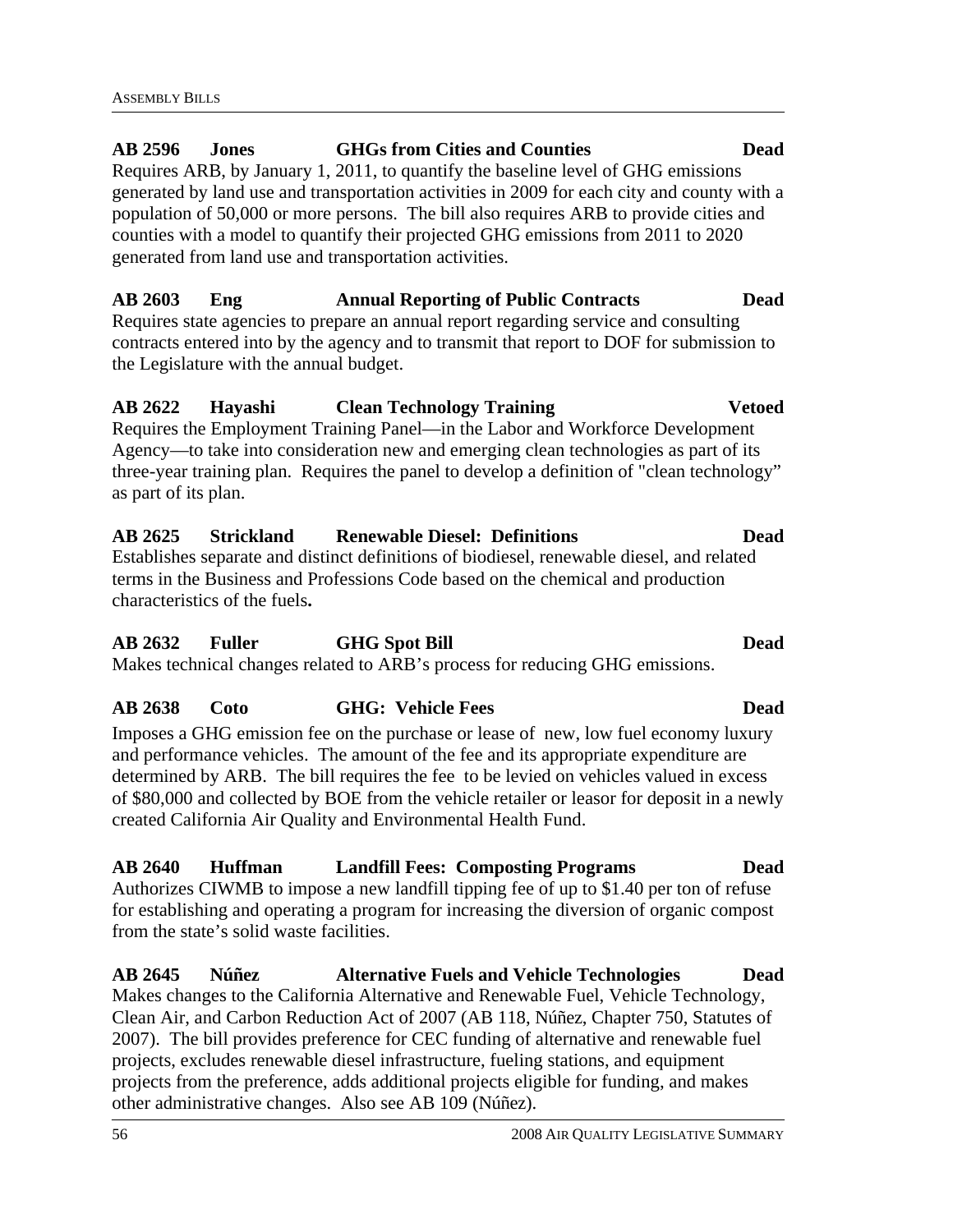**AB 2655 DeSaulnier Indoor Air Pollution and Crankcase Emissions Dead**  Requires ARB to adopt necessary, cost-effective, and technologically feasible emission standards or control measures for at least two indoor source categories by July 15, 2010, that would be applicable to portable classrooms. This bill would also require the installation of crankcase emission control devices on any heavy-duty diesel engine that is retrofitted with a verified diesel exhaust emission control system after January 1, 2009, or 90 days after ARB verifies a crankcase diesel emission control device.

#### **AB 2678 Núñez Energy Audits Dead**

Requires CEC by March 1, 2009, to establish a regulatory proceeding to develop and implement a comprehensive program to achieve greater energy savings in existing residential and commercial buildings. The program may include energy audits, energy efficiency improvements, and financing options. The bill also requires CPUC to investigate the ability of IOUs to provide energy efficiency financing options and authorizes CPUC to require IOUs to provide a targeted number of low- or no-cost energy efficiency audits each year.

**AB 2679 Ruskin Solid Waste Notification to Local Boards Chapter 500**  Requires local air, waste, and water agencies as well as DTSC to provide a written statement to its appropriate counterpart agencies with an explanation of, and justification for, the enforcement order or a description of the violation at least ten days before the date of issuance.

#### **AB 2720 Levine Technical Changes to CEQA Chapter 148**

Makes technical, nonsubstantive changes to CEQA. Specifically, the bill clarifies statutes relating to the siting of school facilities near hazardous waste sites or facilities emitting hazardous emissions.

**AB 2744 Huffman Fuel Fees: Transportation Projects Dead**  Authorizes the Bay Area Metropolitan Transportation Commission and its nine-member counties to place a \$0.10 per gallon fuel fee before the general electorate for purposes of funding bridge and highway improvements necessary in the Bay Area to improve traffic flow and energy efficiency.

**AB 2785 Ruskin Wildlife Corridors Chapter 333**  Requires DFG to investigate, study, and identify those areas in the state most essential as wildlife corridors and habitat linkages to prioritize vegetative data development in those areas and to include climate change impacts to those corridors.

**AB 2790 Blakeslee Biofuels: Climate Change Certification Dead**  Directs CEC, in coordination with ARB, UC, and SWRCB, to develop and administer a biofuels certification program to verify the relative environmental benefits and agricultural sustainability of various biofuels.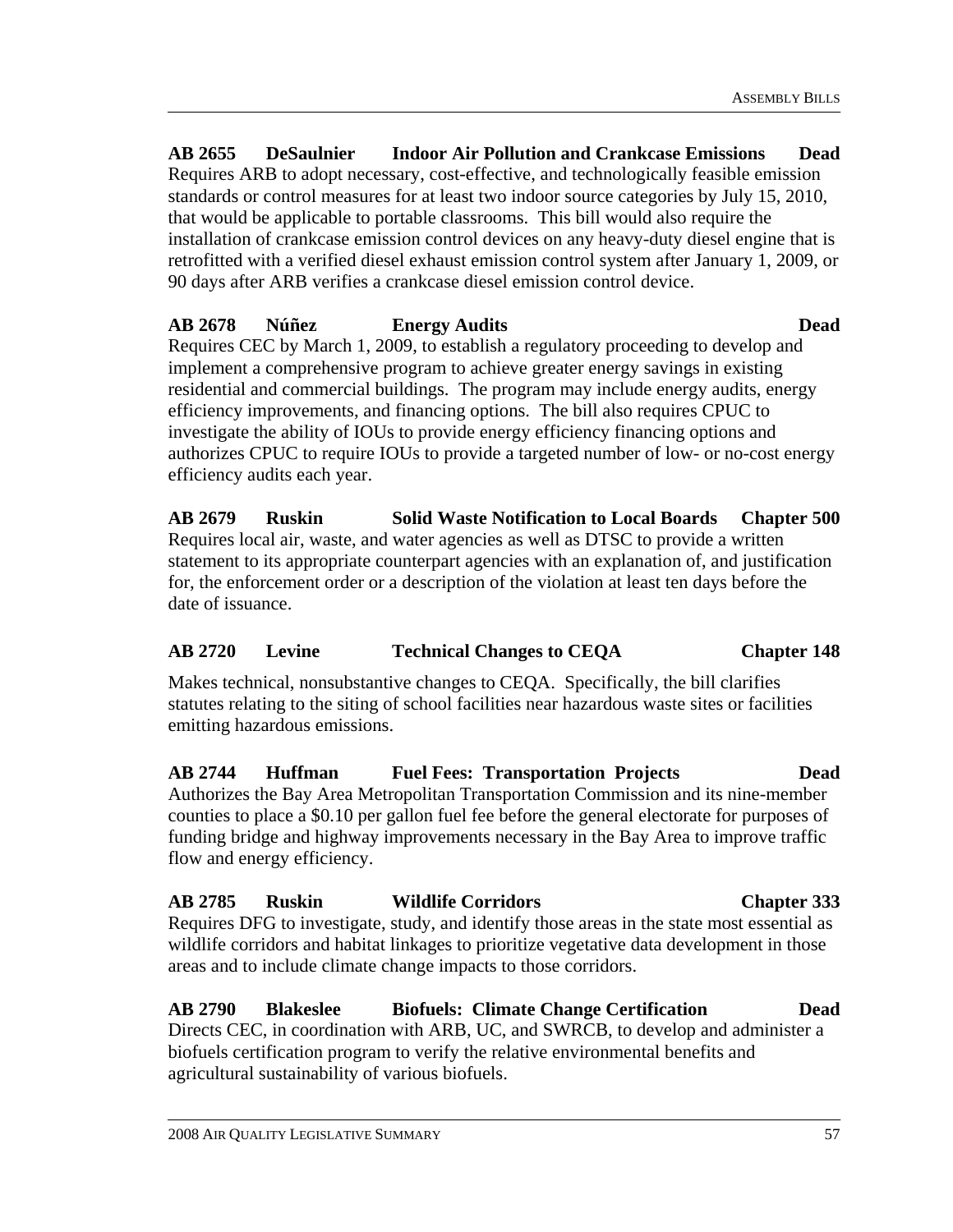# **AB 2791 Blakeslee Waste Heat & Carbon Emissions Reduction Act Chapter 253**

Expands the definition of "eligible customer" under the Waste Heat and Carbon Emissions Reduction Act to include a federal, state, or local government facility. The bill also prohibits any state agency's acquisition of a combined heat and power facility, financed pursuant to the Waste Heat and Carbon Emissions Reduction Act, until legislative notification has been made by DOF.

## **AB 2800 Huffman Pay-As-You-Drive Insurance Dead**

Allows automobile insurers to establish different rates for voluntary policies that charge according to the amount of miles their client drives.

#### **AB 2851 Adams New Source Review Spot Bill Dead**

Makes technical, nonsubstantive changes to the state's new source review program.

# **AB 2855 Hancock Green Tech/Goods Movement Education Chapter 685**

Adds green technology and goods movement to the California partnership academies and requires the Superintendent of Public Instruction, commencing in the 2009-10 school year, to prioritize partnership academy grants for programs that focus on green technology and goods movement.

**AB 2864 De León School Facility Renewable Power Dead**  States legislative intent that school facilities achieve "grid neutrality." The bill also requires the State Allocation Board, on or after January 1, 2009, to review the criteria for funding under the High Performance Schools Grant program authorized by Proposition 1D for new construction and modernization projects and determine the extent to which renewable energy technologies were included in funded projects.

#### **AB 2865 De León Carl Moyer Program Multidistrict Funding Dead**  Increases the amount of Carl Moyer funds ARB is allowed to allocate to multi-air district projects from 10 percent to 20 percent.

#### **AB 2866 De León Solid Waste: Disposal Surcharge N/A**  Authorizes a new solid waste disposal tipping fee of \$1.40 per ton. Originally collected

revenues were to be appropriated to ARB for funding development and demonstration of improved landfill gas to liquefied natural gas fuel technology. The bill was subsequently amended to appropriate the funds to CIWMB for another purpose.

# **AB 2868 De León Air Quality Workforce Training Funding N/A**

Makes energy technology/air quality workforce training "needs assessment" eligible for funding under the California Alternative and Renewable Fuel, Vehicle Technology, Clean Air, and Carbon Reduction Act of 2007 (AB 118, Núñez, Chapter 750, Statutes of 2007). The bill was subsequently amended and no longer relates to air quality.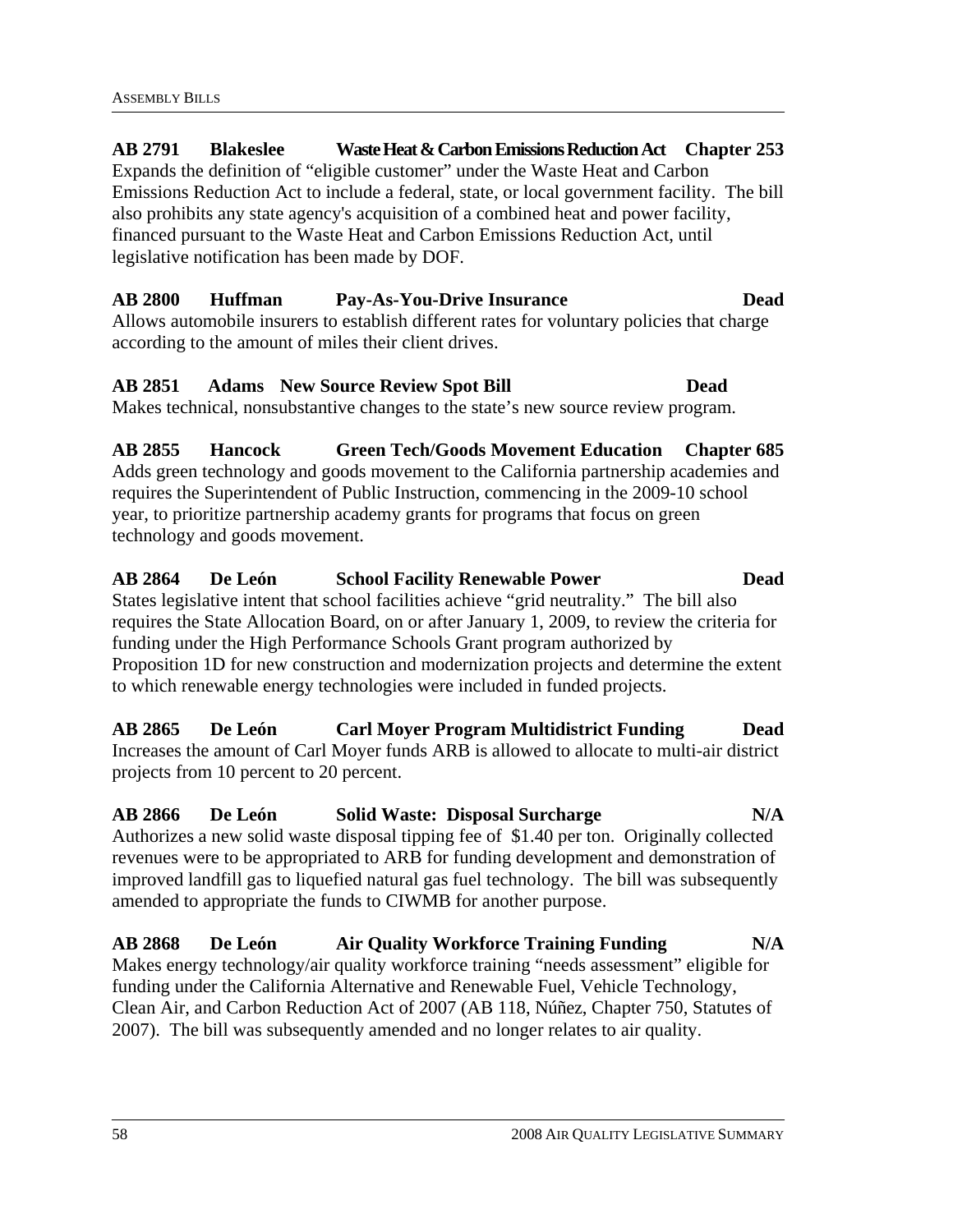**AB 2869 De León Community Empowerment Advisory Committee Dead**  Creates a broad-based advisory committee to advise ARB on how to direct revenue generated under the California Global Warming Solutions Act of 2006 toward projects in disadvantaged communities as well as direct opportunities for private investments.

**AB 2870 DeSaulnier California Blueprint Implementation Council Dead**  Creates the California Blueprint Implementation Council (State Council) consisting of 11 members. The bill directs the State Council to act as a liaison between state and regional planners, ensuring open communication and cooperation. The State Council will also periodically report to the Legislature on the statewide Comprehensive Plan and on how regions are improving their planning practices. This bill will sunset on January 1, 2019.

**AB 2915 Núñez Climate Change Governing Council Dead**  Creates a three-member Governing Council—consisting of the Secretary of Cal/EPA, Director of OPR, and Secretary of BT&H—to coordinate state policies and funding priorities for state water bond projects aimed at green development.

**AB 2916 Núñez State Building Energy Efficiency Measures Dead**  Originally declared the Legislature's intent to require that all buildings owned or leased by the state meet the United States Green Building Council's Leadership in Energy and Environmental Design gold standard. This bill was amended to require DGS and CEC to develop guidelines that reduce the total amount of energy consumed in state-owned buildings by 20 percent of total energy usage in 2008 by January 1, 2015.

# **AB 2922 DeSaulnier Air Pollution Penalties Chapter 687**

Clarifies that ARB's mobile source penalty statute applies to violations of regulations that reduce emissions from small off-road engines, large spark ignition engines, off-road diesel engines, and portable fuel containers and spouts.

#### **AB 2939 Hancock Local Green Building Standards Vetoed**

Allows local governments to adopt green building standards that are more progressive than those mandated by the state's Green Building Standards Code. Local governments must submit to BSC a finding that explains the necessity of the modification and indicates that housing affordability will not be unreasonably impacted.

# **AB 2962 Furutani Vehicle-Related Air Pollution Penalties Dead**

Makes a technical, nonsubstantive change to ARB's mobile source penalty provision.

**AB 2963 Gaines Neighborhood Electric Vehicles Chapter 199**  Extends the authority of the cities of Lincoln and Rocklin in Placer County to plan and operate neighborhood electric vehicle demonstration programs on designated roads and highways until 2012. This demonstration program was initially approved by the Governor as AB 2353 (Leslie, Chapter 422, Statutes of 2004).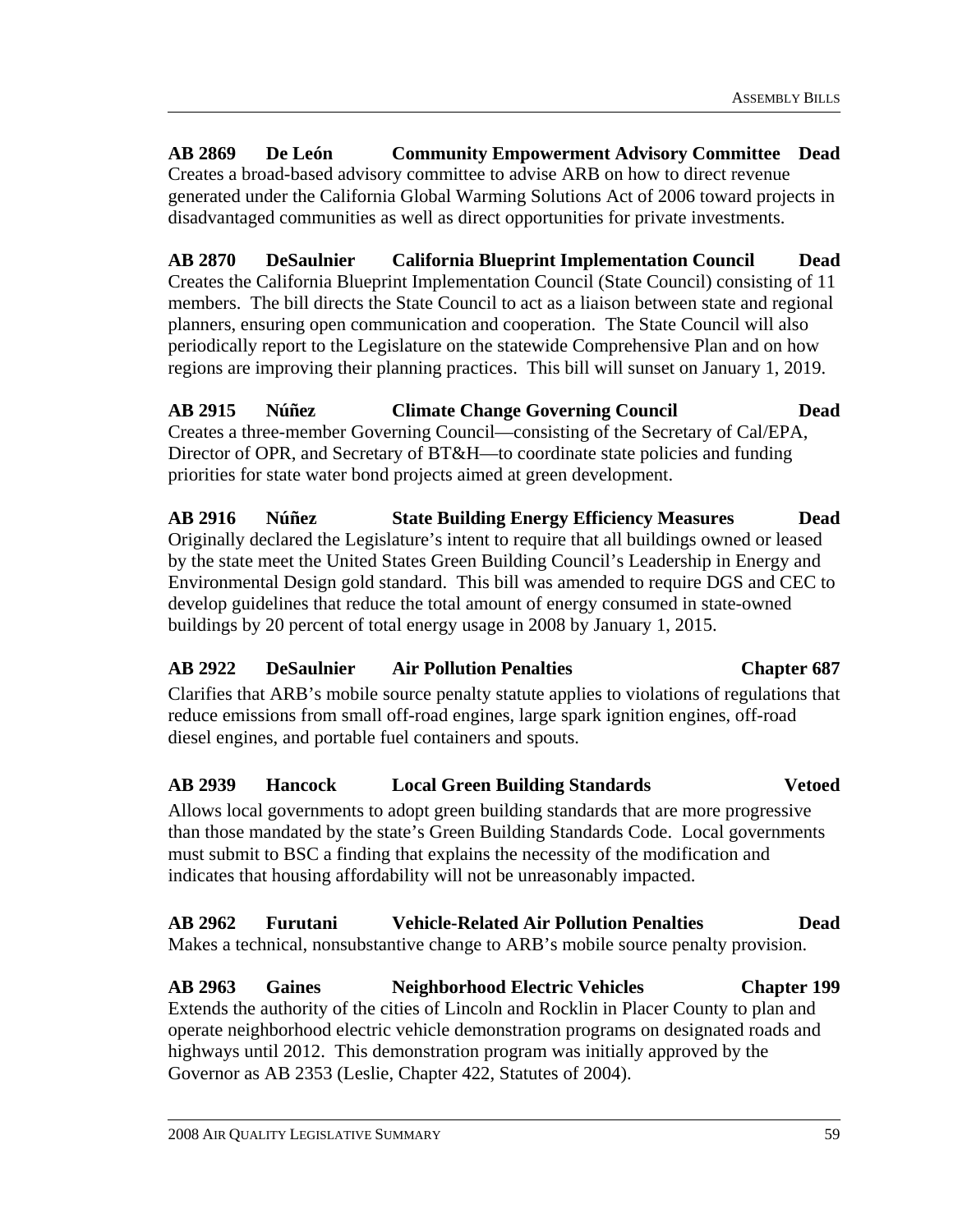#### **AB 2970 Eng Water Resources: Delivery Capability Vetoed**

Requires DWR to prepare and submit biennial reports on the status of state water delivery capability. Each report must be developed with a ten year time horizon and include the adequacy of contracted supplies to meet contracted obligations.

# **AB 2991 Núñez ARB Research Screening Committee Chapter 691**

Increases the membership of ARB's Research Screening Committee from 9 to 11 scientists and makes explicit the scope of the research review body to include climate change projects. The bill requires the two additional members to have demonstrated expertise in the field of climate change.

#### **AB 3001 Hancock California Voluntary Offset Carbon Commission Dead**  Creates the Voluntary Carbon Offset Program Fund to mitigate climate change impacts.

The bill directs monies from the fund to go to the California Conservation Corps and local conservation corps for specified projects.

## **AB 3005 Jones Traffic Impact Fees Chapter 692**

Requires a local agency to reduce fees that mitigate vehicular traffic impacts on housing developments located near a transit station. This lower rate must reflect the amount of reduced automobile trips from the development when compared to other typical developments in the area.

#### **AB 3012 De León Clean Air Bond Spot Bill Dead**

Makes technical, nonsubstantive changes to funding provisions of the Neighborhood Parks, Clean Water, Clean Air, and Coastal Protection Bond Act of 2000. (Proposition 12)

### **AB 3018 Núñez Green Collar Jobs Council Chapter 312**

Requires the California Workforce Investment Board to establish the Green Collar Jobs Council to develop strategies and resources that promote workforce training and job opportunities in California's emerging green economy.

#### **AB 3021 Nava Transportation Financing Authority Vetoed**

Creates the California Transportation Financing Authority to provide for increased construction of new capacity or improvements for the state transportation system through the issuance of revenue bonds.

### A**B 3034 Galgiani High-Speed Rail Chapter 267**

Revises, updates, and expands upon provisions of the existing Safe, Reliable High-Speed Passenger Train Bond Act for the 21st Century. The bill also establishes oversight processes for the independent review and approval of financing and engineering plans for the construction of California's high-speed rail system.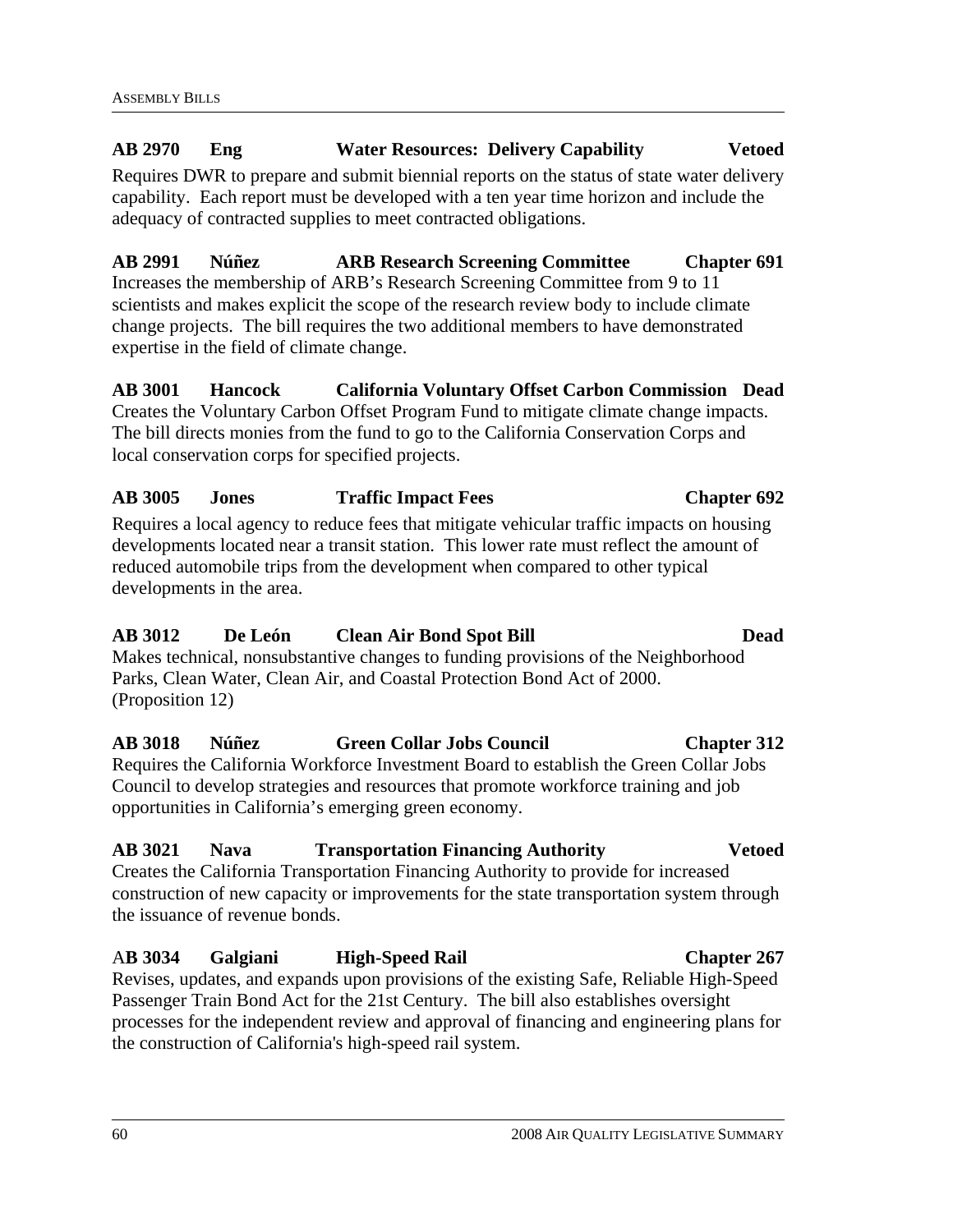**AB 3053 Jones Annual Smog Check for Older Vehicles Dead**  Requires motor vehicles 15 years and older to undergo an annual smog check inspection, beginning July 1, 2010. BAR must develop a vehicle emissions profile to determine vehicles that are most likely to pass an annual inspection and further exempt them from the annual program.

#### **AB 3064 ACT Prop 1B Expenditures Dead**  Requires any interest or other return earned by a city or county from investment of Proposition 1B (The Highway Safety, Traffic Reduction, Air Quality, and Port Security Bond Act of 2006) bond funds to be expended or reimbursed under the same conditions as are applicable to the bond funds themselves.

**AJR 40 De León SCAQMD PM2.5 Emergency Resolution Chapter 90**  Memorializes the President of the United States to declare the existing conditions related to PM2.5 exposure in the South Coast Air Basin as a state of emergency and urges that immediate steps be taken to rectify the emergency.

**AJR 53 Huffman California Clean Car Authority Resolution Chapter 92**  Encourages the United States Congress and the President of the United States to support the Reducing Global Warming Pollution from Vehicles Act of 2008 and the Right to Clean Vehicles Act of 2008 in the 110th Congress which would permit California and other states to implement their standards to reduce GHG emissions from motor vehicles.

#### **HR 22 Ruskin Hybrid Vehicle Awareness Month Adopted**  Declares the month of November 2008 to be officially designated as Alternative Fuel Vehicle Awareness Month in recognition of the emerging role of plug-in hybrid vehicle technology.

### **ABX2 1 Laird Water Supply Bond Dead**

Declares the legislative intent for a water resources and sustainability bond act to be put before voters some time in 2008.

#### **ABX2 2 Laird Water Supply Reliability Dead**

Declares the intent of the Legislature to invest state funding in programs and projects that improve the state's water supply reliability and promote certain policies related to water supply and quality.

### **ABX2 3 Laird Water Delta Sustainability Dead**

Declares the intent of the Legislature to review and adopt a comprehensive strategy to resolve the issues of water supply reliability, ecosystem restoration, water quality, and levee system integrity in the Sacramento-San Joaquin Delta.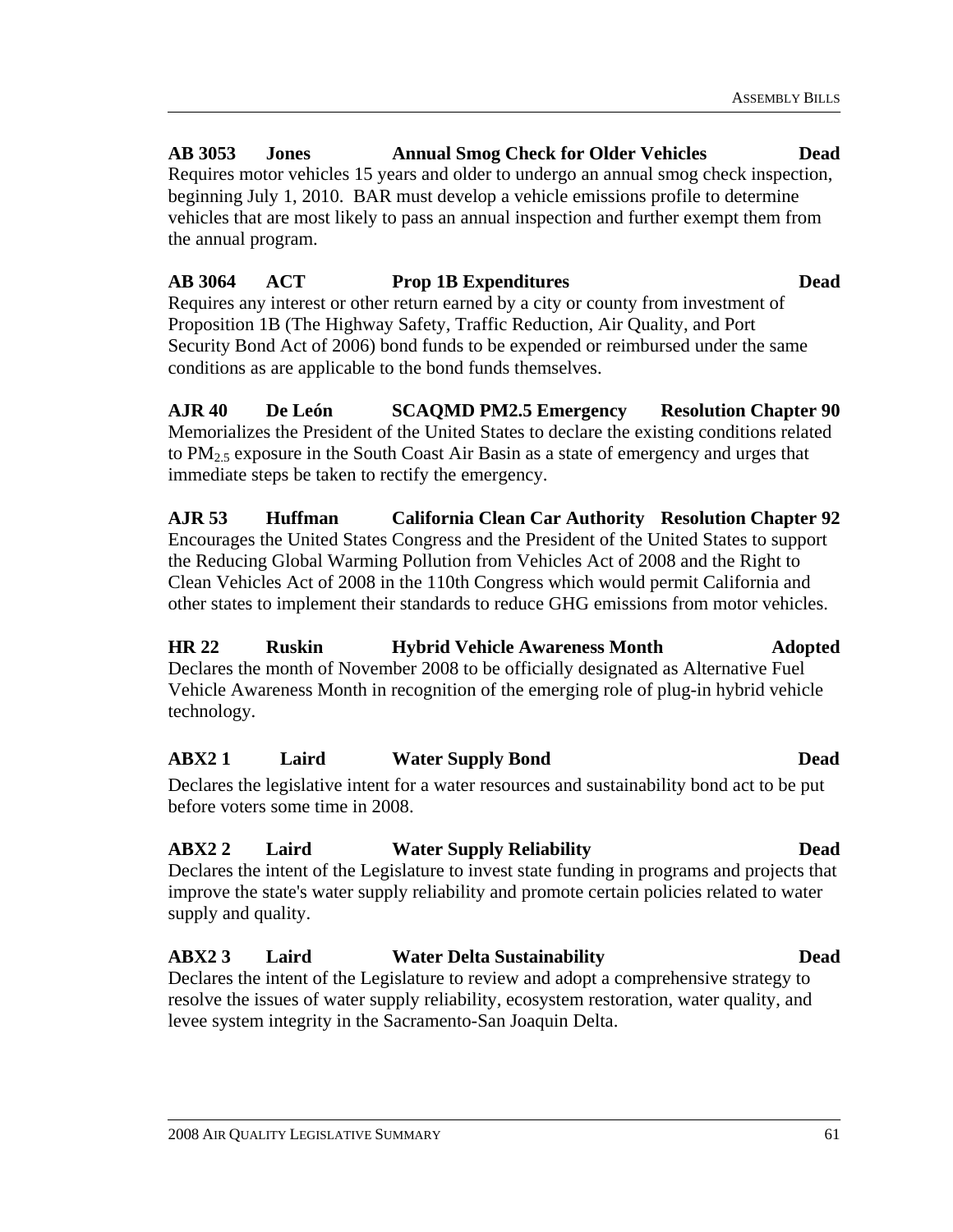### **ABX3 3 ACB General Fund Reductions Chapter 1**

Makes various General Fund reductions to the 2007-08 state budget, including a \$100,000 reduction in ARB research contracts. This bill was one of a package of six measures which address the state's fiscal emergency.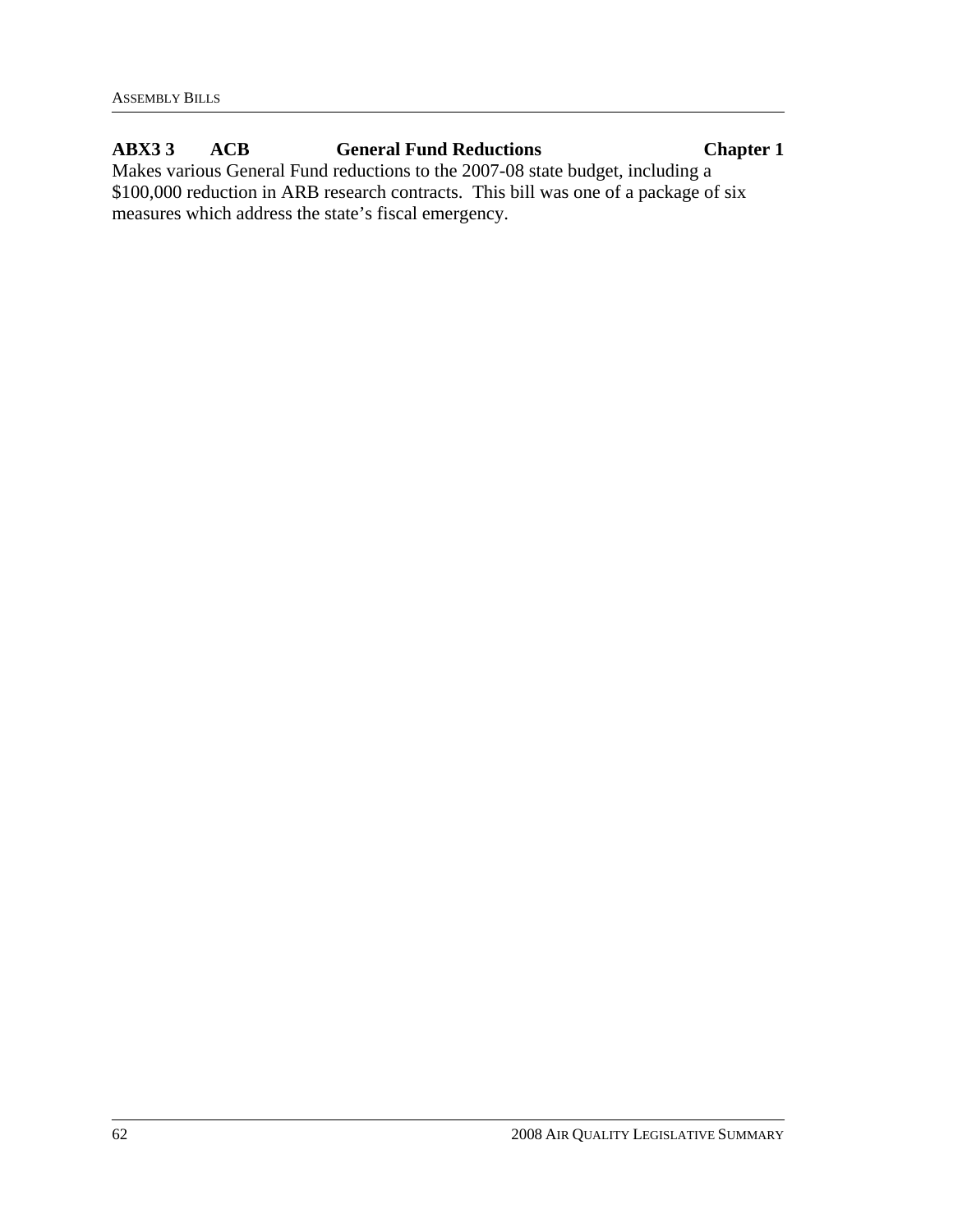# **SENATE BILLS**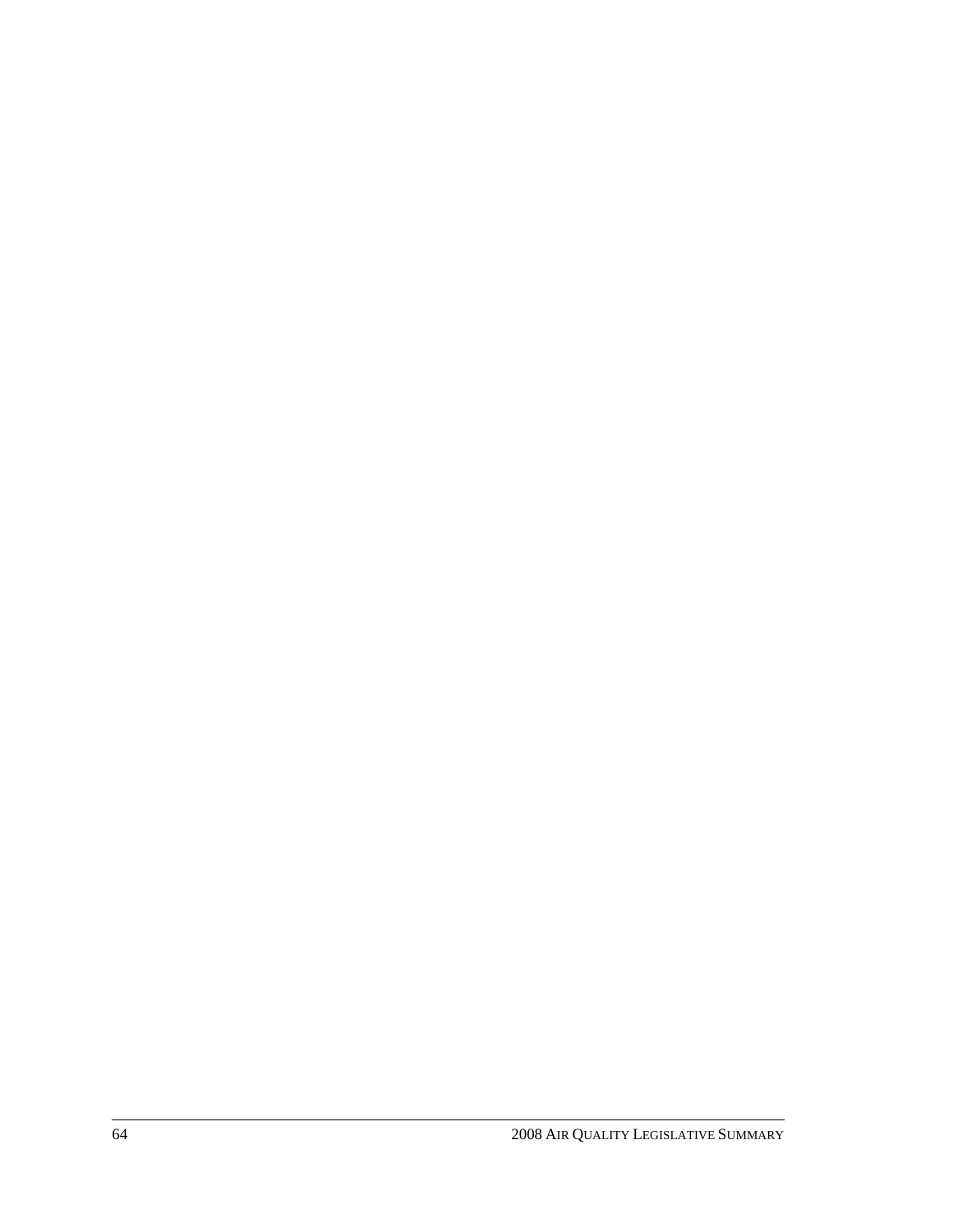#### **SB 9 Lowenthal Prop. 1B Goods Movement Funding Dead**  Establishes a process where CTC selects and funds projects using the \$2 billion of Proposition 1B transportation bonds earmarked for projects that reduce congestion and air pollution along California trade corridors.

**SB 19 Lowenthal Prop. 1B Goods Movement Funding Dead**  Establishes criteria for expenditure of Proposition 1B funds for goods movement air emission reductions. Also see SB 88 (SCB&FR, Chapter 181, Statutes of 2007).

**SB 24 Torlakson Tobacco Product Environmental Smoke Fee Dead**  Imposes a fee on consumers of cigars and cigarettes to mitigate the emission of environmental tobacco smoke from cigars and cigarettes.

**SB 27 Simitian Sacramento-San Joaquin River Delta Chapter 608**  Requires the Office of Emergency Services, upon receipt of appropriate funding, to establish the Sacramento-San Joaquin Delta Multi-Hazard Coordination Task Force, including the Delta Protection Commission, DWR, and representatives from five Delta counties. The task force would be required to submit a report with its strategy and recommendations to the Legislature and the Governor by January 1, 2011, whereupon the task force is disbanded.

**SB 46 Perata Infill Capital Outlay Grants Dead**  Requires DHCD to administer a competitive grant program to provide for capital outlay utilized by infill development projects. Funding would be derived from \$850 million allocated for infill infrastructure projects in the Proposition 1C bond approved by the voters in November of 2006.

**SB 55 Florez Sewage Sludge Standards and Study Dead**  Requires publicly owned treatment works to certify that all sewage sludge leaving the plant meets the requirements and standards for pollutants listed in their permits. Also, the bill would require SWRCB by June 1, 2009, to conduct a study in consultation with U.S. EPA, CIWMB, ARB, and CDFA on the content and management options of sewage sludge.

#### **SB 71 Florez Biodiesel Fuel Public Fleets Dead**

Requires ARB to establish a program that implements and monitors at least 20 percent nonpetroleum fuel content (B20 biodiesel). This bill would require all vehicles owned or leased by city, county, state, or by a mass transit district to use B20 biodiesel fuel or a higher blend of biodiesel.

### **SB 72 Florez School Bus Fuels Dead**

Requires a school district to use a biodiesel fuel blend of B20 or higher in all of the diesel-powered school buses under its control if biodiesel blend fuel is cost-competitive and readily available. The bill would limit the contract requirement to contracts entered into on or after January 1, 2008.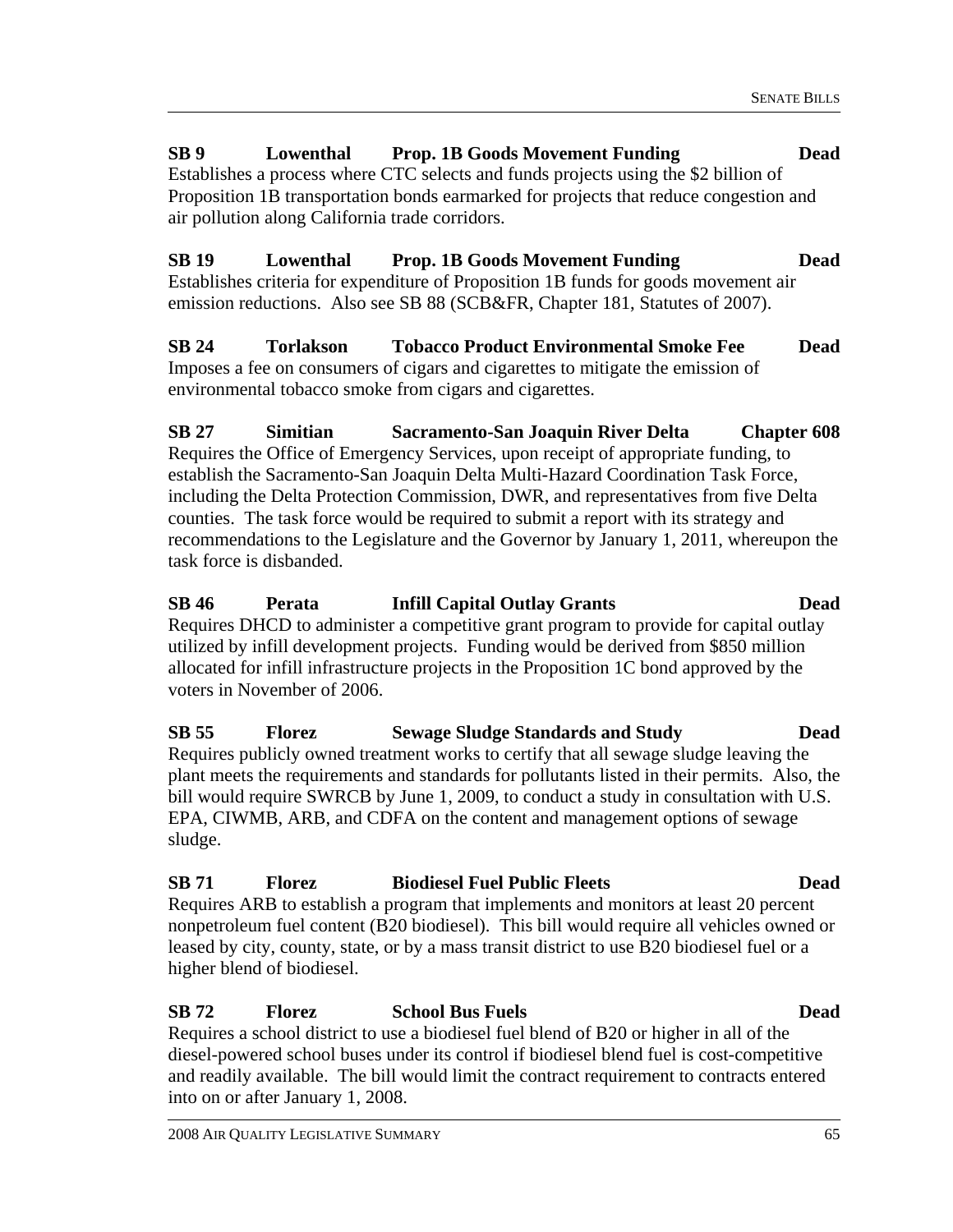#### **SB 73 Florez Income and Corporation Taxes Dead**

Allows for taxable years beginning January 1, 2008, and until January 1, 2014, a refundable tax credit for each gallon of biodiesel fuel that is produced or manufactured by a qualified producer taxpayer at any refinery facility located in the state.

#### **SB 74 Florez Sales and Use Tax Exemptions Dead**

Exempts from taxation, for the period of January 1, 2008, through January 1, 2014, the gross receipts from sale, storage, use, or other consumption of tangible personal property purchased for use by a qualified person in the manufacturing, processing, or production of biodiesel fuel. The bill also exempts from taxation the gross receipts from the sale, storage, use, or other consumption of biodiesel fuel.

#### **SB 75 Florez Biodiesel Fuels Dead**

Requires that any diesel fuel vehicle purchased or leased by the state of California use a minimum of B20 biodiesel fuel or a higher blend and be a warranty-certified unit.

### **SB 140 Kehoe Renewable Diesel Fuel Blends N/A**

Originally required ARB to evaluate the use of and subsequently require a minimum renewable diesel fuel content consisting of biodiesel or other renewable diesel fuel for California's cleaner burning diesel. This bill also authorized ARB to provide exemptions to this mandate if engine performance or emissions are adversely affected or if the revised requirement would compromise other alternative fuel activities. CEC was authorized to suspend the mandate if they determined renewable diesel fuel supplies are inadequate. The bill was subsequently amended and no longer relates to air quality.

### **SB 155 Cox EVR Compliance Extension Chapter 702**

Extends the period of time some small gasoline service stations have to meet ARB's Phase II EVR requirements. This bill applies to small volume stations located in rural counties with fewer than 100,000 people in air basins not classified as nonattainment.

#### **SB 187 Ducheny Salton Sea Restoration Fund Chapter 374**

 Specifies criteria, including funding for air quality investigations, to guide near-term expenditures from the Salton Sea Restoration Fund. The bill also designates the Resources Agency as lead agency for implementation and requires the agency to work cooperatively with the Department of Fish and Game, Department of Water Resources, ARB, and SWRCB.

# **SB 240 Florez SJV: Pollution Reduction Fees Dead**

Authorizes SJVUAPCD to increase the motor vehicle registration fee for air pollution control within its jurisdiction from the current maximum of \$6 per year to a maximum of \$30 per year. If SJVUAPCD's Board approves a fee increase, it will use revenues to fund incentive-based programs critical to the district's attainment plan, such as replacement incentives for older diesel trucks and off-road equipment. See also AB 2522 (Arambula).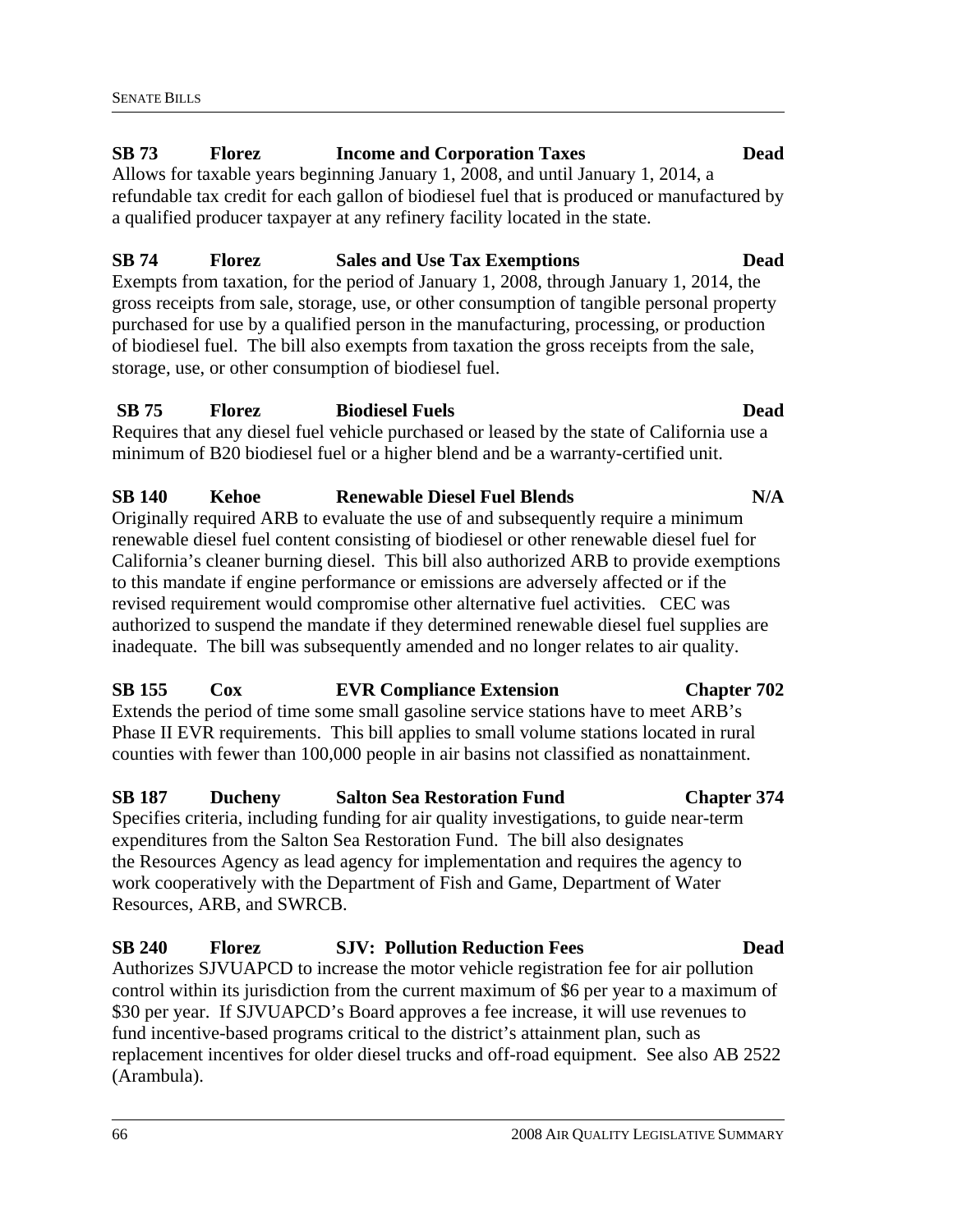#### **SB 247 Ashburn GHG Spot Bill Dead**

Makes technical changes related to ARB's process for reducing GHG emissions.

# **SB 262 Runner Prop. 1B Goods Movement Funding Dead**

Requires CTC to consider the impact of a project on goods movement and port operations in the Southern California region and the potential of an inland project to relieve congestion at and in the vicinity of the Port of Los Angeles and the Port of Long Beach.

#### **SB 286 Lowenthal Transportation Enhancement Funds N/A**  Originally required bond funds for local street and road purposes be allocated by the Controller in two cycles over four years. The bill was subsequently amended and no longer relates to air quality.

### **SB 303 Ducheny Land Use Planning Dead**

Requires transportation agencies to develop different planning scenarios and requires them to submit the scenarios to ARB to determine compliance with the goals of the California Global Warming Solutions Act of 2006. The bill also makes other technical changes to the way local governments and transportation agencies plan for future transportation, housing, and land use.

#### **SB 307 Dutton Goods Movement Action Plan Dead**

States the intent of the Legislature to incorporate the Southern California National Freight Gateway Strategy into the BT&H and Cal/EPA Goods Movement Action Plan.

## **SB 308 Margett Hybrid Vehicle Tax Deduction Dead**

Allows a \$3,000 tax deduction for each purchase or initial lease of a 2007 model year or newer hybrid vehicle eligible for the federal credit. The deduction is only available until 2011 or until after 100,000 units have been sold and registered in the state.

#### **SB 348 Simitian Vehicle Fees: San Mateo County Chapter 377**  Extends for four years the authority of the City/County Association of Governments of

San Mateo County to collect an annual fee of \$4 on motor vehicles registered in the county and to expend those funds on traffic congestion reduction and stormwater management programs related to motor vehicles or highway infrastructure.

#### **SB 375 Steinberg Comprehensive Regional Growth Planning Chapter 728**

Provides incentives for integrated regional land use planning and local development that creates improved mobility and reduced GHG emissions consistent with the California Global Warming Solutions Act of 2006. This bill requires each metropolitan planning organization to adopt a "sustainable communities strategy" to encourage mixed-use development and alternative modes of transportation (transit, biking, and walking) to reduce the amount of VMT in their respective regions. ARB would provide each region with performance-based targets for reducing emissions to serve as one of the objectives for the regional planning processes. ARB would later determine if each region is on track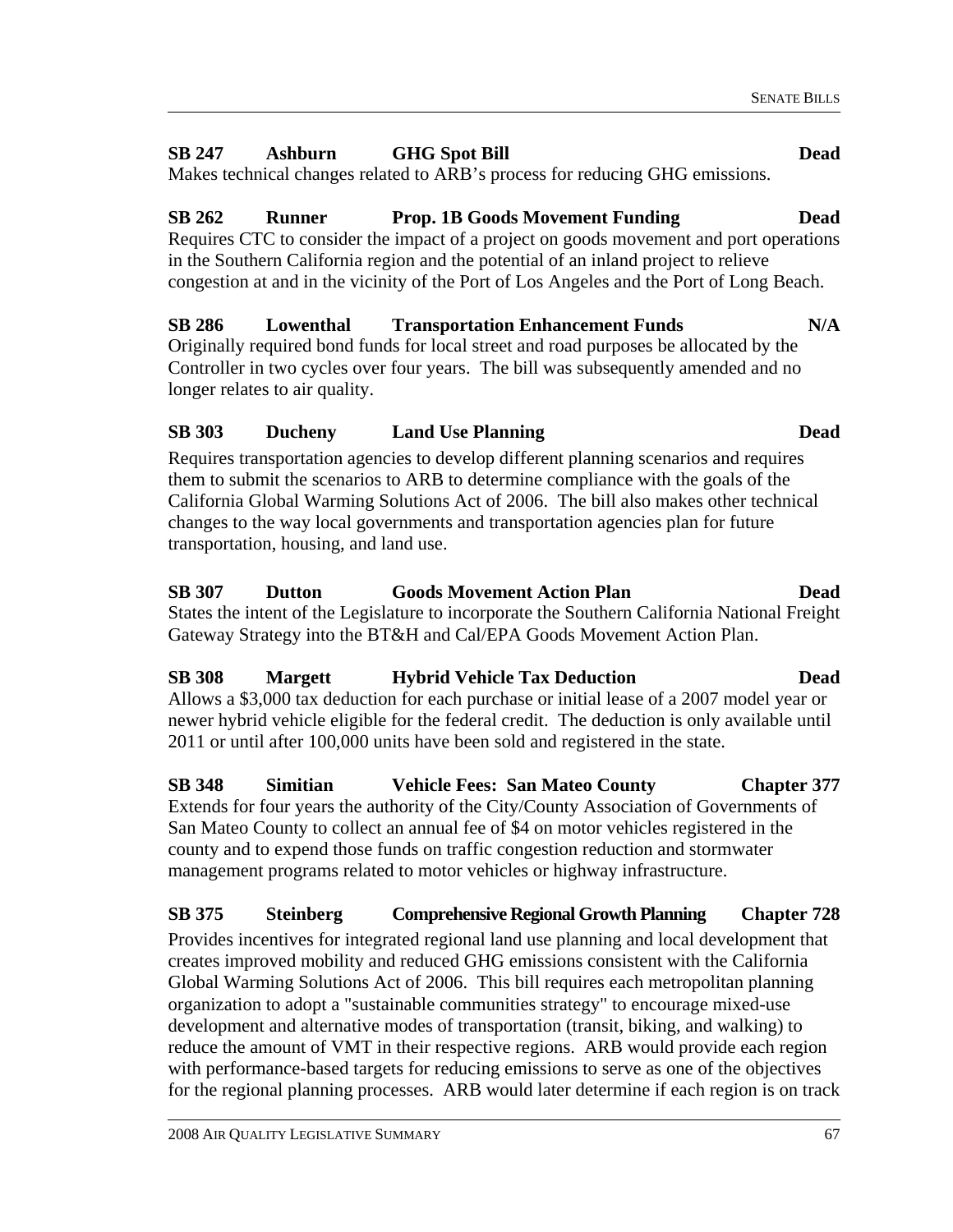to meet their targets. Builders also would get relief from certain environmental reviews under CEQA if they build projects consistent with the new sustainable community strategies. In addition, cities would get extra time–eight years instead of five–to update housing plans required by the state.

#### **SB 411 Simitian Renewable Energy Purchases Dead**

Extends and expands the state's RPS to require IOUs and certain other retail sellers of electricity to increase their procurement of renewable resources to at least 33 percent of retail sales by 2020. Current law requires 20 percent by 2010.

**SB 412 Simitian Liquefied Natural Gas Needs Assessment Dead**  Requires CEC to make a liquefied natural gas needs assessment. The study will assess alternatives to natural gas to meet energy demands and determine the number of liquefied natural gas terminals, if any, needed to meet the state's projected natural gas demand. The bill requires the study to be submitted to the Legislature no later than November 2008 and be incorporated into the CEC's biennial integrated energy policy report.

# **SB 463 Negrete McLeod Biogas Customer-Generator Pilot Program Dead**

Allows dairies in the existing Biogas Digester Pilot Program to enter into voluntary contracts with IOUs to sell back surplus power.

#### **SB 466 Steinberg Forest Resources Dead**  Authorizes the Board of Forestry and Fire Protection to hire professional and administrative staff to provide scientific, legal, and other services–either as employees or contractors. The bill directs the Board to develop timber management and harvest practices that take climate change into account and conserve timberlands.

# **SB 469 Runner Self-Generation Facilities Report Dead**

Requires CEC, by January 1, 2008, to report to the Legislature on factors that deter businesses from investing in private self-generation facilities. Additionally, CEC must report on the effects of new self-generation facilities on the grid and the environment.

**SB 494 Kehoe Clean Alternative Fuel Vehicle Mandate Dead**  Requires ARB to adopt regulations requiring half the new passenger vehicles and light-duty trucks in California to be certified to operate on an alternative fuel by 2020. The bill requires ARB to ensure retail fueling outlets are available and sufficient to support the mandated cars and to provide progress reports on the program's implementation starting in 2014. Requires DOF to develop recommendations for any lost sales tax revenue associated with the increased sales of alternative fuels.

**SB 509 Simitian Composite Wood/Consumer Products Chapter 560**  Originally required ARB to adopt composite wood product emission standards equivalent to the European Union's standard for formaldehyde. The bill was subsequently amended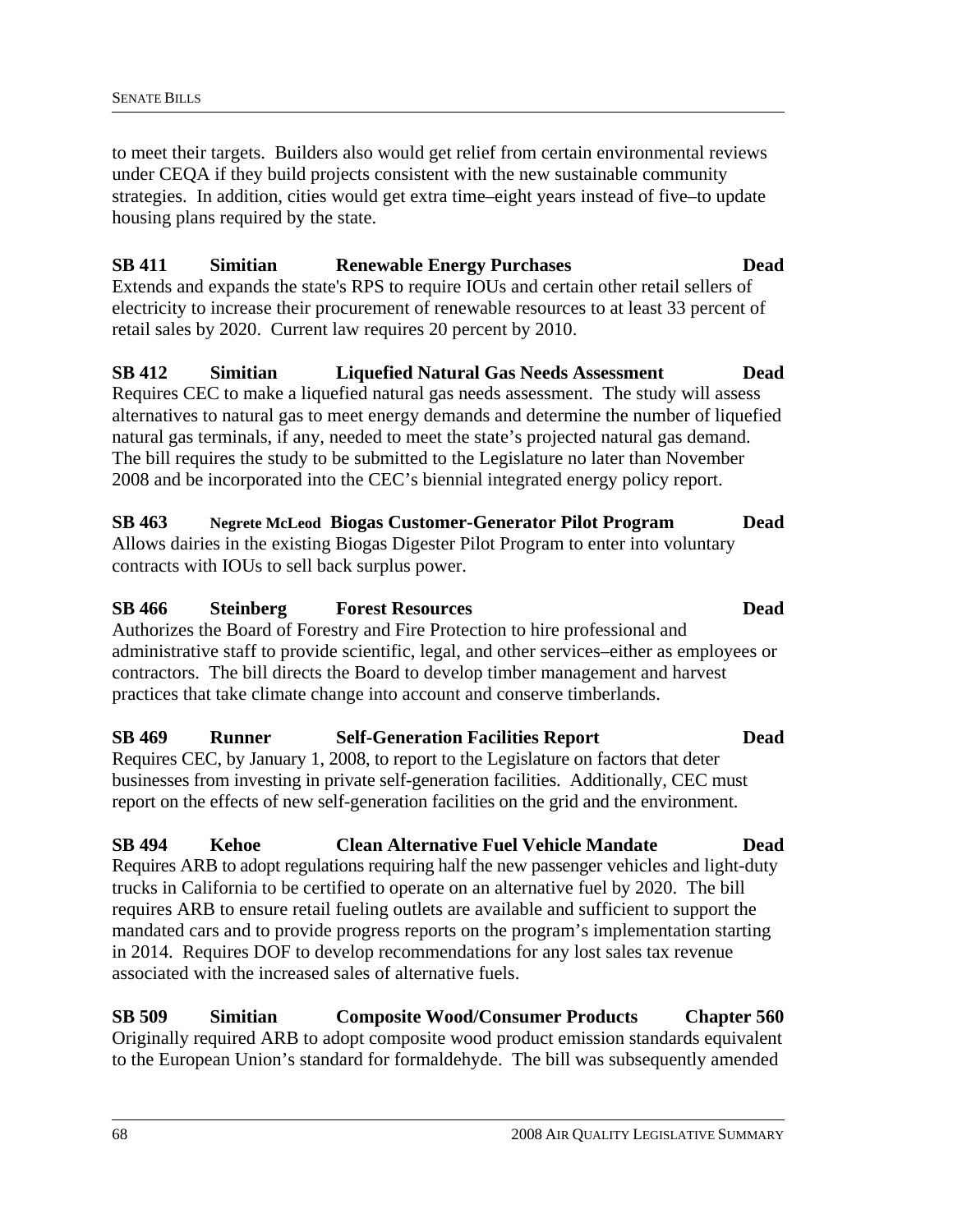to establish an online Toxics Information Clearinghouse and a systematic process to identify chemicals that may cause harm to Californians. This bill can only become effective if AB 1879 (Feuer) is also chaptered.

**SB 517 Maldonado Funding for Promoting Agricultural Production Dead**  Requires CDFA to establish and oversee a program to provide additional funding to applicants of the federal Environmental Quality Incentives Program. The program is intended to provide incentives for conservation efforts that promote agricultural production and environmental quality.

**SB 531 Oropeza Toxic Air Pollutants Spot Bill Dead**  States the intent of the Legislature to reform the regulation of emissions of toxic air pollutants.

**SB 532 Oropeza Air Quality Impacts of Shipping Oil Dead**  Contains legislative findings and declarations relative to the air quality impacts of the shipment of oil along the California coast**.** 

**SB 572 Cogdill Forest and Wildfire Management Dead**  Directs ARB to address the emissions created by catastrophic wildfires and the importance of carbon sequestration within forests.

**SB 578 Simitian High Production Volume Chemicals N/A**  Originally this bill prohibited a specific group of chemicals from being manufactured, imported, or used in the state unless certain information was provided to DTSC. The bill was subsequently amended and no longer relates to air quality.

**SB 587 Runner Adhesive Equipment Permit Exemptions Dead**  Provides a local and regional air district permit exemption to ultraviolet and electric beam equipment utilized in the adhesive and printing industries.

**SB 732 Steinberg The Strategic Growth Council Chapter 729**  Establishes the Strategic Growth Council (Council) and requires the Council to manage and award \$180 million in grants and loans to support the planning and development of sustainable communities and urban greening projects. Funding for grants and loans will be provided from Proposition 84 bond dollars. The Council is comprised of the heads of various state agencies and one Governor's appointee.

**SB 745 Oropeza Prop. 1B Security Improvements Dead**  Requires the Office of Emergency Services to develop criteria for expenditure of Proposition 1B funds for port, harbor, and ferry terminal security improvements.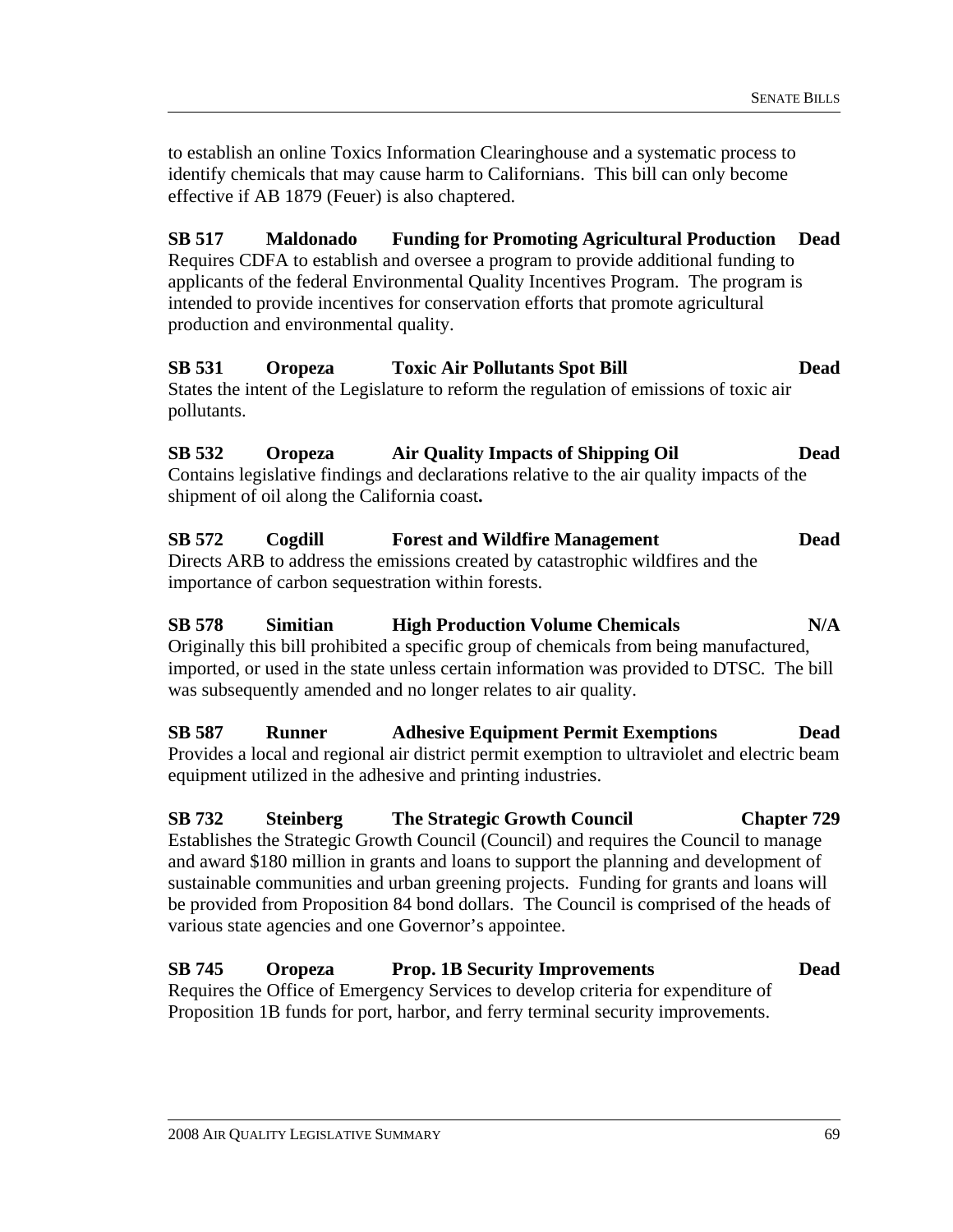## **SB 794 Maldonado Green Building Tax Credit Dead**  Allows entities to file for a five percent tax credit for environmental building costs, capped annually at \$25 million.

**SB 810 Corbett Green Vehicle Manufacturer Tax Credits Dead**  Provides tax credits from January 1, 2007, to January 1, 2015, for qualified costs for manufacturing green vehicles in California.

**SB 842 Scott Gasification Technology Emission Standards Dead**  Requires that gasification technologies produce no discharges of air contaminants or GHG emissions exceeding standards set by ARB, air pollution control districts, or air quality management districts.

**SB 849 Margett Prescribed Burning of Brush-Covered Lands Dead**  Requires the Department of Forestry and Fire Protection to educate individuals requesting burn permits about how to safely use prescribed burning for converting brushcovered land to forage land.

**SB 857 Correa Taxation Credits for Reduction of Air Pollution Dead**  Authorizes SJVUAPCD and SCAQMD to prepare a study and report to the Legislature on the appropriate dollar amount of a tax credit provided for the purchase or replacement of qualified property that is placed into service for the purpose of reducing air pollution.

**SB 871 Kehoe Thermal Power and Repower Permitting Dead**  Extends prior law that expired January 1, 2007, to allow an expedited CEC approval process for thermal power plants and thermal repowering projects. The bill reduces CEC's siting review period from an average of one year to a mandated six months. This bill will sunset on January 1, 2012.

**SB 872 Ackerman Prop. 1B Local Transportation Projects Dead**  Provides a detailed statutory framework governing CTC allocation of Proposition 1B funds for highway and mass transit projects nominated by local agencies.

#### **SB 876 Calderon Heavy-Duty Motor Vehicle Retrofitting Dead**  Requires ARB to consider economic impacts to small business owners when establishing requirements for heavy-duty motor vehicles in private fleets.

#### **SB 895 Florez Carl Moyer Program Multidistrict Projects Dead**  Increases Carl Moyer funding for multidistrict projects from 10 percent of total funding to 20 percent and requires multidistrict projects to be prioritized for funding by a scoring system.

### **SB 951 Wyland Acquisition of School Sites Dead**

Makes technical, nonsubstantive changes to definitions of environmental assessments in the acquisition of school sites.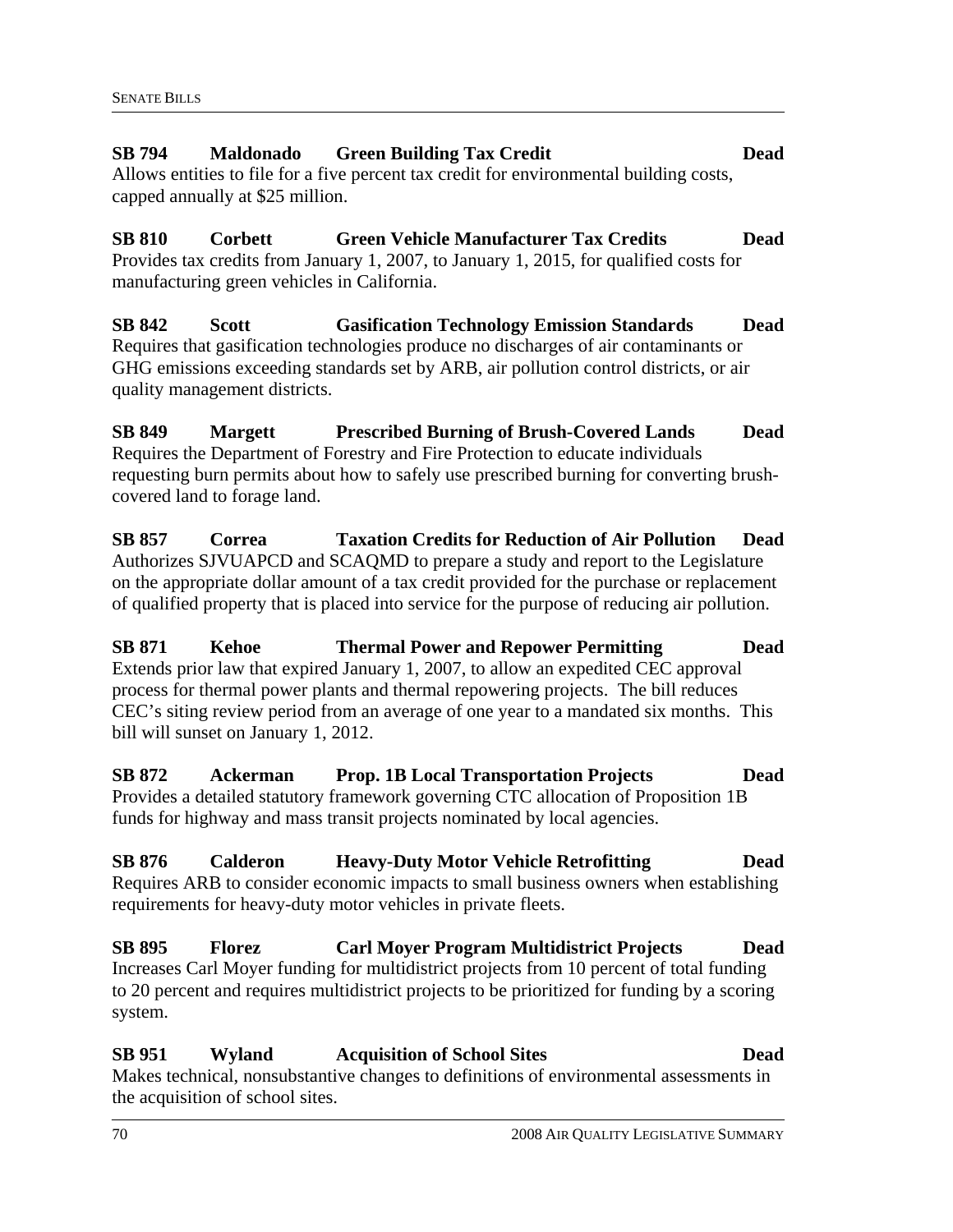#### **SB 960 Alquist ZEV and Plug-In Hybrid Mandate Dead**

Requires ARB to develop and implement regulations by January 1, 2010, to ensure that, beginning January 1, 2015, at least 0.5 percent of new passenger vehicles sold in California are ZEVs and at least 2.4 percent are plug-in hybrid electric vehicles.

#### **SB 973 Simitian Chemicals of Concern N/A**

Originally directed DTSC to compile a list of "chemicals of concern" by March 1, 2008, and post this list on DTSC's website. The bill was subsequently amended and no longer relates to air quality.

#### **SB 974 Lowenthal Goods Movement Bonds/Container Fees Vetoed**  Imposes a \$30 fee for every 20-foot equivalent shipping container processed at the Port of Los Angeles, Port of Long Beach, and the Port of Oakland to fund congestion management and air quality improvement projects related to the ports.

#### **SB 1012 Kehoe Electricity Self-Generation Incentive Program Dead**  Extends CPUC's Self-Generation Incentive Program for an additional year, from January 1, 2012, until January 1, 2013. Additionally, the bill removes statutory provisions that limit funding to fuel cell and wind generation projects and instead allows CPUC to determine the appropriate technologies for funding under this program.

### **SB 1020 Padilla Solid Waste Diversion Rate Dead**

Requires CIWMB to develop a plan to achieve a 75 percent statewide rate of solid waste diversion from landfills and other disposal facilities. The bill states that this measure will reduce GHG emissions from all aspects of solid waste handling through increased source reduction, reuse, and recycling.

#### **SB 1052 Perata Water Supply Sustainability Bond Act of 2008 Dead**  Places a measure on the November 2008 general ballot seeking approval of \$5.4 billion in new funding for water system and supply projects, focusing on the Sacramento-San Joaquin Delta. The bill contains many similar provisions to SBX2 2 (Perata), minus a \$400 million earmark for ground water cleanup projects.

#### **SB 1067 Ducheny Budget Act of 2008 Dead**

Senate-side 2008-09 Fiscal Year budget bill that makes appropriations for the support of state government. Also see AB 1781 (Laird).

#### **SB 1161 Lowenthal UST Cleanup Funds Chapter 616**

Extends for five-years the sunset date of the UST Cleanup Fund to January 1, 2016, and reauthorizes the Orphan Site Cleanup Fund to provide a total of \$30 million from the UST Cleanup Fund to pay for the cleanup of brownfield sites.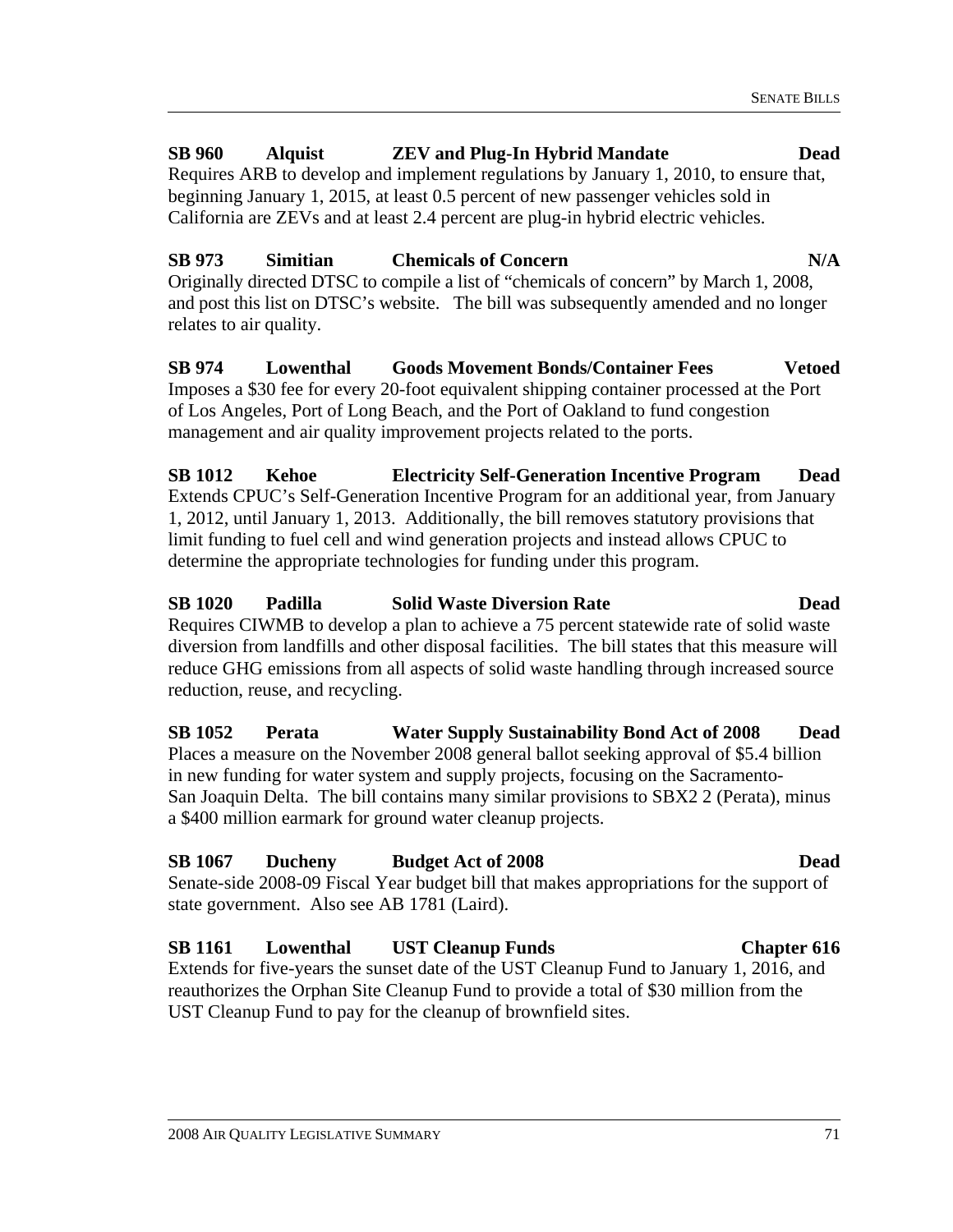#### **SB 1174 Lowenthal Traffic Safety: Quiet Car Study Vetoed**

Establishes a Quiet Motorized Road Vehicle and Safe Mobility Committee convened by CEC to make recommendations for protecting the blind and visually impaired from traffic hazards associated with extremely quiet vehicles.

#### **SB 1195 Battin LEV Spot Bill Dead**

Makes minor and nonsubstantive changes to statutory oversight of ARB's Low Emission Vehicle Program in the Health and Safety Code.

#### **SB 1210 Dutton Short Form EIRs Dead**

Authorizes a lead agency to prepare a short form environmental impact report if an environmental impact report is required and the project meets certain conditions, such as: the project is a "qualified urban use" project, is located within an area designated in a "qualified programmatic plan" for the type of proposed development, or the project is consistent with general plan land use designations.

# **SB 1223 Runner Air Pollution Spot Bill Dead**

Makes technical, nonsubstantive changes to legislative findings and declarations regarding air pollution.

## **SB 1240 Kehoe Low Carbon Fuel Standard N/A**

Originally codified the Low Carbon Fuel Standard created by executive order in 2007 with expanded responsibility on ARB for analyzing and ensuring fuel sustainability and mitigating life-cycle environmental impacts from all fuels used in California. Added health effects, biodiversity, water supply, indirect land use, and other considerations to life-cycle analyses of fuels. The bill was subsequently amended and no longer relates to air quality.

#### **SB 1256 Ducheny Salton Sea Restoration Council Dead**  Establishes the Salton Sea Restoration Council as a state agency in the Resources

#### **SB 1292 Dutton OAL Review of ARB Regulations Dead**

Requires OAL to analyze any major regulation, proposed by ARB, to determine if the regulation is cost effective and technologically feasible.

Agency. The council would be comprised of 14 members, one of which is ARB.

#### **SB 1324 Battin RPS Program Dead**

Makes technical, nonsubstantive changes related to the state's RPS Program.

#### **SB 1374 Battin HOV Lanes: GHG Offsets Dead**

Removes the cap on the maximum number of vehicles qualifying for Clean Air Stickers for HOV lane access. The bill allows any vehicle for which valid carbon dioxide offsets have been purchased to obtain a Clean Air Sticker, subject to ARB and federal restrictions.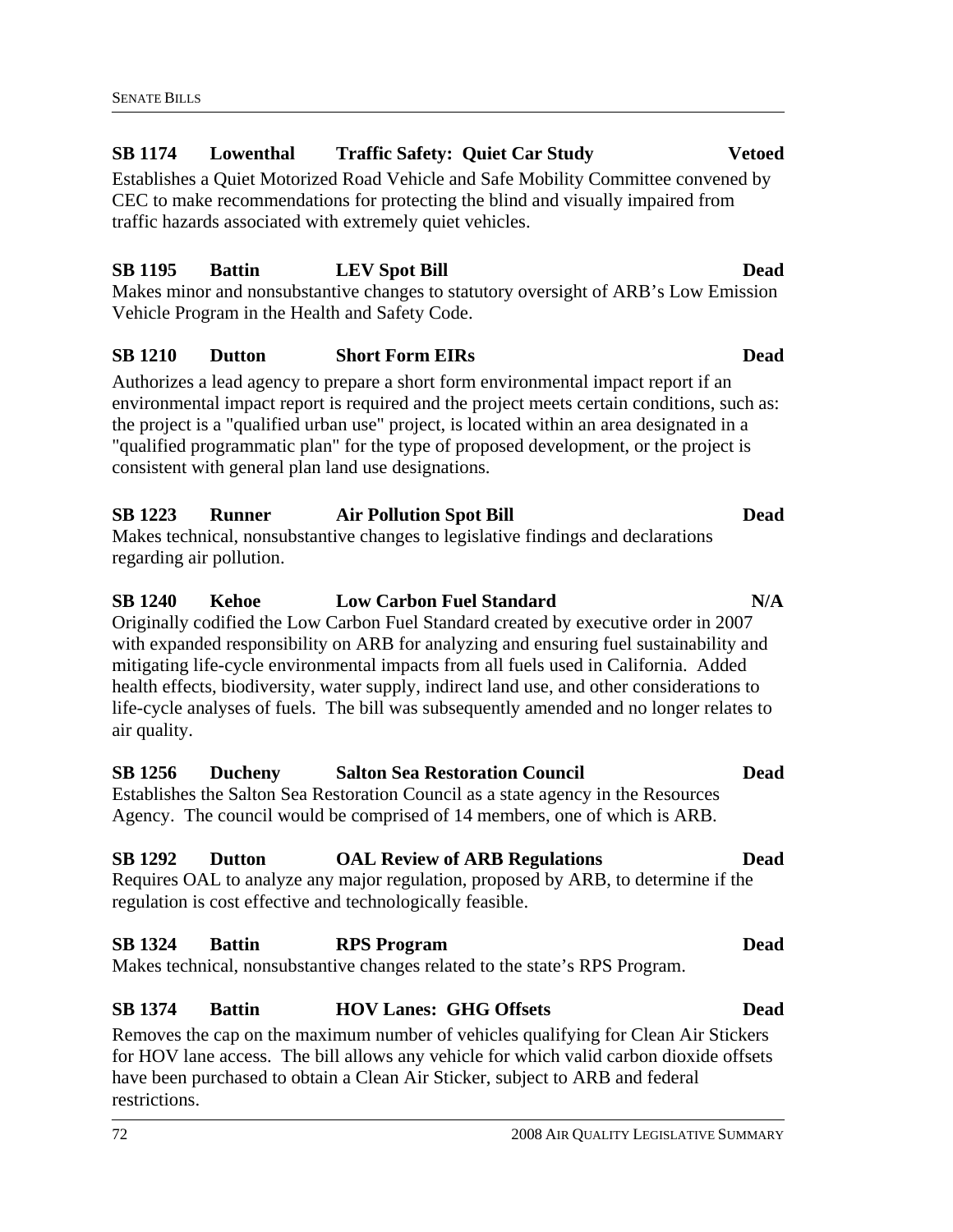## **SB 1386 Lowenthal Carbon Monoxide Alarms Vetoed**

Originally directed ARB to advise the State Fire Marshal on the quality and installation of carbon monoxide alarms. Amendments removed ARB and instead directed DHCD to consult the State Fire Marshal as it develops and proposes building standards consistent with the bill.

#### **SB 1418 Oropeza Smoking Ban at State Parks and Beaches Dead**  Makes it an infraction for a person to smoke a pipe, cigar, or cigarette on a state coastal beach or in a unit of the state park system.

#### **SB 1422 Ridley-Thomas High-Occupancy Toll Lanes Chapter 547**  Authorizes, until January 15, 2013, LACMTA to operate a value-pricing and transit development demonstration program involving high-occupancy toll lanes.

#### **SB 1438 Padilla Smart Grid System Upgrades Dead**

Requires CPUC, in consultation with CEC and the California Independent System Operator, to determine the requirements for smart grid deployment plans by July 1, 2010. Electric corporations will then be required to submit smart grid deployment plans to CPUC by July 1, 2011. The bill also requires publicly owned utilities by July 1, 2011, to develop a smart grid deployment plan.

#### **SB 1473 Calderon Building Standards Chapter 719**  Expands BSC's regulatory authority and funds state efforts to develop and advance green building standards.

#### **SB 1484 Alquist Clean Energy Technology Tax Credits Dead**  Repeals the deductions and credits allowed to oil producers and creates a new credit for clean energy technology.

#### **SB 1485 Kehoe Solar Initiative Dead**

Makes technical, nonsubstantive changes related to the state's Solar Initiative Program.

#### **SB 1486 Ducheny High Occupancy Toll Lanes Chapter 720**

Authorizes creation of a new high occupancy toll lane in the Otay Mesa region of San Diego County. Authorizes a new joint powers authority to oversee the lane's operation and to use collected revenues for improvement and expansion of commercial border crossing facilities at Otay Mesa.

#### **SB 1498 SJUD Maintenance of the Codes Chapter 179**

Makes numerous technical corrections and nonsubstantive changes to various provisions of law, three of which are in ARB's portion of the Health and Safety Code.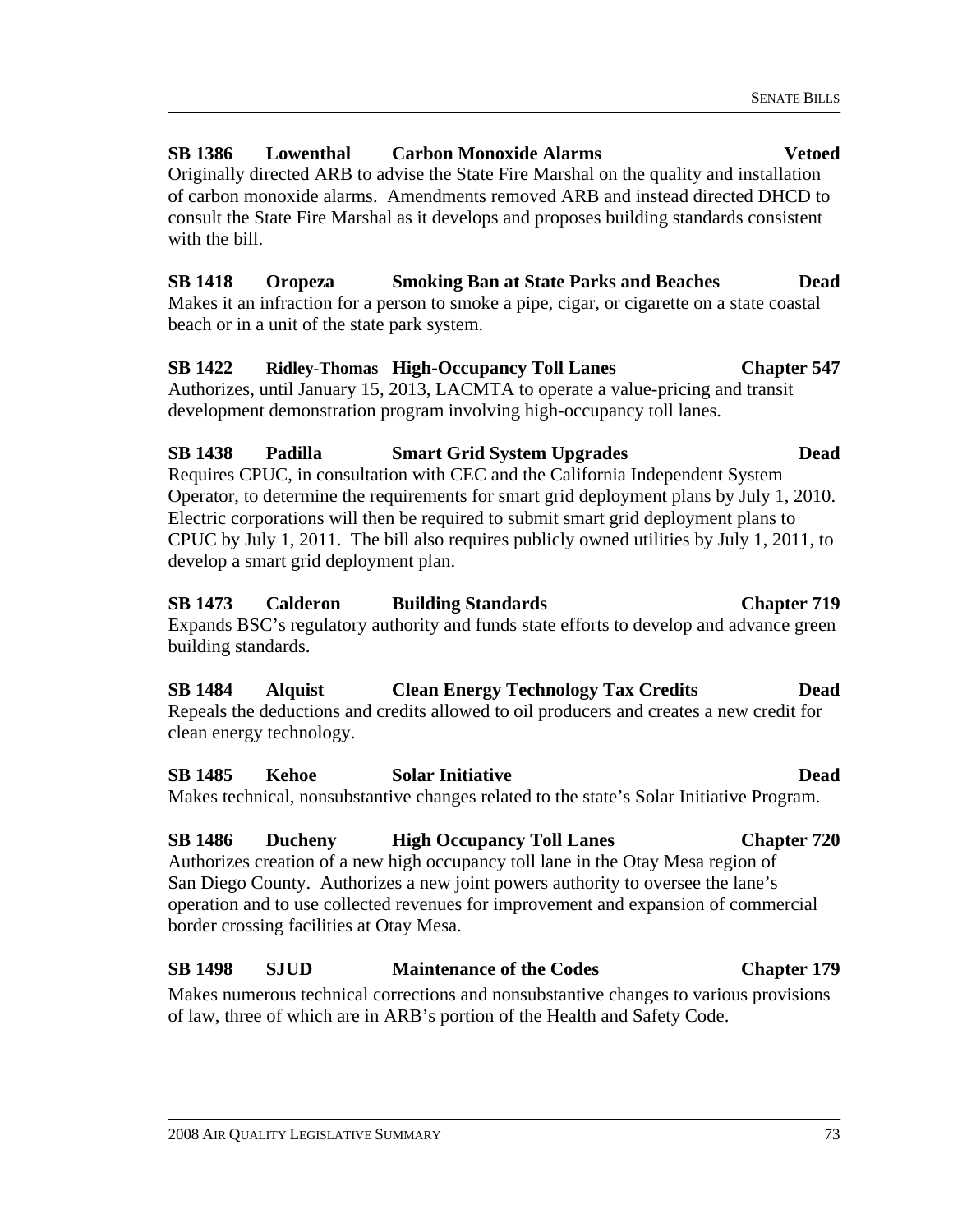### **SB 1506 Alquist ZEVs Dead**  Prohibits ARB from crediting a vehicle manufacturer towards meeting any zero-emission vehicle production mandates created under the ZEV Program, adopted by ARB, for the production of vehicles that are not true ZEVs.

#### **SB 1507 Oropeza Highway Construction Near Schools Dead**  Prohibits construction and expansion of state highways conducted within one-fourth mile of a school boundary.

**SB 1548 Florez SJVUAPCD City Selection Committee Chapter 622** Modifies the city council member appointment process to SJVUAPCD's Board.

# SB 1549 Florez Classic Cars and Smog Check N/A

Originally required pre-1976 model year vehicles in SJV to participate in the state's biennial Smog Check Program upon new registration. This bill was amended to require DMV, by January 1, 2010, to submit to the Governor and various legislative committees a report evaluating special license plate programs for collector motor vehicles and recommend improvements and changes to those programs.

#### **SB 1550 Florez Corporate Disclosures on Climate Change Dead**  Requires the Controller, by December 1, 2009, to develop a *voluntary,* standardized climate change activity and risk disclosure for listed corporations. The Controller is required to consult with ARB on the development of the standard to ensure consistency with the California Global Warming Solutions Act of 2006.

# **SB 1557 Wiggins State Planning Priorities Vetoed**

Modifies the state land use planning priorities to include meeting GHG emissions limits developed pursuant to the California Global Warming Solutions Act of 2006 and reducing VMT. The bill also requires DOF to revise the State Administrative Manual to include consideration of the state's planning priorities.

# **SB 1573 Florez Vehicle Emission Standards for Smog Check Vetoed**

Shifts the responsibility to establish emission standards, otherwise known as vehicle specific emissions "cut points," from BAR to ARB.

#### **SB 1574 Florez Biodiesel: Underground Storage Vetoed**

Exempts newer USTs certified for conventional diesel fuel from having to obtain a separate and independent compatibility certification for biodiesel blends of up to 20 percent biodiesel. The exemption would apply to any qualifying diesel fuel tank installed after July 1, 2004, that contained a biodiesel blend prior to July 1, 2008. The exemption would only be valid until January 1, 2011, or until the effective date of an Underwriters Laboratories, Inc certification that diesel tanks are compatible with biodiesel fuel blends.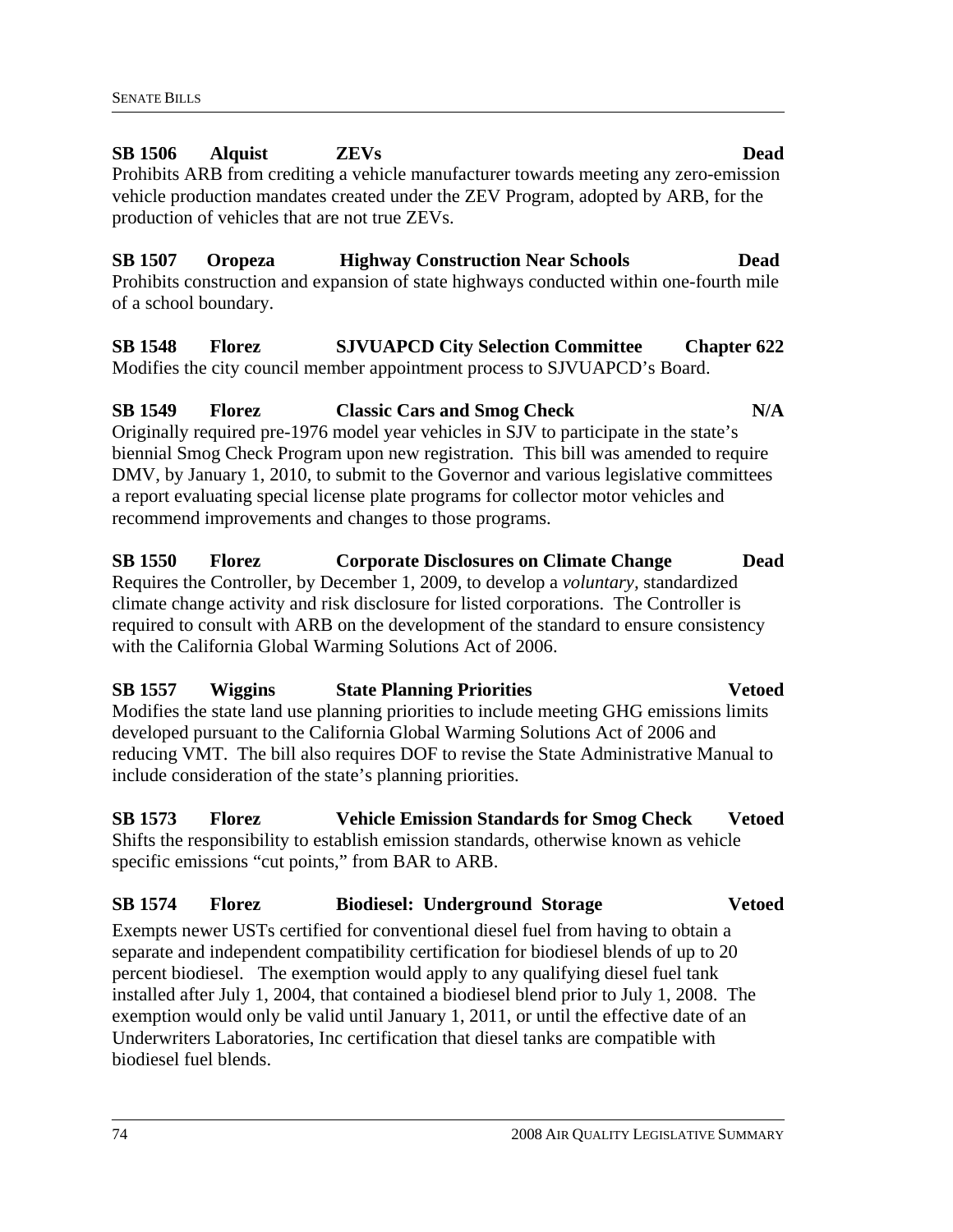**SB 1598 Padilla Prohibition of Smoking in Rental Housing Dead**  Permits a landlord to prohibit the smoking of tobacco products in areas of rental property, including inside a tenant's individual dwelling unit.

**SB 1645 Wiggins Energy Aware Planning Guide Update Vetoed**  Requires CEC by January 1, 2010, in partnership with OPR, to update their Energy Aware Planning Guide to include climate change and energy general plan element examples for local governments.

#### **SB 1646 Padilla Vehicle Fees: SCAQMD Chapter 724**

Makes permanent the authority of SCAOMD to impose a \$1 annual renewal fee on any motor vehicle registered in the district and requires SCAQMD to use the revenues to reduce air pollution through a motor vehicle Clean Fuels Program. The bill also raises the administrative cost cap from 2½ percent in existing law to 5 percent.

#### **SB 1662 Cox Interbasin ERC Trading Chapter 725**

Allows ERCs to be traded between one air emission source in the El Dorado County Air Quality Management District and sources in the Sacramento Metropolitan Air Quality Management District if they are in the Sacramento Metropolitan federal nonattainment area.

#### **SB 1670 Kehoe Energy Efficiency in State Buildings Dead**  Creates the Energy Efficiency and Carbon Reduction State Building Trust Fund of 2008 for the November 2008 ballot. If approved by voters, \$2 billion of state general obligation bonds would go toward implementing programs to reduce the energy purchased by state entities for state buildings and schools.

#### **SB 1672 Steinberg Bonds for Clean Technology Training Dead**  Authorizes, subject to voter approval at an unspecified 2010 statewide election, \$2.25 billion in state general obligation bonds to fund capital outlay projects at institutions offering career development in the clean technology, renewable energy, or energy efficiency fields.

#### **SB 1720 Lowenthal HOV Lane Access: Clean Air Stickers Chapter 417**

Creates a new infraction for knowing and fraudulent use, production, possession, sale, or transfer of a stolen or counterfeit HOV lane access exemption sticker, referred to in statute as a "Clean Air Sticker."

### **SB 1724 Maldonado Carbon Credits for Agriculture Dead**

Establishes legislative intent to develop a proposal that would allow ARB to establish a system of carbon credits for agricultural activities.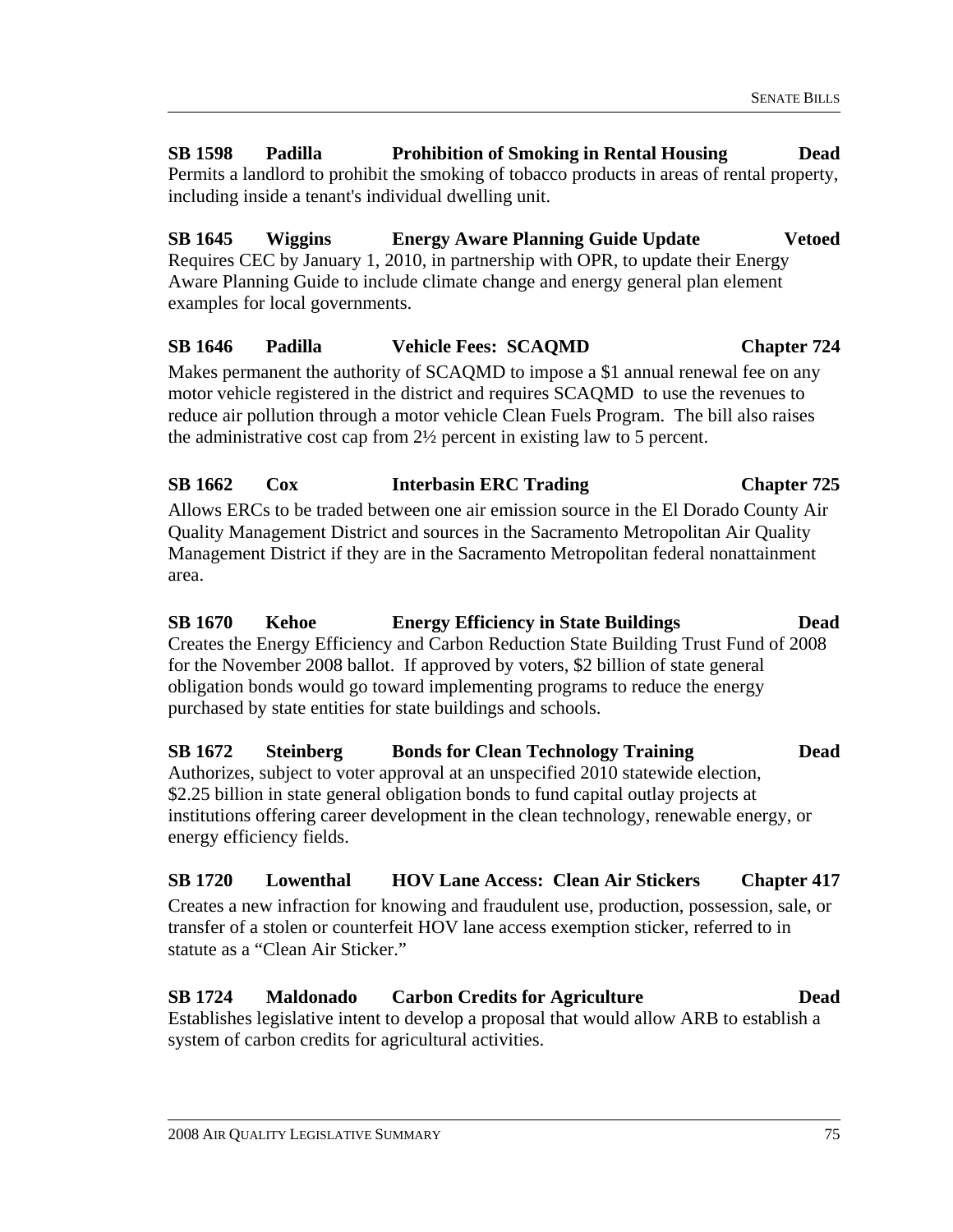#### **SB 1737 Kehoe Alternative Fuels: State Reports N/A**

Originally required CPUC to prepare and submit biennial reports to the Legislature on the activities of gas and electric corporations to assist the market for alternative fuel vehicles. The bill required CEC to submit a market analysis for plug-in hybrid vehicles. The bill was subsequently amended and no longer relates to air quality.

#### **SB 1753 Torlakson Formaldehyde Ban in Portable Classrooms Dead** Clarifies that ARB's formaldehyde regulation applies to portable classrooms.

#### **SB 1754 Kehoe CPUC Power Purchase Agreements Chapter 543** Allows the California Alternative Energy and Advanced Transportation Financing Authority to enter into power purchase agreements and provide financing related to alternative source energy projects. The bill limits projects to those that achieve the state's GHG emission reduction goals and offset part or all of a customer's own electricity requirements.

#### **SB 1759 Perata Renewable Electricity Generation Dead**  States legislative intent to prioritize renewable electric generation facilities over their fossil fuel counterparts and require new fossil-fueled electric generation facilities to justify their ability to help the state meet its GHG emission goals under the California Global Warming Solutions Act of 2006.

#### **SB 1760 Perata Climate Research Coordination Vetoed**

Codifies the Climate Action Team originally established by Governor Schwarzenegger's Executive Order S-3-05. The bill directs the Climate Action Team, beginning January 1, 2010, to prepare an annual strategic research, development, and demonstration plan, and adopt a biennial climate change impact adaptation and protection plan.

#### **SB 1761 Perata Water Resources Planning Dead**

Requires future updates of the California Water Plan to address opportunities for efficiency, conservation, and GHG reductions. The bill further subjects operation of the State Water Project to the same RPS goals applicable to investor-owned electric corporations.

#### **SB 1762 Perata California Climate Change Institute Vetoed**

Establishes the California Climate Change Institute within the University of California to perform climate change research and develop educational and green workforce development strategies. Funding for the institute comes from a redirection of public interest energy research funds and authorization of a new surcharge on electric service provided by IOUs.

**SJR 27 Kehoe Renewable Energy Tax Credits Resolution Chapter 118**  Urges the President and Congress to extend the production and investment tax credits for renewable energy.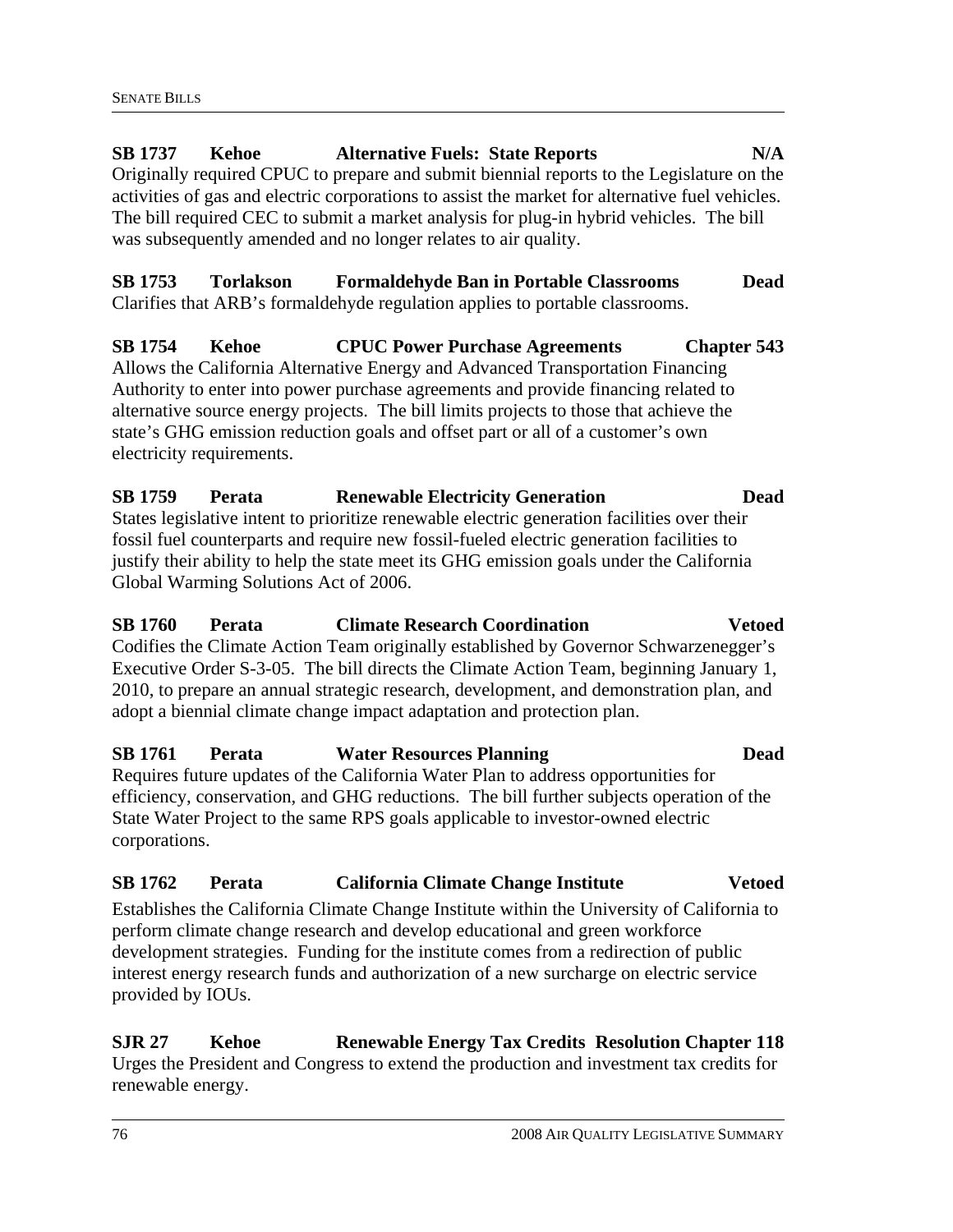**SBX2 1 Perata Water Supply, Quality, & Flood Control Chapter 1**  Appropriates nearly \$611 million in voter-approved (2006) bond funds for specified statewide water system improvements and projects. This bill requires the integrated planning and development of water supply and flood control systems. This bill also earmarks \$25 million for DWR planning and feasibility studies that expressly include analyzing the effects of climate change and developing strategies for GHG emission reductions.

#### **SBX2 2 Perata Safe Drinking Water Act of 2008 Dead**

Places a measure on the February 2008 general ballot seeking approval of \$6.8 billion in new funding for water system and supply projects, focusing on the Sacramento-San Joaquin Delta. The bill would have required environmental protection at the lowest reasonable cost. The bill also would have required GHG emission reductions from "exposed delta soils." This bill earmarked \$400 million for interregional projects that include addressing climate change effects on water supplies, water quality, and flooding. This bill also seeks \$1 billion for surface water projects.

# **SBX3 1** SCB&FR General Fund Reductions N/A

Originally made various General Fund reductions to the 2007-08 state budget, including a \$100,000 reduction in ARB research contracts. This bill was one of a package of six measures which address the state's fiscal emergency. The bill was subsequently amended and no longer relates to air quality.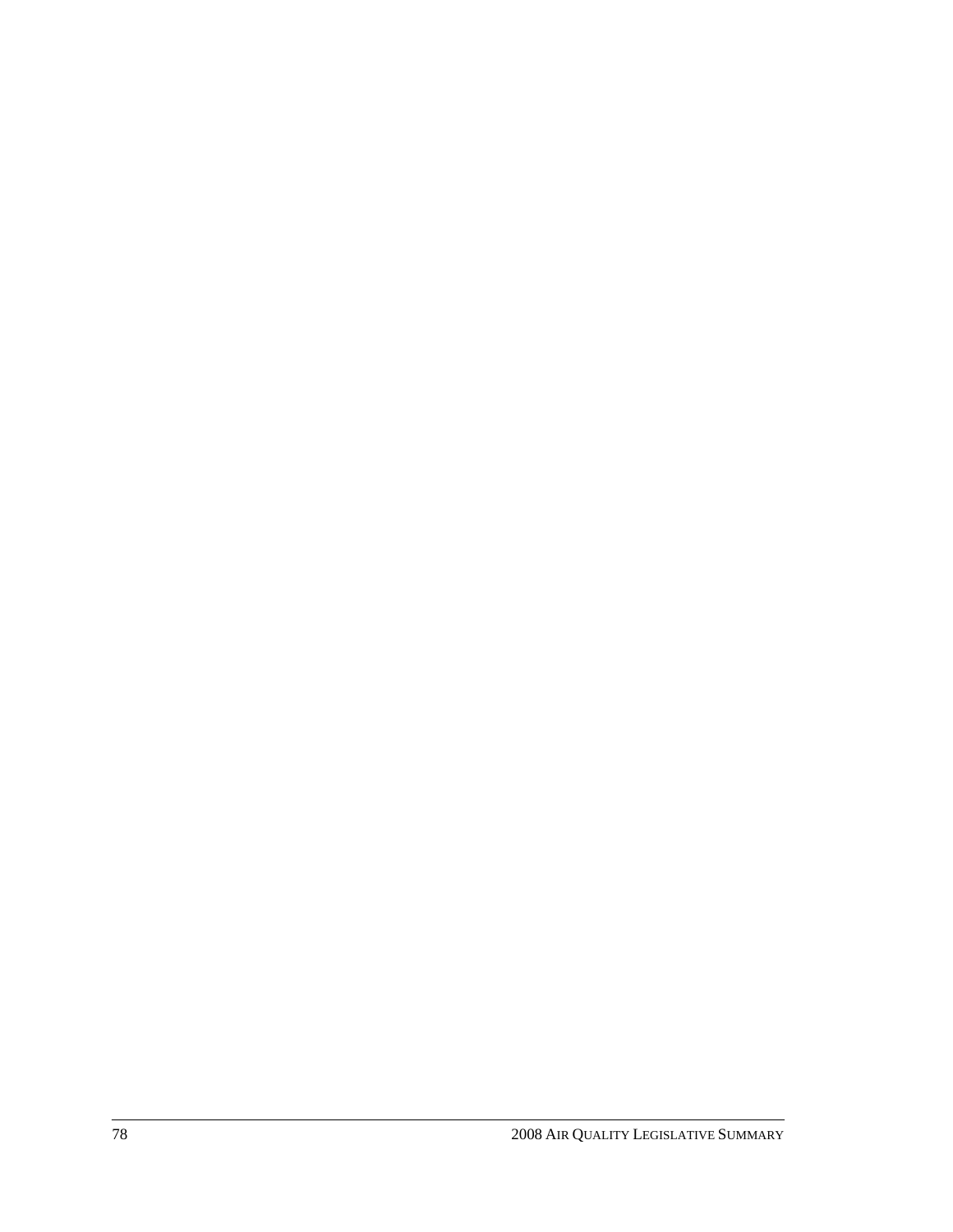# **CHAPTERED BILLS**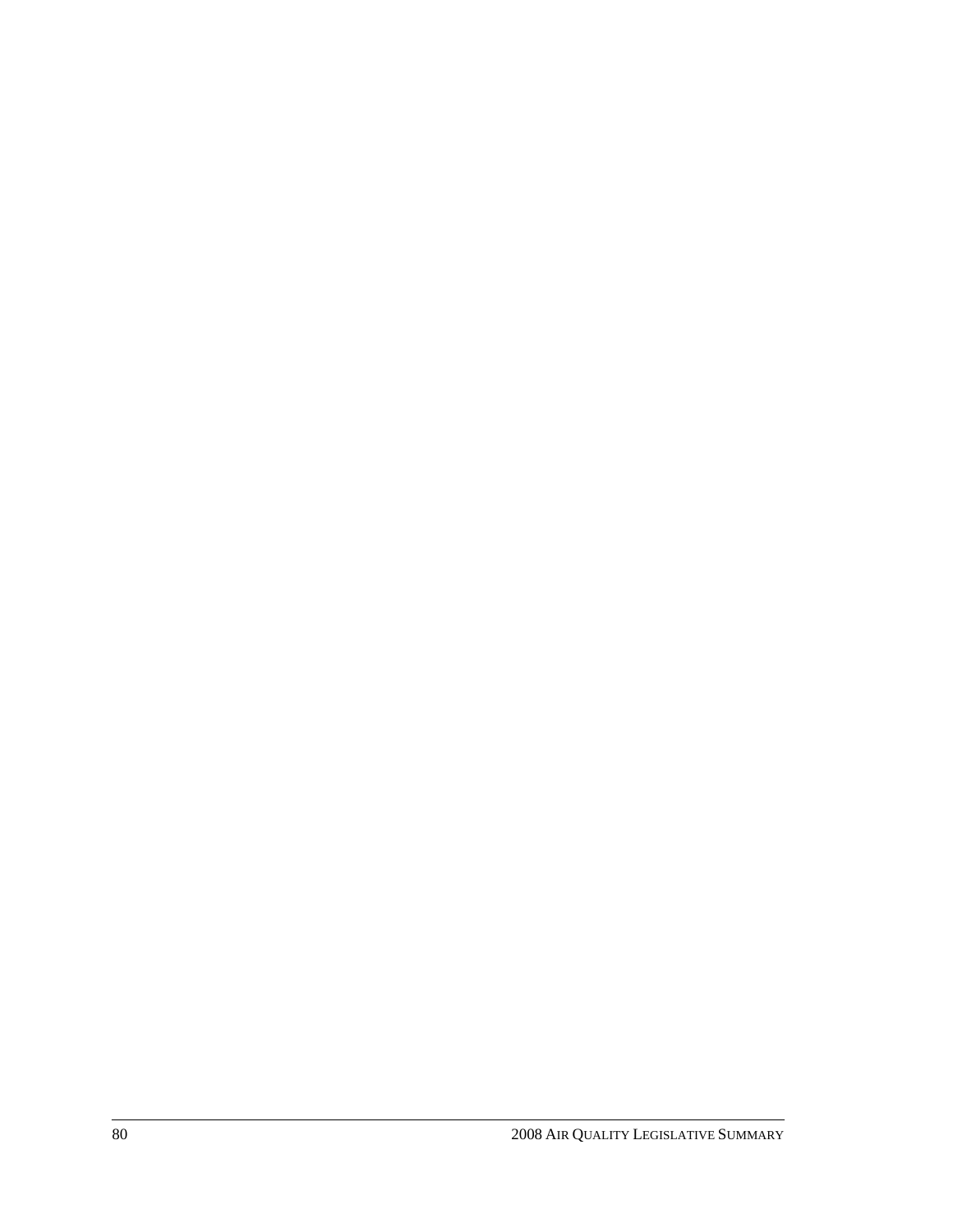| AB 88   | <b>ACB</b>       | <b>Supplemental Budget Bill</b>                     | Chapter 269*   |
|---------|------------------|-----------------------------------------------------|----------------|
| AB 109  | Núñez            | <b>Clean Vehicles: Incentive Programs</b>           | Chapter 313    |
| AB 519  | <b>ACB</b>       | <b>Education Budget Trailer</b>                     | Chapter 757    |
| AB 578  | <b>Blakeslee</b> | Distributed Energy Generation Study                 | Chapter 627    |
| AB 619  | Emmerson         | <b>Vehicle Registration Amnesty Program</b>         | Chapter $420*$ |
| AB 660  | Galgiani         | Railroad-Highway Grade Separations                  | Chapter 315    |
| AB 811  | Levine           | Local Govt. Financing for Renewables                | Chapter 159    |
| AB 981  | Leno             | <b>Treasure Island Transportation Management</b>    | Chapter 317    |
| AB 1209 | Karnette         | <b>HOV Lane Access: Clean Air Stickers</b>          | Chapter 429    |
| AB 1225 | DeSaulnier       | <b>Climate Change: Ocean Protection</b>             | Chapter 656    |
| AB 1338 | <b>ACB</b>       | <b>Resources/Environmental Protection Trailer</b>   | Chapter 760    |
| AB 1358 | Leno             | Complete Streets Act of 2008                        | Chapter 657    |
| AB 1389 | <b>ACB</b>       | General Government Budget Trailer                   | Chapter 751    |
| AB 1451 | Leno             | <b>Solar Panel Property Tax Exemption</b>           | Chapter 538    |
| AB 1510 | Plescia          | Renewable Subdivision Exemption                     | Chapter 658    |
| AB 1781 | Laird            | Budget Act of 2008                                  | Chapter 268*   |
|         |                  |                                                     |                |
| AB 1879 | Feuer            | <b>Green Chemistry Framework</b>                    | Chapter 559*   |
| AB 2009 | Hernandez        | <b>Public Transit CNG Fuel Tax Exemption</b>        | Chapter 221    |
| AB 2045 | De La Torre      | <b>Urban Forestry Program</b>                       | Chapter 438    |
| AB 2180 | Lieu             | Homeowner Assn. Solar Panel Approvals               | Chapter 539    |
| AB 2216 | Gaines           | <b>Hospital Backup Generators</b>                   | Chapter 232    |
| AB 2241 | Saldaña          | Late Vehicle Registration                           | Chapter 451    |
| AB 2267 | Fuentes          | <b>Incentive Funds to California-Based Entities</b> | Chapter 537    |
| AB 2272 | Fuentes          | Electric Motorcycles: Definition and Use            | Chapter 672    |
| AB 2321 | Feuer            | <b>Transportation Funding: Los Angeles County</b>   | Chapter 302    |
| AB 2403 | Smyth            | <b>Vehicles: Best Value Procurement</b>             | Chapter 495    |
| AB 2522 | Arambula         | <b>SJV: Pollution Reduction Fees</b>                | Chapter 677    |
| AB 2679 | Ruskin           | Solid Waste Notification to Local Boards            | Chapter 500    |
| AB 2720 | Levine           | <b>Technical Changes to CEQA</b>                    | Chapter 148    |
| AB 2785 | Ruskin           | <b>Wildlife Corridors</b>                           | Chapter 333    |
| AB 2791 | <b>Blakeslee</b> | Waste Heat & Carbon Emissions Reduction Act         | Chapter 253    |

2008 AIR QUALITY LEGISLATIVE SUMMARY 81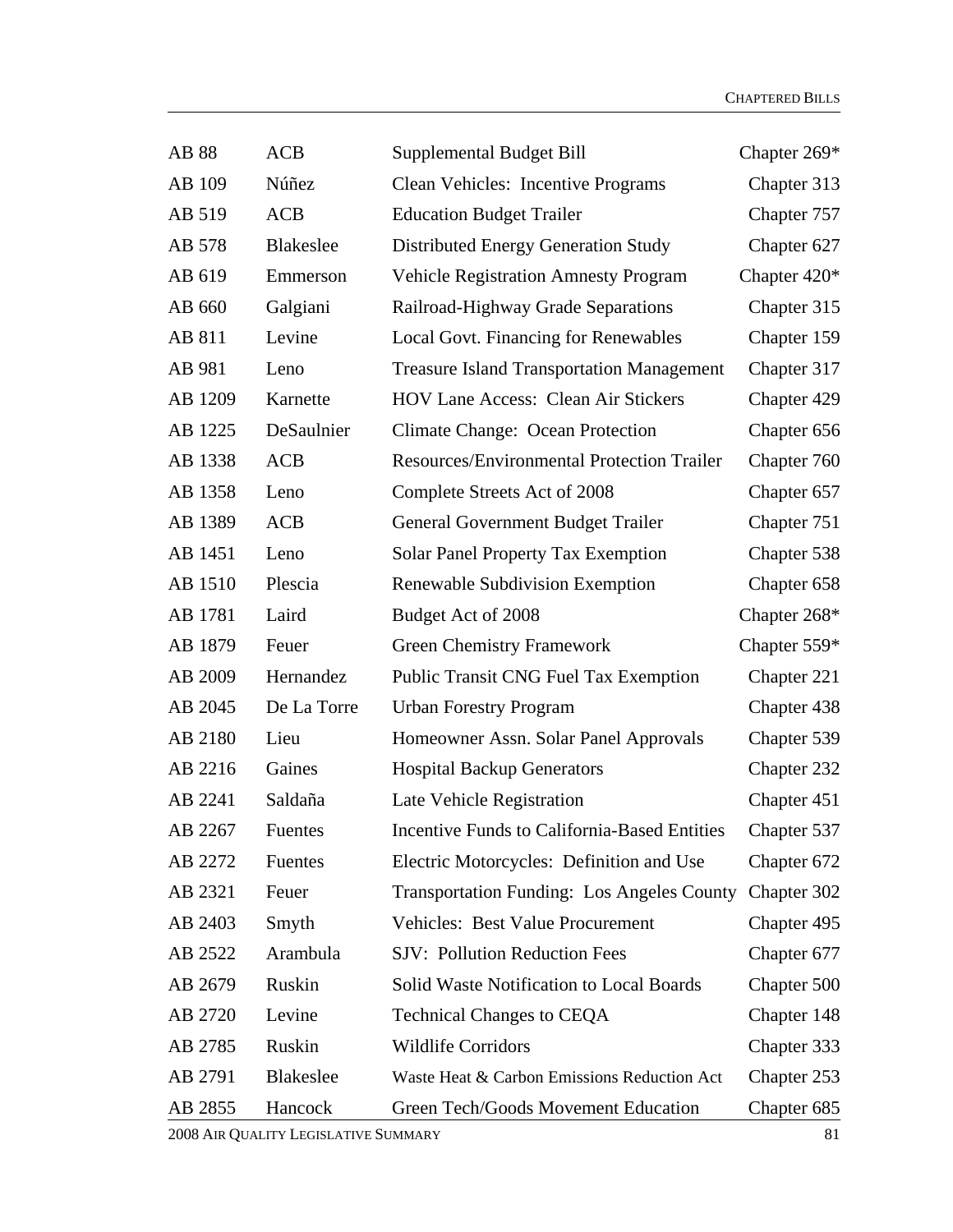| AB 2922                                                                                                                                                                                                           | DeSaulnier    | <b>Air Pollution Penalties</b>                      | Chapter 687                  |  |  |
|-------------------------------------------------------------------------------------------------------------------------------------------------------------------------------------------------------------------|---------------|-----------------------------------------------------|------------------------------|--|--|
| AB 2963                                                                                                                                                                                                           | Gaines        | Neighborhood Electric Vehicles                      | Chapter 199                  |  |  |
| AB 2991                                                                                                                                                                                                           | Núñez         | <b>ARB Screening Committee</b>                      | Chapter 691                  |  |  |
| AB 3005                                                                                                                                                                                                           | Jones         | <b>Traffic Impact Fees</b>                          | Chapter 692                  |  |  |
| AB 3018                                                                                                                                                                                                           | Núñez         | Green Collar Jobs Council                           | Chapter 312                  |  |  |
| AB 3034                                                                                                                                                                                                           | Galgiani      | High-Speed Rail                                     | Chapter 267                  |  |  |
| <b>AJR 40</b>                                                                                                                                                                                                     | De León       | <b>SCAQMD PM2.5 Emergency</b>                       | <b>Resolution Chapter 90</b> |  |  |
| AJR 53                                                                                                                                                                                                            | Huffman       | California Clean Car Authority                      | <b>Resolution Chapter 92</b> |  |  |
| ABX33                                                                                                                                                                                                             | <b>ACB</b>    | <b>General Fund Reductions</b>                      | Chapter 1                    |  |  |
|                                                                                                                                                                                                                   |               |                                                     |                              |  |  |
| SB 27                                                                                                                                                                                                             | Simitian      | Sacramento-San Joaquin River Delta                  | Chapter 608                  |  |  |
| SB 155                                                                                                                                                                                                            | Cox           | <b>EVR Compliance Extension</b>                     | Chapter 702                  |  |  |
| SB 187                                                                                                                                                                                                            | Ducheny       | <b>Salton Sea Restoration Fund</b>                  | Chapter 374                  |  |  |
| SB 348                                                                                                                                                                                                            | Simitian      | Vehicle Fees: San Mateo County                      | Chapter 377                  |  |  |
| SB 375                                                                                                                                                                                                            | Steinberg     | <b>Comprehensive Regional Growth Planning</b>       | Chapter 728*                 |  |  |
| SB 509                                                                                                                                                                                                            | Simitian      | Composite Wood/Consumer4 Products                   | Chapter $560*$               |  |  |
| SB 732                                                                                                                                                                                                            | Steinberg     | The Strategic Growth Council                        | Chapter 729                  |  |  |
| SB 1161                                                                                                                                                                                                           | Lowenthal     | <b>UST Cleanup Funds</b>                            | Chapter 616                  |  |  |
| SB 1422                                                                                                                                                                                                           | Ridley-Thomas | <b>High-Occupancy Toll Lanes</b>                    | Chapter 547                  |  |  |
| SB 1473                                                                                                                                                                                                           | Calderon      | <b>Building Standards</b>                           | Chapter 719                  |  |  |
| SB 1486                                                                                                                                                                                                           | Ducheny       | <b>High-Occupancy Toll Lanes</b>                    | Chapter 720*                 |  |  |
| SB 1498                                                                                                                                                                                                           | <b>SJUD</b>   | Maintenance of the Codes                            | Chapter 179                  |  |  |
| SB 1548                                                                                                                                                                                                           | Florez        | <b>SJVUAPCD City Selection Committee</b>            | Chapter 622                  |  |  |
| SB 1646                                                                                                                                                                                                           | Padilla       | Vehicle Fees: SCAQMD                                | Chapter 724                  |  |  |
| SB 1662                                                                                                                                                                                                           | Cox           | <b>Interbasin ERC Trading</b>                       | Chapter 725                  |  |  |
| SB 1720                                                                                                                                                                                                           | Lowenthal     | HOV Lane Access: Clean Air Stickers                 | Chapter 417                  |  |  |
| SB 1754                                                                                                                                                                                                           | Kehoe         | <b>CPUC Power Purchase Agreements</b>               | Chapter 543                  |  |  |
| SJR 27                                                                                                                                                                                                            | Kehoe         | Renewable Energy Tax Credits Resolution Chapter 118 |                              |  |  |
| SBX2 1                                                                                                                                                                                                            | Perata        | Water Supply, Quality, & Flood Control              | Chapter $1*$                 |  |  |
| $\frac{1}{2}$ and $\frac{1}{2}$ are $\frac{1}{2}$ and $\frac{1}{2}$ and $\frac{1}{2}$ and $\frac{1}{2}$ and $\frac{1}{2}$ are $\frac{1}{2}$ and $\frac{1}{2}$ are $\frac{1}{2}$<br>$*$ Chantana d Lilla against a |               |                                                     |                              |  |  |

\* Chaptered bills accompanied by a signing/reduction message.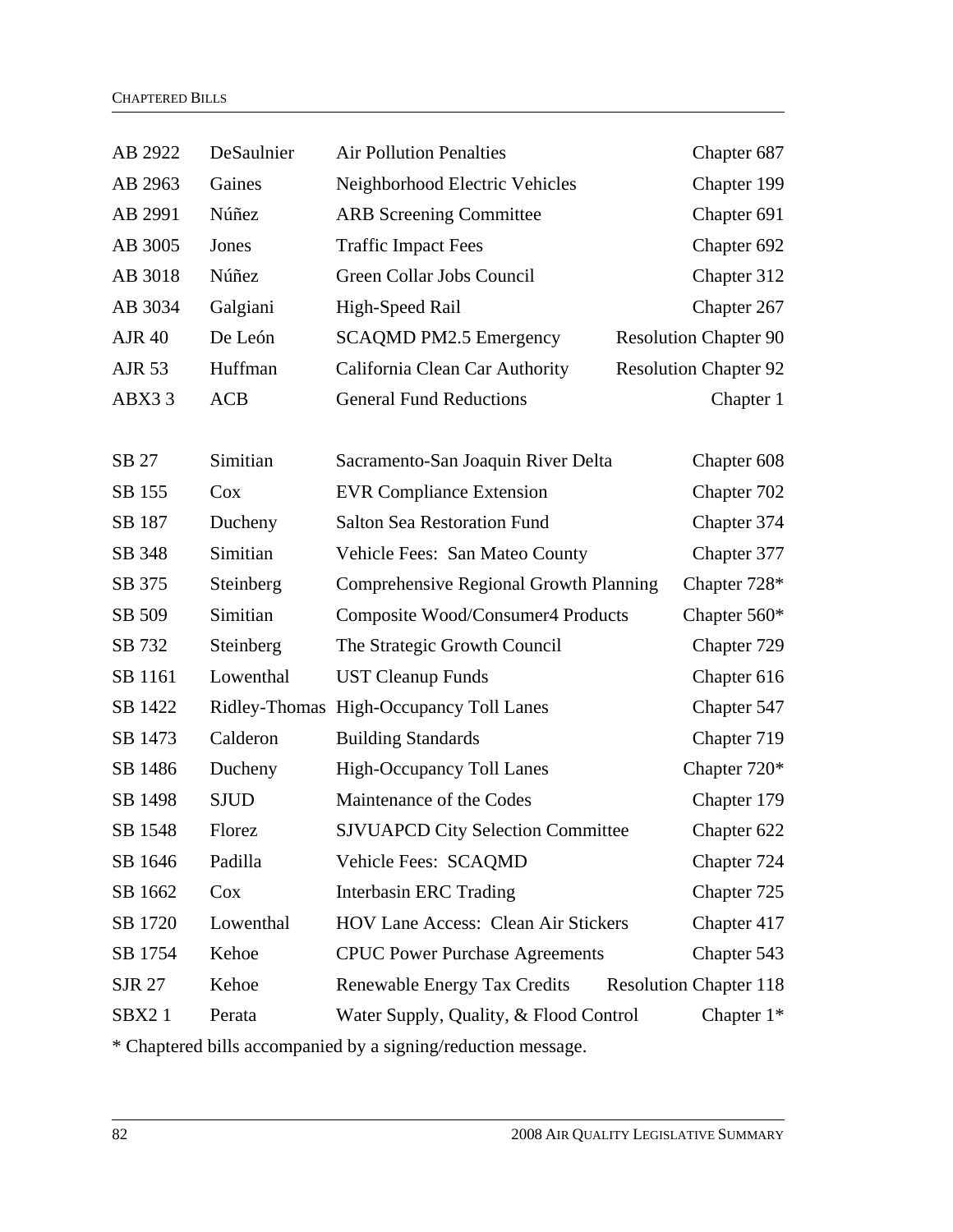# **GOVERNOR'S SIGNING MESSAGES**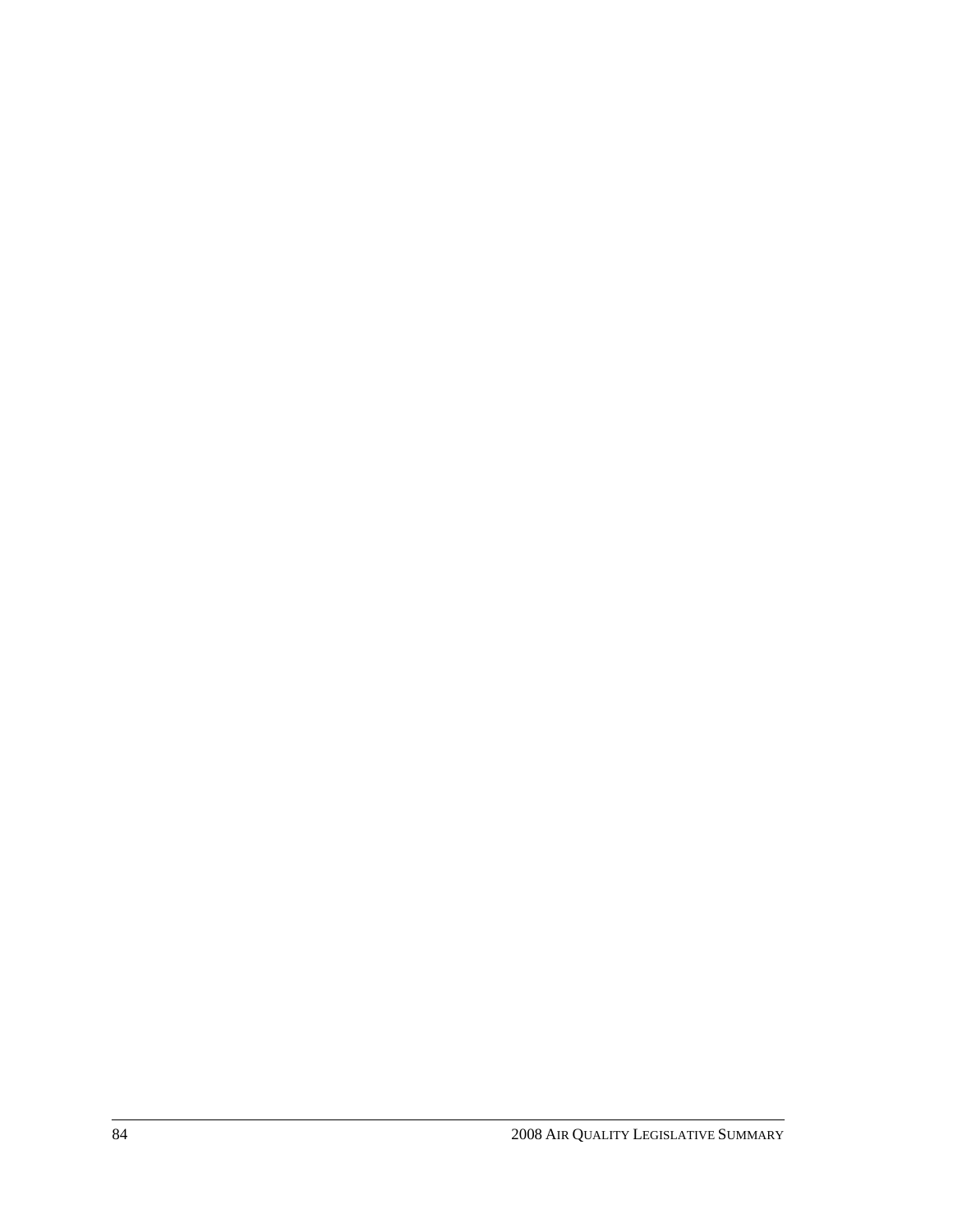#### AB 88 ACB Supplemental Budget Bill Chapter 269

#### REDUCTION LANGUAGE RELATED TO ARB

To The Members of the California Assembly:

I object to the following appropriations contained in Assembly Bill 88.

Item 3900-001-0044 — For support of State Air Resources Board. I revise this item by reducing:

(2) 25-Stationary Source from \$57,232,000 to \$55,232,000.

(6) Amount payable from the General Fund (Item 3900-001-0001) from -\$2,189,000 to - \$189,000.

I am revising this item to conform to the action I have taken in Item 3900-001-0001.

Sincerely,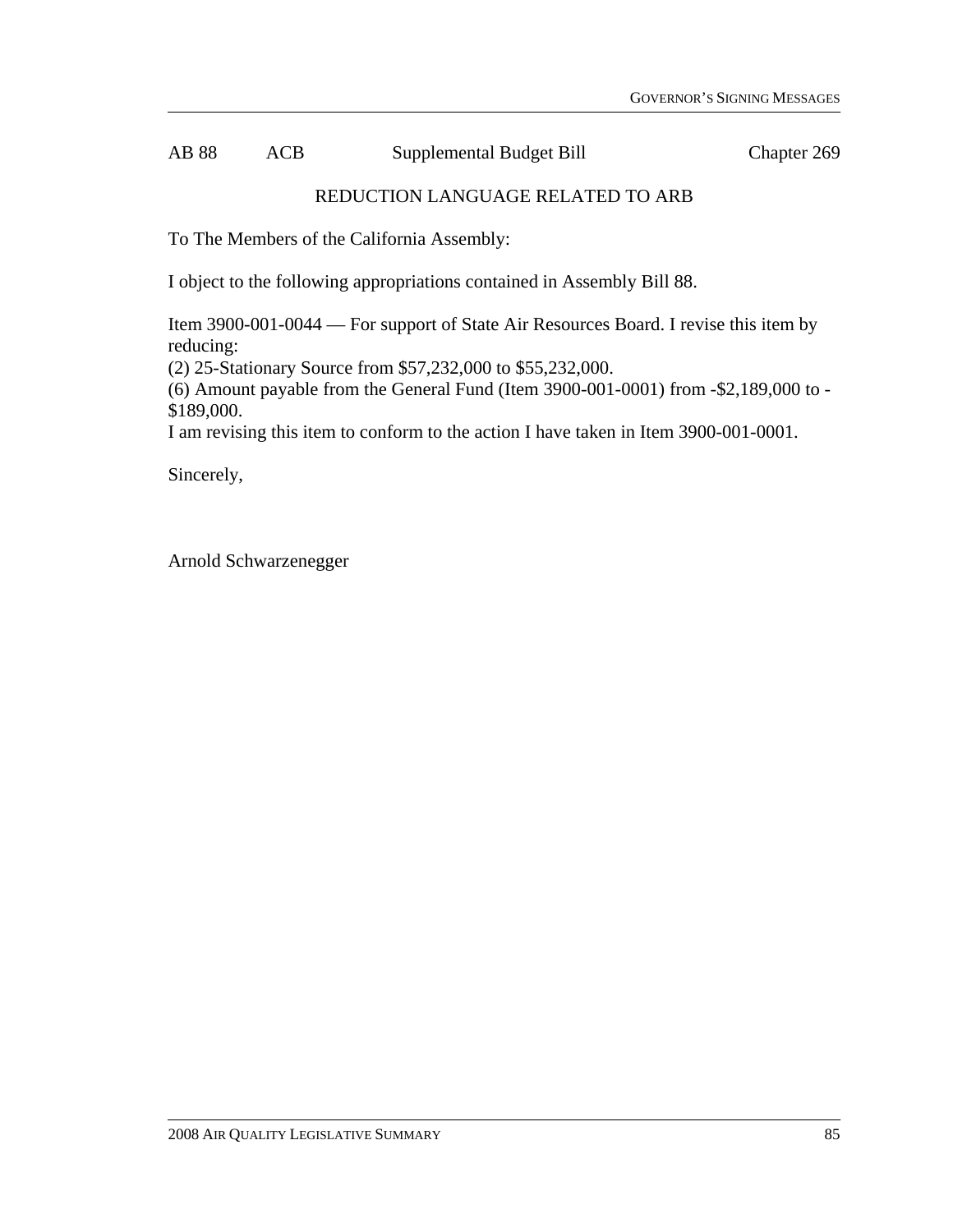#### AB 619 Emmerson Vehicle Registration Amnesty Program Chapter 420

To the Members of the California State Assembly:

I am signing Assembly Bill 619.

This bill would require the Department of Motor Vehicles (DMV) to establish an amnesty program to allow vehicle owners who have previously underreported the value or otherwise misrepresented vehicles for registration purposes to pay required fess and taxes, comply with all legal requirements, and to avoid criminal prosecution for their earlier false statements by December 31, 2010.

While I am signing this bill, there are provisions that need to be addressed before it can be successfully implemented. Specifically, this bill could result in significant workload for the Bureau of Automotive Repair's (BAR) Referee Program without ensuring adequate revenue to support this program. Statutory authority is required to charge a fee for that work. This cost must rightfully be borne by the vehicle owners who are participating in the program.

I am instructing the Department of Consumer Affairs and BAR to work with the author and the Legislature on making the necessary legislative change to properly implement this program.

Sincerely,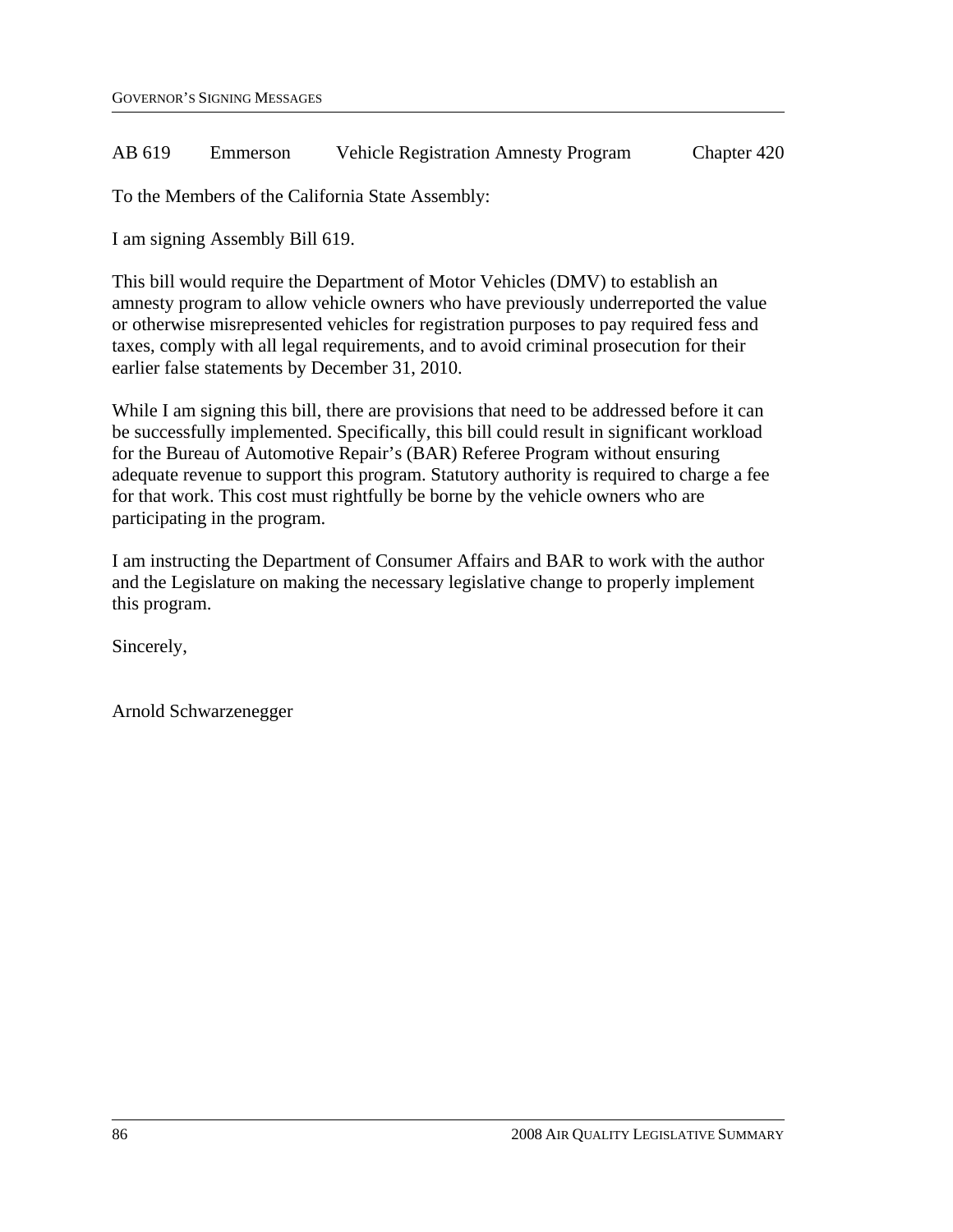AB 1781 ACB Budget Act of 2008 Chapter 268

#### REDUCTION LANGUAGE RELATED TO ARB

To The Members of the California Assembly:

I object to the following appropriations contained in Assembly Bill 1781.

Item 3900-001-0001 — For support of State Air Resources Board. I reduce this item from \$2,189,000 to \$189,000.

I am reducing this item by \$2,000,000. While this budget bill provides for a modest reserve in 2008-09, it fails to make the necessary statutory spending reductions and revenue increases needed to eliminate the state's structural budget deficit going forward. At the same time, constitutional requirements, federal law and court required payments drive the majority of the spending in any budget, and limit my ability to reduce spending. As a result, I have an obligation to reduce spending when my veto power inadequate to do so. Consequently -- and in order to further ensure that this budget remains in balance - - I am taking the difficult but necessary action reflected in this veto to further control state spending.

Sincerely,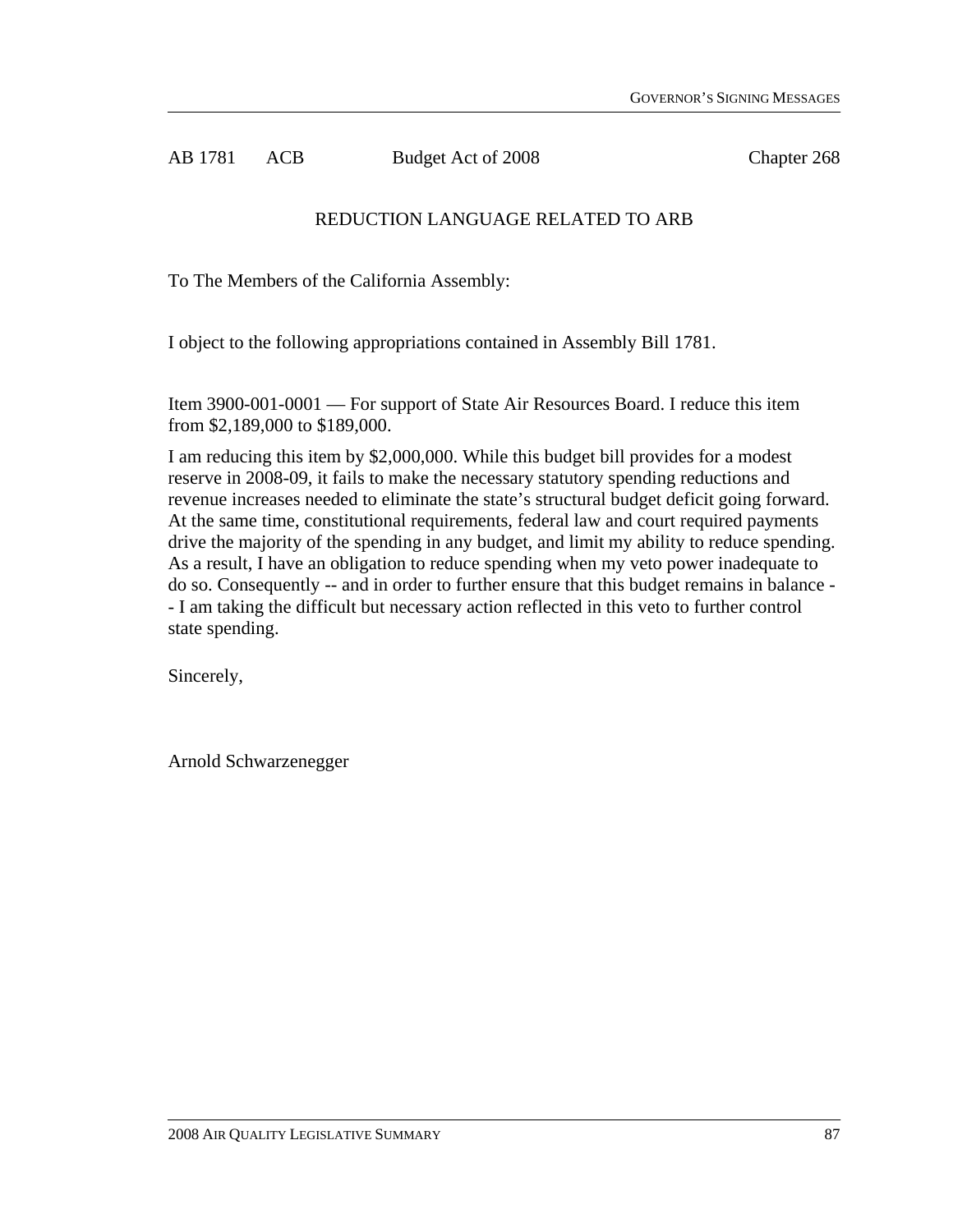#### AB 1879 Feuer Green Chemistry Framework Chapter 559

To the Members of the California State Legislature:

I am signing Assembly Bill 1879 (Feuer) and Senate Bill 509 (Simitian), which begin the historic implementation of the California Green Chemistry Initiative, started by my Administration in 2007.

These bills provide a foundation for the development of a Green Chemistry program that will build upon existing information and programs and create a model for other states and nations to follow.

To ensure that the Green Chemistry Initiative is as visionary and efficient as possible, all administrative agencies involved in this process, including the Department of Toxic Substances Control as lead agency, should take into account programs in other states, countries and regions, such as the European Union, to build upon their experience, data and expertise.

Sincerely,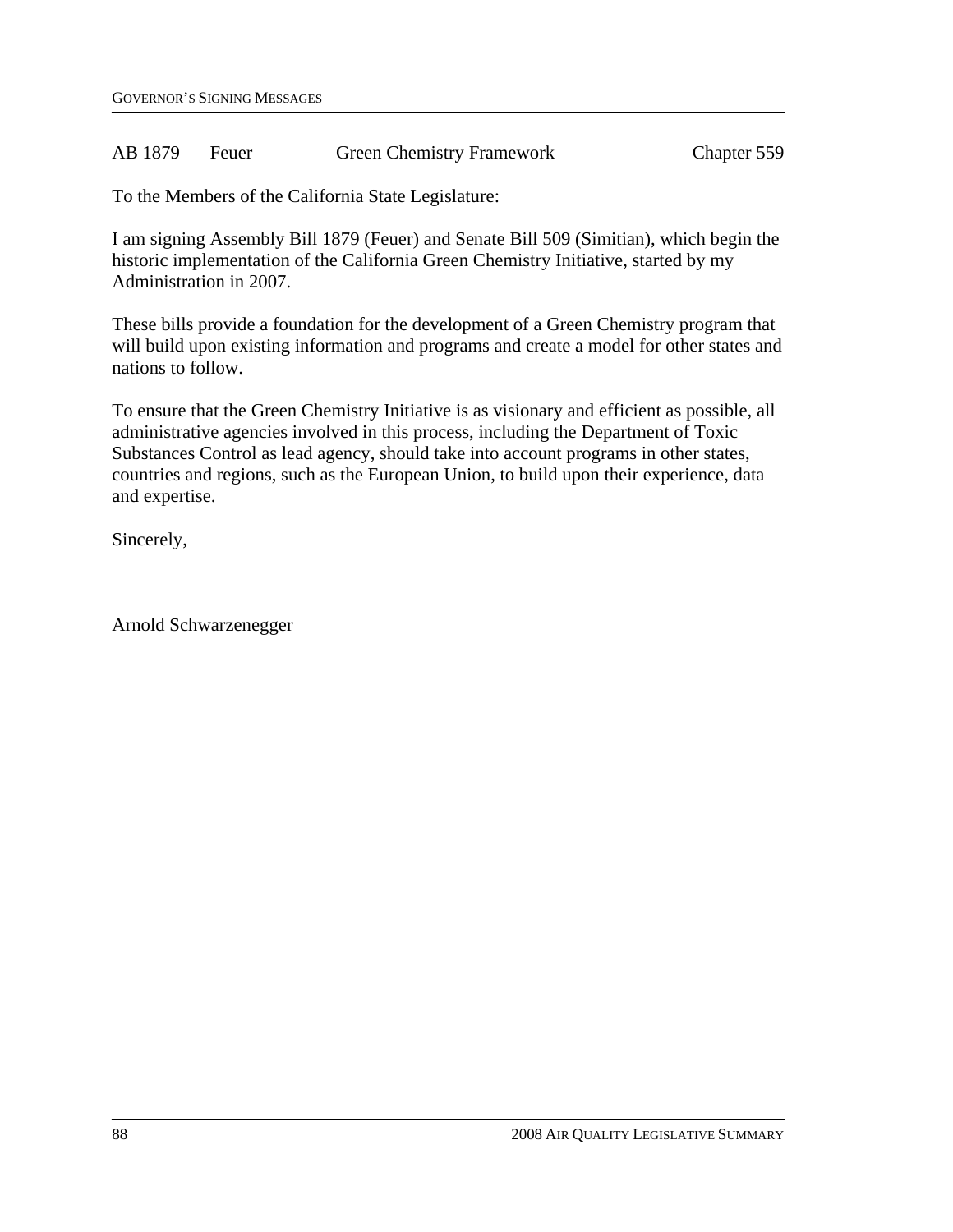#### SB 375 Steinberg Comprehensive Regional Growth Planning Chapter 728

To the Members of the California State Senate:

I am proud to sign Senate Bill 375.

This legislation constitutes the most sweeping revision of land use policies since Governor Ronald Reagan signed the California Environmental Equality Act (CEQA) nearly four decades ago, and will provide much needed guidance to local planning agencies on transportation, housing and other land-use decisions necessary to meet our greenhouse gas reduction goals under AB 32.

I commend Senator Steinberg and the sponsors of this legislation for accomplishing the difficult task of bringing together disparate and competing interests in order to create the framework for an historic state-local partnership to meet the greatest environmental challenge of our time, global warming. This bill once again puts California on the leading edge of climate change policy by instituting the nation's first policy to integrate four unsynchronized planning processes: land-use planning, transportation planning, housing development and reduction of greenhouse gas emissions. I am particularly pleased that this bill approaches the task with incentives rather than top-down regulatory mandates. If implemented as intended, this bill provides significant incentive in the form of a streamlined environmental review process under CEQA for certain residential and mixeduse housing projects that are consistent with regional plans to achieve greenhouse gas reduction targets. By addressing greenhouse gas emissions in the aggregate from transportation projects, housing of all densities and other development projects, the 'Sustainable Communities Strategy' (SCS) should also allow individual projects that are consistent with the regional plan to avoid conducting duplicative, project-specific CEQA greenhouse gas analysis and mitigation.

While I strongly support the incentives provided to residential housing in the form of streamlined CEQA permitting, I believe the failure to extend those same incentives to all projects related to transportation, infrastructure, services and employment that are consistent with the regional plan fundamentally undermines the programmatic approach to land-use planning this bill hopes to achieve. The author has committed to address some of these issues in clean-up legislation as needed. The sheer magnitude and complexity of this overhaul lends itself to drafting errors and oversights as the bill tries to integrate new, overarching regional requirements with existing local, state and federal laws and regulations. Failure to properly integrate these layers of regulatory requirements could result in litigation, additional cost and delay in completing much needed transportation and housing projects that are already underway throughout the State.

My administration will work with the author and sponsors of this legislation to ensure that clean-up legislation is drafted to address these issues in the next session. Specifically, there are four areas that must be addressed: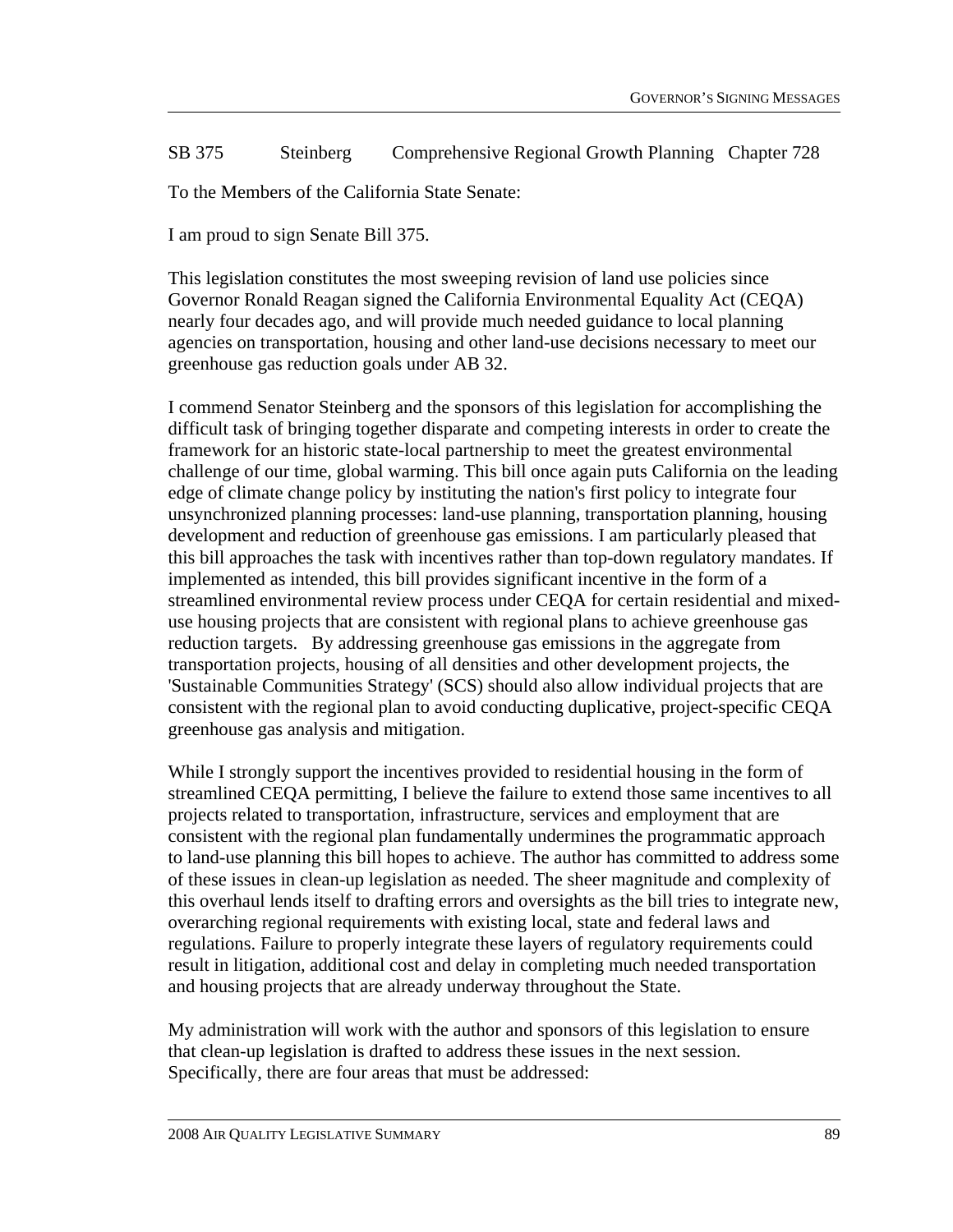- Provide exemptions for voter-approved Proposition 1B Transportation Projects ' Although the clear intent of the author was to exempt all transportation projects funded through Proposition 1B, approved by the voters in 2006, ambiguous language in the bill may put at risk approximately \$5 billion in Prop 1B transportation projects throughout the state, including in Los Angeles, San Diego, Riverside, Orange and San Bernardino counties. Clean-up legislation is needed to clearly exempt all projects funded with Proposition 1B funds.
- Expand CEQA streamlining to other projects that are consistent with a Sustainable Communities Strategy. This bill wisely offers housing developers the ability to 'opt out' of certain CEQA requirements in exchange for adhering to a preapproved 'Sustainable Communities Strategy'. However, this bill only applies the benefits of compliance with an SCS to new residential construction, omitting most projects related to other infrastructure, retail and commercial development. This omission undermines the whole reason for the bill in the first place implementing a comprehensive programmatic approach to land-use planning and must be addressed.
- Eliminate schedule conflicts with housing element updates and Regional Transportation Plans (RTPs). While the bill is intended to synchronize updates of housing elements in local government general plans and regional transportation plans (RTP), new and conflicting schedules are established with regard to the federal transportation planning schedule, federal air quality regulations, and existing deadlines for housing element updates and regional transportation plans. Without correction, confusion and litigation are likely to result. The Department of Housing and Community Development is already reporting that the provisions of the bill could invalidate the housing element of a city's General Plan. This places the city at risk of losing access to federal and state housing funds, including funding approved by the voters in Proposition 1C. This was clearly not the intent of the author and these conflicting schedules must be addressed as quickly as possible.
- Mitigation for impacts to the State Highway System. While the author did address a request to include the State Highway System (SHS) in the definition of the regional transportation network, follow-up legislation is needed to provide clarity of the requirement that projected impacts to the SHS by previously approved and new projects are required to mitigate for SHS impacts. Apparent inconsistency between this bill and current mitigation requirements provide broad potential for litigation that will hamper project delivery and potentially drain hundreds of millions of dollars from the State Highway Account, shifting mitigation costs that are now borne by project proponents to taxpayers.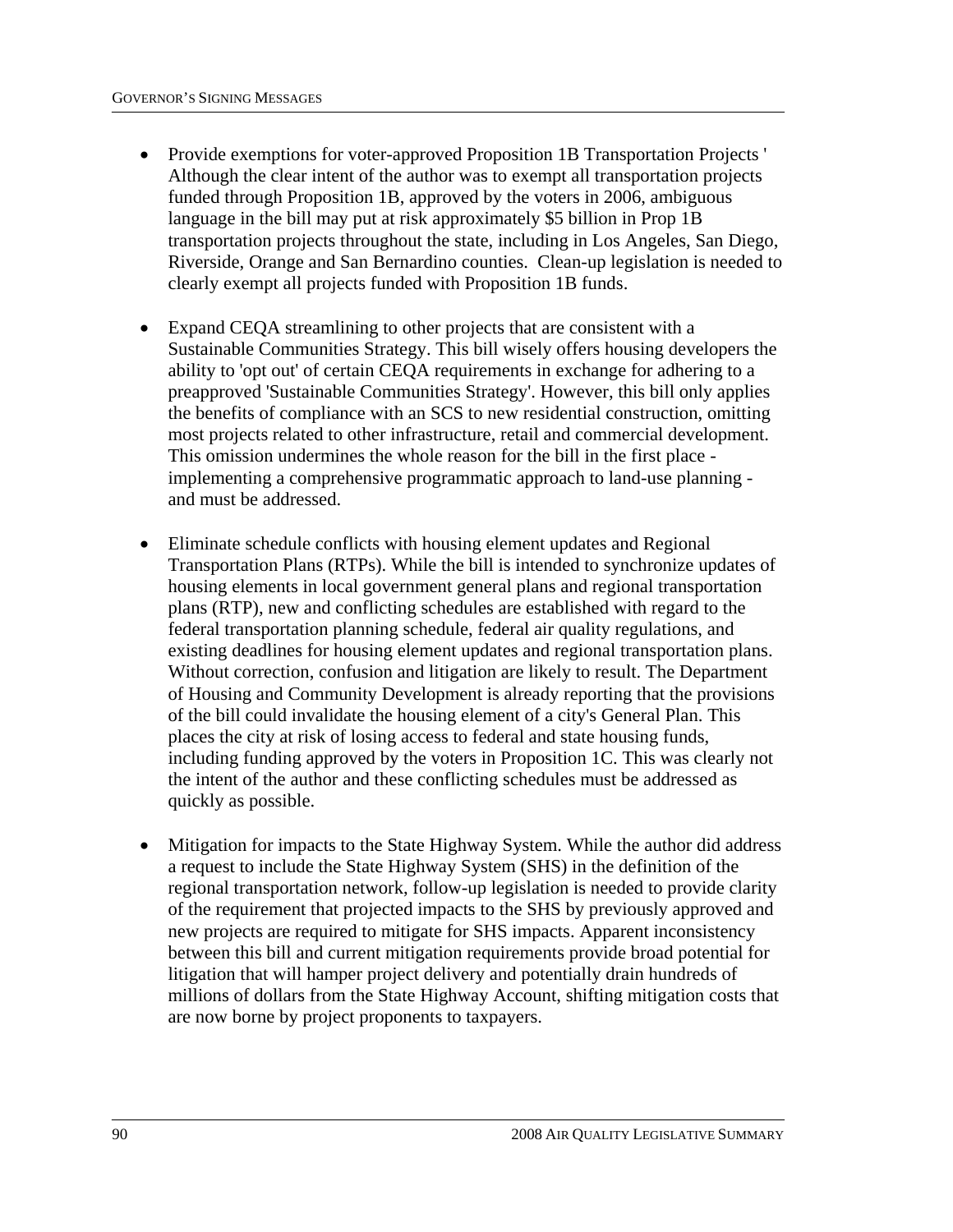I look forward to working with the author and all stakeholders in addressing these issues so that we can ensure the successful implementation of this bill and realize our greenhouse gas emission reduction goals.

Sincerely,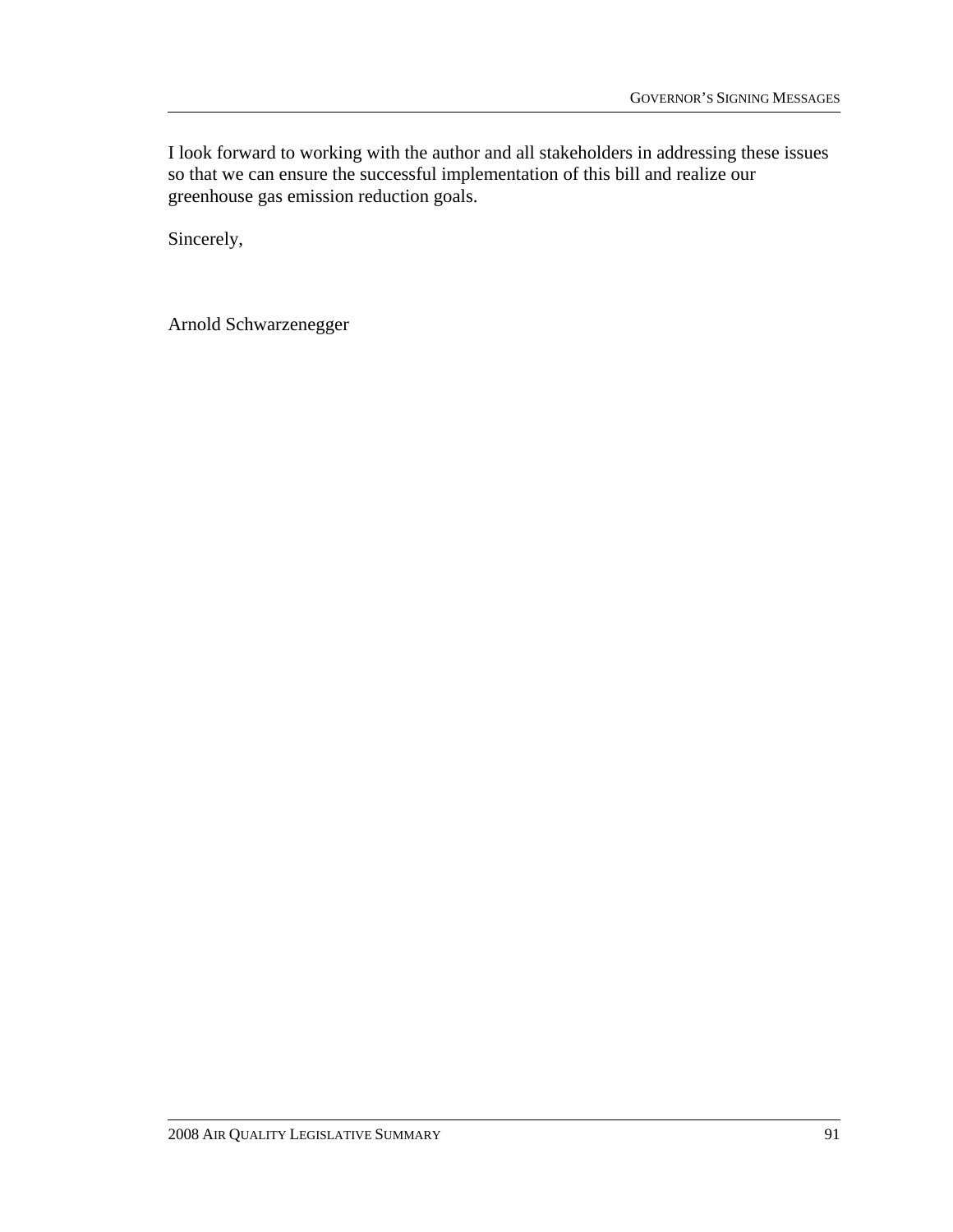| SB 509 | Simitian | Composite Wood/Consumer Products | Chapter 560 |
|--------|----------|----------------------------------|-------------|
|        |          |                                  |             |

To the Members of the California State Legislature:

I am signing Assembly Bill 1879 (Feuer) and Senate Bill 509 (Simitian), which begin the historic implementation of the California Green Chemistry Initiative, started by my Administration in 2007.

These bills provide a foundation for the development of a Green Chemistry program that will build upon existing information and programs and create a model for other states and nations to follow.

To ensure that the Green Chemistry Initiative is as visionary and efficient as possible, all administrative agencies involved in this process, including the Department of Toxic Substances Control as lead agency, should take into account programs in other states, countries and regions, such as the European Union, to build upon their experience, data and expertise.

Sincerely,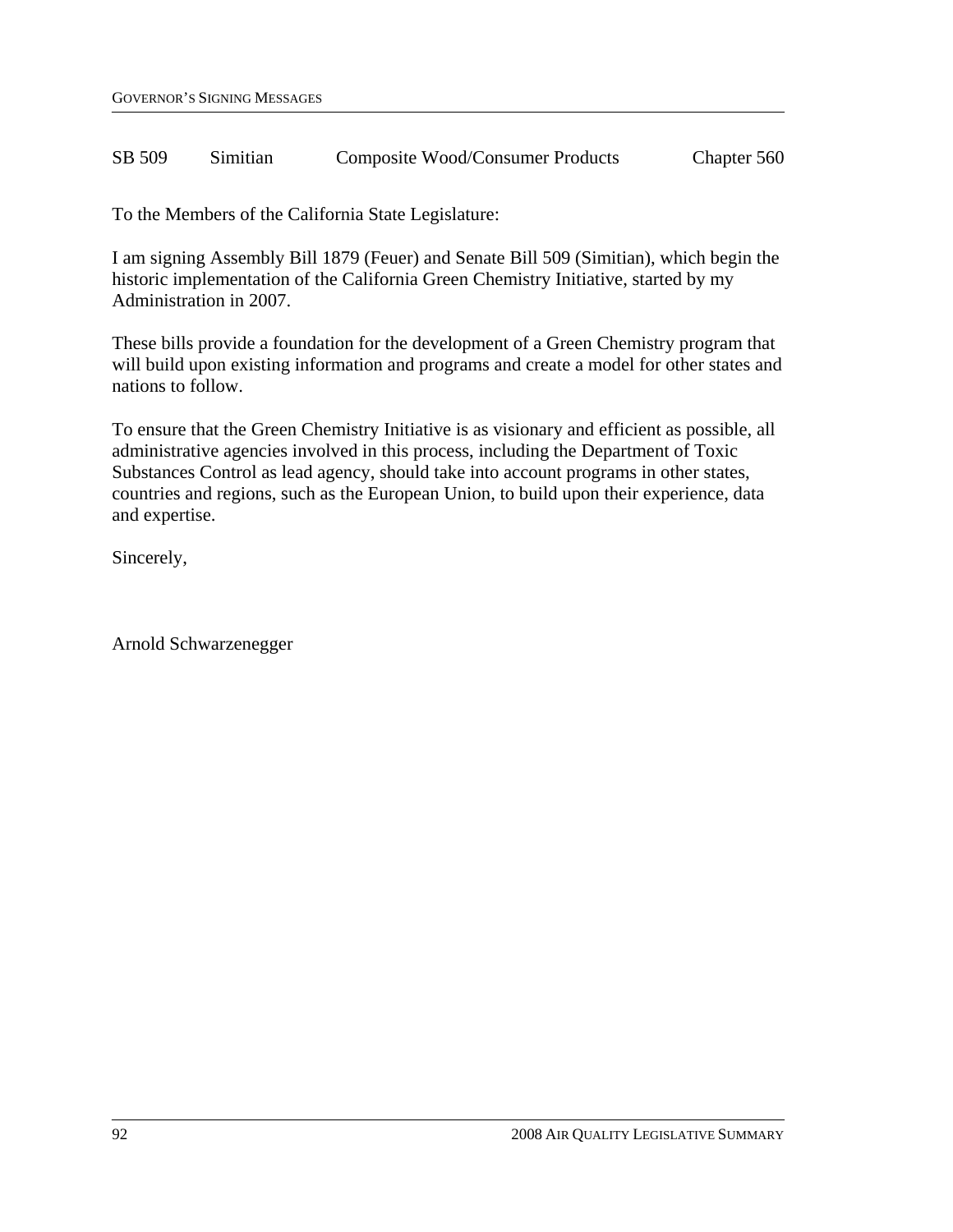#### SB 1486 Ducheny High Occupancy Toll Lanes Chapter 720

To the Members of the California State Senate:

I am signing Senate Bill 1486, which would enact the Otay Mesa East Toll Facility Act, authorizing the San Diego Association of Governments (SANDAG) to solicit and accept grants of funds, issue bonds for land acquisition and road construction, impose tolls and user fees for use of the roadways, and enter into contracts and agreements for the purpose of establishing highway toll projects to facilitate the movement of goods and people from the existing highway system to a new third port of entry facility in San Diego County.

However, I have substantial concerns with this bill. I am signing this bill in order to prevent any unnecessary delays in moving forward on this project, but it is with the expectation that SANDAG and the San Diego delegation will work with my Administration to develop and enact cleanup legislation.

This bill could result in significant costs to the state should toll revenues be insufficient to reimburse the state for maintenance, operation, and rehabilitation costs associated with the toll road. Since SANDAG would be in control of the tolls under this bill, cleanup legislation is needed to specify that tolls must be set at a rate sufficient to pay these costs and that the facilities cannot be constructed until there is a contract in place ensuring that the state's costs are covered. A facility for California Highway Patrol (CHP) safety inspections may be needed to avoid what would otherwise be a bottleneck that would substantially impair the toll road's time savings and jeopardize toll revenues. The legislation should specify how the costs of a CHP safety inspection facility will be funded, if it is determined that a new facility is necessary.

Sincerely,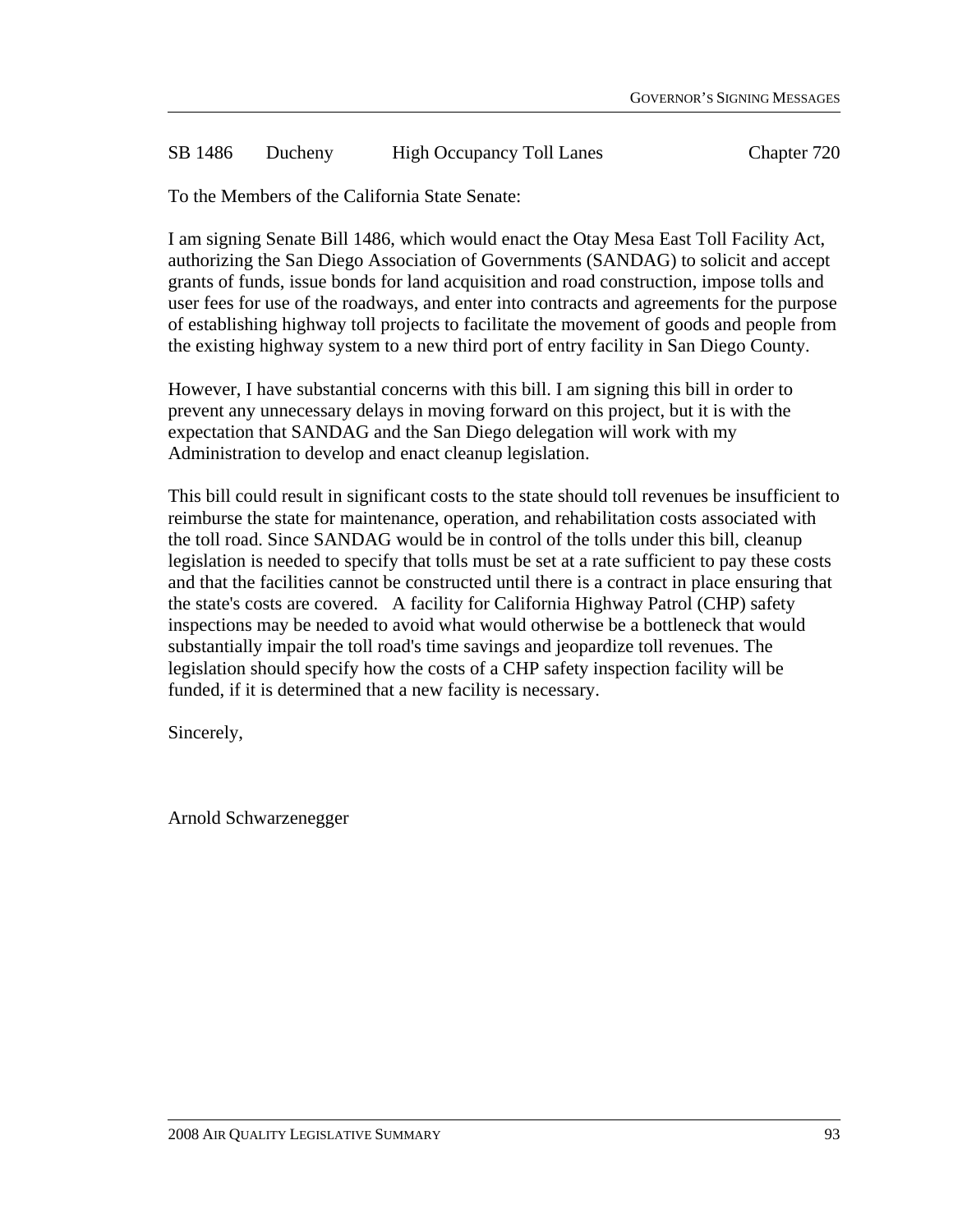#### SBX2 1 Perata Water Supply, Quality, & Flood Control Chapter 1

To the Members of the California State Senate:

I am signing Senate Bill X2 1, which appropriates \$821 million from Proposition 84 and other bonds for various water projects.

Unfortunately, the bill provides \$200 million less than I had proposed in my January 2008 budget for grants to integrate water management efforts on a regional level. Additionally, more than \$580 million of the funding in this bill was proposed in my January 2008 budget. But because the Legislature removed it from the budget and placed it into this special session bill, instead of being available for projects today, the money will not be available for use until March 2009. This is an unfortunate delay and I look forward to working with Legislative leaders to increase funding and provide timely approval of additional funds in the coming year to address our continuing water crisis.

With our current drought, many water districts are rationing supplies, farmers are letting fields sit idle and some of our reservoirs are less than half full. Court-ordered reductions in deliveries from the Delta, and climate change are further compounding our water challenges. And a state of 37 million people cannot thrive on a water system designed and built for a population half that number.

Once again, I call on the Legislature to work with me to place a comprehensive water bond on the ballot. We must work together to address our water and flood management priorities so we can ensure California has all the water it needs to keep our environment and our economy healthy and our people safe.

Sincerely,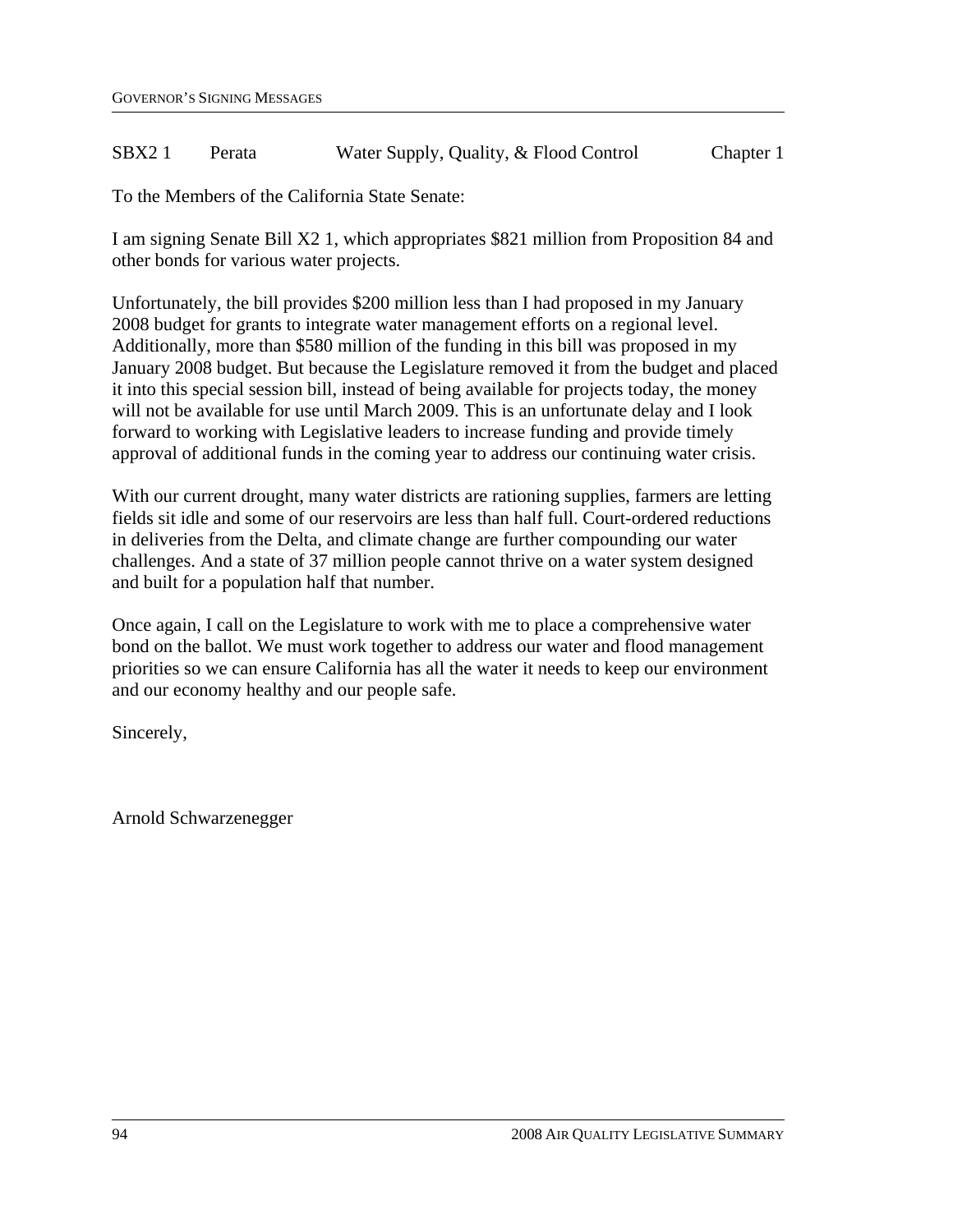# **VETOED BILLS**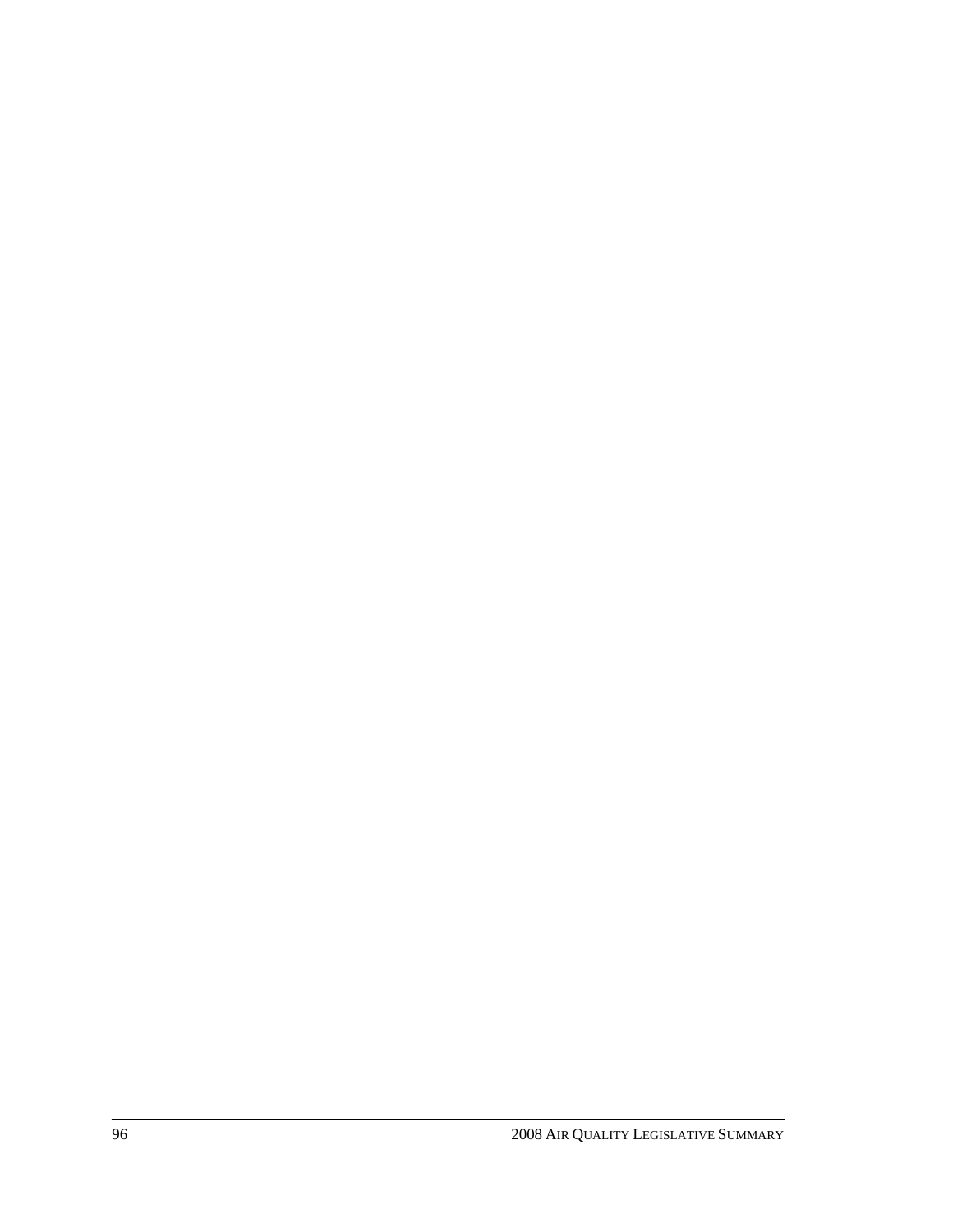| AB 842  | Jones      | <b>Traffic Reduction Plan Funding</b>            | Vetoed |
|---------|------------|--------------------------------------------------|--------|
| AB 1709 | Hancock    | Mello-Roos Financing for Renewables              | Vetoed |
| AB 2179 | Furutani   | <b>Biodiesel: State Fleet Mandate</b>            | Vetoed |
| AB 2269 | Fuentes    | <b>LADWP</b> Solar Initiative Exemption          | Vetoed |
| AB 2270 | Laird      | <b>Water Recycling</b>                           | Vetoed |
| AB 2309 | DeSaulnier | <b>Energy Audits</b>                             | Vetoed |
| AB 2560 | Lieu       | State Fleet: Procurement Criteria                | Vetoed |
| AB 2622 | Hayashi    | <b>Clean Technology Training</b>                 | Vetoed |
| AB 2939 | Hancock    | <b>Local Green Building Standards</b>            | Vetoed |
| AB 2970 | Eng        | <b>Water Resoruces: Delivery Capability</b>      | Vetoed |
| AB 3021 | Nava       | <b>Transportation Financing Authority</b>        | Vetoed |
|         |            |                                                  |        |
| SB 974  | Lowenthal  | <b>Goods Movement Bonds/Container Fees</b>       | Vetoed |
| SB 1174 | Lowenthal  | Traffic Safety: Quiet Car Study                  | Vetoed |
| SB 1386 | Lowenthal  | <b>Carbon Monoxide Alarms</b>                    | Vetoed |
| SB 1557 | Wiggins    | <b>State Planning Priorities</b>                 | Vetoed |
| SB 1573 | Florez     | <b>Vehicle Emission Standards for Smog Check</b> | Vetoed |
| SB 1574 | Florez     | Biodiesel: Underground Storage                   | Vetoed |
| SB 1645 | Wiggins    | <b>Energy Aware Planning Guide Update</b>        | Vetoed |
| SB 1760 | Perata     | <b>Climate Research Coordination</b>             | Vetoed |
| SB 1762 | Perata     | California Climate Change Institute              | Vetoed |
|         |            |                                                  |        |

Note: All vetoed bills listed are accompanied by a veto message.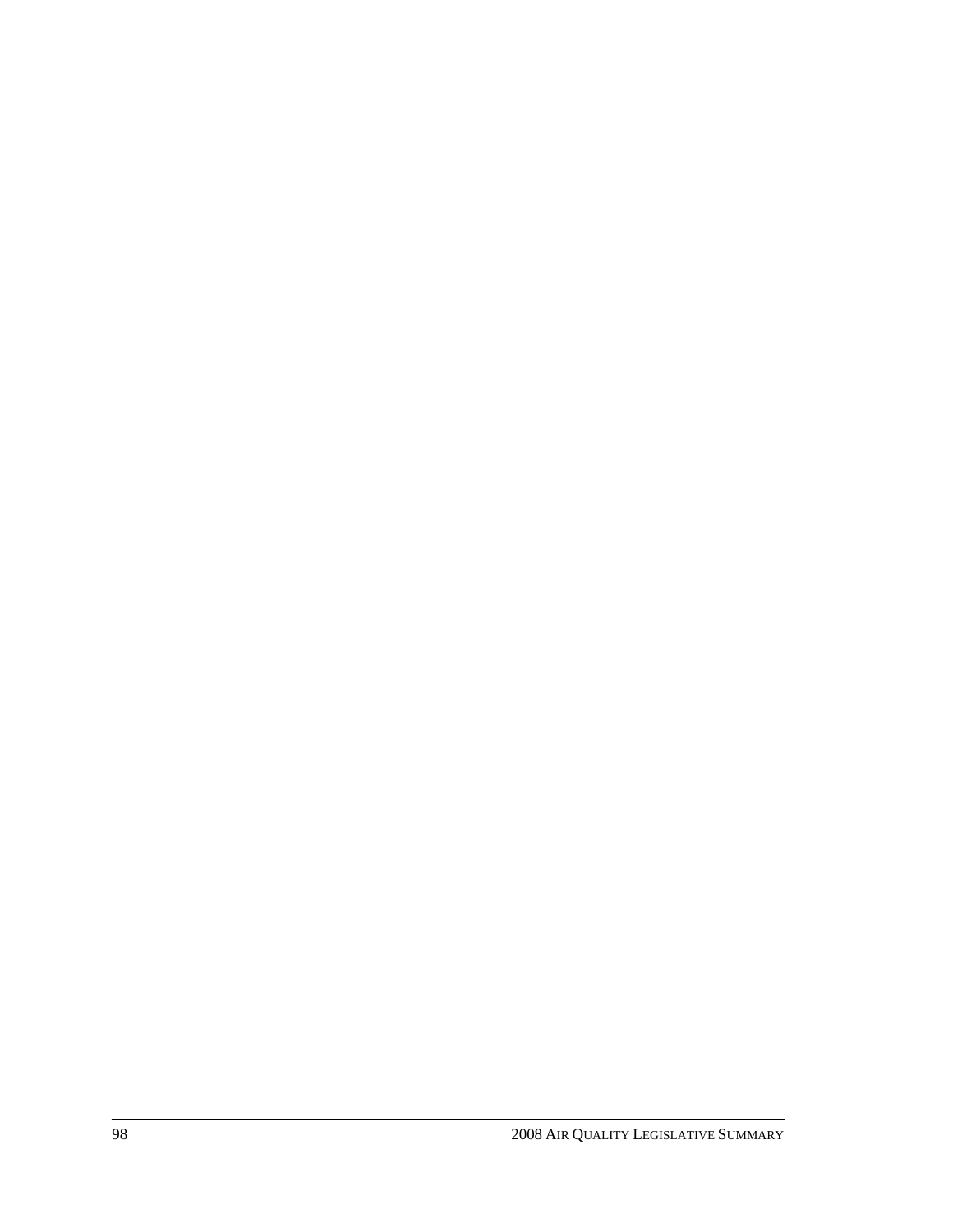# **GOVERNOR'S VETO MESSAGES**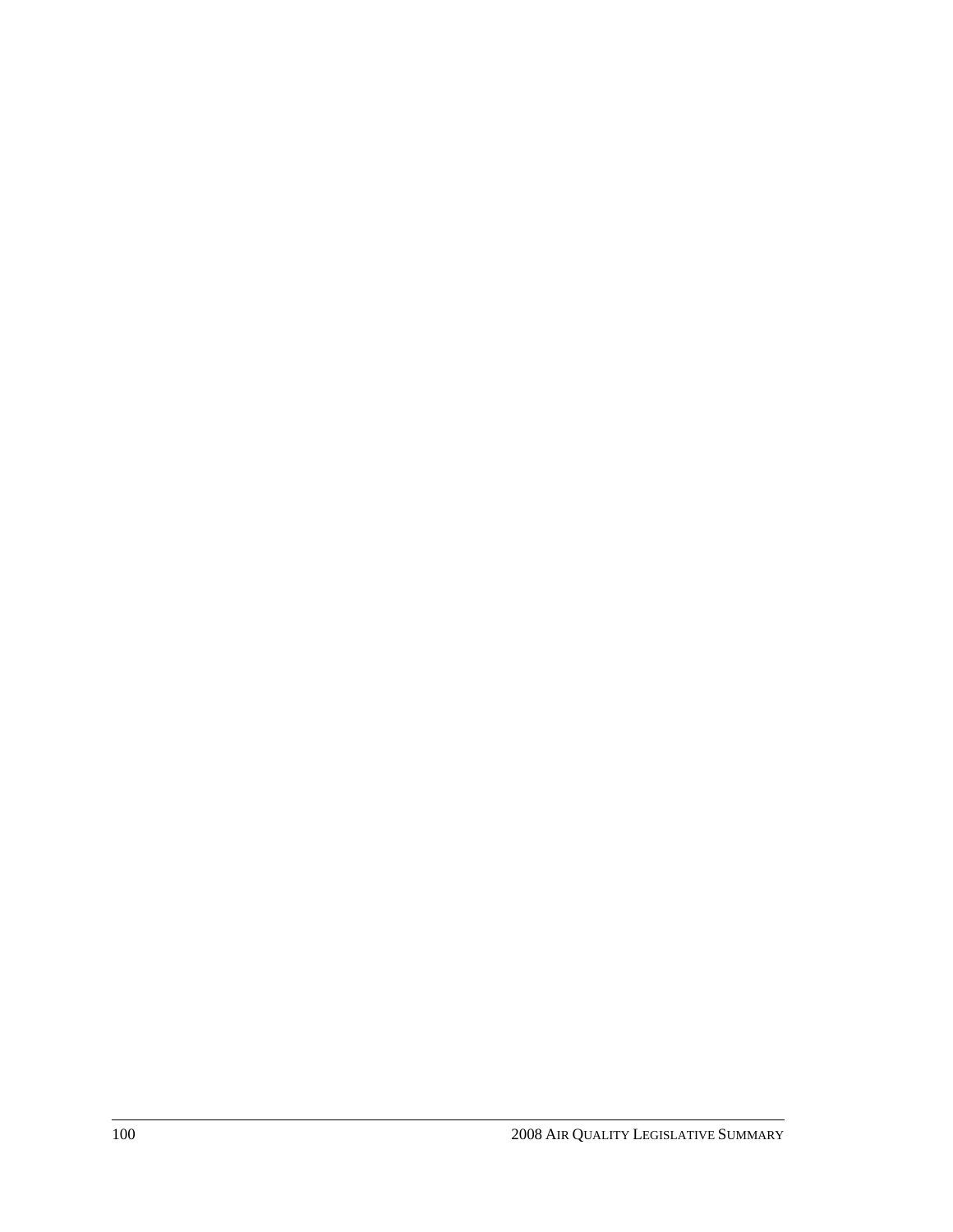#### AB 842 Jones Traffic Reduction Plan Funding Vetoed

To Members of the California State Assembly:

I am returning Assembly Bill 842 without my signature.

This bill would add ranking provisions to the Infill Incentive Grant program and Transit-Oriented Development programs administered by the Department of Housing and Community Development (HCD). These provisions would give preference if an applicant's general plan, transportation plan, or regional blueprint provides for a 10 percent reduction in the incremental growth in vehicle miles traveled (VMT).

The fundamental weakness of this bill is the absence of any generally accepted, standardized tools for measuring changes in VMT that accommodate in any meaningful and reliable way the varying social, economic, and geographical conditions in the state. Moreover, even if there were such measures, this bill would provide no means of monitoring whether the projected VMT reductions were achieved or any sanction for failing to achieve the projected reductions. Without these elements, this bill is pointless.

Additionally, the bill is costly and duplicative. The Infill Incentive Grant program and Transit-Oriented Development programs are programmatically structured to minimize automobile use. The ranking criteria for the programs currently include several measures that incentivize and target reduced automobile usage. This bill would impose substantial costs on HCD and local planning agencies with little, if any, prospect of achieving its goal of reducing automobile use.

For the above reasons, I am returning the bill without my signature.

Sincerely,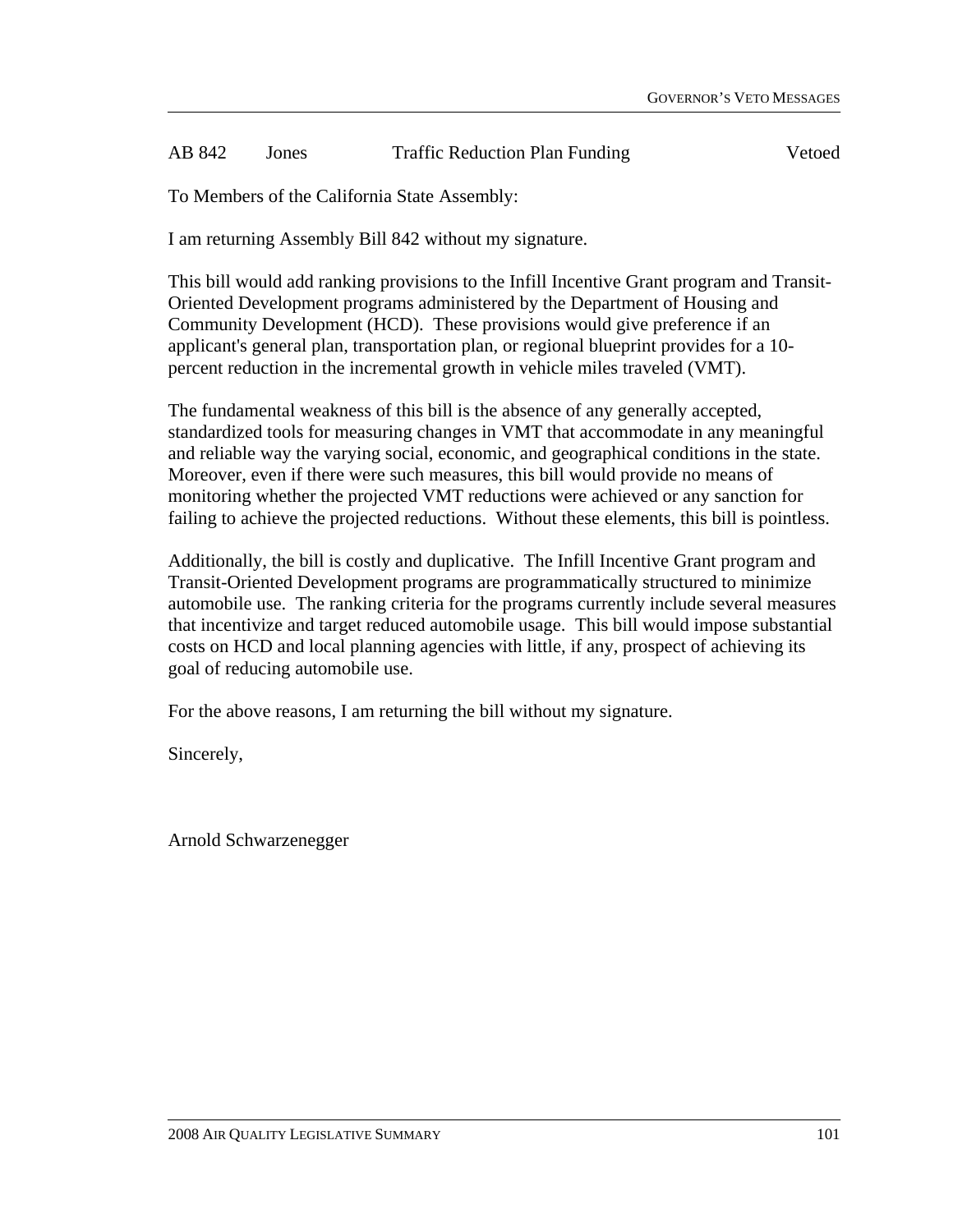AB 1709 Hancock Mello-Roos Financing for Renewables Vetoed

To the Members of the California State Assembly:

I am returning Assembly Bill 1709 without my signature.

While I support the use and inclusion of energy efficiency products for the homes in our state as demonstrated by my Million Solar Roofs Initiative, this bill would allow Mello-Roos taxes to be imposed on homeowners in order to finance energy efficiency improvements. This provision represents a fundamental shift in the purpose of Mello-Roos taxes and is one that I cannot support.

Sincerely,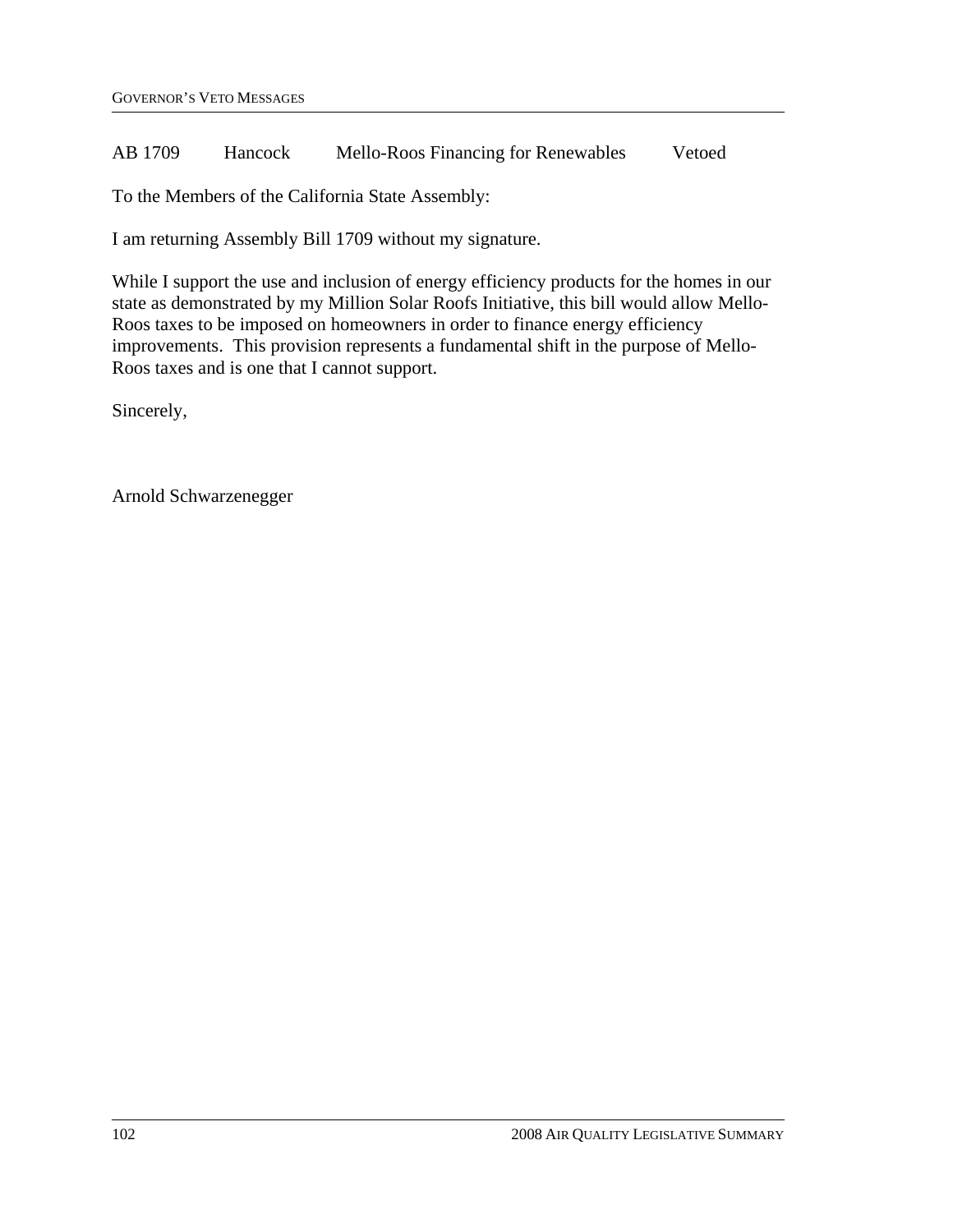#### AB 2179 Furutani Biodiesel: State Fleet Mandate Vetoed

To the Members of the California State Assembly:

I am returning Assembly Bill 2179 without my signature.

The Air Resources Board (ARB) is currently developing the low carbon fuel standard (LCFS) as part of its implementation of AB 32, the California Global Warming Solutions Act of 2006. The purpose of the LCFS is to set declining carbon content targets for vehicle fuels and let the market determine which fuels to provide Californians for consumption. This bill chooses one type of fuel over another, which is contrary to the market concept underlying the development of the LCFS.

Additionally, the sustainability criteria required by this bill set a precedent for exhaustive but marginally beneficial analyses that are inconsistent with those presently under development by the ARB and would likely delay implementation of the LCFS.

Although I cannot support this measure, I strongly support the concept of our State fleets routinely using alternative and renewable fuels. In 2007, Caltrans initiated a pilot program to determine the feasibility of using biodiesel fuel in its fleet. To date, the results of that program have been favorable and I encourage them to continue expanding it in a cost effective manner.

Sincerely,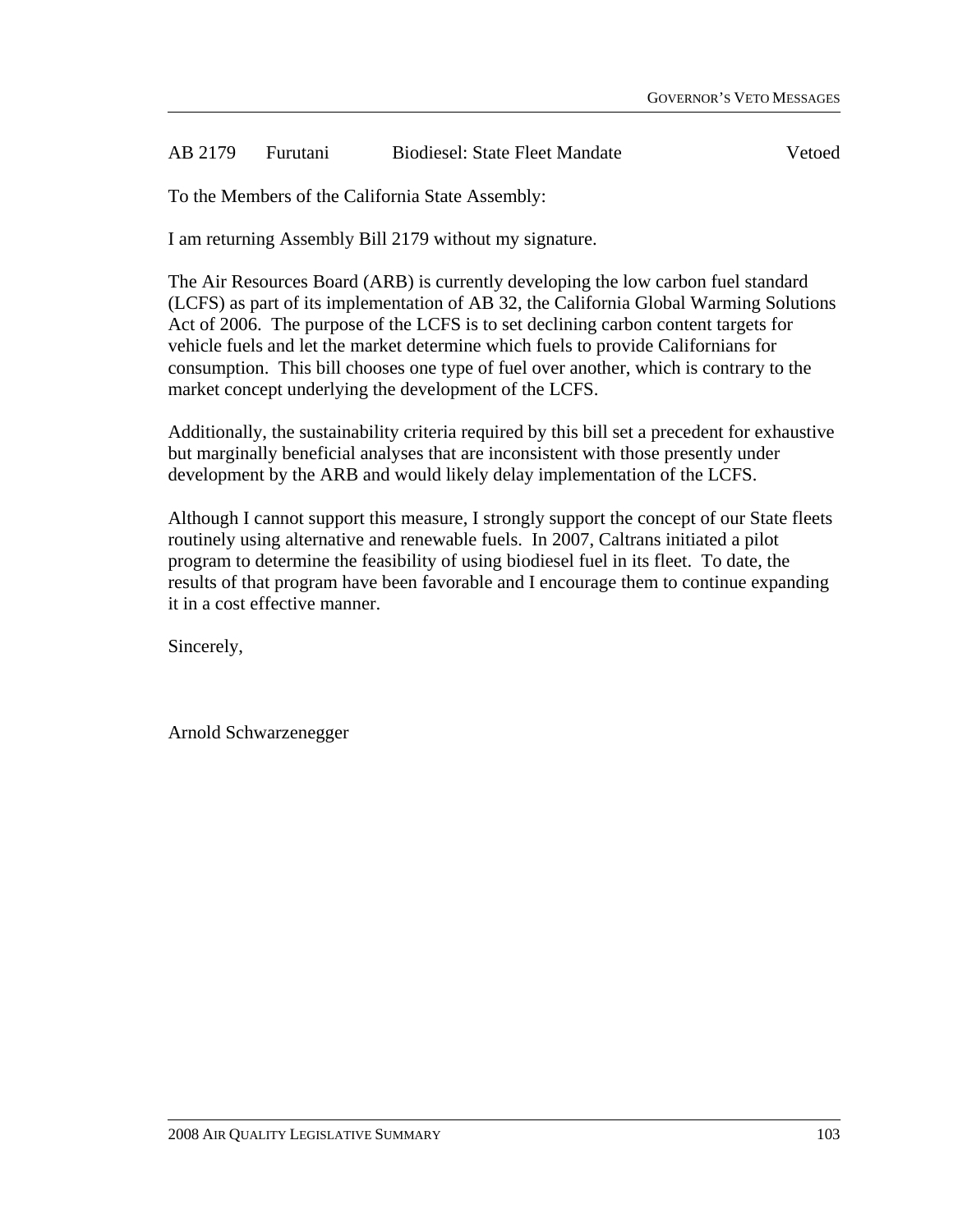#### AB 2269 Fuentes LADWP Solar Initiative Exemption Vetoed

To the Members of the California State Assembly:

I am returning Assembly Bill 2269 without my signature.

This bill would authorize a public utility to receive solar incentives authorized by the SB 1 (Murray).

When I embarked on creating the Million Solar Roofs Plan, the goal was to get 3,000 megawatts of customer-generated solar power in an effort to encourage distributed generation to sustain our electrical grid and build a robust and commercially viable solar industry in California.

This bill undermines those goals by awarding solar incentives directly to the utility rather than to their customers. Although this bill is narrowly tailored, signing it would open the door from other utilities throughout the state that would seek similar treatment. If we wish to maintain this program, this cannot occur. I will not sign any bill that undermines this program by shifting the rebates it offers from customers to a publicly- or investorowned utility.

For these reasons, I am returning this bill without my signature.

Sincerely,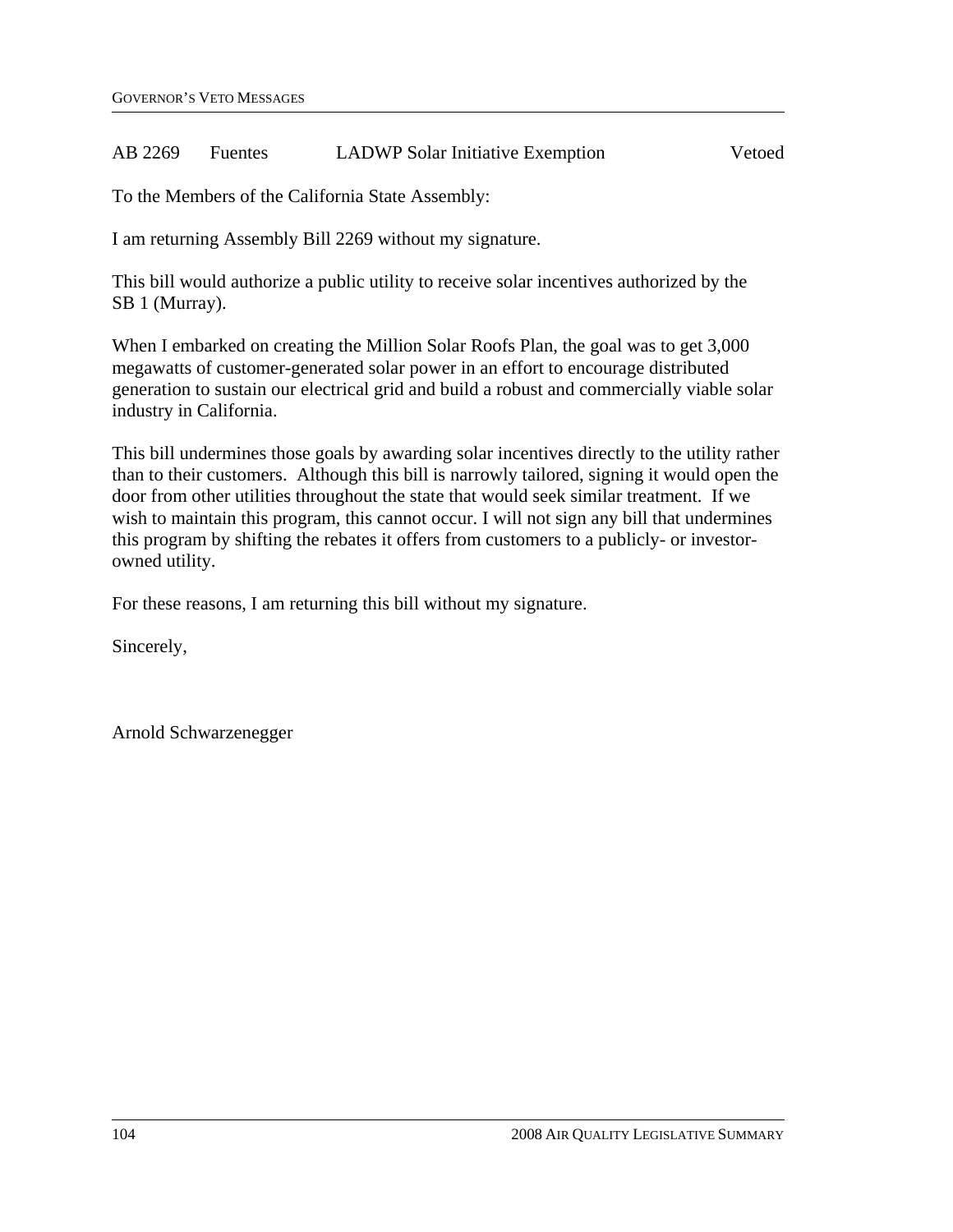AB 2270 Laird Water Recycling Vetoed

To the Members of the California State Assembly:

I am returning Assembly Bill 2270 without my signature.

This bill would require the Department of Water Resources (DWR) to establish statewide water recycling targets every five years and would also enable local governments to control salinity input to their sewer systems, including those from water softeners.

Increasing the use of recycled water in the state is an absolutely necessary activity to increase water supply reliability for the future of our growing state. Unfortunately, this bill also includes provisions that go too far in limiting residential use of water softeners.

I recognize that excess salinity in surface and ground water is a serious water quality problem in various regions throughout the state, including the Central Valley and southern California. However, current law already includes provisions that allow local agencies to regulate water softeners. The provisions of this bill create a system that could unduly limit choices for consumers and small water systems, with potentially little positive impact given the relatively limited contribution of water softeners to our salinity problems.

For these reasons, I am returning this bill without my signature.

Sincerely,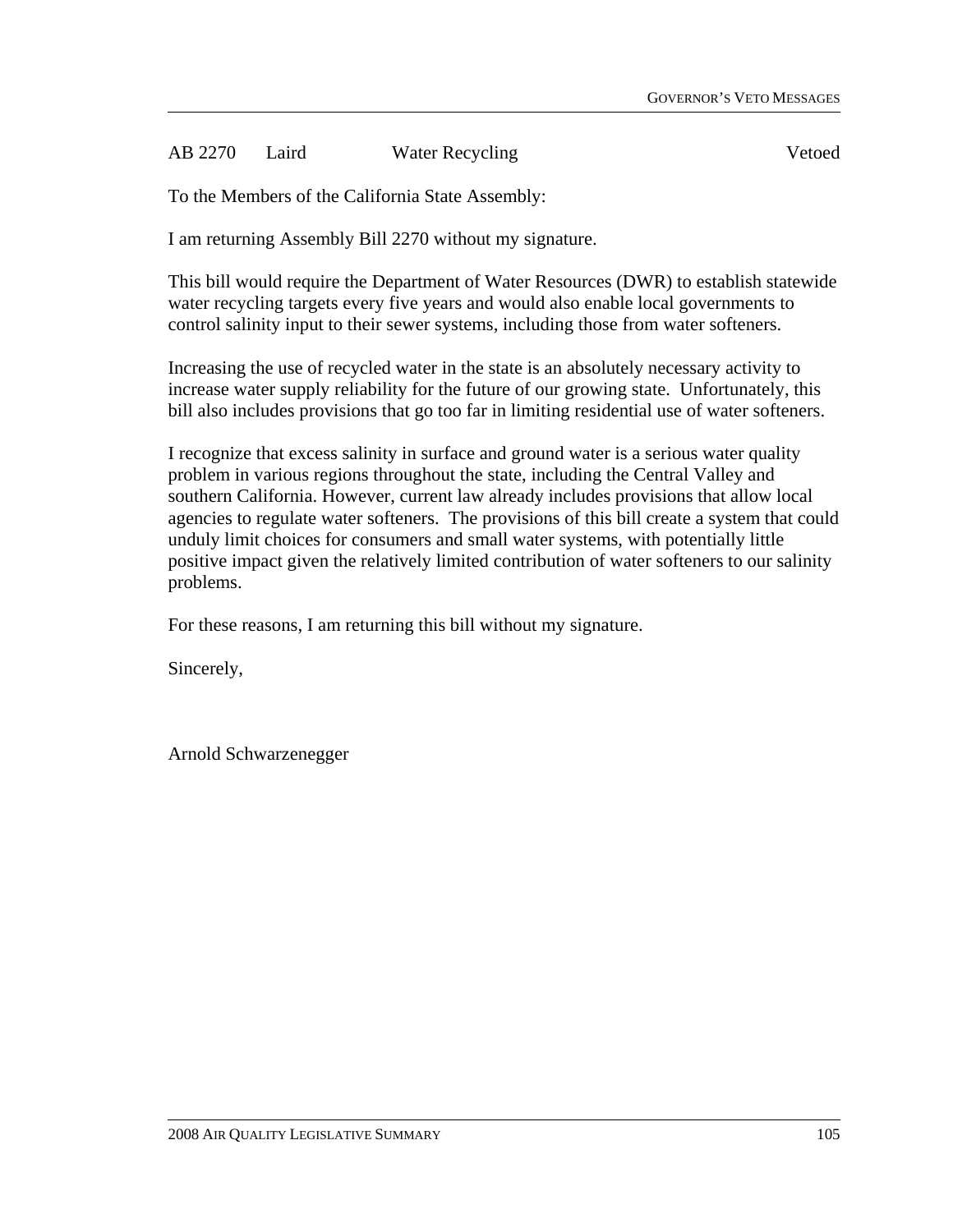#### AB 2309 DeSaulnier Energy Audits Vetoed

To the Members of the California State Assembly:

I am returning Assembly Bill 2309 without my signature.

This bill is unnecessary as it would require the California Public Utilities Commission to determine whether to require corporations to provide owner-requested energy efficiency audits and make recommendations to the owner on cost-effective measures that would increase a building's energy efficiency.

Although I am supportive of efforts to increase energy efficiency, utilities and private entities already conduct energy audits when requested by building owners. Home audits are already included in each utility's portfolio of programs and upon completion of audits, the utilities offer residential owners recommendations for achieving increased energy efficiency.

For these reasons, I am returning this bill without my signature.

Sincerely,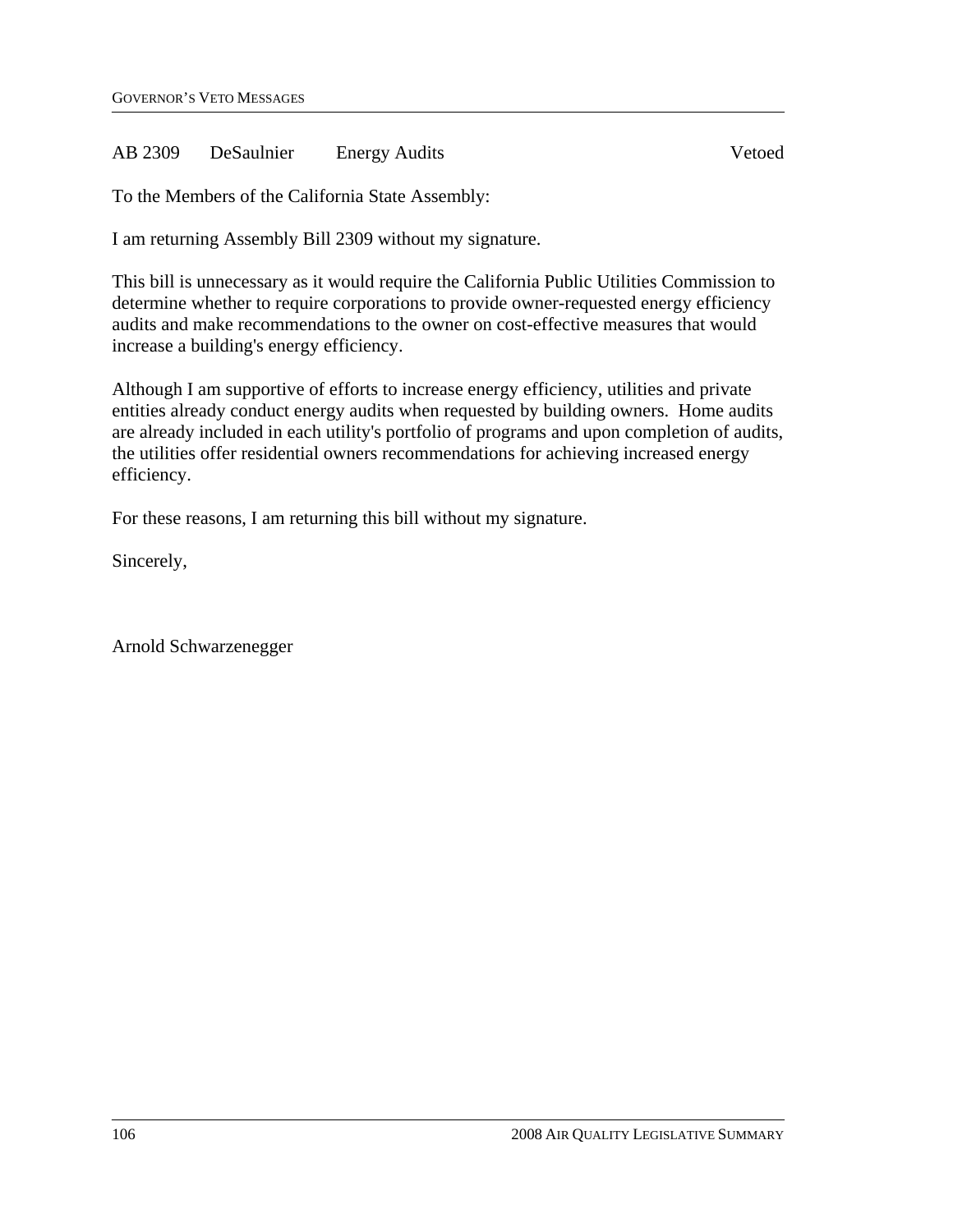| AB 2560 Lieu |  | State Fleet: Procurement Criteria | Vetoed |
|--------------|--|-----------------------------------|--------|
|              |  |                                   |        |

To the Members of the California State Assembly:

I am returning Assembly Bill 2560 without my signature.

This bill requires the Department of General Services (DGS) to establish criteria for ranking the environmental and energy benefits and costs resulting from procuring medium- and heavy-duty vehicles by state and local governments.

DGS is currently in the process of implementing last year's AB 236 (Lieu) for passenger and light-duty vehicles and is in the process of implementing its new Fleet Asset Management System, which will give them important new tools to oversee the state's fleet and gather information on fuel efficiency and emissions reductions.

This bill would impose significant costs upon DGS to develop this new program for medium- and heavy-duty vehicles, yet the bill provides no appropriation to implement its provisions. This creates a General Fund pressure which, during this fiscal crisis, would be an irresponsible action.

For these reasons, I cannot support this measure.

Sincerely,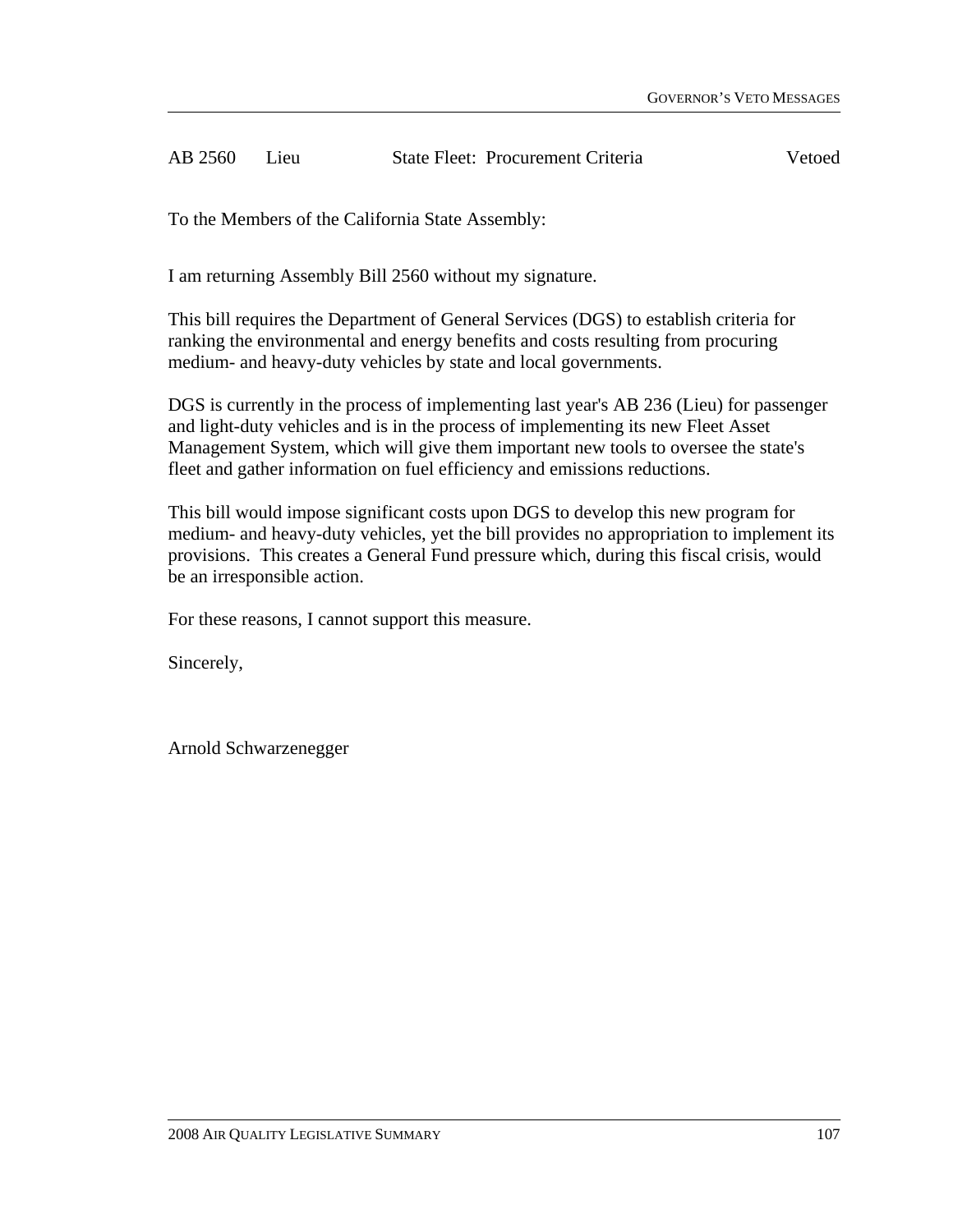#### AB 2622 Hayashi Clean Technology Training Vetoed

To the Members of the California State Assembly:

I am returning Assembly Bill 2622 without my signature.

The historic delay in passing the 2008-2009 State Budget has forced me to prioritize the bills sent to my desk at the end of the year's legislative session. Given the delay, I am only signing bills that are the highest priority for California. This bill does not meet that standard and I cannot sign it at this time.

Sincerely,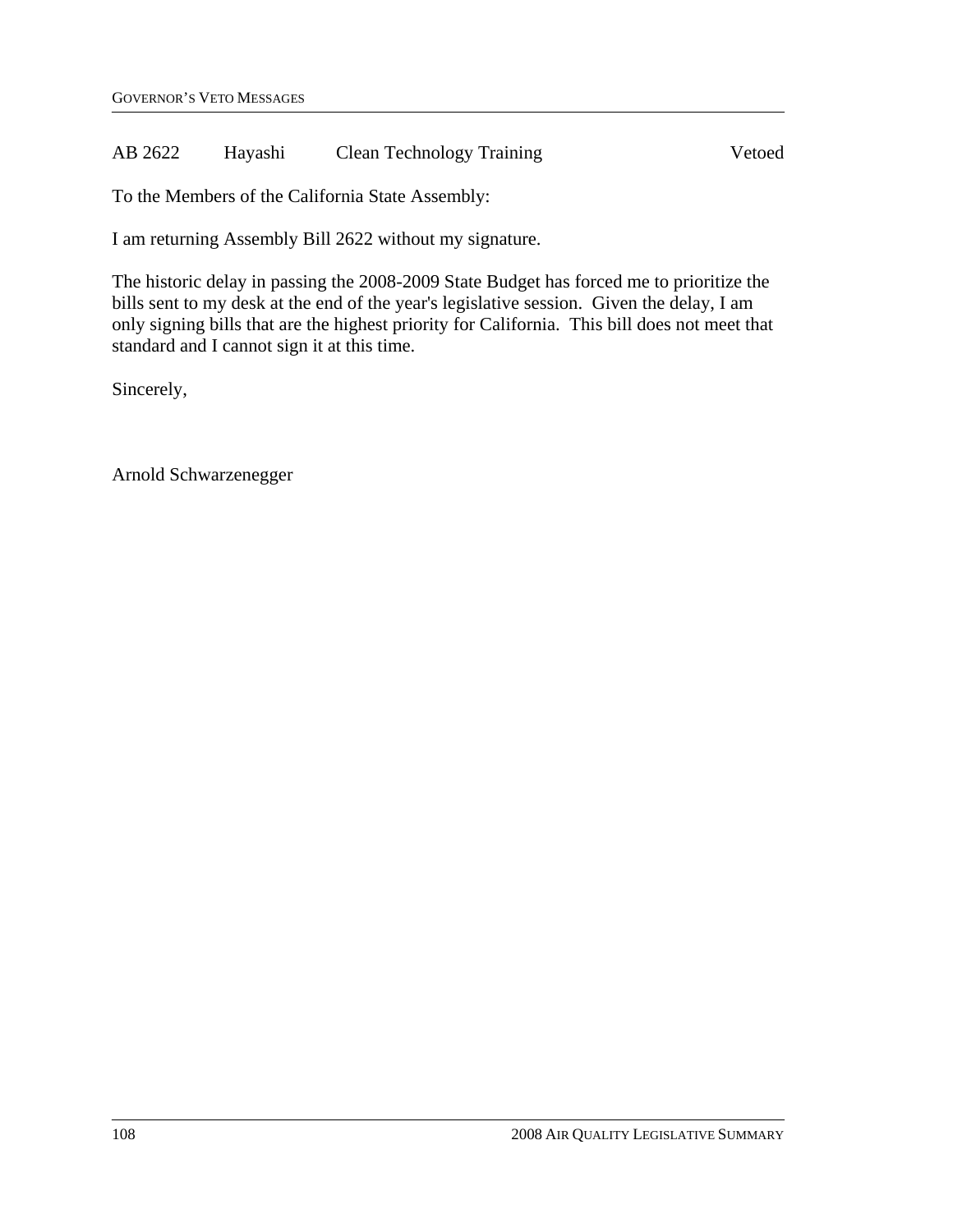#### AB 2939 Hancock Local Green Building Standards Vetoed

To the Members of the California State Assembly:

I am returning Assembly Bill 2939 without my signature.

This bill would authorize local jurisdictions to impose more restrictive modifications to the California Green Building Standards Code for both residential and non-residential buildings.

The bill is both unnecessary and overly far reaching.

At my direction, California was the first state in the nation to enact statewide green building standards. The California Building Standards Commission (BSC) this year adopted the California Green Building Standards Code and by the end of 2010 will enhance and expand those rules to provide further benefit. Local governments currently have the authority to enact even stronger green building standards if they so choose. Throughout California, dozens of localities have already done so.

Additionally, the bill is written in such broad terms that a local jurisdiction could make wholesale changes to the state building code, even to non-green building standards. This dramatic expansion of authority is contrary to existing health and safety practices that have been in place for decades. The BSC must maintain the legal statewide authority to develop building standards utilizing an open public adoption process with expert review.

Because of my strong support of both local control and green building standards, my Administration provided amendments that clarified the local authority which the bill's proponents sought. While agreement unfortunately was not reached this year, I encourage the Legislature to work with my Administration on future legislation that provides the absolute clarity that local governments can strengthen the state' s green building standards, while maintaining California's rigorous uniform statewide health and safety standards.

For these reasons, I am returning this bill without my signature.

Sincerely,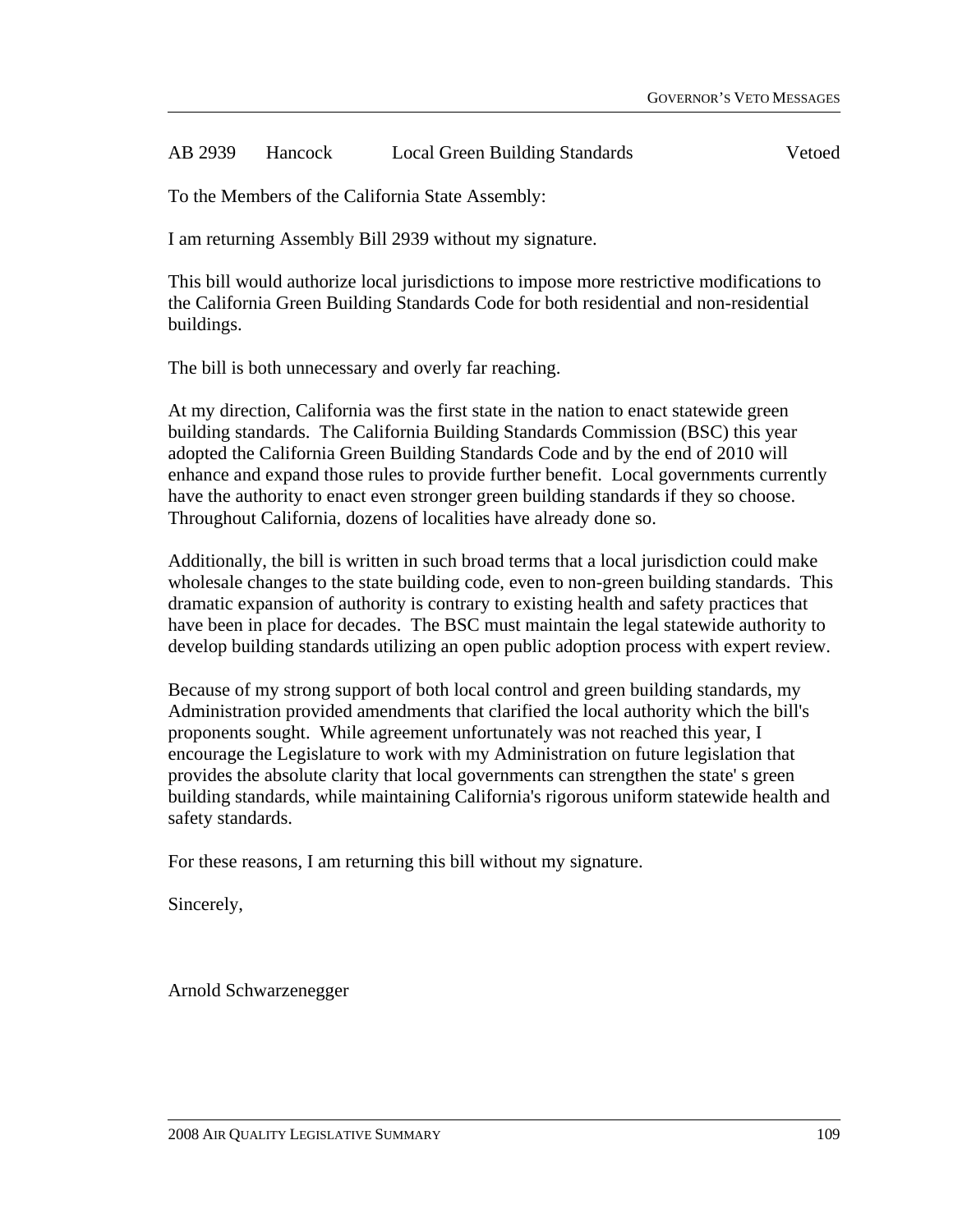#### AB 2970 Eng Water Resources: Delivery Capability Vetoed

To the Members of the California State Assembly:

I am returning Assembly Bill 2970 without my signature.

The historic delay in passing the 2008-2009 State Budget has forced me to prioritize the bills sent to my desk at the end of the year's legislative session. Given the delay, I am only signing bills that are the highest priority for California. This bill does not meet that standard and I cannot sign it at this time.

Sincerely,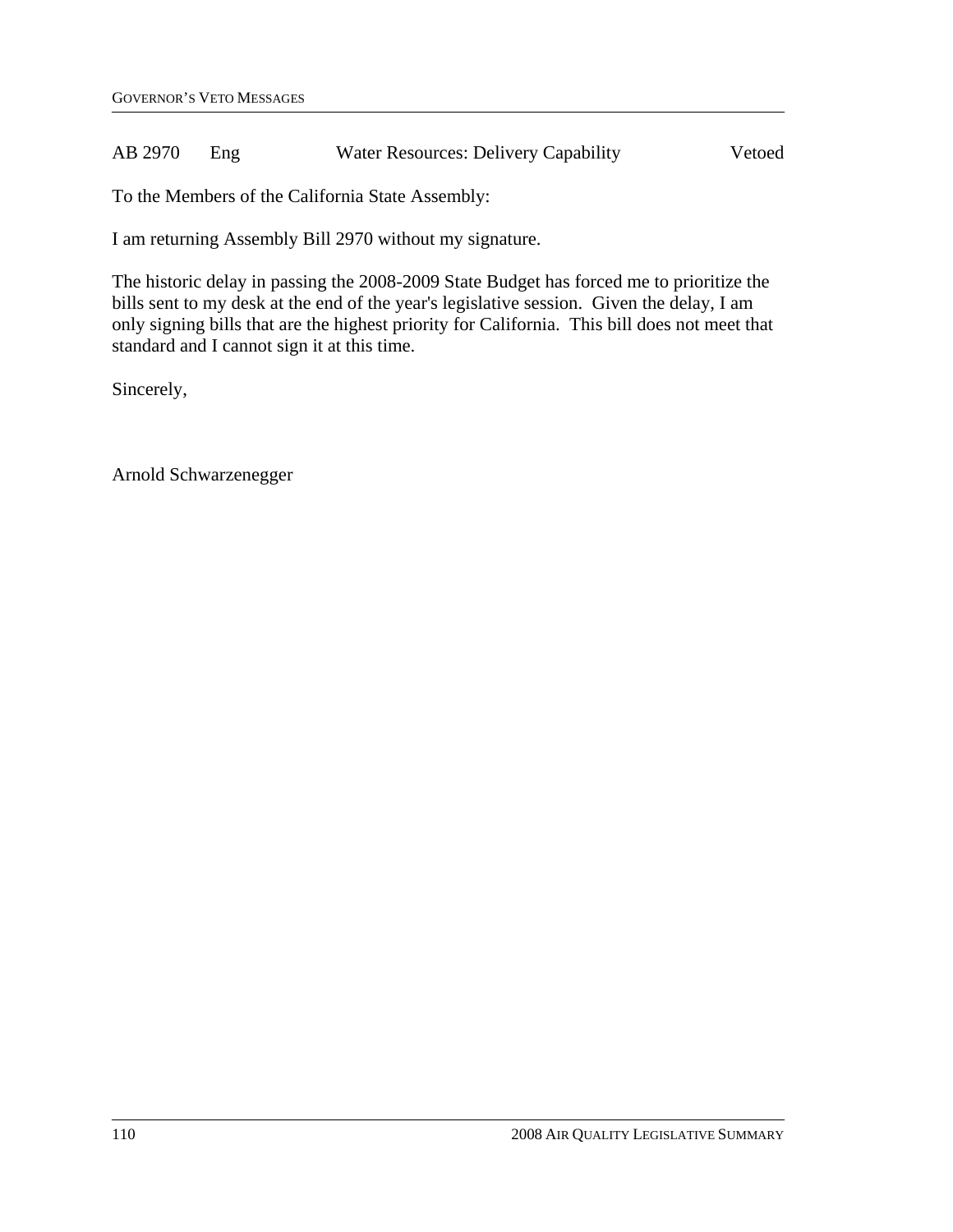#### AB 3021 Nava Transportation Financing Authority Vetoed

To the Members of the California State Assembly:

I am returning Assembly Bill 3021 without my signature.

The historic delay in passing the 2008-2009 State Budget has forced me to prioritize the bills sent to my desk at the end of the year's legislative session. Given the delay, I am only signing bills that are the highest priority for California. This bill does not meet that standard and I cannot sign it at this time.

Sincerely,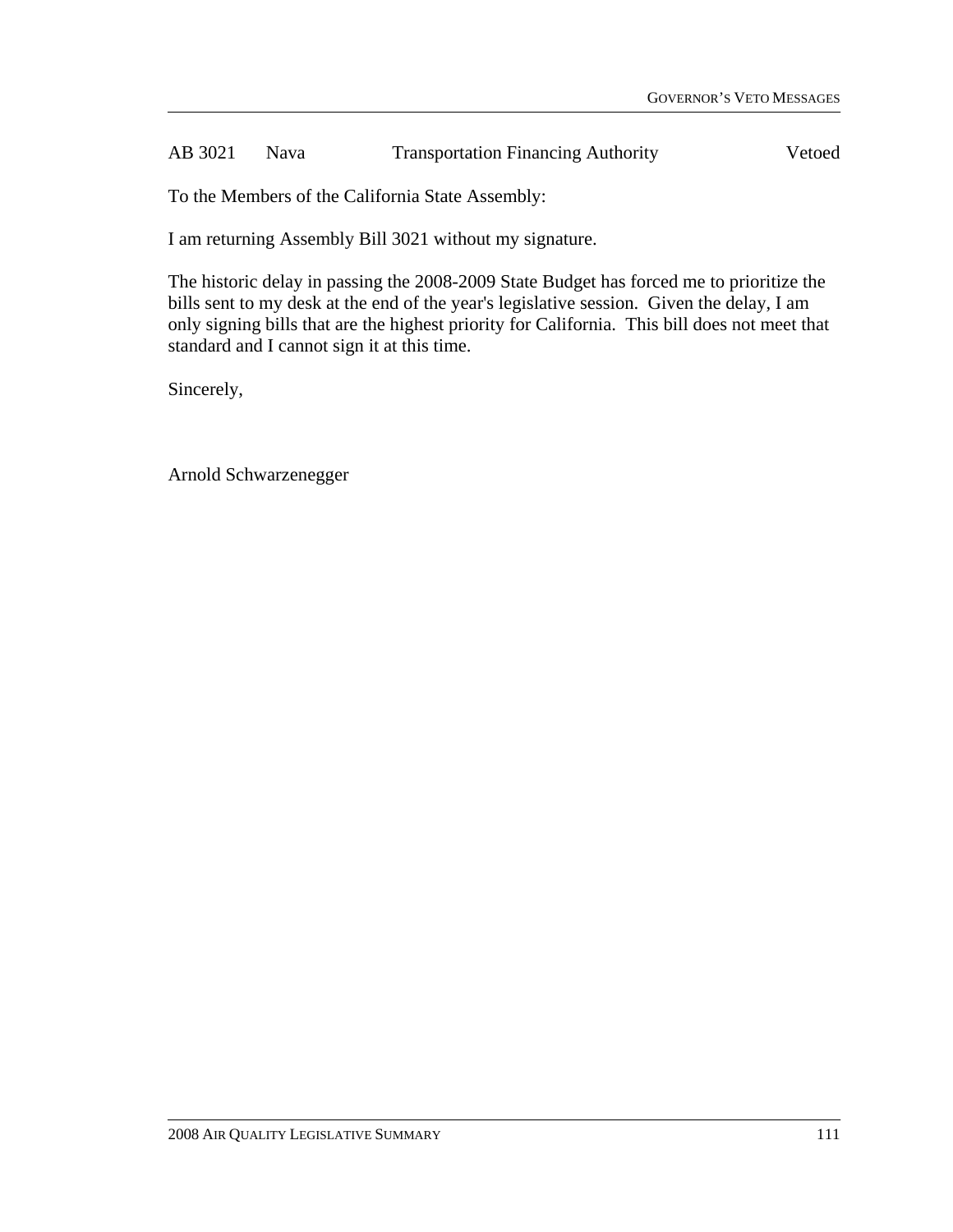#### SB 974 Lowenthal Goods Movement Bonds/Container Fees Vetoed

To the Members of the California State Senate:

I am returning Senate Bill 974 without my signature.

This bill would impose a maximum fee of \$30 per twenty-foot equivalent unit on each shipping container processed in the Ports of Los Angeles, Long Beach and Oakland. The revenues would be used for two broad purposes: to alleviate congestion of the ports by funding projects to improve the flow and efficiency of the ports and to mitigate air pollution caused by the movement of cargo to and from the ports.

Improving the quality of life for all Californians through congestion relief and environmental mitigation has been one of my highest priorities, as evidenced by the introduction of my Strategic Growth Plan and the passage of the Proposition 1B transportation bond which I supported. Proposition 1B provides \$1 billion in new funding to improve air quality in California which will directly benefit the communities in and around the Ports of Long Beach, Los Angeles, and Oakland. The measure also provides \$1 billion to address port mitigation issues, \$2.1 billion for trade infrastructure, and \$100 million for port security funding.

Although the bill's policy objectives to provide additional funding for congestion relief and environmental mitigation are laudable, this measure is problematic in its implementation.

This bill does not provide necessary assurances that projects will achieve the greatest cost-effectiveness, emission reductions, and public health protection. Also, the bill does not adequately provide the San Joaquin Valley with access to funds to reduce pollution related to container cargo coming directly to and from the ports throughout the Valley.

Additionally, this bill would not provide any mechanism for the coordination and integration of infrastructure projects. As such, this bill would fail to provide long-term, strategic planning for the state's goods movement infrastructure. State and regional entities have already developed congestion relief and environmental mitigation plans, including the Goods Movement Action Plan and Emission Reduction Plan. Yet this bill would provide very little oversight to ensure compliance with these plans. In addition to lacking the coordination needed for long-term strategic growth, this bill misses the opportunity to leverage billions of dollars in available funding through public-private partnerships, which could otherwise increase investments in infrastructure geometrically.

Given the current economic downturn, it is vitally important that the state does not worsen the situation by mandating added costs on business that do not provide any public benefit. Since this bill was introduced, container fees have been raised by the ports at a rate 67% higher than the fee contemplated in this bill to pay for many of the same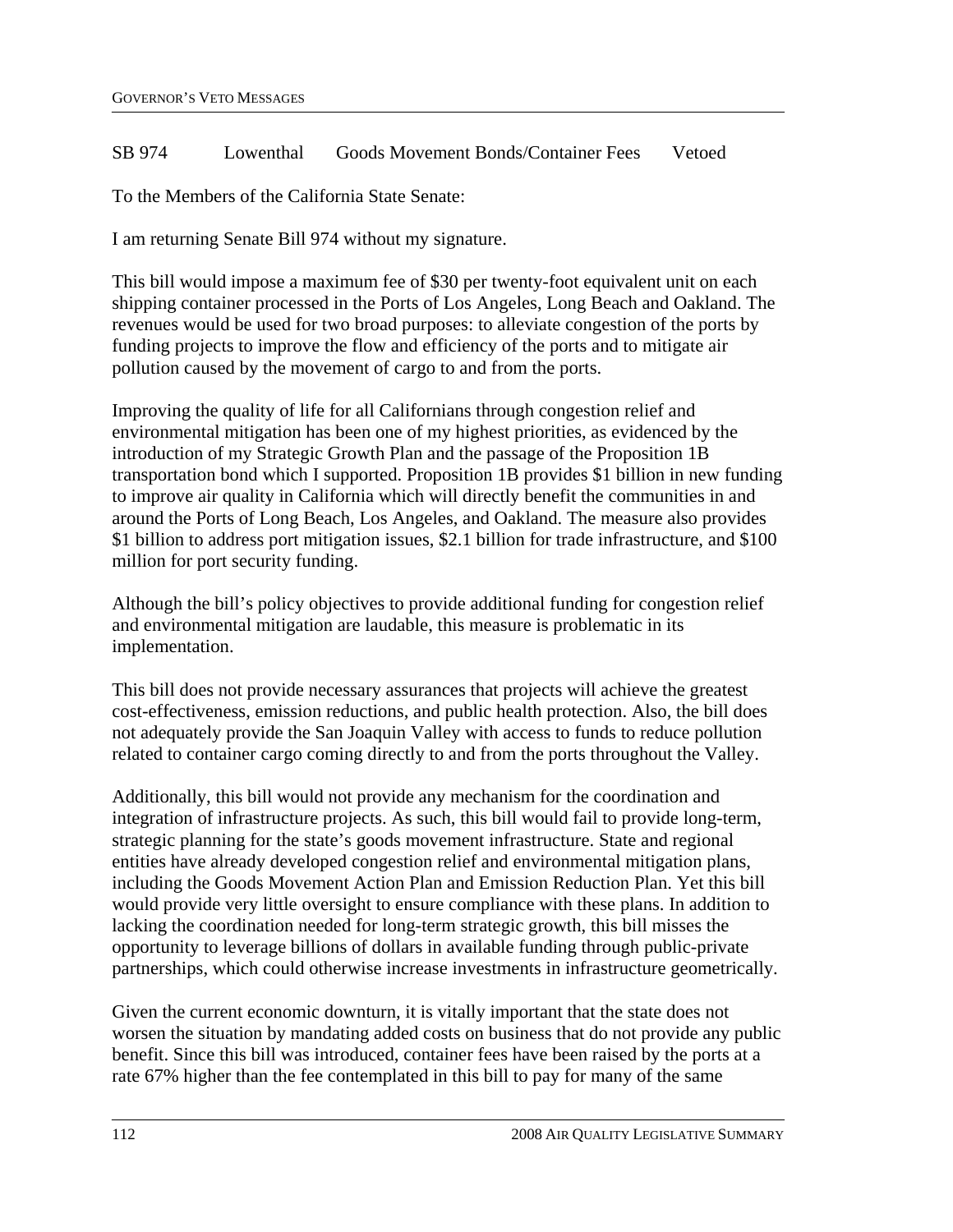programs. Careful consideration must be given to any proposed solution as to its potential impact to our state's economy.

I have been publicly supportive of the concepts in this bill for over a year. My Administration worked with stakeholders of all interests to craft a bill that I could sign into law. Unfortunately, the bill does not include amendments requested by my Administration that would address the critical shortcomings of this legislation. I encourage the Legislature to develop legislation that provides proper guidance, oversight and accountability, ensures that the San Joaquin Valley is eligible for funds to address port-related cargo pollution, and allows for varied congestion reduction infrastructure.

For these reasons, I am returning this bill without my signature.

Sincerely,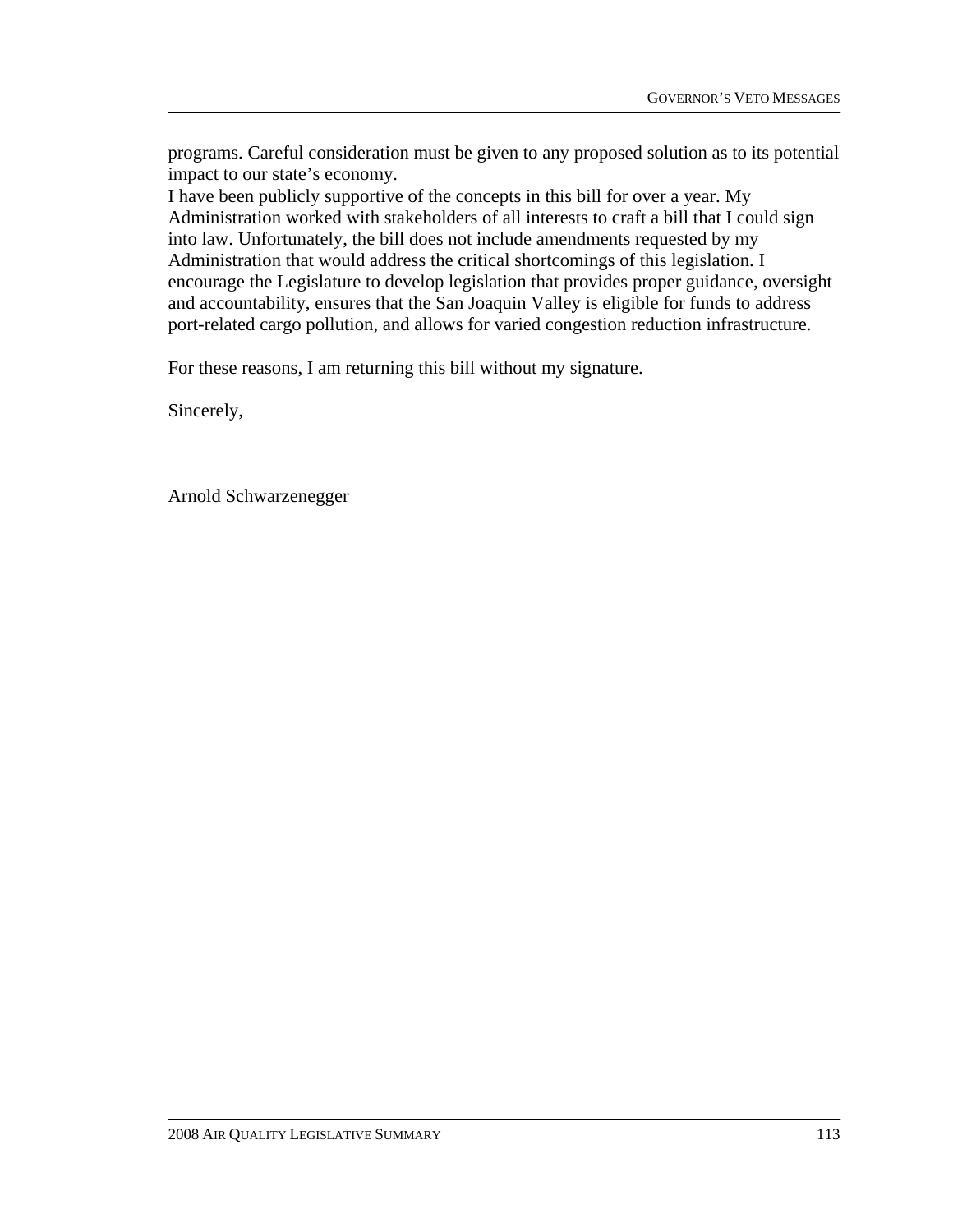#### SB 1174 Lowenthal Traffic Safety: Quiet Car Study Vetoed

To the Members of the California State Senate:

I am returning Senate Bill 1174 without my signature.

Although I recognize the challenges that the blind and visually impaired must overcome when interacting with the motoring public, this bill attempts to solve a national traffic safety problem though the California Energy Commission.

Currently, the National Highway Traffic Safety Administration, the Society of Automotive Engineers International, and the automotive industry are collaborating on research to address this problem. Since the State of California has no authority over vehicle design, except for purposes of controlling air pollution emissions, and there is value in creating conforming standards throughout the nation, this issue should be handled at the federal level.

For these reasons, I am returning this bill without my signature.

Sincerely,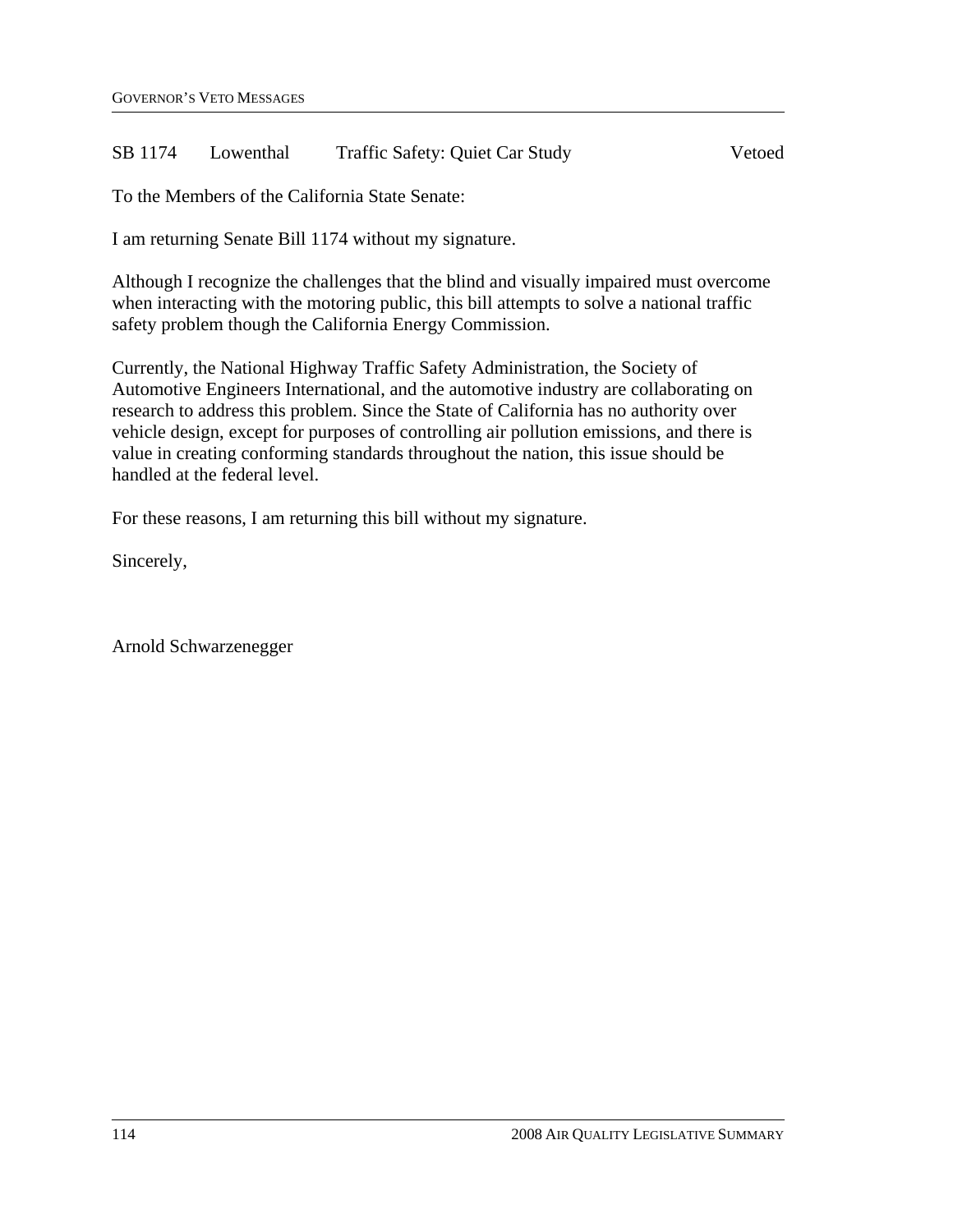#### SB 1386 Lowenthal Carbon Monoxide Alarms Vetoed

To the Members of the California State Senate:

I am returning Senate Bill 1386 without my signature.

This bill would require that carbon monoxide devices be installed in residences beginning in 2010, thus placing a building standard in statute. This bill would also require that the Department of Housing and Community Development develop additional building standards concerning specific installation requirements for these devices.

While I am certainly concerned with the health and safety of Californians, this bill is an undesirable approach. Building standards should not be statutory. The Building Standards Commission (BSC) was created to ensure an open public adoption process allowing experts to develop standards and periodic updates to the building codes. Placing building standards in statute rather than regulation circumvents the existing state regulatory adoption process and excludes the input of safety and construction experts.

Smoke detectors in homes were approved by the BSC after a process of review of the safety, need, and reliability of the product. This process should be utilized for carbon monoxide devices.

Additionally, product reliability is an issue that has also affected attempts to require carbon monoxide devices through national building codes. The International Code Council, which writes a national model building code, recently rejected two proposals to require the installation of carbon monoxide devices in new residential dwellings, citing the lack of clear direction for placement of the devices and the propensity for false alarm indications. A recent test study indicated that alarm technology is not adequately reliable, resulting in false alarms or no alarm at all.

For these reasons, I am returning this bill without my signature.

Sincerely,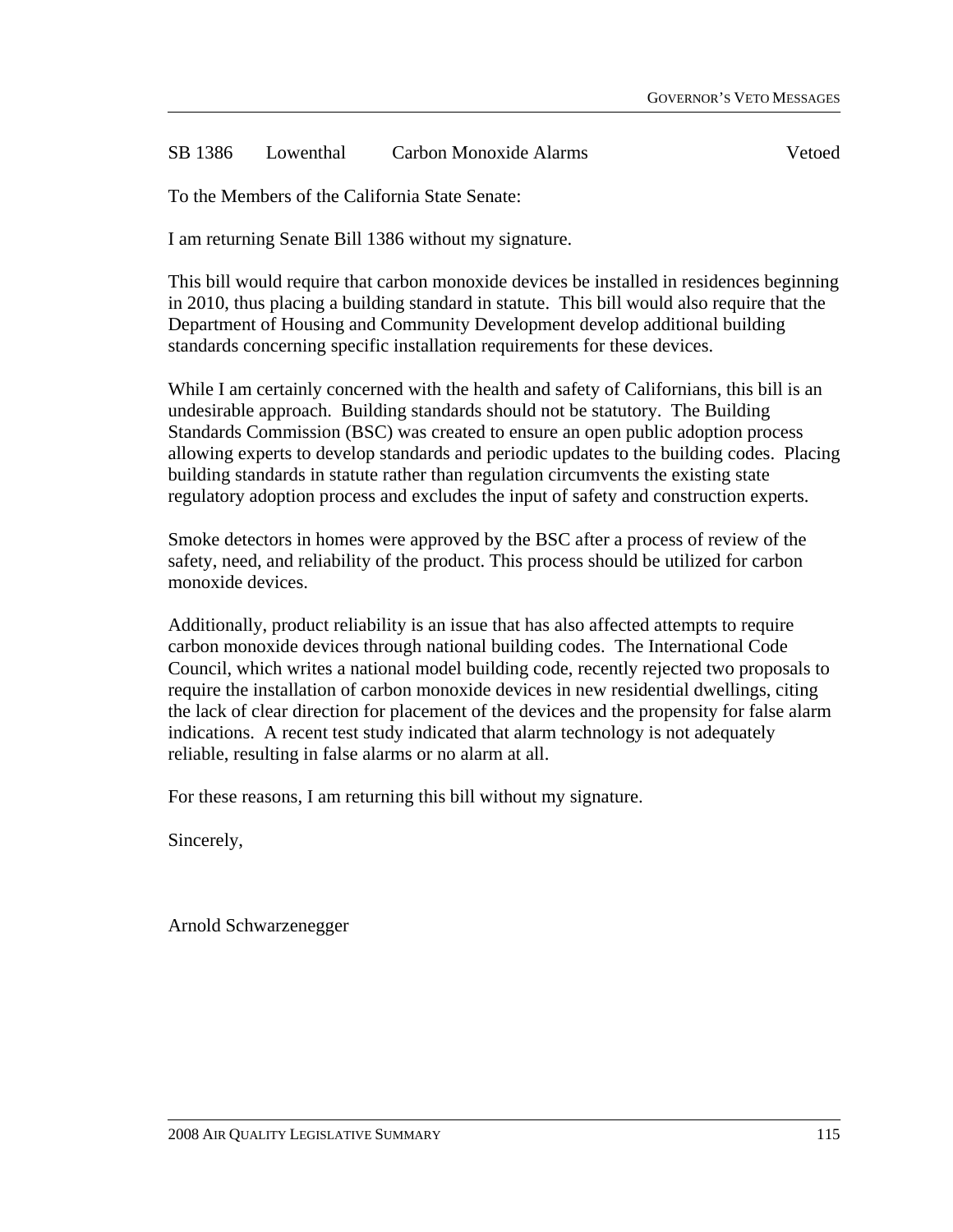#### SB 1557 Wiggins State Planning Priorities Vetoed

To the Members of the California State Senate:

I am returning Senate Bill 1557 without my signature.

This bill requires the modification of state land use planning priorities to include meeting greenhouse gas emission limits and vehicle miles traveled when addressing new development projects.

By adding "reduces vehicle miles traveled" as a new criterion for state-funded infrastructure, this bill would create an impractical standard for public projects to comply with state planning priorities.

While limiting increases in traffic is important for the achievement of our greenhouse gas emission reduction goals, the language of this bill could be interpreted to mean that statefunded infrastructure must result in a net reduction of vehicle miles traveled below existing levels. Such ambiguity will lead to delayed projects and costly litigation.

State agencies and departments, pursuant to various existing statutes, already must consider environmental concerns, including public transit availability, when evaluating and citing new development projects. Our current planning priorities emphasize sustainable growth and infill development, the key implementation steps to reducing greenhouse gas emissions and vehicle miles traveled.

For these reasons, I am returning this bill without my signature.

Sincerely,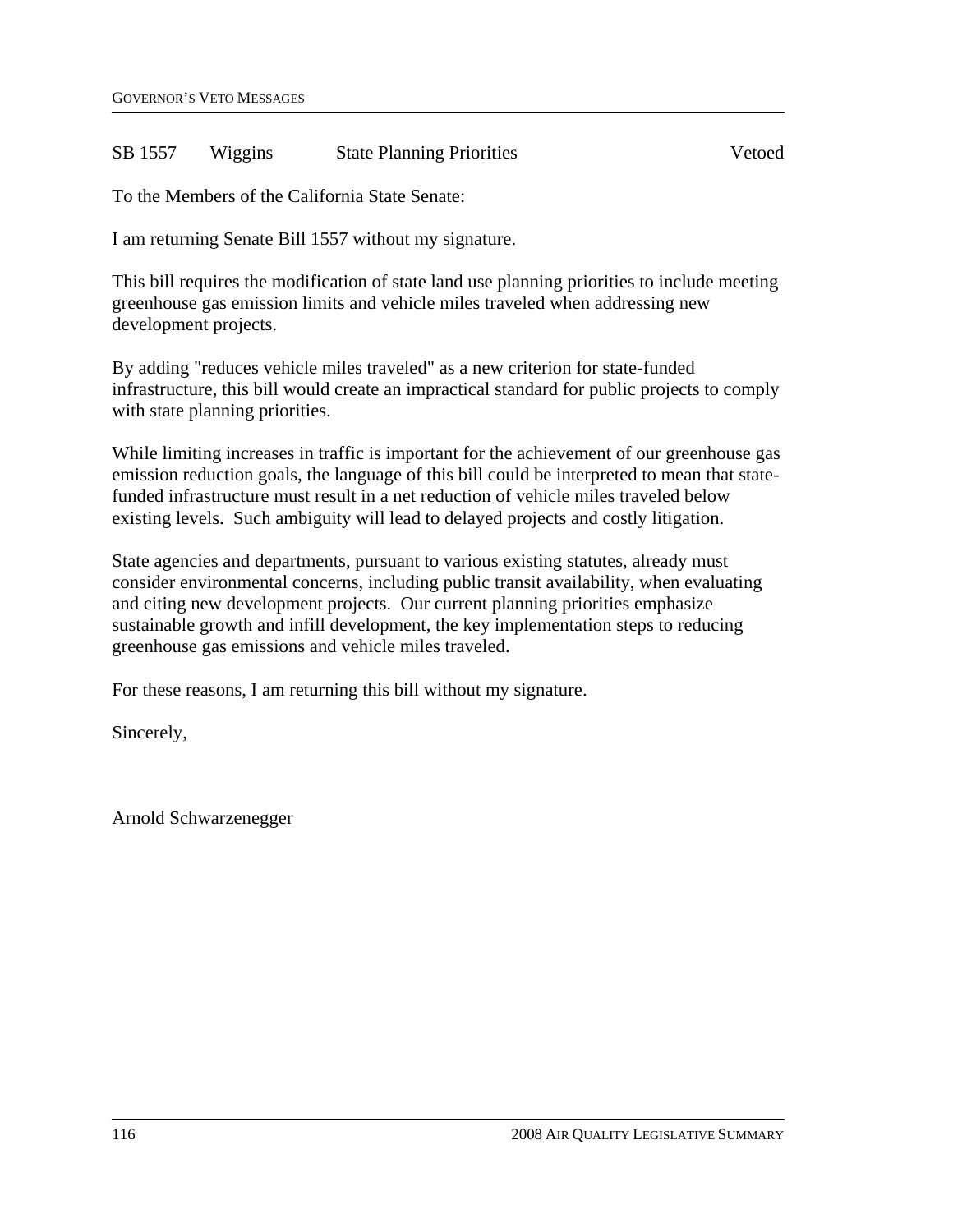SB 1573 Florez Vehicle Emission Standards for Smog Check Vetoed

To the Members of the California State Senate:

I am returning Senate Bill 1573 without my signature.

Under existing law, the Air Resources Board (ARB), in the development of California's State Implementation Plan for meeting air quality requirements, identifies the emission reductions that the Bureau of Automotive Repair's (BAR) Smog Check Program must achieve to meet our air quality improvement goals. ARB then works with the BAR to set the emission cutpoints for their motor vehicle inspection and maintenance program.

This bill would not make the Smog Check program more effective, nor will it change the existing process for developing emission cutpoints in a way that improves air quality in the state. It merely creates an additional, unnecessary and potentially more costly layer of government for the adoption of these emission cutpoints.

For these reasons I am unable to sign this bill.

Sincerely,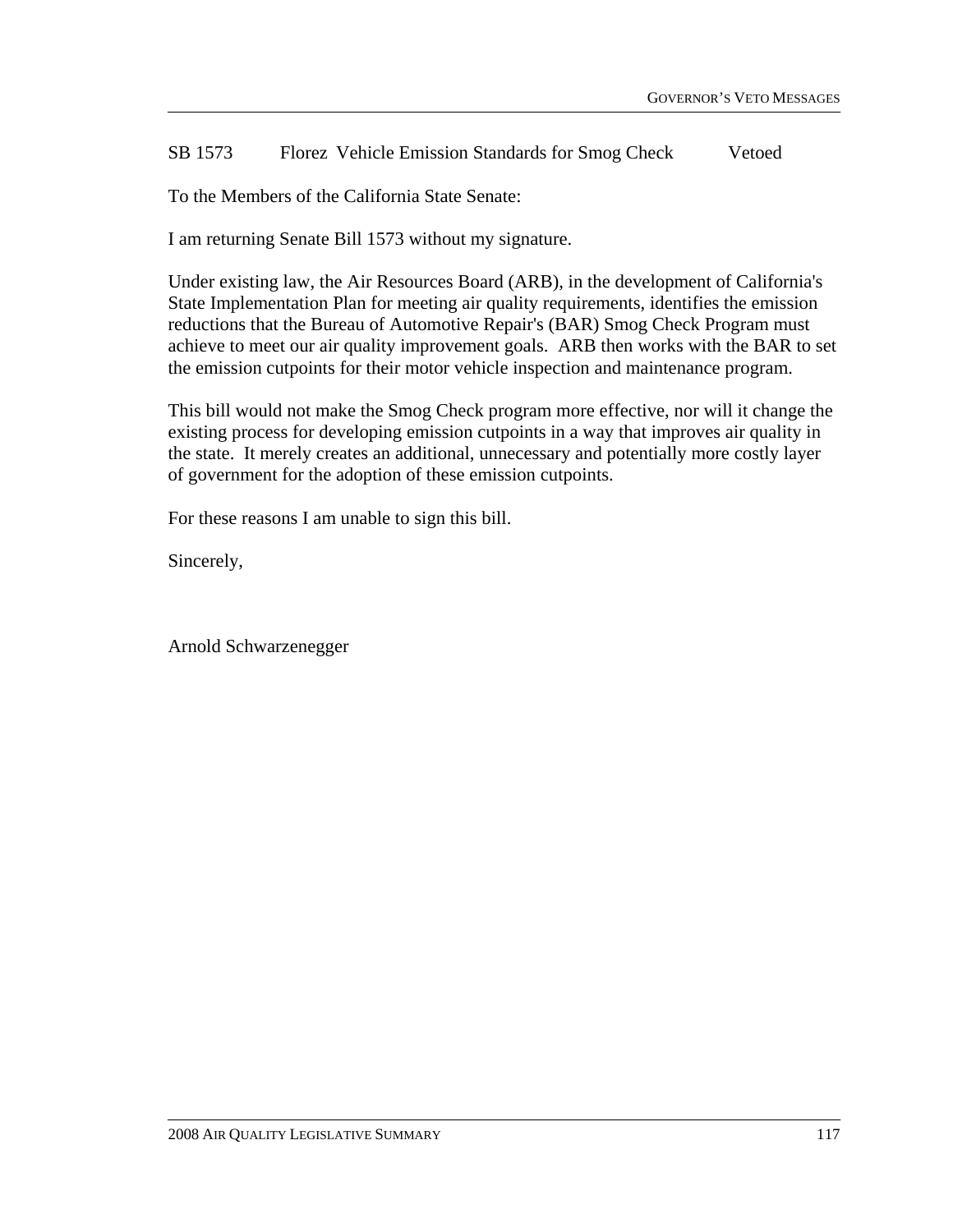#### SB 1574 Florez Biodiesel: Underground Storage Vetoed

To the Members of the California State Senate:

I am returning Senate Bill 1574 without my signature.

This bill provides interim standards for underground storage tanks storing biodiesel. As the Air Resources Board (ARB) moves forward with the adoption and implementation of the Low Carbon Fuel Standard (LCFS), the issue of the adequacy of underground storage tanks to safely store alternative fuels will continue to arise. This is especially true as we begin to realize our goal of new, lower carbon-content fuels being introduced into the marketplace.

We need to be prepared to handle this situation in a manner that neither impedes the deployment of alternative fuels, nor sacrifices our other environmental goals, such as improved water quality.

Therefore, I am directing the Secretary of the Environmental Protection Agency to coordinate with the State Water Resources Control Board and the ARB to assess this issue and that each entity, as appropriate, establish biodiesel and underground storage tank compatibility standards that can be consistently applied throughout the state.

Sincerely,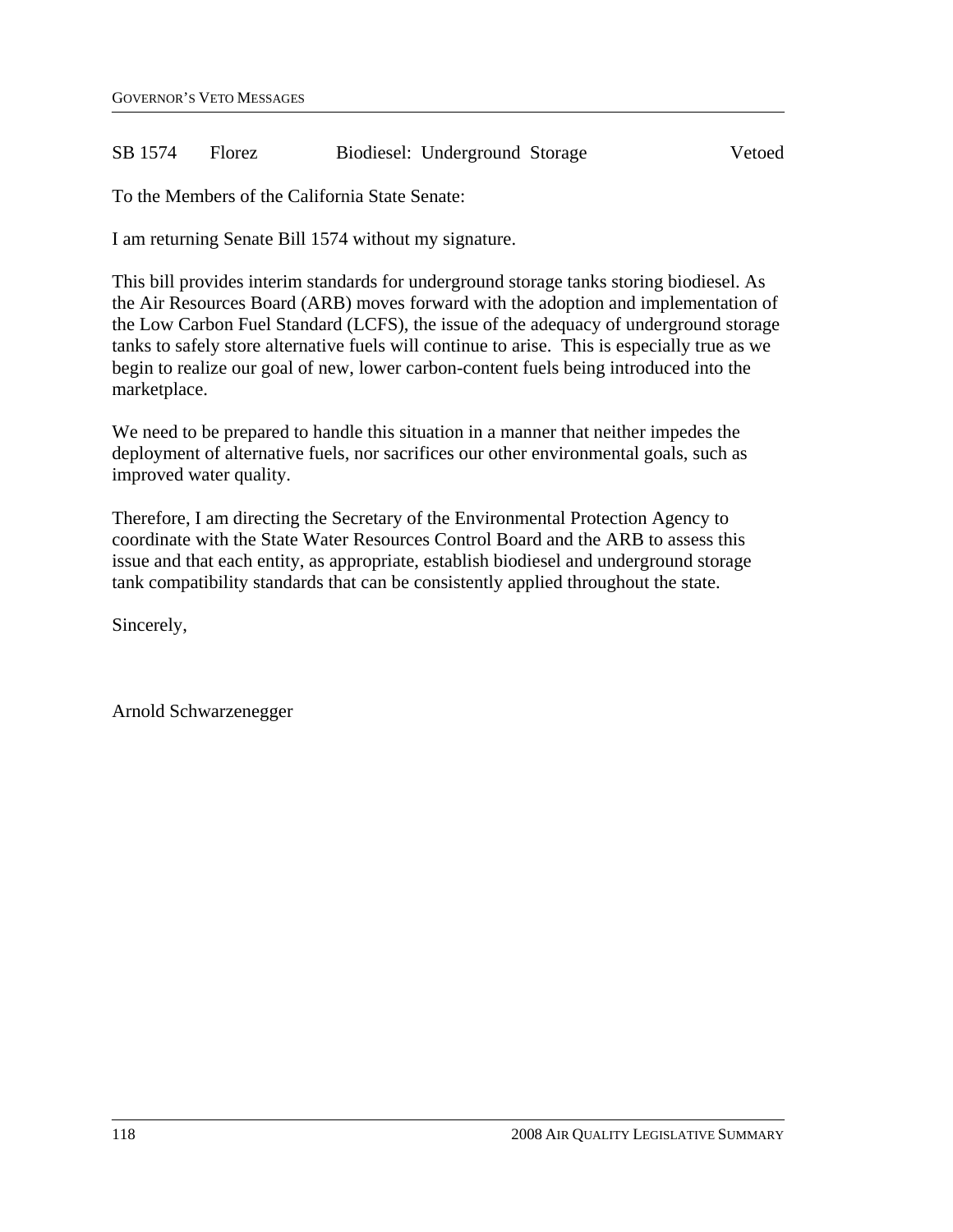#### SB 1645 Wiggins Energy Aware Planning Guide Update Vetoed

To the Members of the California State Senate:

I am returning Senate Bill 1645 without my signature.

This bill will result in unnecessary cost pressures to the General Fund as my Office of Planning and Research (OPR) is already updating its General Plan Guidelines to assist local government with considering policies that address climate change in their general plans. As a result, this bill's creation of a model climate change element to assist local governments in the development of their general plans is unnecessary.

Additionally, this bill would assign the overall development of the model elements to the California Energy Commission. However, state planning law already establishes OPR as the agency that provides guidance on the development of local government general plans.

For these reasons, I am returning this bill without my signature.

Sincerely,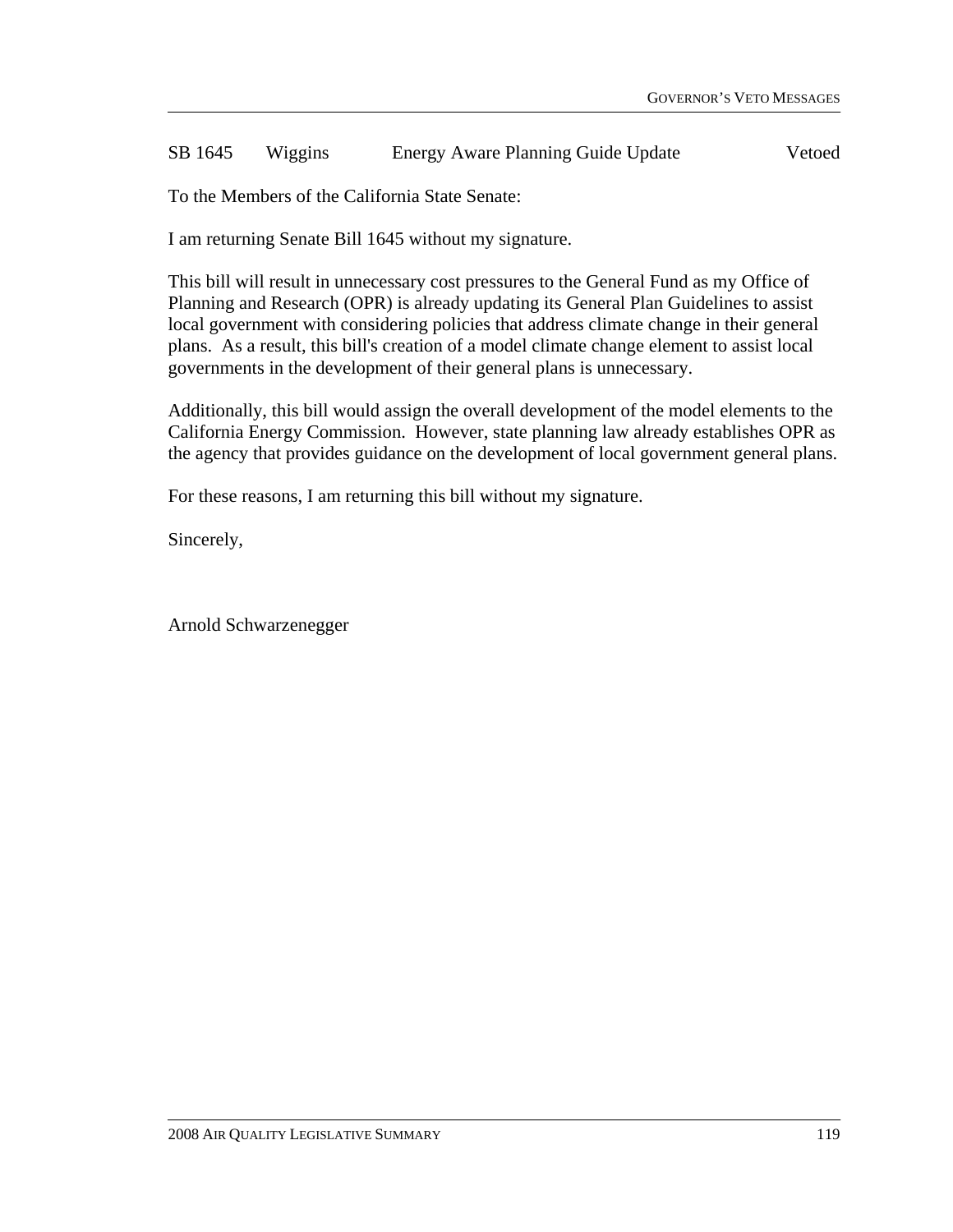#### SB 1760 Perata Climate Research Coordination Vetoed

To the Members of the California State Senate:

I am returning Senate Bill 1760 without my signature.

This bill would codify the Climate Action Team (CAT) originally established by Executive Order S-3-05. The bill also directs CAT, beginning January 1, 2010, to prepare an annual strategic research, development, and demonstration plan and adopt a biennial climate change impact adaptation and protection plan.

The CAT, under leadership from the Secretary of the California Environmental Protection Agency (EPA), has successfully coordinated the climate change activities of state agencies for three years.

As we move forward, they will continue to play a greater role in the implementation of AB 32, the California Global Warming Solutions Act of 2006. That should be their main focus and to the extent that coordinating research falls within their responsibility, they should do so. But, placing this responsibility exclusively within CAT's jurisdiction is not appropriate at this time.

For these reasons, I am returning this bill without my signature.

Sincerely,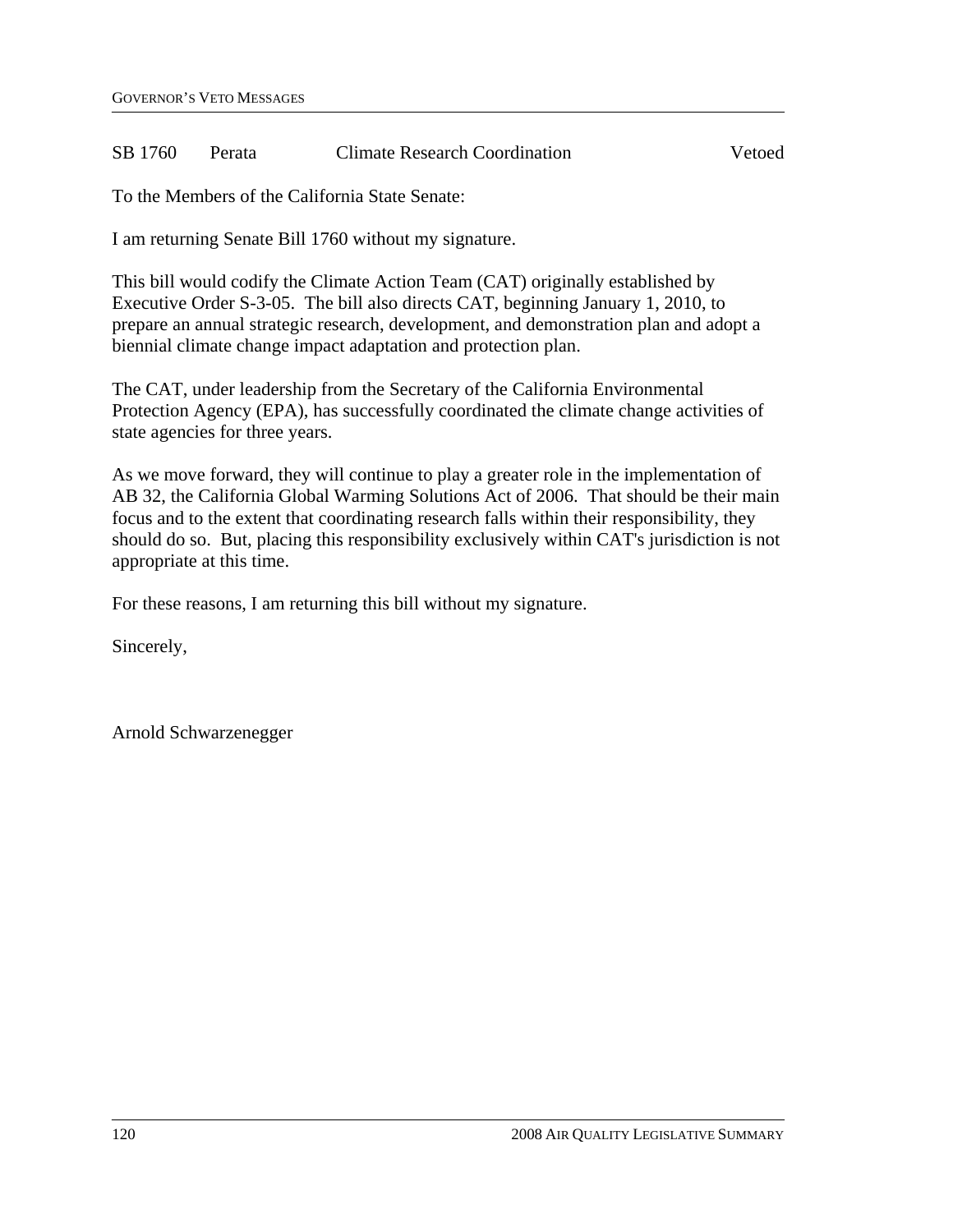#### SB 1762 Perata California Climate Change Institute Vetoed

To the Members of the California State Senate:

I am returning Senate Bill 1762 without my signature.

This bill would establish the California Climate Change Institute within the University of California (UC) to perform climate change research and develop educational and green workforce development strategies. Funding for the institute comes from a redirection of public interest energy research (PIER) funds and authorization of a new surcharge on electric service provided by investor- and publicly-owned utilities.

Unfortunately, this bill is too limiting and is too premature to be signed this year.

First, the bill places the institute entirely within the UC system. Doing so does not recognize the role that the other segments of California's higher education system can provide, not only for climate change research, but for the development and deployment of new technologies that will reduce our greenhouse gas emissions and keep California at the forefront of these emerging technologies.

Additionally, this bill is premature because the Air Resources Board (ARB) is still developing the Scoping Plan required by the Global Warming Solutions Act of 2006. This plan should be in place prior to re-organizing the way climate change research in the state is conducted.

Finally, the bill prohibits ratepayer-funded climate change research in other state agencies. This is ill-advised as it may deprive the state from being able to receive federal funding for projects that must be administered by particular state agencies. It would be a disservice to Californians if the state could not fully participate in federal funding paid for by their tax dollars.

For these reasons, I am returning this bill without my signature.

Sincerely,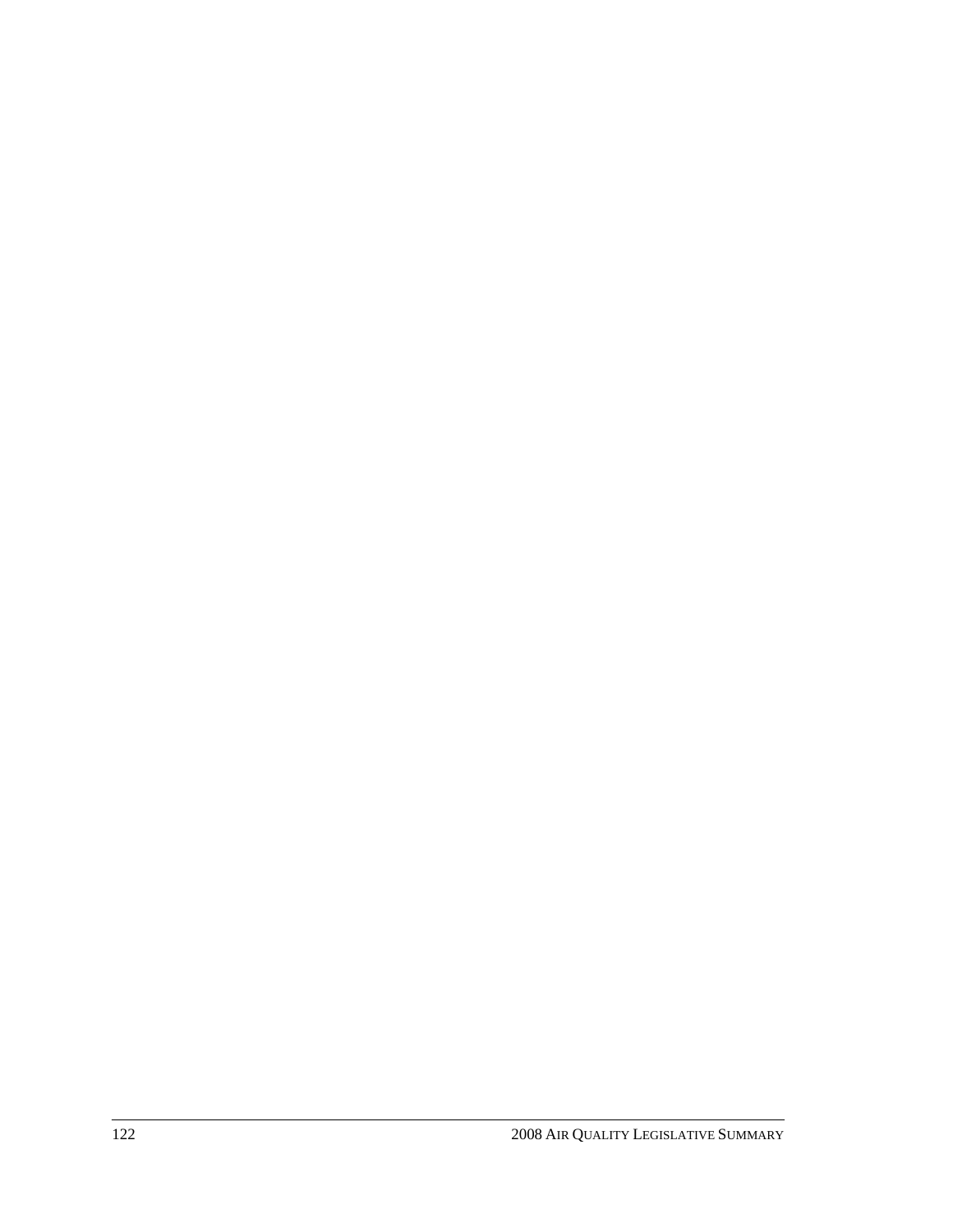## **LEGISLATIVE HEARINGS**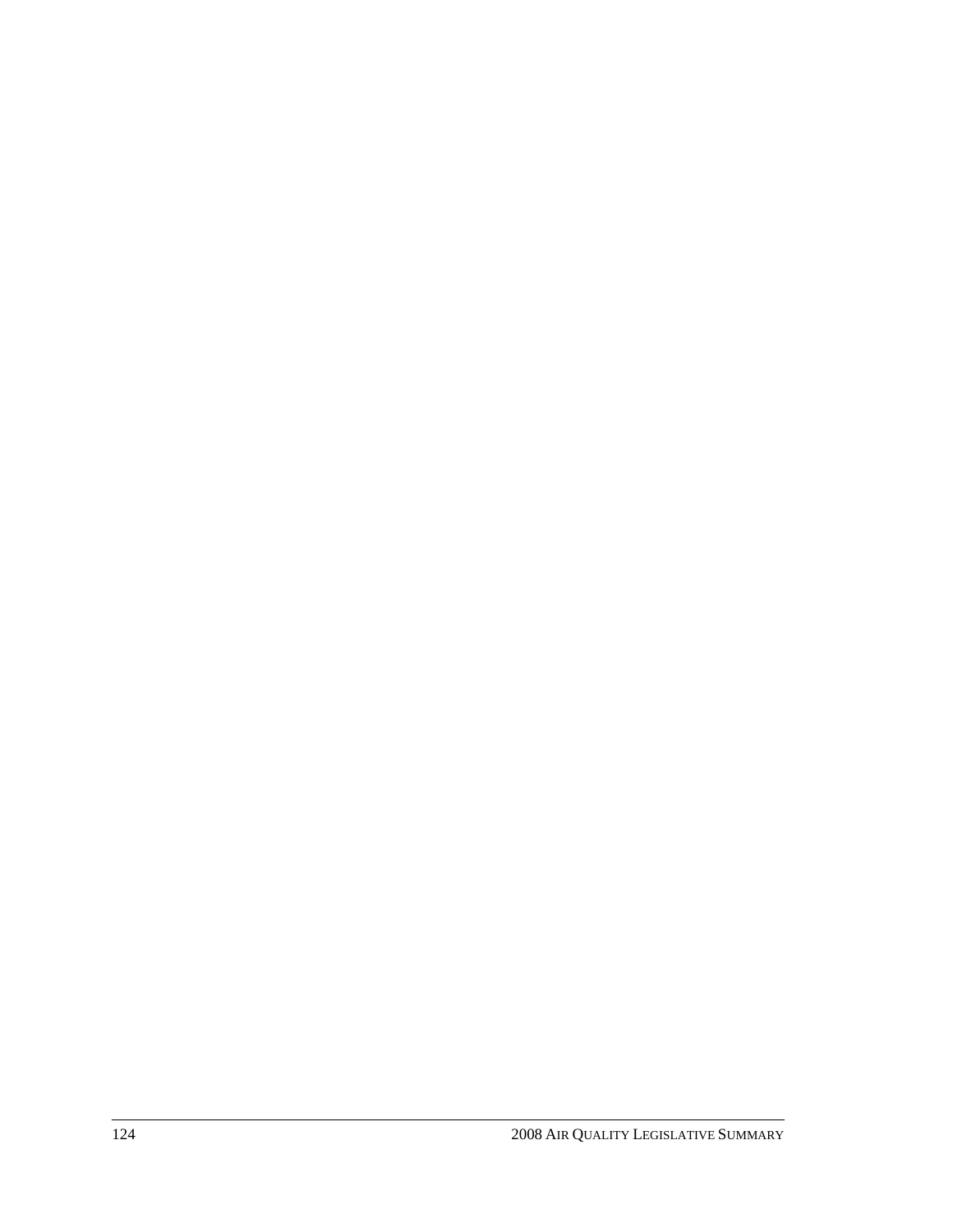#### **SPECIAL LEGISLATIVE HEARINGS**

November 27, 2007 – **Joint Hearing Assembly Housing and Community Development and Senate Transportation and Housing Committee**  "Preventing Carbon Monoxide Poisoning"

December 4, 2007 – **Senate Agriculture Committee**  "Farming Fuel: How is the Growth in Biofuels Affecting California Agriculture"

December 6, 2007 – **Assembly Select Committee on Growth Management**  "Update on Implementation of Bay Area's Regional Livability Footprint Project"

December 10, 2007 – **Senate Energy, Utilities and Communications Committee**  "A Status Report on Nuclear Power"

February 22, 2008 – **Senate Agriculture Committee**  "California Agriculture Carbon Credits: Where Does Ag Play in the Carbon Market?"

March 3, 2008 – **Joint Hearing Assembly Natural Resources and Senate Subcommittee on Alternative Energy**  "Implementation of AB 32 – California Global Warming Solutions Act of 2006"

May 21, 2008 – **Senate Energy, Utilities and Communications Committee**  "AB 32 Implementation: Understanding a Cap and Trade System"

August 5, 2008 – **Joint Hearing Senate Energy, Utilities and Communications and Assembly Natural Resources**  "ARB Draft Scoping Plan"

August 14, 2008 – **Senate Select Committee on Public Health and the Environment**  "Possible Links Between Asthma and Air Pollution"

September 10, 2008 – **Joint Hearing Senate Energy, Utilities and Communications, Assembly Committee on Utilities and Commerce, and Assembly Committee on Natural Resources** 

"Proposition 7: Renewable Energy; Proposition 10: Bonds. Alternative Fuel Vehicles and Renewable Energy"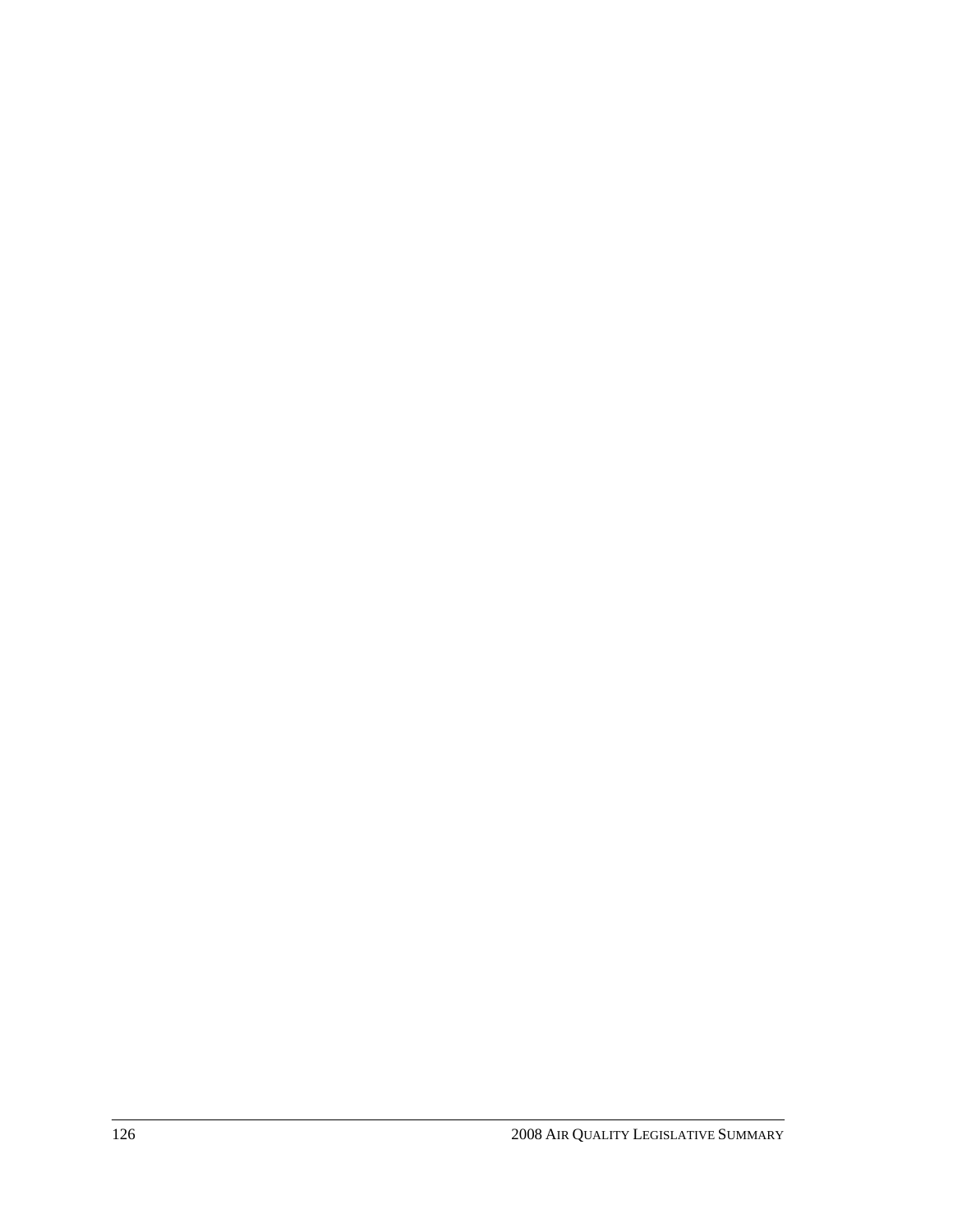# **ROSTER OF LEGISLATORS**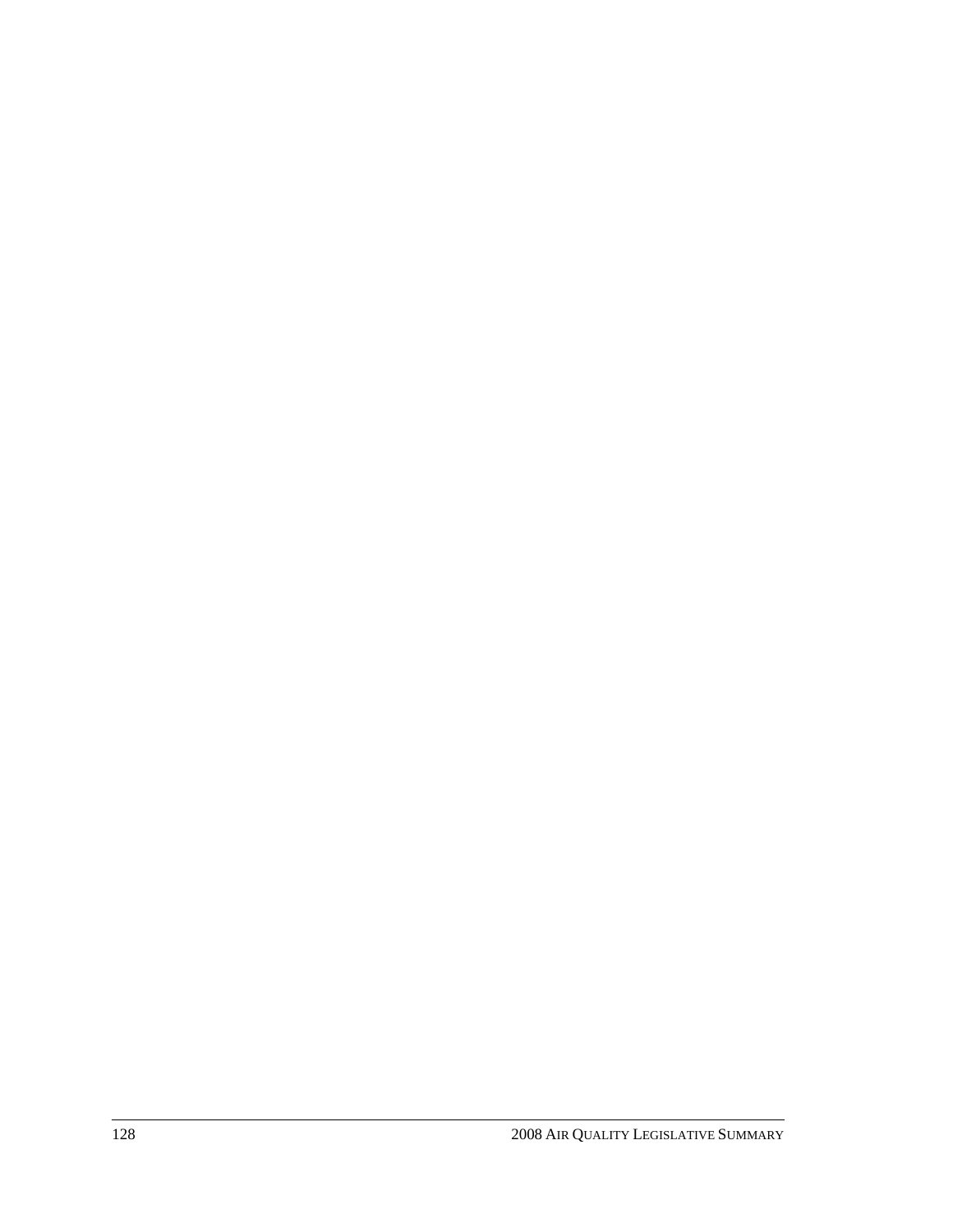### **2008 ASSEMBLY MEMBERS**

| <b>Name</b>          | <b>Party</b> | City                 |
|----------------------|--------------|----------------------|
| Adams, Anthony       | $\mathbf R$  | Hesperia             |
| Aghazarian, Greg     | $\mathbb{R}$ | Stockton             |
| Anderson, Joel       | $\mathbf R$  | La Mesa              |
| Arambula, Juan       | D            | Fresno               |
| Bass, Karen          | D            | Los Angeles          |
| Beall, Jr., Jim      | D            | San Jose             |
| Benoit, John J.      | $\mathbb{R}$ | <b>Palm Dessert</b>  |
| Berg, Patty          | D            | Eureka               |
| Berryhill, Tom       | $\mathbf R$  | Modesto              |
| Blakeslee, Sam       | $\mathbf R$  | San Luis Obispo      |
| Brownley, Julia      | D            | Santa Monica         |
| Caballero, Anna      | D            | Salinas              |
| Calderon, Charles    | D            | City of Industry     |
| Carter, Wilmer Amina | D            | Rialto               |
| Cook, Paul           | $\mathbf{R}$ | Yucaipa              |
| Coto, Joe            | D            | San Jose             |
| Davis, Mike          | D            | Los Angeles          |
| De La Torre, Hector  | D            | South Gate           |
| De León, Kevin       | D            | Los Angeles          |
| DeSaulnier, Mark     | D            | Martinez             |
| DeVore, Chuck        | $\mathbf R$  | Irvine               |
| Duvall, Michael      | $\mathbf R$  | <b>Brea</b>          |
| Dymally, Mervyn M.   | D            | Los Angeles          |
| Emmerson, Bill       | $\mathbf R$  | Redlands             |
| Eng, Mike            | D            | <b>Monterey Park</b> |
| Evans, Noreen        | D            | Santa Rosa           |
| Feuer, Mike          | D            | Los Angeles          |
| Fuentes, Felipe      | D            | Los Angeles          |
| Furutani, Warren T.  | D            | Long Beach           |

2008 AIR QUALITY LEGISLATIVE SUMMARY 129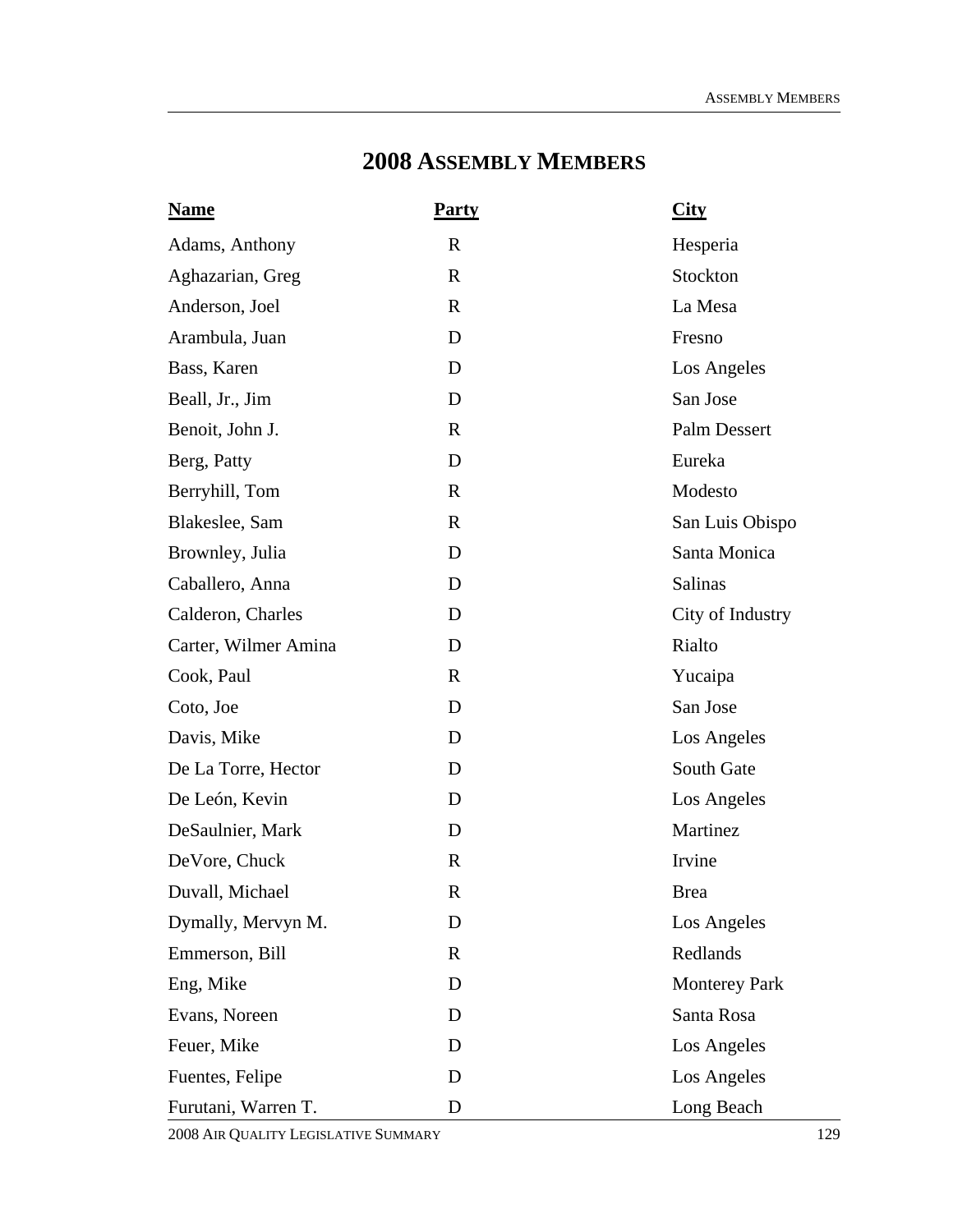| Fuller, Jean       | $\mathbf R$  | Bakersfield          |
|--------------------|--------------|----------------------|
| Gaines, Ted        | $\mathbf R$  | Roseville            |
| Galgiani, Cathleen | D            | Tracy                |
| Garcia, Bonnie     | $\mathbf R$  | Cathedral City       |
| Garrick, Martin    | $\mathbf R$  | Carlsbad             |
| Hancock, Loni      | D            | Berkeley             |
| Hayashi, Mary      | D            | Hayward              |
| Hernandez, Ed      | D            | <b>Baldwin Park</b>  |
| Horton, Shirley    | $\mathbf R$  | San Diego            |
| Houston, Guy       | $\mathbf R$  | San Ramon            |
| Huff, Bob          | $\mathbf R$  | Diamond Bar          |
| Huffman, Jared     | D            | San Rafael           |
| Jeffries, Kevin    | $\mathbf R$  | Riverside            |
| Jones, Dave        | D            | Sacramento           |
| Karnette, Betty    | D            | Long Beach           |
| Keene, Rick        | $\mathbf R$  | Chico                |
| Krekorian, Paul    | D            | <b>Burbank</b>       |
| La Malfa, Doug     | $\mathbf R$  | <b>Biggs</b>         |
| Laird, John        | D            | Santa Cruz           |
| Leno, Mark         | D            | San Francisco        |
| Levine, Lloyd      | D            | Van Nuys             |
| Lieber, Sally      | D            | <b>Mountain View</b> |
| Lieu, Ted          | D            | Torrance             |
| Ma, Fiona          | D            | San Francisco        |
| Maze, Bill         | $\mathbf{R}$ | Visalia              |
| Mendoza, Tony      | D            | Artesian             |
| Mullin, Gene       | D            | S. San Francisco     |
| Nakanishi, Alan    | $\mathbf R$  | Lodi                 |
| Nava, Pedro        | D            | Santa Barbara        |
| Niello, Roger      | $\mathbf R$  | Sacramento           |
| Núñez, Fabian      | D            | Los Angeles          |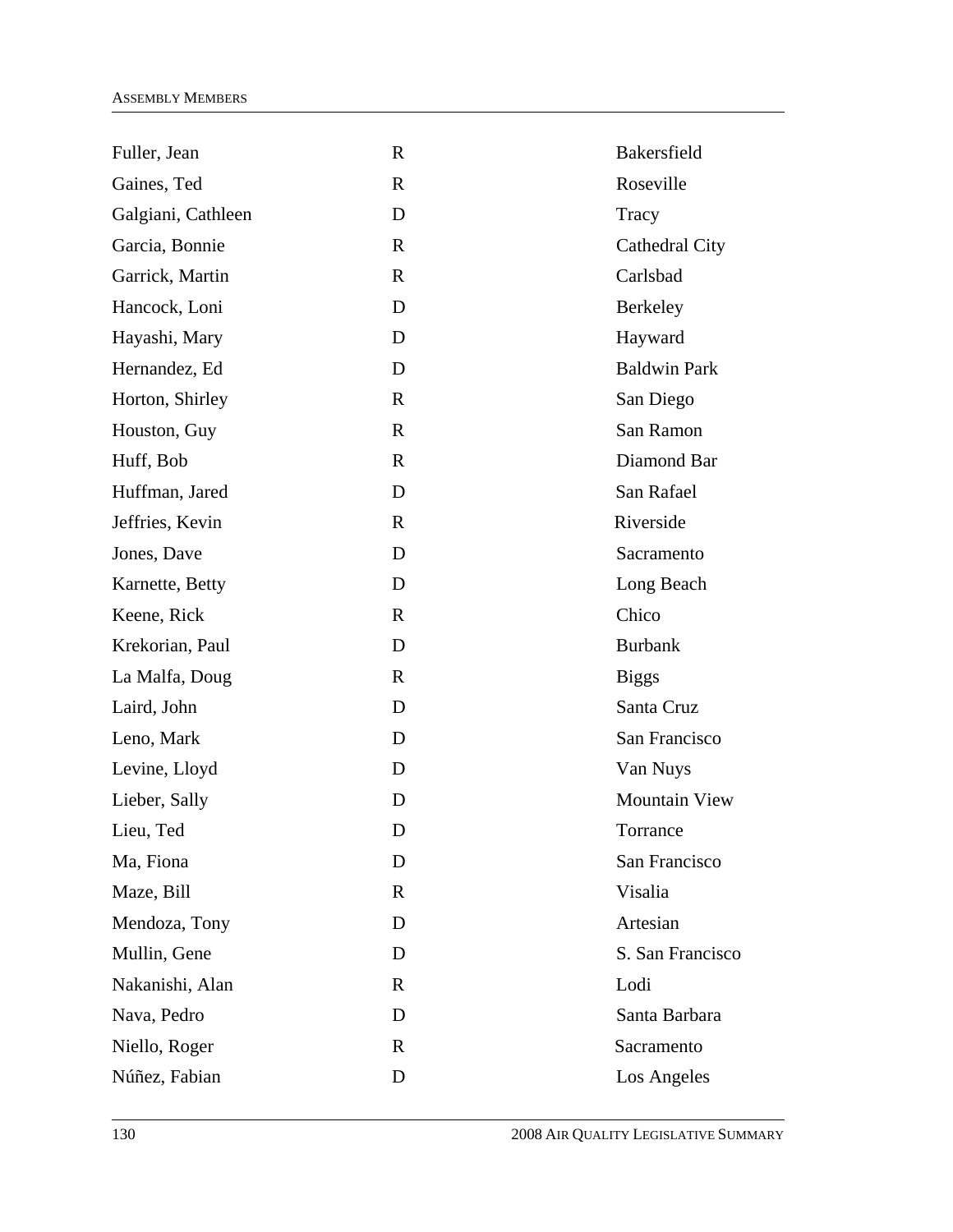| Parra, Nicole       | D            | Hanford                 |
|---------------------|--------------|-------------------------|
| Plescia, George     | $\mathbf R$  | San Diego               |
| Portantino, Anthony | D            | Pasadena                |
| Price, Curren       | D            | Inglewood               |
| Runner, Sharon      | $\mathbf R$  | Lancaster               |
| Ruskin, Ira         | D            | Redwood City            |
| Salas, Mary         | D            | Chula Vista             |
| Saldaña, Lori       | D            | San Diego               |
| Silva, Jim          | $\mathbb{R}$ | <b>Huntington Beach</b> |
| Smyth, Cameron      | $\mathbb{R}$ | Santa Clarita           |
| Solorio, Jose       | D            | Santa Ana               |
| Soto, Nell          | D            | Pomona                  |
| Spitzer, Todd       | $\mathbb{R}$ | Orange                  |
| Strickland, Audra   | R            | Camarillo               |
| Swanson, Sandré     | D            | Oakland                 |
| Torrico, Alberto    | D            | Fremont                 |
| Tran, Van           | $\mathbb{R}$ | Costa Mesa              |
| Villines, Michael   | $\mathbf R$  | Clovis                  |
| Walters, Mimi       | $\mathbf R$  | Laguna Niguel           |
| Wolk, Lois          | D            | Davis                   |

D-Democrat

R-Republican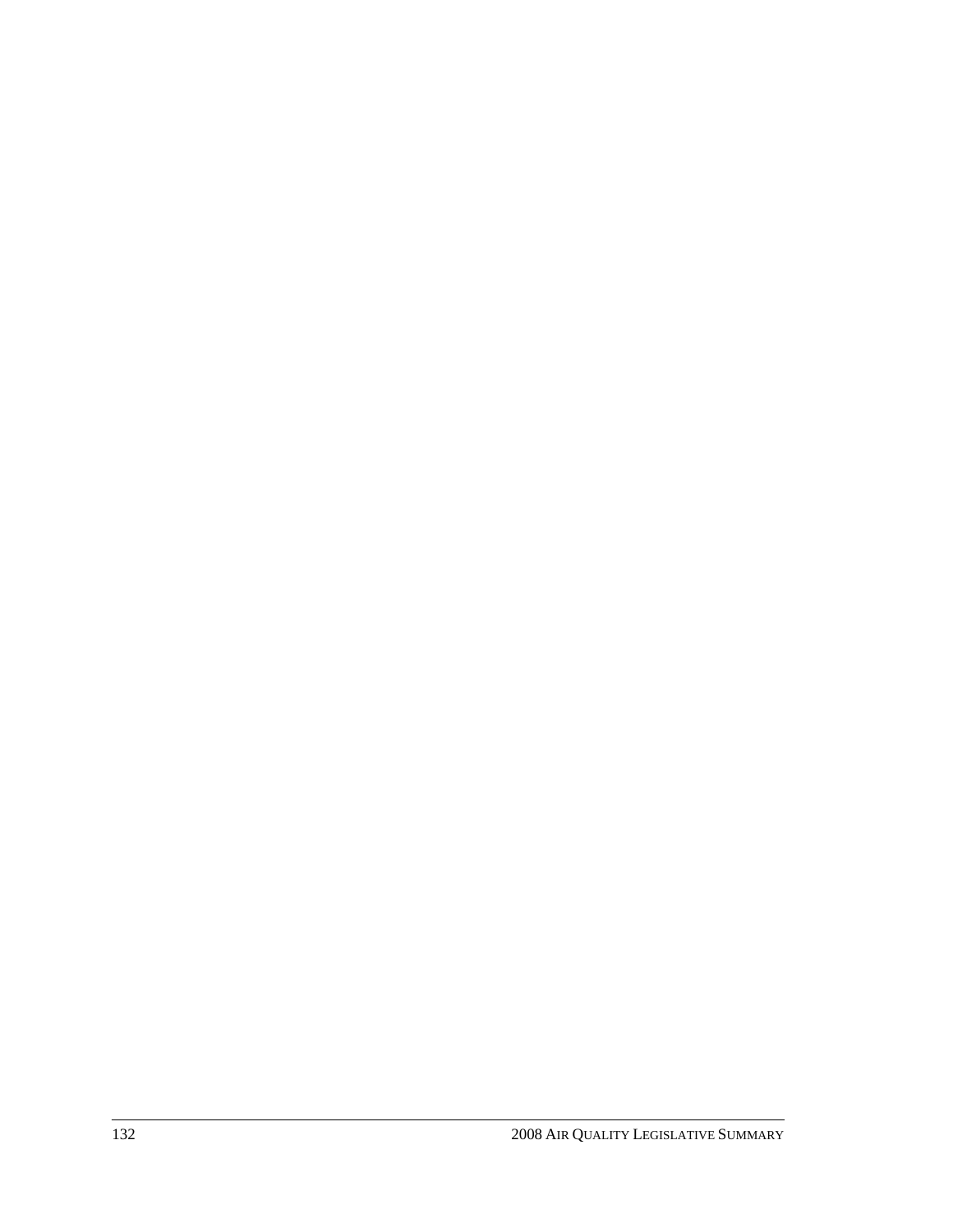### **2008 SENATE MEMBERS**

| <u>Name</u>            | <b>Party</b> | <b>City</b>          |
|------------------------|--------------|----------------------|
| Aanestad, Sam          | R            | <b>Grass Valley</b>  |
| Ackerman, Dick         | $\mathbf{R}$ | Tustin               |
| Alquist, Elaine        | D            | Santa Clara          |
| Ashburrn, Roy          | $\mathbf R$  | <b>Bakersfield</b>   |
| Battin, Jim            | $\mathbf R$  | Palm Desert          |
| Calderon, Ronald       | D            | Montebello           |
| Cedillo, Gilbert       | D            | Los Angeles          |
| Cogdill, Dave          | $\mathbf{R}$ | Fresno               |
| Corbett, Ellen         | D            | San Leandro          |
| Correa, Lou            | D            | Santa Ana            |
| Cox, Dave              | $\mathbf R$  | <b>Fair Oaks</b>     |
| Denham, Jeffrey        | $\mathbf{R}$ | Merced               |
| Ducheny, Denise Moreno | D            | San Diego            |
| Dutton, Bob            | $\mathbf{R}$ | <b>Inland Empire</b> |
| Florez, Dean           | D            | Shafter              |
| Harman, Tom            | $\mathbf{R}$ | Orange               |
| Hollingsworth, Dennis  | $\mathbf R$  | Murrieta             |
| Kehoe, Christine       | D            | San Diego            |
| Kuehl, Sheila James    | D            | Santa Monica         |
| Lowenthal, Alan        | D            | Long Beach           |
| Machado, Mike          | D            | Linden               |
| Maldonado, Abel        | R            | Santa Maria          |
| Margett, Bob           | $\mathbf R$  | Glendora             |
| McClintock, Tom        | $\mathbf R$  | <b>Thousand Oaks</b> |
| Migden, Carole V.      | D            | San Francisco        |
| Negrete McLeod, Gloria | D            | Chino                |
| Oropeza, Jenny         | D            | Long Beach           |
| Padilla, Alex          | D            | Pacoima              |